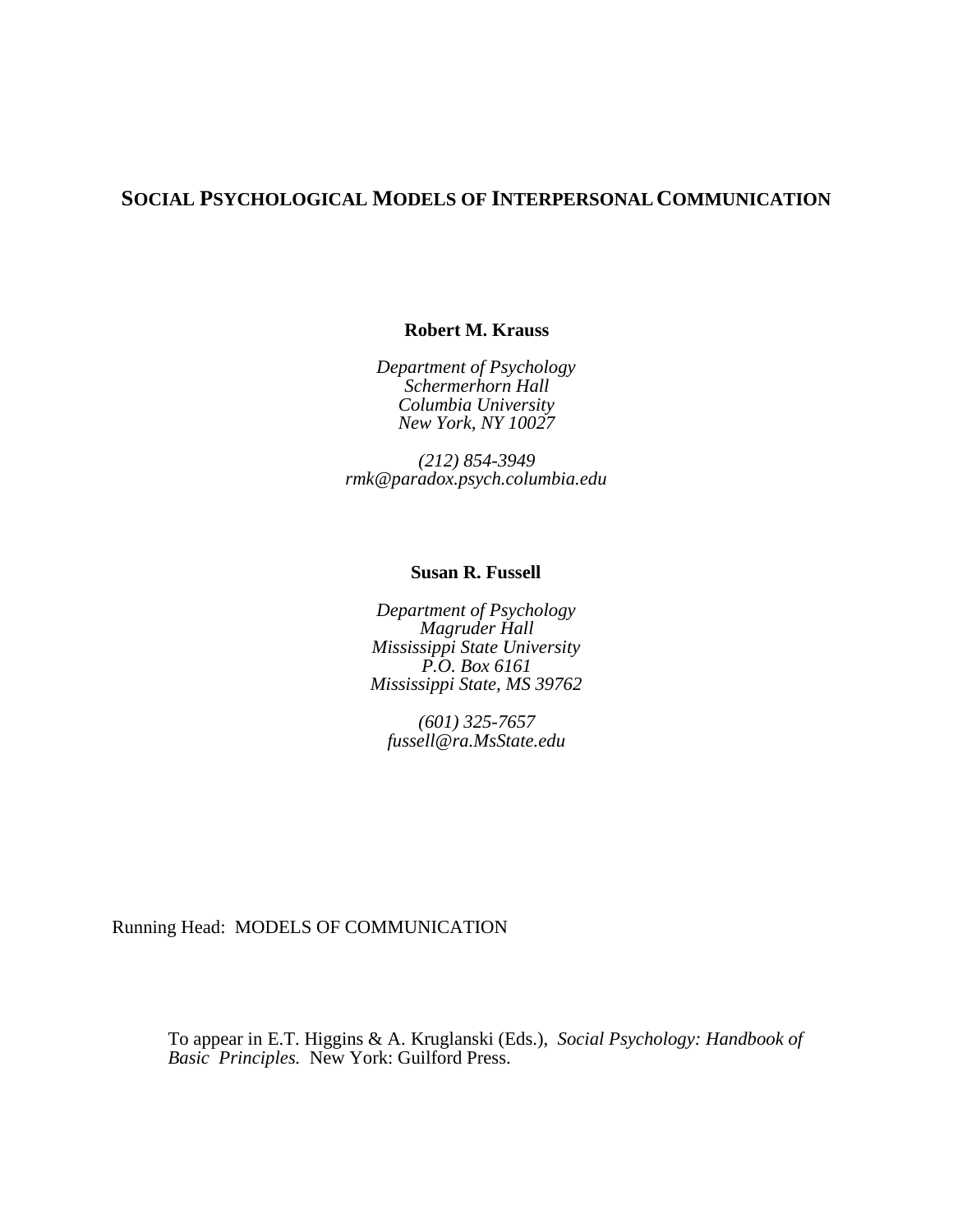# **SOCIAL PSYCHOLOGICAL MODELS OF INTERPERSONAL COMMUNICATION†**

# **Robert M. Krauss and Susan R. Fussell**

*Columbia University* and *Mississippi State University*

# **1. INTRODUCTION**

# **1.1 Communication and Social Psychology**

Social psychology traditionally has been defined as the study of the ways in which people affect, and are affected by, others.<sup>1</sup> Communication is one of the primary means by which people affect one another, and, in light of this, one might expect the study of communication to be a core topic of social psychology, but historically that has not been the case.

No doubt there are many reasons. Among them is the fact that communication is a complex and multidisciplinary concept, and, across the several disciplines that use the term, there is no consensus on exactly how it should be defined. It is an important theoretical construct in such otherwise dissimilar fields as cell biology, computer science, ethology, linguistics, electrical engineering, sociology, anthropology, genetics, philosophy, semiotics, and literary theory. And although there is a core of meaning common to the way the term is used in these disciplines, the particularities differ enormously. What cell biologists call communication bears little resemblance to what anthropologists study under the same rubric. A concept used in so many different ways runs the risk of becoming an amorphous catch-all term lacking precise meaning, and that already may have happened to communication. As the sociologist Thomas Luckmann has observed, "Communication has come to mean all things to all men" (Luckmann, 1993, p. 68).

Despite this, for social psychologists communication (or some equivalent notion) remains an indispensable concept. It's difficult to imagine serious discussions of such topics as social influence, small group interaction, social perception, attitude change, or interpersonal relations that ignore the role communication plays. Yet such discussions typically pay little attention to the specific mechanisms by means of which the process works.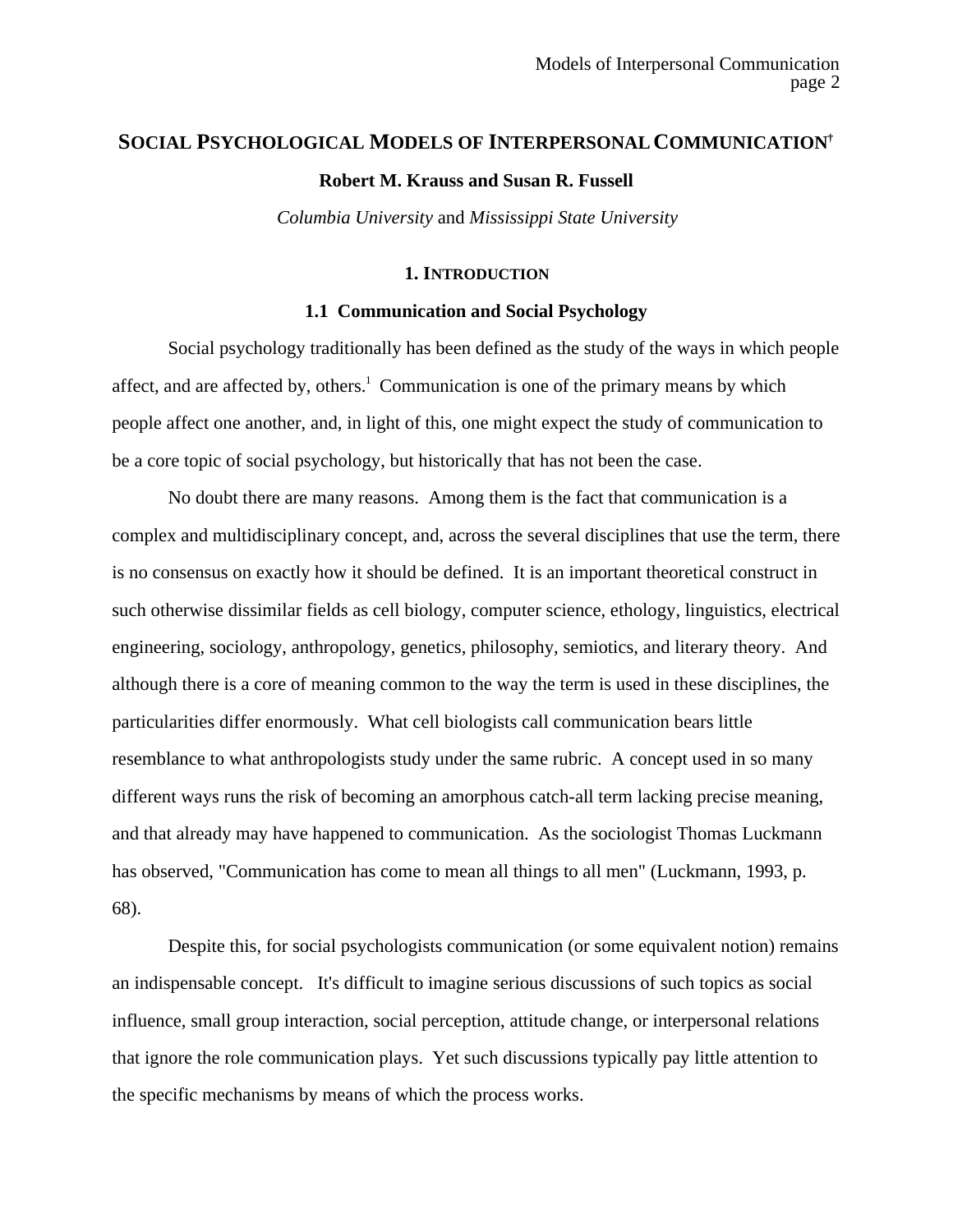An instructive parallel can be drawn between the way contemporary social psychologists think about communication and the way an earlier generation of social psychologists thought about cognition. It was not unusual in the late 1970s, when social cognition was beginning to emerge as an important theoretical focus, for social psychologists of an earlier generation to observe that social psychology had always been cognitive in its orientation, so that a focus on social cognition was really nothing new. There was some truth to this claim. Even in the heyday of Behaviorism, social psychologists really never accepted the doctrine that all behavior, social and otherwise, could be explained without invoking what Behaviorists disparagingly termed "mentalistic" concepts (Deutsch & Krauss, 1965). Indeed, the concepts that defined the field (attitude, belief, expectation, value, impressions, etc.) were cognitive by their very nature.

The point is well taken as far as it goes, but it fails to acknowledge the differences between the implicitly cognitive outlook of the earlier social psychology and the study of social cognition. In the former, it was assumed that cognition underpinned virtually all of the processes studied. The ability to think, perceive, remember, categorize and so forth were assumed to be capacities of the normal person, and little attention was paid to the specific details of how these mental operations were accomplished. In order for messages to change attitudes, people must be able to understand them, remember them, think about them, etc. It was assumed that people could and would do these things; exactly how was not thought to be of great consequence.

In contrast, underlying the study of social cognition (as that term has come to be understood) is the assumption that the *particular* mechanisms by which cognition is accomplished are themselves important determinants of the outcome of the process. For example, particularities of the structure of human memory, and of the processes of encoding and retrieval, can affect what will or will not be recalled. One consequence of this difference in emphasis can be seen in an example. In the earlier social psychology, negative stereotypes of disadvantaged minorities were understood as instances of motivated perceptual distortion deriving from majority group members' needs, interests and goals (Allport, 1954). More recently, however, it has been shown that such stereotypes can arise simply from the way people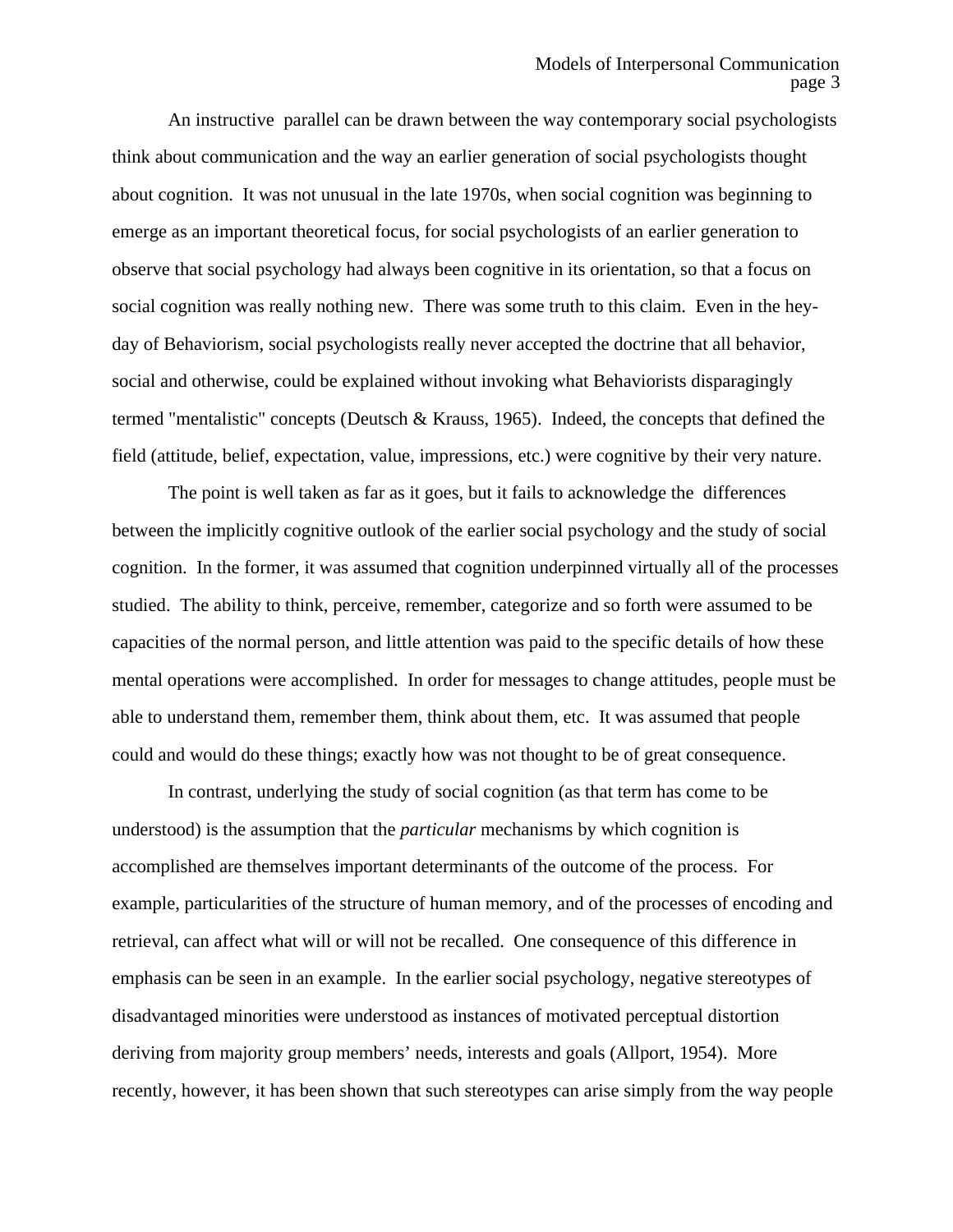process information about others, and that invidious motives or conflict are unnecessary for their development (Andersen, Klatsky, & Murray, 1990; Hamilton & Sherman, 1989). While motivation and conflict probably do often play a role in the development of pejorative group stereotypes, apparently it is not a necessary condition for their emergence. (For a historical review of research in this area, see Rothbart & Lewis, 1994.)

In much the same way, contemporary social psychologists acknowledge that communication mediates much social behavior, but seem willing to assume that it gets accomplished, and display little interest in how it occurs. Their focus is on content, not process. As a result, they may fail to appreciate how the communication situation their experiment represents affects the behavior they observe. Recent work by Schwarz, Strack and their colleagues illustrates some consequences of this oversight (Bless, Strack, & Schwarz, 1993; Schwarz, Strack, Hilton, & Naderer, 1991b; Strack & Schwarz, 1993; Strack, Schwarz, & Wäkne, 1991). For example, Strack et al. (1991) elicited subjects' responses to two similar items: (1) "How happy are you with your life as a whole?" and "How satisfied are you with your life as a whole?" For one group of subjects, the two questions were asked in different, unrelated questionnaires; for the other group, the questions were asked in the same questionnaire, set off from the other items in a box labeled "Here are some questions about your life."

Other things being equal, one would expect responses to the two items to be highly correlated. Although *happy* and *satisfied* are not synonymous, they bear many similarities in meaning; certainly there are circumstances that can make one happy but not satisfied, and vice versa, but people who are happy with their lives tend also to be satisfied with their lives. When the two items were presented in separate questionnaires the correlation between responses to them was 0.96, which probably is close to the items' test–retest reliability. However, when the two items were presented successively in the same questionnaire, the correlation was significantly *lower*  $-r = 0.65$ . At first glance, the result seems anomalous. Other things being equal, the closer two items in a questionnaire are, the greater the correlation we would expect between their responses to be. However, as Strack et al. point out, viewing the two items from a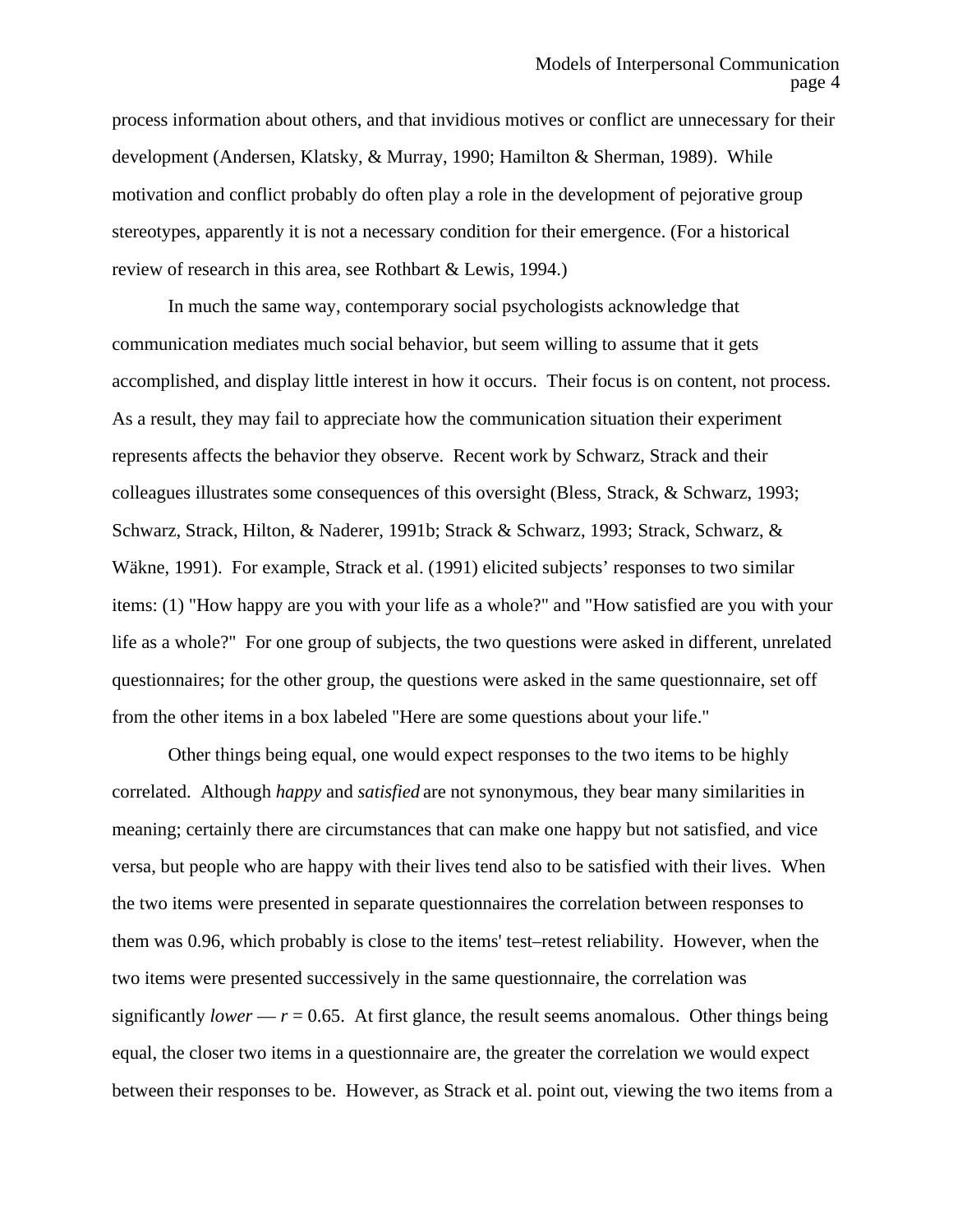communicative perspective alters these expectations considerably. Consider the following question-answer sequences as part of dyadic conversations:

*Conversation A*

Q: How is your family?

A: . . . . . .

*Conversation B*

Q: How is your wife?

A: . . . . .

Q: How is your family?

A: . . . . . .

In Conversation A, we would expect the respondent to take his wife's well-being into account in answering the question "How is your family?" but in Conversation B we would expect him to exclude his wife's well-being when answering the same question, since that already had been established (Schwarz, Strack, Hilton, & Naderer, 1991a). Schwarz and Strack derive this prediction from a set of *conversational maxims* (Grice, 1975) -- rules to which participants in conversations must conform in order to understand, and be understood by, their coparticipants.2 To the extent that respondents in the Strack et al. (1991) experiment responded to the questionnaire as though it were governed by the conversational maxims, presenting the Happiness and Satisfaction questions in the same context induced respondents to base their answers on the *distinctive* aspects of the two content domains. Failing to understand the questionnaire as a kind of communication situation could yield quite misleading results.<sup>3</sup>

The social psychologists of an earlier generation who assumed that cognition underpinned the processes they studied were using a model of cognition, however sketchily detailed it may have been. In many cases this implicit cognitive model was adequate to support a serviceable explanation of the social behavior under consideration, but in other cases their understanding of the social process was defective because it rested on inappropriate assumptions about the underlying cognitive process. In a similar way, contemporary social psychologists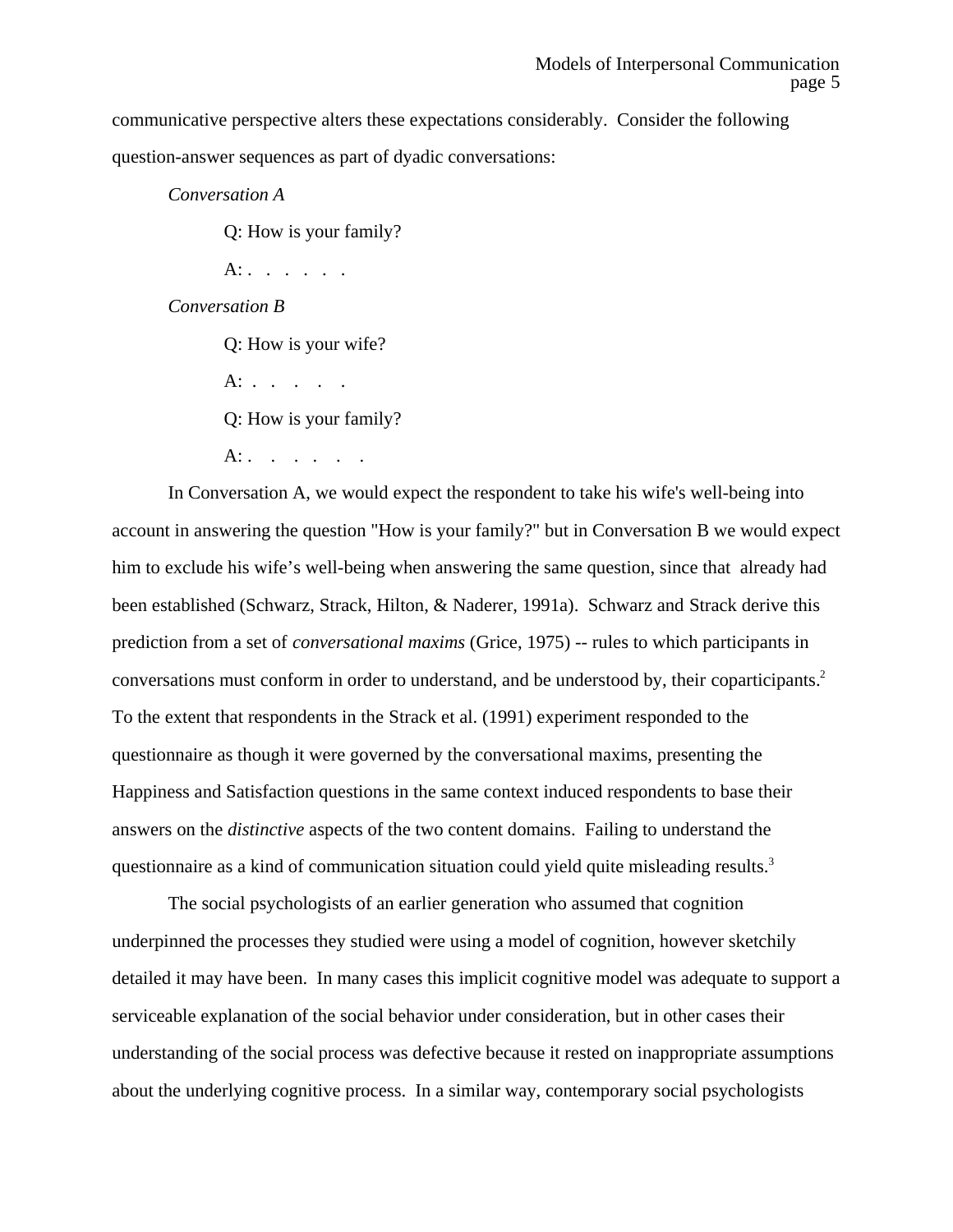who assume that communication is involved in the phenomena they study, but do not consider the specific details of its operation, are implicitly assuming a model of communication. In most cases the assumptions they make about communication may be adequate, but when they are not, the understanding of the phenomena under examination will be defective. For this reason, we think it behooves all social psychologists, regardless of their substantive interests, to be familiar with the processes that underlie communication.

This chapter will review four models of interpersonal communication and some of the research that they have motivated. As was noted above, communication is an incorrigibly interdisciplinary concept, and saying something useful about it in a single chapter requires a considerable narrowing of focus. Despite the length of this chapter, we have had to forego discussing a good deal of relevant work, and to discuss most of the studies we describe in anything like the detail they warrant.

The term *model* is used in a number of quite different ways in science (Lachman, 1960). It can refer both to rather diffuse theoretical perspectives (e.g., "models of man") and to highly specific theoretical descriptions (e.g., "stochastic models of dual-task performance"). We are using the term in the former sense, to point to commonalties of assumptions and emphasis in the approaches different investigators have taken in studying communication. The four kinds of models we will discuss each constitute one way of imposing some measure of order on a very heterogeneous corpus of theory and research. In many cases, the model is implicit in the investigator's approach to the research rather than a position that is stated explicitly. We have tried to formulate the assumptions that underlie an investigator's approach to communicative phenomena, and, based on these assumptions, to identify the type of model that approach represents. As in most classificatory endeavors, some exemplars fit better than others. Although we have tried to avoid being Procrustean, we would not be surprised if some investigators disagreed with our characterization of their work.

The four classes of models we will discuss are *Encoder/Decoder* models, *Intentionalist* models, *Perspective-taking* models, and *Dialogic* models. These models, and the research they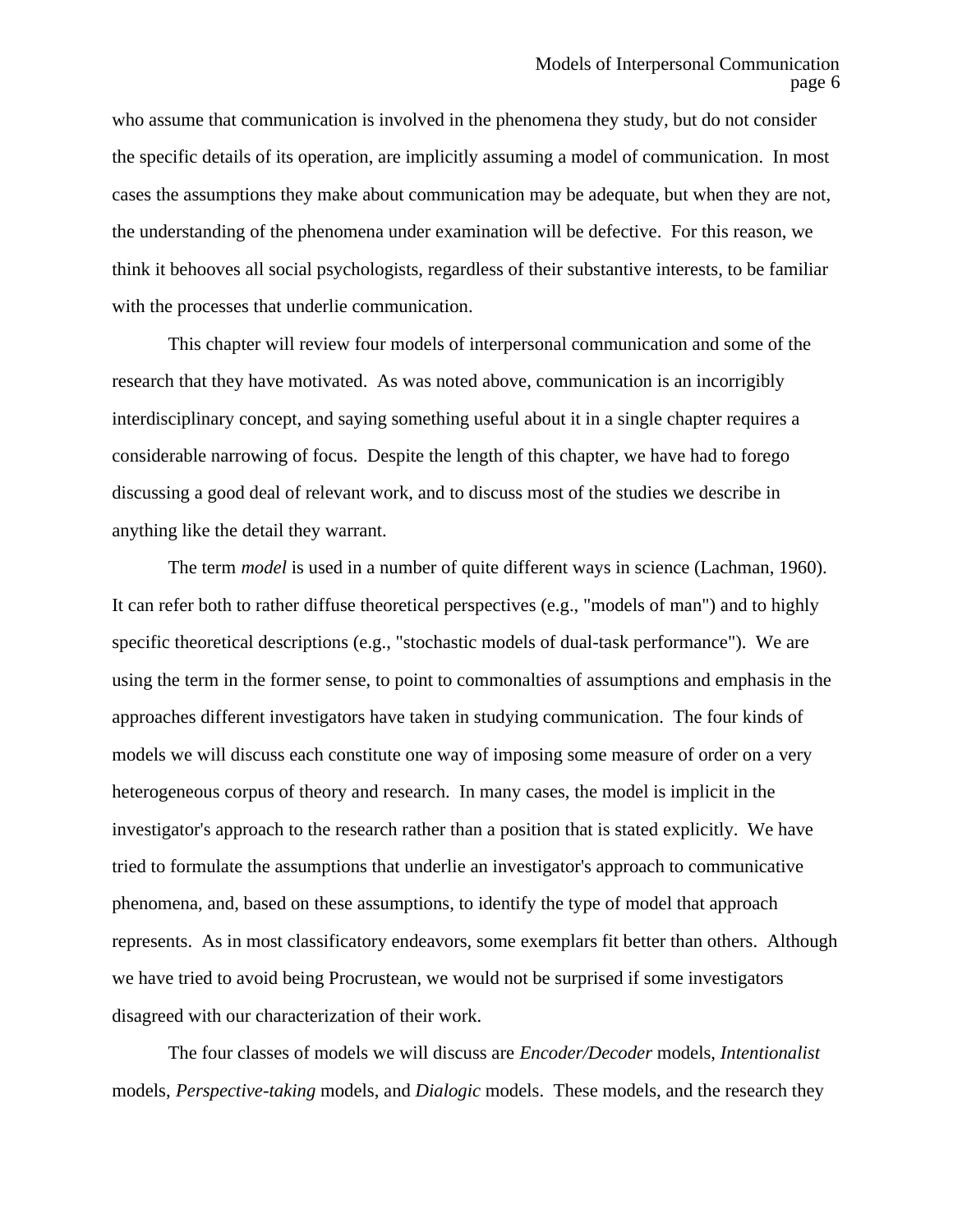motivate, differ on a variety of dimensions, and we will elaborate on these in the sections below. But one fundamental respect in which they differ is where they locate meaning. For Encoder/Decoder models, meaning is a property of messages, for Intentionalist models it resides in speakers' intentions, for Perspective-taking models it derives from an addressee's point of view, and for Dialogic models meaning is an emergent property of the participants' joint activity.

We focus on models that conceive of communication as a social psychological phenomenon, by which we mean models that conceptualize communication as result of complementary processes that operate at the intrapersonal and interpersonal levels. At the *intrapersonal* level, communication involves processes that enable participants to produce and comprehend messages. At the *inter*personal level, communication involves processes that cause participants simultaneously to affect, and to be affected by, one another. The aim of a social psychological model is to explain how the two sets of processes operate in concert.

## **1.2 Defining Communication: Some Options And Problems**

Common to all conceptions of communication is the idea that information is transmitted from one part of a system to another, but beyond that, even within the disciplines that focus on human communication, there is little agreement as to just how the concept should be defined. One reason it is so difficult to formulate a satisfactory definition of human communication is that different kinds of communicative acts seem to convey information in quite different ways, and there are a number of alternative conceptualizations of these differences. In understanding this, it is helpful to think of two rather different ways that acts can convey information. Imagine the response elicited by an embarrassing situation. One response might be to say "This is terribly embarrassing." Another response might be to blush conspicuously, while saying nothing. We will refer to any behavior (including an act of speaking) that conveys information as a *signal.* Both blushing and saying "This is very embarrassing" might be thought of as signals signifying an internal state of embarrassment. Blushing is an example of a *sign* or *expressive behavior;* the sentence "This is terribly embarrassing" is an example of a *symbol* or *symbolic behavior.* Although both behaviors convey similar information — that the person is embarrassed — they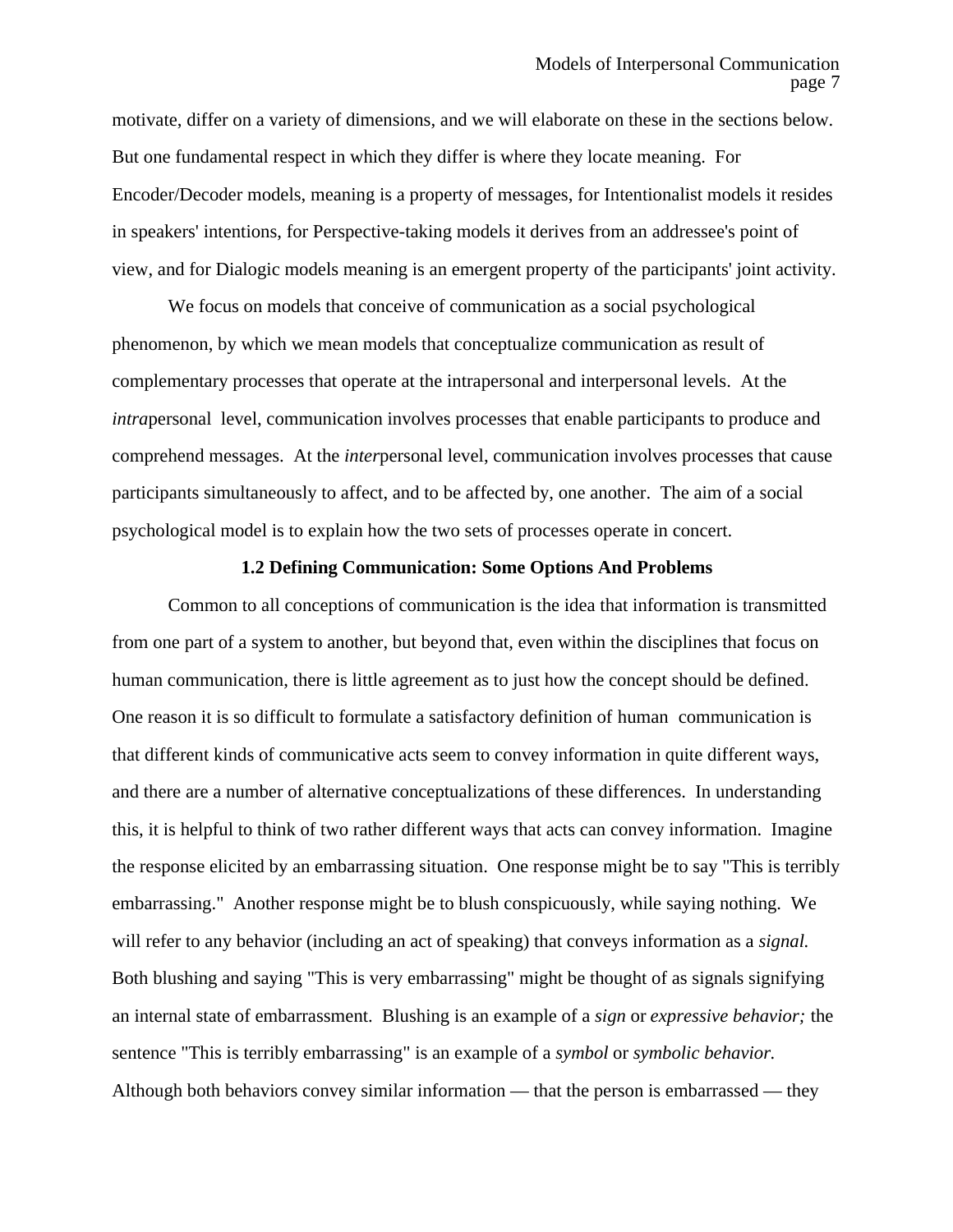do so in quite different ways. Sign and symbol differ both as to the process by which they are produced and the process by which they are understood, and these differences have important consequences for the way they function in communication. Some of these differences are considered in the next section.

# **1.2.1 Attributes Of Signs And Symbols**

# *Conventional vs. causal significance*

A symbol is a signal (behavioral or otherwise) that stands for, or signifies, something other than itself. A symbol's significance (i.e., what it stands for) is the product of a social convention. Typically the connection between a symbol and what it signifies is more-or-less arbitrary<sup>4</sup> -- the symbol represents the thing it signifies because some community of symbol users implicitly has agreed to use it in this way.

A sign is another kind of signal that stands for something other than itself. Unlike a symbol, however, a sign bears an intrinsic relationship to the thing it signifies. Sign and thing signified are causally related; they are products of the same process. People blush because of a (not-completely-understood) physiological process that is part of the physiological response to embarrassing and similar kinds of situations (Leary & Meadows, 1991). Blushing signifies that the person is embarrassed because blushing is a product of the internal state that constitutes embarrassment*.* Saying "I'm embarrassed" signifies that the person is embarrassed because English language users implicitly have agreed that is what those words mean*.*

# *Intentional vs. involuntary usage*

By definition, symbol use is an intentional act. Using a symbol involves voluntarily choosing to use it *and* knowing the meaning the symbol conveys. To comprehend the meaning conveyed by a symbol, one specifically must assume that its use was intentional -- that the person intended to convey whatever it is the symbol is understood to mean (Grice, 1969). It is possible for someone to display a symbol without knowing its meaning, as sometimes happens when a child repeats something an adult has said, but we would not regard that as an instance of symbol *use*. In contrast, signs do not require the assumption of intention. Indeed, many signs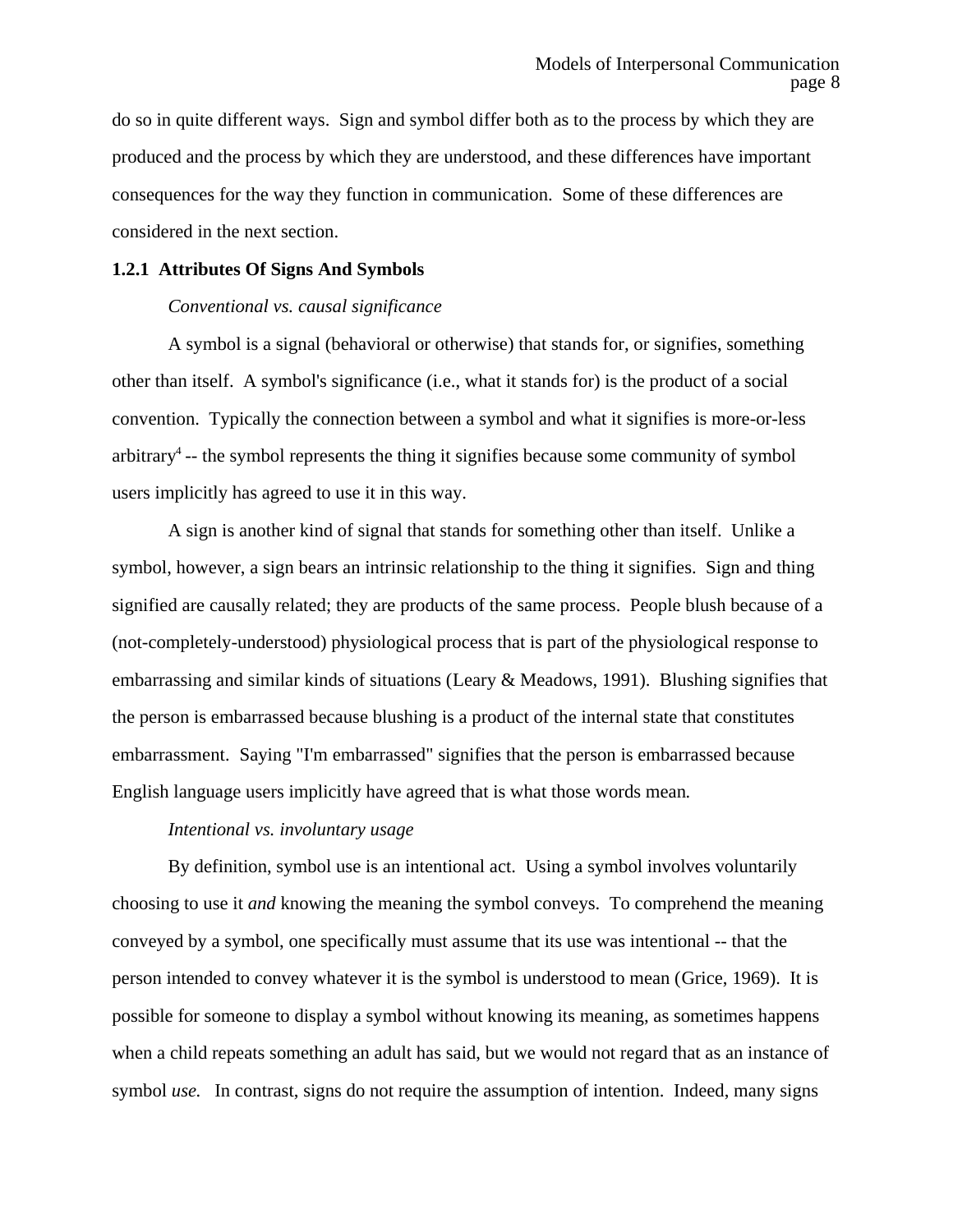are involuntary, and one has little control over them. Although blushing may serve an important social function (Castelfranchi & Poggi, 1990; Leary & Meadows, 1991), even people who blush readily cannot blush at will, nor can they suppress blushing when they are embarrassed.

Because of this difference in intentionality, signals consisting of symbols have an peculiar dual quality that signals consisting of signs may lack. As an activity, symbol use consists of displaying a symbol (uttering a word, making a gesture, etc.). But by virtue of the symbol's meaning, it also constitutes an act of another kind. The panhandler who approaches a prospective donor with hand extended is displaying a symbol (in this case, a symbol of supplication) and at the same time is asking for money. By means of symbol systems (especially language) we can perform such acts as *requesting, promising, asserting, threatening,* etc. (Austin, 1962; Bach & Harnish, 1979; Searle, 1969). Because the symbolic behavior is understood to be intentional -- indeed, attributing meaning to a symbol someone has used requires the assumption that its use was intentional -- the user automatically incurs the responsibility of having intended to communicate the symbol's meaning.<sup>5</sup> Having said "This is terribly embarrassing," the person in the example is responsible for having made that information public. The person whose embarrassment is conveyed by blushing does not incur this responsibility. As Goffman (1967) has noted, certain nonverbal behaviors are socially useful precisely because they enable one to convey information without incurring the responsibility of having done so.

# *Processes of comprehension*

Understanding (i.e., deriving significance from) symbols and signs draws upon different kinds of knowledge. We understand signs because of things we know about the world. In the example, we know the person is embarrassed because we know that blushing and embarrassment are causally related. Based on this knowledge, we can understand a particular instance of blushing by making a causal attribution to its source. It would not be necessary to know what the word *embarrassed* meant to understand the significance of blushing; nor would it be necessary to know what kinds of situations people find embarrassing. Indeed, we may infer that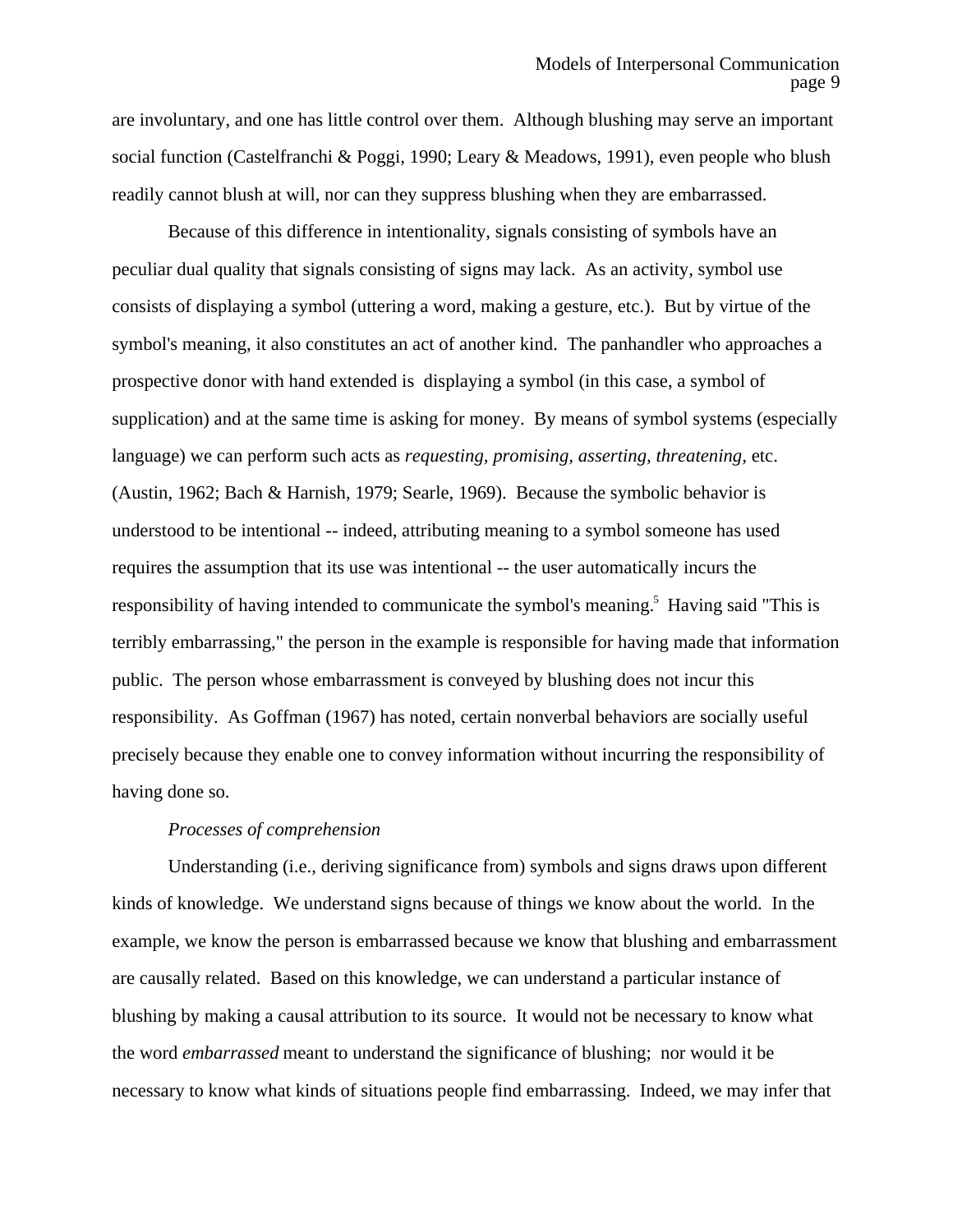an individual finds a particular kind of situation embarrassing from the observation that he or she blushes when in it.

In contrast, we understand symbolic behaviors because of things we know about the symbol system -- in the example, because of things we know about the English language. The sentence "This is embarrassing" is understandable even if we happened to be unaware that the specific situation was a potential source of embarrassment, or that embarrassment is frequently accompanied by blushing. We will call the process by which we understand the meaning of symbolic behaviors *communicative inference.* Signs are understood by a process of *causal attribution.*

## *Processes of production*

Symbol use is learned behavior. Although there is considerable evidence that humans have a distinct propensity to acquire and use certain symbol systems, especially so language (Chomsky, 1968; 1992; Pinker, 1984, 1994), the ability to produce them communicatively requires exposure, often of a considerable duration. We do not have to learn to produce signs, although social experience can modify how they are displayed.

#### **1.2.2 Definitional Issues**

One respect in which conceptualizations of communication differ is precisely on the issue of how to deal with the distinction between symbolic and expressive behaviors. Ekman and Friesen (1969) and Wiener, Devoe, Rubinow, and Geller (1972) , for example, would restrict the term communication to symbol use. (Ekman and Friesen refer to information conveyed by signs as *informative,* rather than communicative.) In the view of Wiener et al., communication requires "...(a) a socially shared signal system, that is, a code, (b) an encoder who makes something public via that code, and (c) a decoder who responds systematically to that code" (Wiener et al., 1972) The opposite view is offered by Watzlawick, Beavin and Jackson, who explicitly do not distinguish between symbolic and expressive behaviors as sources of information in communication: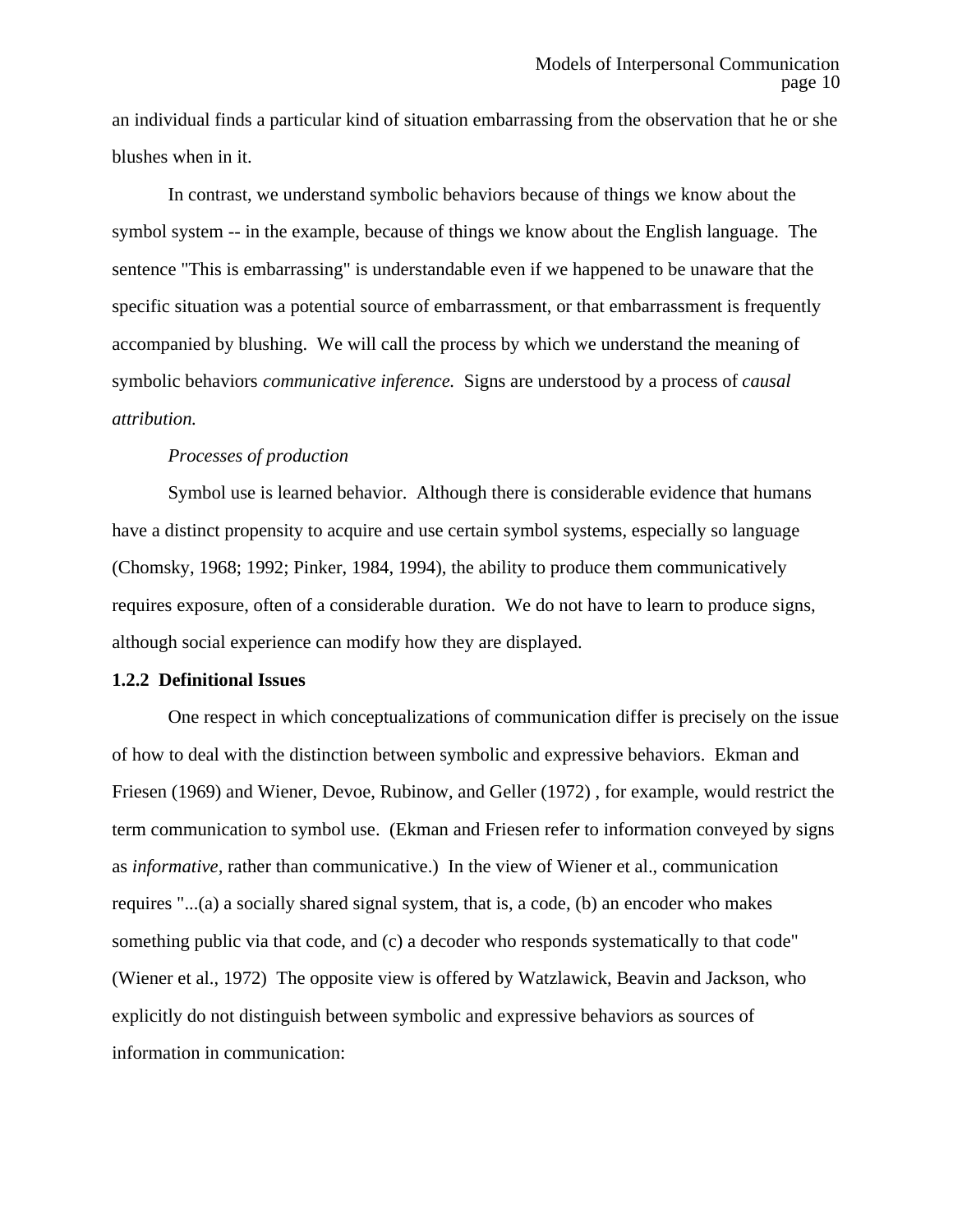...it should be made clear from the outset that the two terms communication and behavior are used virtually synonymously...Thus, from this perspective...all behavior, not only speech, is communication, and all communication—even the communicational clues in an impersonal context—affects behavior (Watzlawick, Bavelas, & Jackson, 1967, p. 22). Both positions present serious problems when one tries to implement them theoretically. The definition proposed by Watzlawick et al. reminds us that *any* behavior, under the appropriate circumstances, potentially is capable of conveying information. If one's goal is to characterize the information *potentially* available in a situation, a definition along the lines of the one proposed by Watzlawick et al. may be useful. However, if the focus is on the information that actually affects the participants in the situation, a degree of differentiation probably is necessary.

The problem with a definition as broad as the one offered by Watzlawick et al. is that it fails to distinguish between the behaviors that are most significant in communication and those that are of little or no importance. It holds that *all* behavior is communication, so long as it occurs in a social situation. One implication of this view is that to understand communication, *everything* the individual does must be taken into account — a prescription that doesn't lead to a practical research strategy. Perhaps more important, neither does it describe what communicators actually do. Individuals involved in a conversation do not, and probably could not, pay equal attention to all of their conversational partners' behaviors, and their selective attention makes sense. All of the partner's behaviors are not equally informative, and people's capacity to process information is limited. By trying to attend to *everything* the other party did, a communicator would in all likelihood miss the main point of the message.

The problems with restricting the term communication to symbolic behavior may be less immediately apparent, but they are no less real. Since Wiener et al. have tried to define what they mean in a formal way, it is their position we will examine, but our comments apply equally well to the distinction drawn by Ekman and Friesen. For Wiener et al., communication is defined by the use of a code. What is a code? They propose four criteria, and indicate why each is important: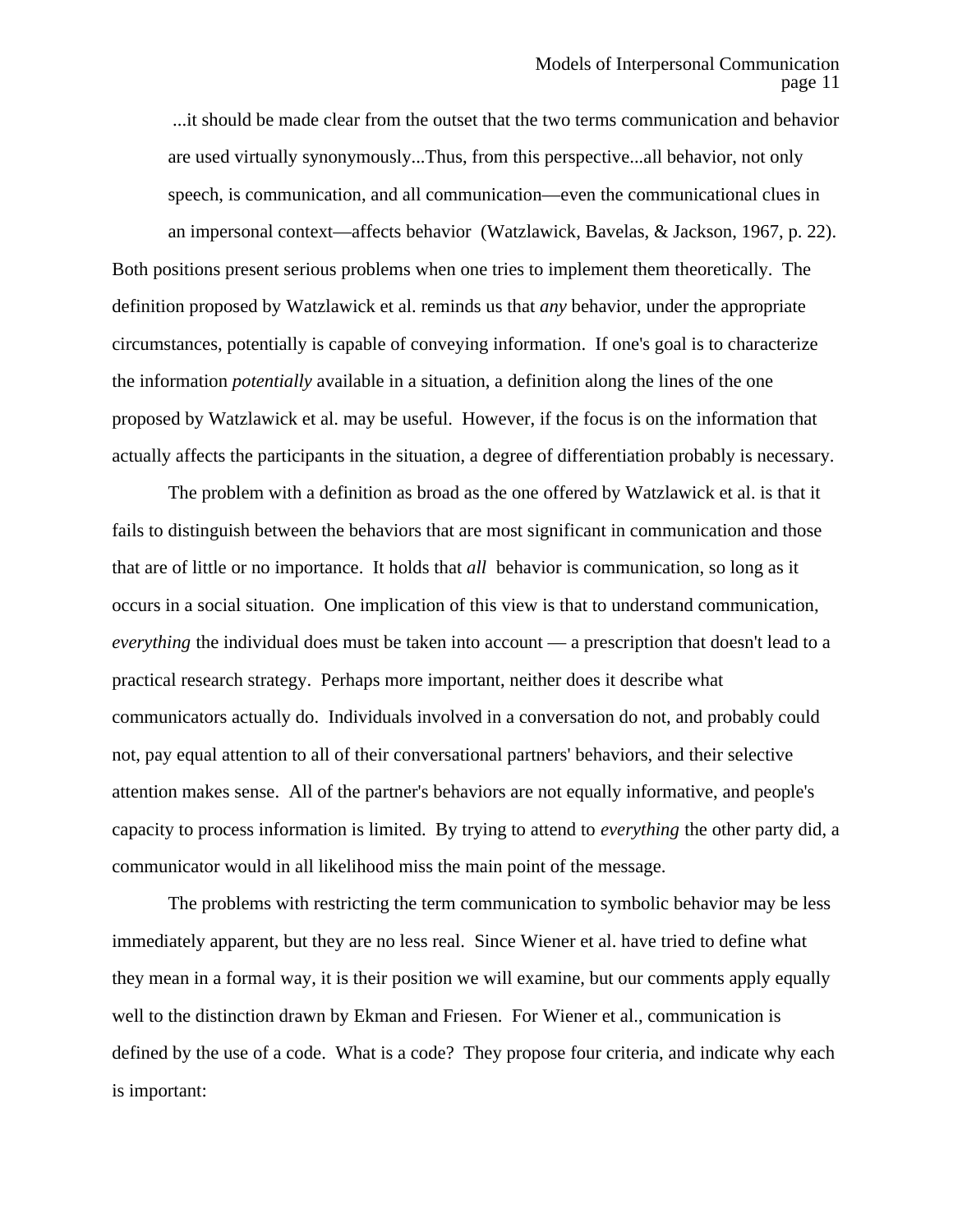A. The behaviors must be emitted by the particular communication group studied. This criterion eliminates idiosyncratic behaviors and meets the requirements of socially shared behaviors.

B. The behaviors must occur in several different contexts. This criterion is likely to eliminate some which are reactions to a specific set of stimulus conditions. C. The behaviors must be more likely to occur in verbal contexts than in any and all other contexts. If a behavior (e. g., scratching) can occur in any context –– that is, with or without an addressee  $-$  it is difficult to accept it as a possible component in a communication code.

 D. The behaviors as code components should encompass a relatively short time duration. This criterion serves to focus on ongoing experience rather than on socially prescribed patterns of behavior or on behavior related to personality styles (e. g., the wearing of rings or the handling of teacups) (Wiener et al., 1972, p. 209).

Although the subject of the Wiener et al. paper is nonverbal communication, their conception of communication is based on spoken language. They point to a small number of hand gestures (e. g., waving "good-bye," pointing at the addressee to mean "you," the palms-out gesture that can be taken to mean "don't interrupt") that, by their criteria, could be classified as communication, but they argue it is ultimately an empirical question. Such a definition has the not-insignificant virtue of being clear about what is communication and what is not, but its restrictiveness is problematic. The definitional boundaries are arbitrary, and as a consequence, many behaviors that are intrinsic to human communication are excluded. For example, the definition would exclude facial expressions, which occur in both nonlinguistic and nonsocial contexts. Yet, facial expression is a powerfully effective means of conveying certain kinds of information, and is used universally for that purpose (Ekman, 1972; Ekman & Friesen, 1971; Ekman, Friesen, O'Sullivan, Diacoyanni-Tarlatziz, Krause, Pitcairn, et al., 1987; Izard, 1977).

Similarly, such commonly-used symbols as wearing a wedding ring to indicate that one is married or a black armband to signify that one is in mourning — displays whose meanings are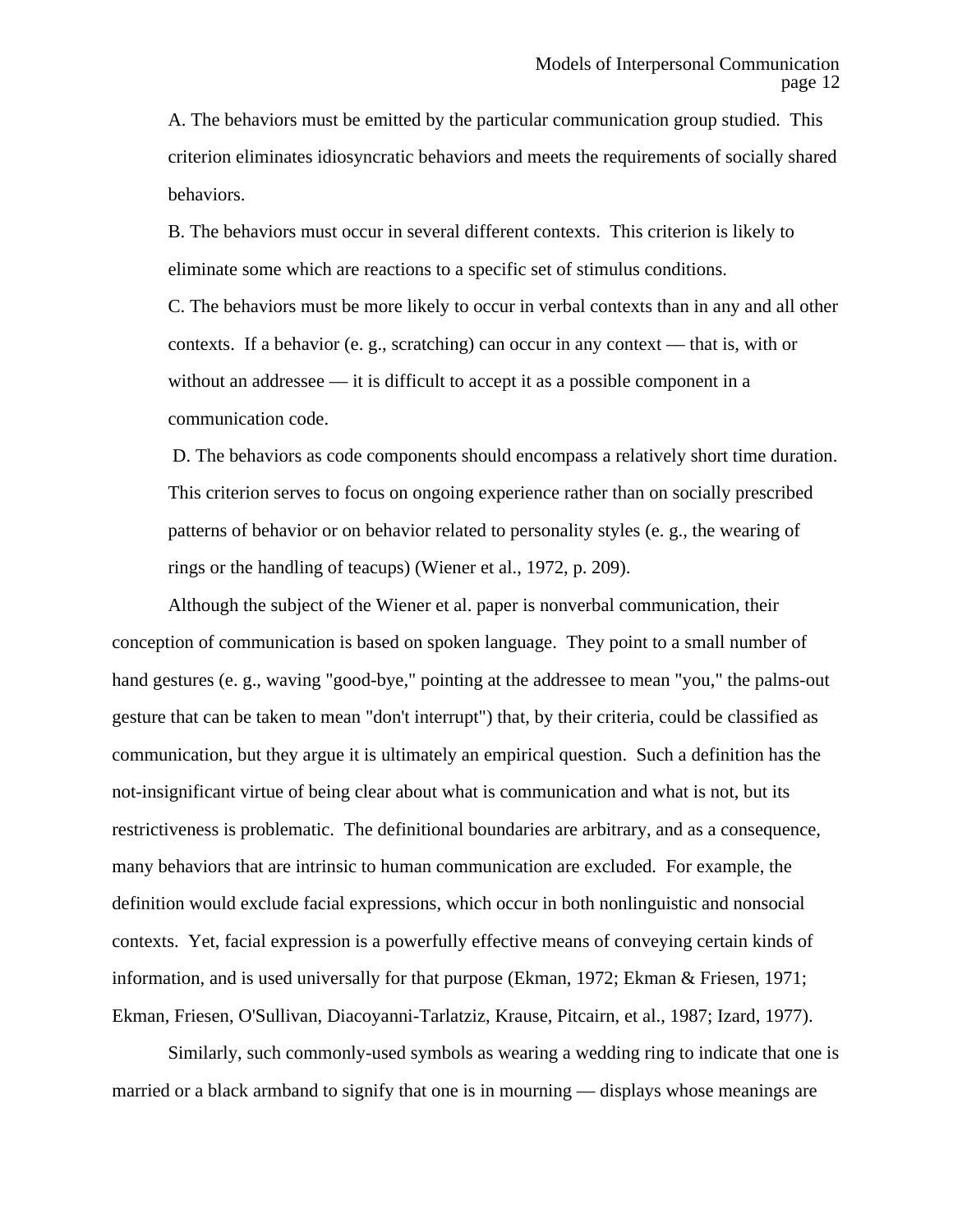understood by virtually everyone in a culture, and understood to be *intended* to convey that meaning — are not considered communication by this definition. However, it would certainly be incorrect to regard these behaviors as signs. Like words and certain gestures, they are products of social conventions—learned, used intentionally, understood by virtue of knowledge of the conventional system, and so forth. It is not clear in what theoretically important respect they are different from the gesture that signifies "good-bye." Accepting the Wiener et al. definition would seem to require a new category of signals that would be regarded as neither communication (in their terms) nor signs, involving such symbols as wedding rings, military uniforms, political campaign buttons, and the like.

## **1.2.3 Distinguishing Between Sign And Symbol**

There is a fundamental problem with the attempt to distinguish between signals that utilize symbols and those that utilize signs implicit in both Wiener et al's. and Ekman and Friesen's approach: although the difference between sign and symbol seems clear theoretically, in practice, more often than not the distinction can't be drawn in a principled way..

## *Signs used symbolically*

Blushing was chosen as an illustrative expressive behavior because it so nicely fits the specifications of a sign -- there can be little doubt that it is unlearned, involuntary, causally related to what it signifies, etc. These properties make it a good example, but blushing really is atypical in the degree to which it is involuntary. For other signs, involuntariness is less clear. Crying, for example, is ordinarily involuntary, but it can be suppressed to some degree, and some people are able to simulate a pretty convincing episode, complete with real tears.

Consider facial expression, perhaps the most socially important sign, and the subject of considerable research. Like blushing and yawning, facial expression can be a sign of an internal psychological state, and, as such, it appears to be unlearned, involuntary, etc. However, unlike blushing, facial expression is very much subject to voluntarily control. To a considerable extent, we can suppress facial expressions when we don't want others to know what we're feeling, and we can simulate them when we want others to believe we are experiencing a feeling we really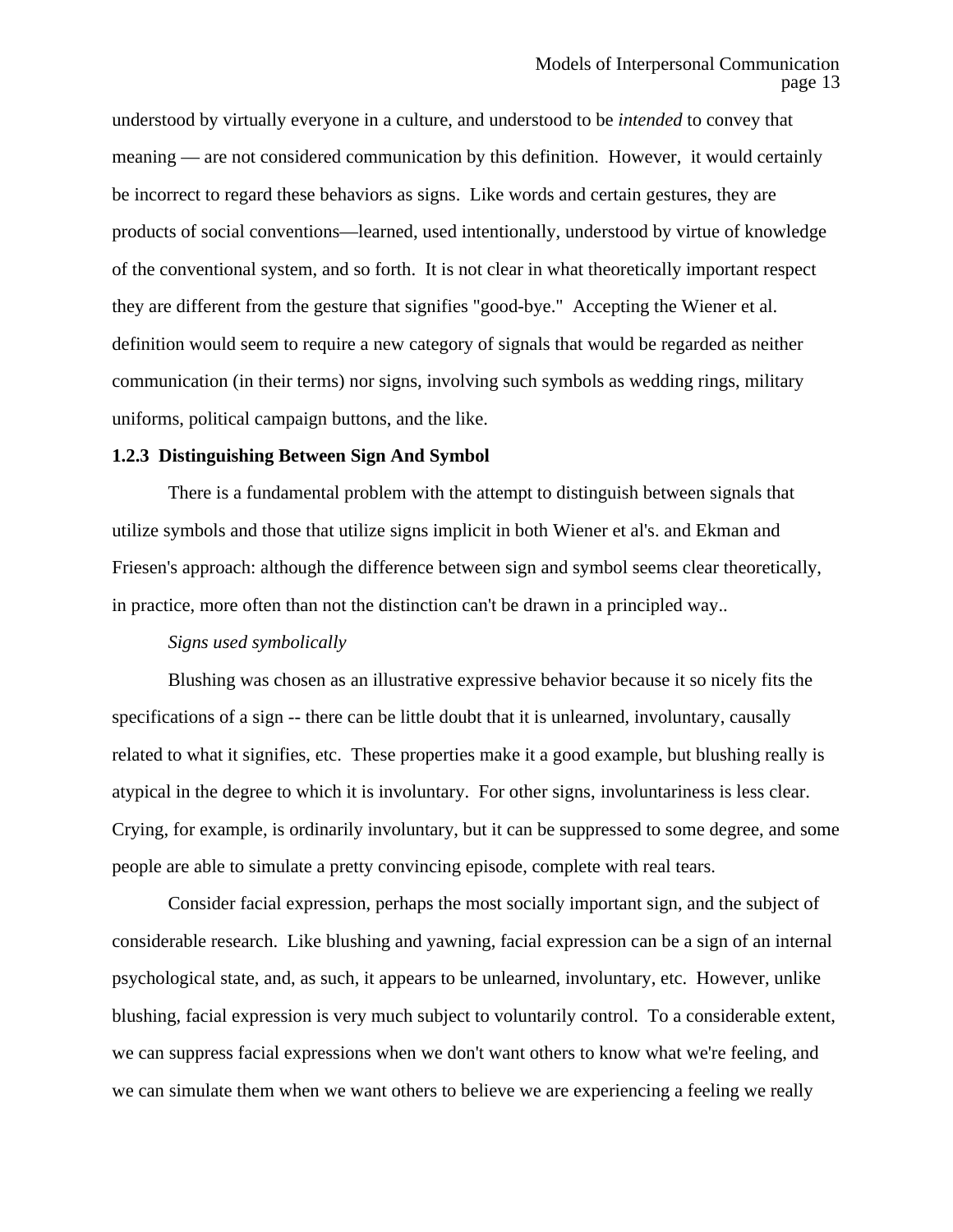are not (DePaulo, Rosenthal, Green, & Rosenkrantz, 1982; Ekman & Friesen, 1974; Krauss, 1981; Kraut, 1978). One of the child's important tasks in social development is to bring his or her expressive behavior under voluntary control (Morency & Krauss, 1982). Most children eventually learn not to express their disgust facially when presented with a portion of spinach or squid, regardless of how loathsome they find the food. There is considerable evidence that facial expressiveness is very much under control in social situations, and is more likely to represent what the individual would like others to believe he or she is feeling than the feelings actually being experienced (Kraut, 1979).<sup>6</sup> Facial expression, then, might be thought of as a sign (or set of signs) that can be used symbolically, and it is not always easy to tell which type of signal is being displayed on a specific occasion. The same can be said for most expressive behaviors.

## *Symbol use that functions expressively*

In a similar fashion, symbolic behaviors can function as signs. The so-called "Freudian slip" is a vivid example of language use that is both unintended and meaningful. Most slips of the tongue probably reflect relatively simple breakdowns of the speech production process (Fromkin, 1973; Garrett, 1980), and are not particularly revealing of anything beyond that. For example, speakers sometimes exchange word fragments, as when a colleague of ours recently referred to the main Thanksgiving Day activity as *"Turking* the *roastey."* However, on occasion unintentionally uttered words or phrases can express a thought the speaker had not intended to make public. One place this can occur is in "blends" -- speech errors in which two words are fused into one. Blends usually occur when two semantically-related words compete for the same syntactic slot *(lecture* + *lesson --> lection)*. It sometimes happens, however, that the blended words have little in common semantically, and the blend is due to competing plans for the conceptual content of what is to be expressed (Butterworth, 1982, Levelt, 1989). In *The psychopathology of everyday life,* Freud (described in Levelt, 1989, p. 217) reported on a patient commenting: "Dan aber sind Tatsachen zum *Vorschwein* gekommen," ["But then facts come to *Vorschwein"]. Vorschwein* is a blend of the German words, *Vorschein* (appearance) and *Schweinereien* (filthiness). When questioned, the speaker agreed that the idea of filthiness was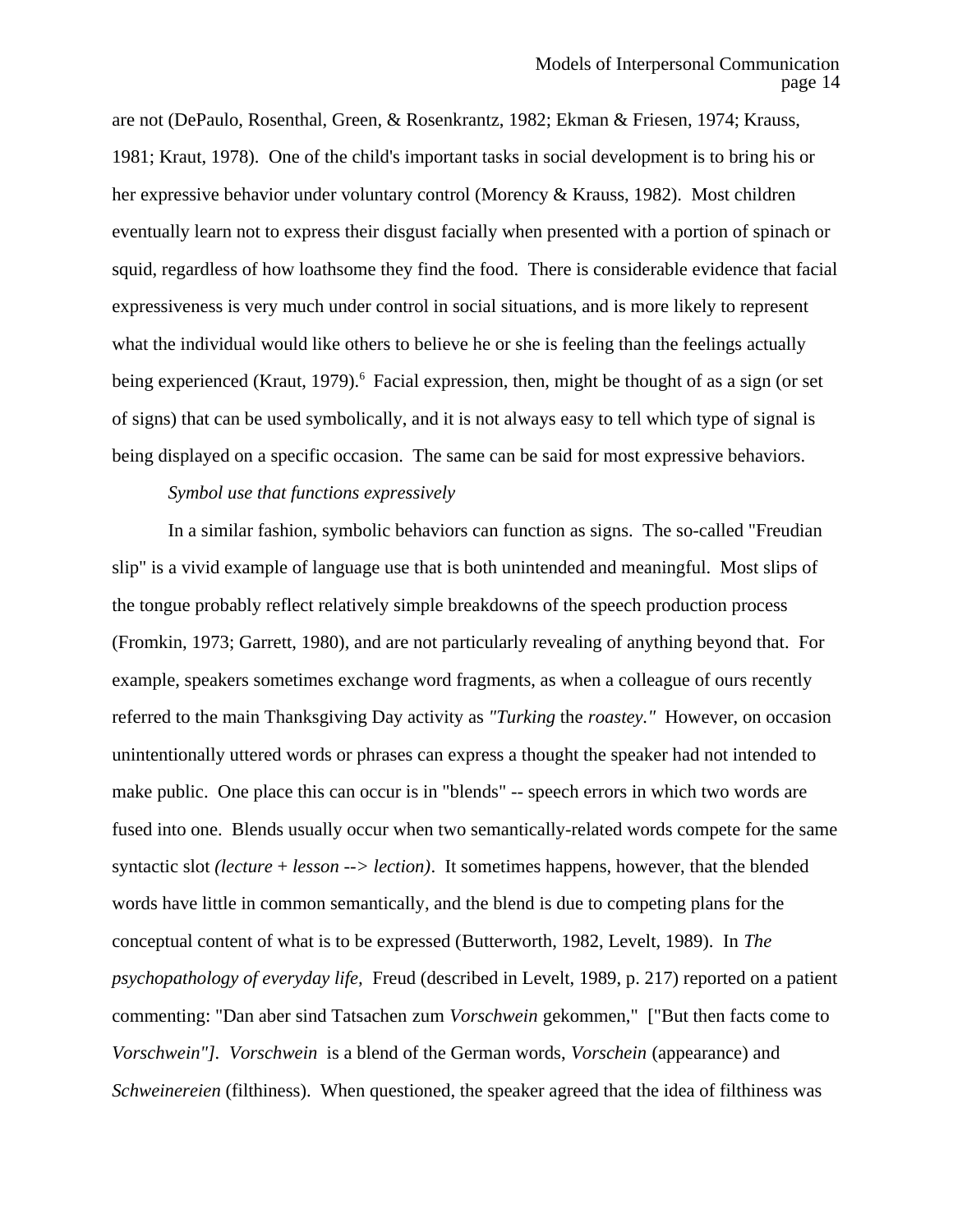on his mind, and had intruded itself into what was intended to be a neutral comment about someone's appearance.

Slips of the tongue may be useful grist for the psychoanalytic mill, but more important from the standpoint of communication is the aspect of speech called *paralanguage.* Speech contains verbal information in the form of words set in their syntactic matrix; a faithful transcript of speech consists almost exclusively of verbal information. But speech also conveys another kind of information. Vocal information is the name given to what remains in speech when verbal information has been removed — the paralanguage, which consists of such acoustic properties of the speech signal as pitch, loudness, articulation rate, and variations in these properties.7

When we listen to speech, we normally hear a combination of verbal and vocal information, but it is possible to process speech electronically in a way that makes its content unintelligible but preserves most of the paralinguistic information (Rogers, Scherer,  $\&$ Rosenthal, 1971). Such "content-filtered" speech can convey a great deal of information, principally about the speaker's emotional state, and judgments made by naive listeners from unfiltered speech of a speaker's emotional state seems to take such information into account (Burns & Beier, 1973; Krauss, Apple, Morency, Wenzel, & Winton, 1981; Scherer, Koivumaki, & Rosenthal, 1972). In face-to-face interaction, participants have a rich variety of visual information available to them in addition to verbal and vocal information. Some of this information may have symbolic value (e.g., religious ornaments, uniforms, clothing whose style "makes a statement"), and some of the information (e.g., blushing) is in the form of signs. To complicate matters, visual information like gestures and facial expression combines symbol and sign elements in a way that cannot easily be disentangled.

Thus, although the theoretical distinction between symbol and sign seems clear in the abstract, in practice it is a difficult one to draw, and it may be more useful to think of signs and symbols as representing two poles of a continuum rather than discrete categories. Most signals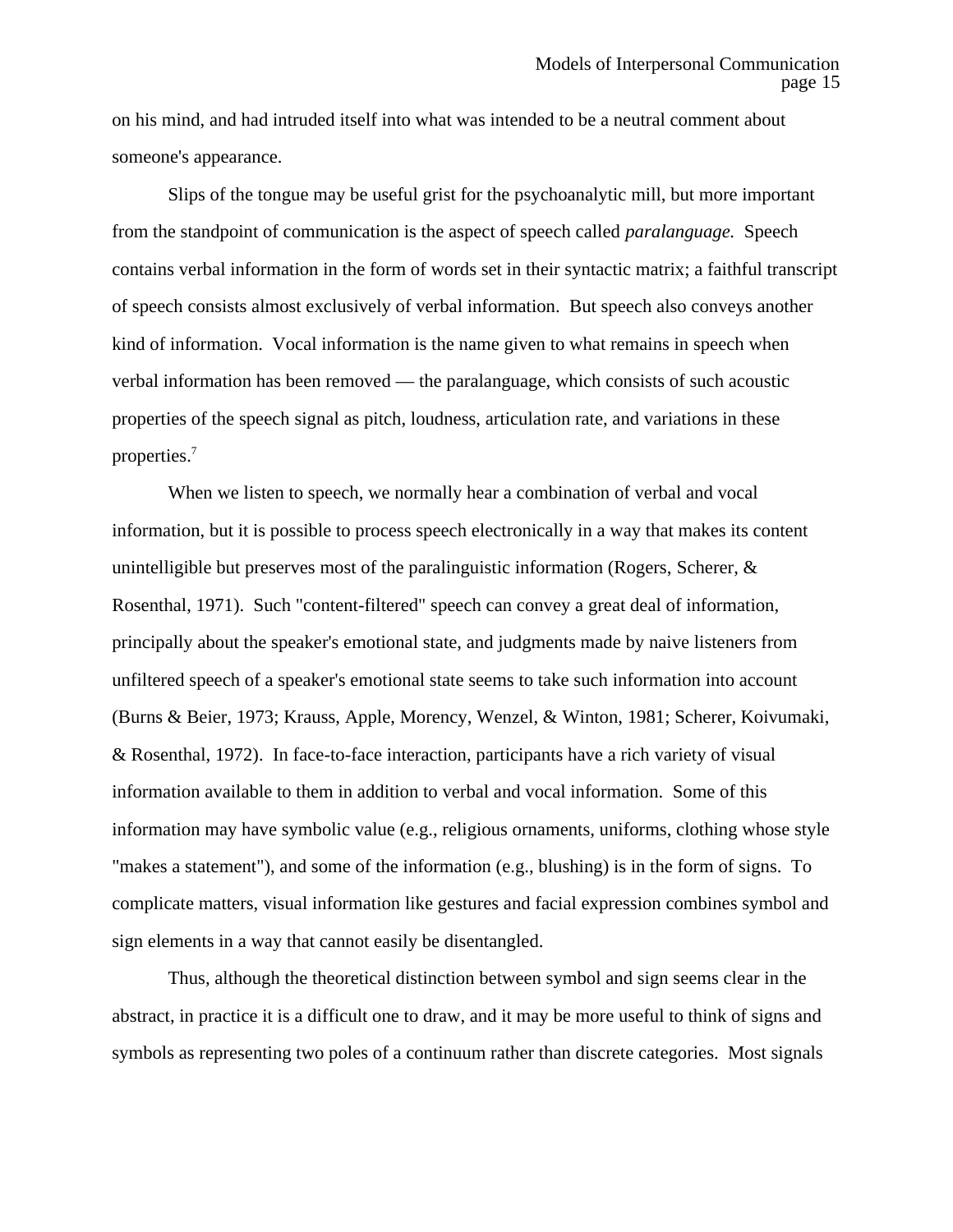combine several elements that vary in their position on the continuum, and signals that are "pure" symbol or sign probably are the exceptions rather than the norm.

Where does this leave us in our effort to define communication? Unfortunately, we have no simple answer. If we define communication to include only signals composed of symbols that are intended to convey information (as do Wiener et al.), we are faced with the problem that in most messages sign and symbol are inextricably intertwined. On the other hand, if we take the position of Watzlawick et al. that *all* behavior performed in the presence of another constitutes communication, we have no principled way of distinguishing between speech and eye blinks. Perhaps a more helpful approach is to ask what communication *does* rather than on what communication *is.* Sperber and Wilson have offered such a definition that avoids some of the problems we have reviewed above. They define communication as:

…a process involving two information-processing devices. One device modifies the physical environment of the other. As a result, the second device constructs representations similar to the representations already stored in the first device (Sperber & Wilson, 1986, p. 1).

Sperber and Wilson's definition focuses on the central role of internal representations in communication, while leaving open the question of precisely how the representations stored in one device come to be constructed by the second device. One way of thinking about the four models of communication we describe below is that they are different characterizations of this aspect of the process.

## **2. THE ENCODER/DECODER MODEL**

#### **2.1 Introduction**

Perhaps the most straightforward conceptualization of communication can be found in what we will call the *Encoder/Decoder* model. A code is a system that maps a set of signals onto a set of significates or meanings.<sup>8</sup> In the simplest kind of code, the mapping is one-to-one: for every signal there is one and only one meaning; for every meaning, there is one and only one signal. Morse code is a familiar example of a simple code. In it the signals are sequences of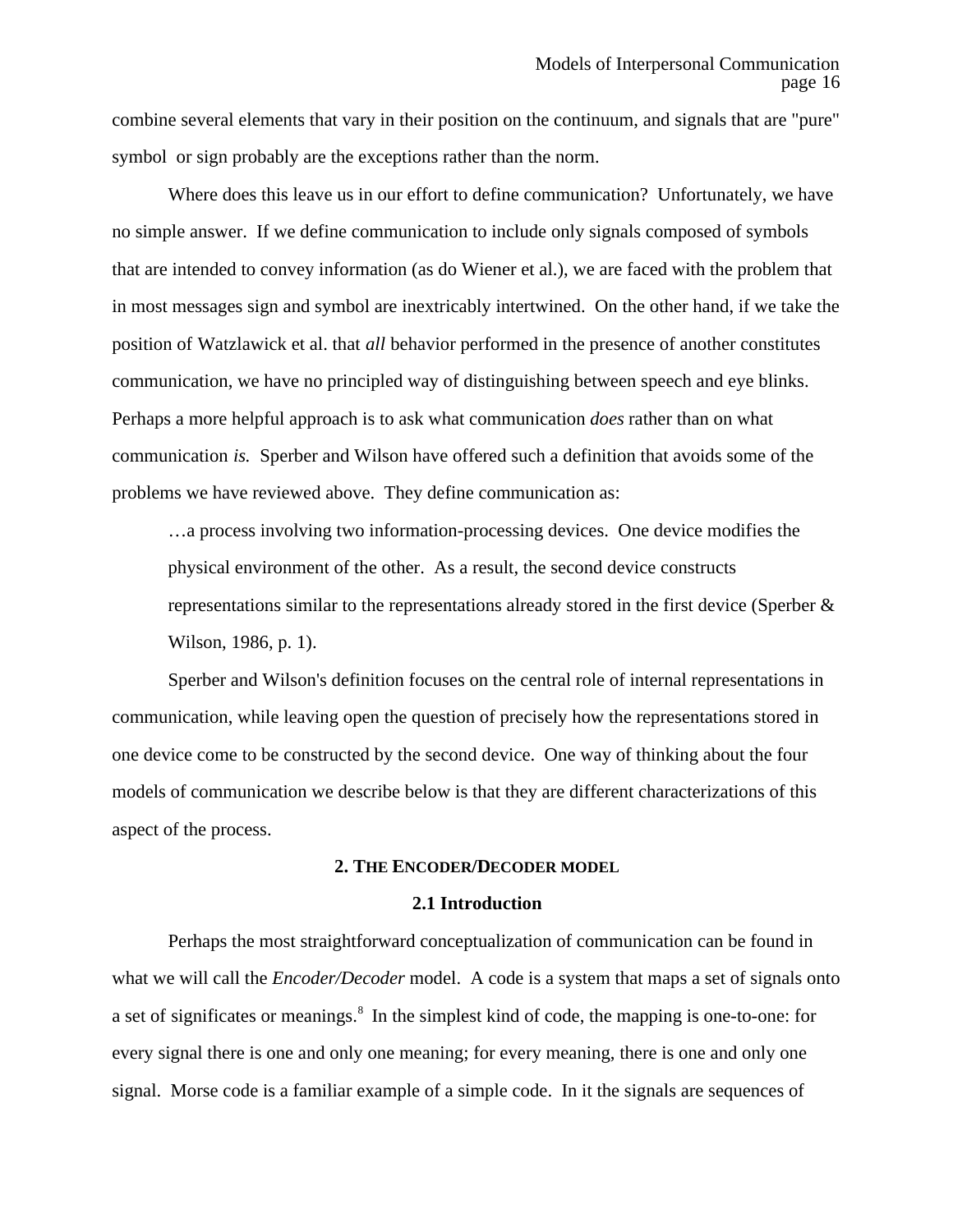short and long pulses (dots and dashes) and the significates are the 26 letters of the English alphabet, the digits 0-9, and certain punctuation marks. In Morse code, the sequence  $\cdots$ "means" the letter *H*, and only that; conversely, the letter *H* is represented by the sequence  $\cdots$ , and only that sequence.

Encoding/decoding models view communication as a process in which the internal representation is encoded (i.e., transformed into code) by one information processing device (the source) and transmitted over a channel, where it is received by the other information processing device (the destination) and decoded as a representation. Encoding and decoding are the means by which information processing devices affect, and are affected by, the other. The process is illustrated schematically in Figure 1.

> ----------------------------------------------------------- Insert Figure 1 About Here -----------------------------------------------------------

In speech communication, the message passes between people, referred to as speaker (or sender) and addressee (or listener, hearer or receiver).<sup>9</sup> In verbal communication, the source and encoder are contained within the skin of the speaker, and the decoder and destination within the skin of the addressee. In such cases both source and destination are the declarative and procedural memories of the persons functioning as speaker and addressee, and the encoder and decoder are the complex faculties involved in the production and comprehension of speech. In contemporary psycholinguistic theory, the two are often regarded as separate faculties or modules (Fodor, 1983, 1987; Levelt, 1989; Marslen-Wilson & Tyler, 1981). The speaker's mental representation is transformed into a verbal or linguistic representation by means of the speaker's linguistic encoder, and it is the linguistic representation that is transmitted via speech. By decoding the linguistic representation, the addressee is able to create a mental representation that corresponds, at least in some respects, to the mental representation of the speaker.

Of course, the mental representations of speaker and listener may differ in some respects. There are a number of possible sources of such dissimilarity. For example, speaker and addressee may have different understandings of some of the terms in the linguistic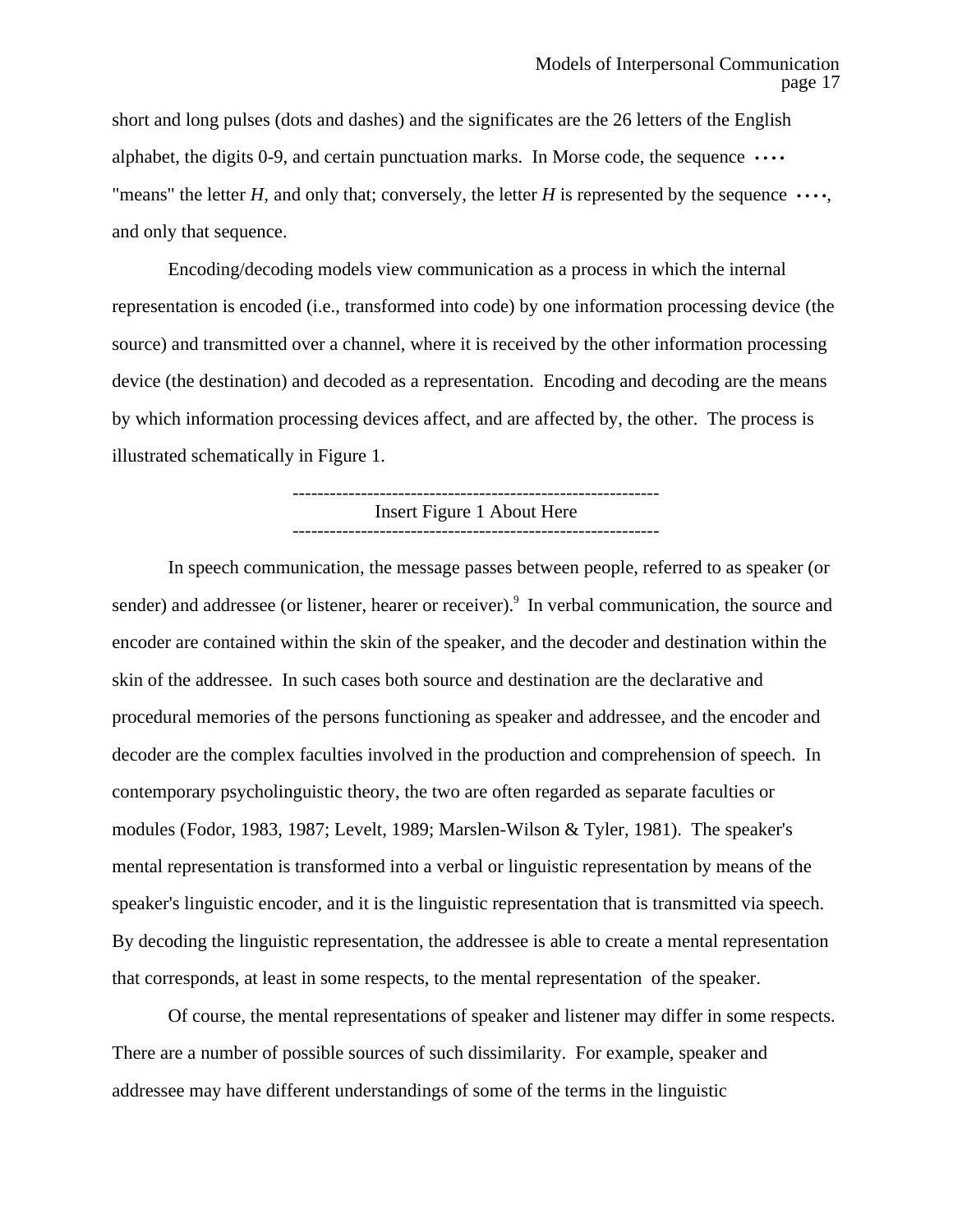representation. Or the addressee may understand the terms in the linguistic representation correctly, but apply them incorrectly in constructing the mental representation. Or the speaker may omit details from the linguistic representation that are necessary to construct the mental representation, and the addressee may "fill them in" incorrectly. Indeed, it is well established that such "filling in," accomplished by means of schemata, scripts and other pre-existing knowledge structures, is essential to language comprehension and to the recall of information that has been communicated to us (Bartlett, 1932; Bransford & Franks, 1971; Neisser, 1967; Schank & Abelson, 1977).

An Encoder/Decoder model exemplifies the application of principles of information theory (Shannon & Weaver, 1949; Wiener, 1948) to human communication. In information theory the function of the signals transmitted from source to destination is the reduction of uncertainty. To the extent that a message is informative, the destination is less uncertain after receiving the message than before, and information theory provides a means of specifying in quantitative terms the informational content of a message (e.g., the amount of uncertainty it is capable of reducing), at least for messages that meet the theory's requirements. Information theory is the theoretical cornerstone of modern information technology, and as such constitutes one of most important scientific insights of this century.

#### **2.2 Research Findings**

Notwithstanding this, apart from some useful general concepts and a set of terms that can be handy when applied loosely, information theory has not contributed importantly to the study of human communication. The aspect of the theory that has had greatest scientific impact is its ability to characterize information in an abstract, quantitative way. And a major impediment in using the theory to describe human communication is that, for a particular message transmitted at a particular time to a particular receiver, more often than not we are at a loss to specify just what uncertainty (if any) has been reduced.<sup>10</sup> In this section we describe several areas of research which are at least tangentially influenced by the Encoder/Decoder model: early studies of the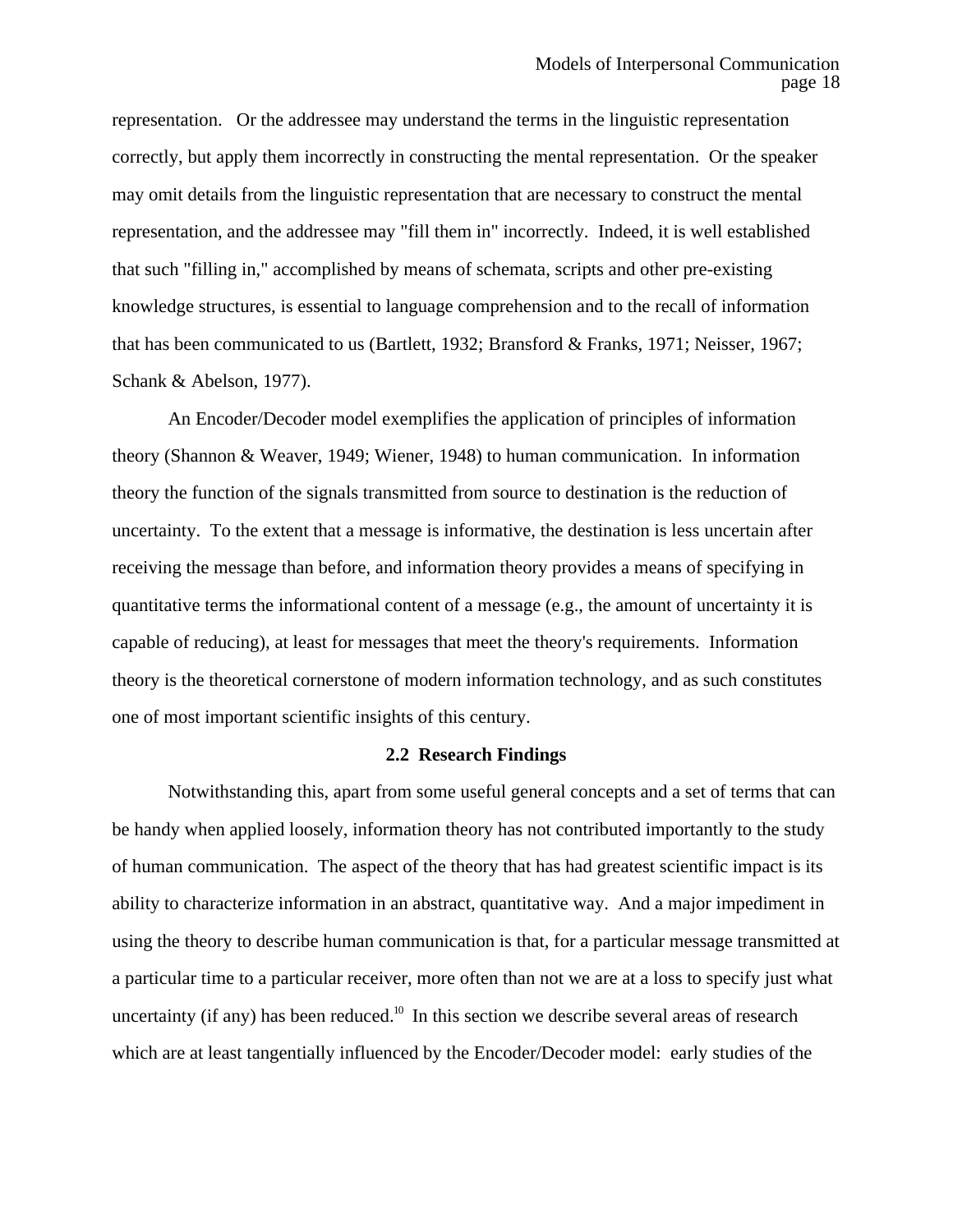codability of objects and concepts, research on nonverbal and vocal communication, and recent work on the linguistic bases of causal attribution.

#### **2.2.1 Studies of Codability**

The Encoder/Decoder model, and at least the indirect influence of information theory, can be seen in the terminology of early studies of verbal communication. In what was to become a classic study of the role of language in thought, Brown and Lenneberg (1954) observed that a color's *codability* (essentially interpersonal agreement as to what it should be called) predicted how well it would be remembered. Lantz and Stefflre (1964) demonstrated that a color's codability was related to its *communication accuracy—*the accuracy with which subjects could select the color based on a name provided by someone else. Although neither Brown and Lenneberg nor Lantz and Stefflre used this approach, both codability and communication accuracy could readily have been expressed in terms of *H,* the information theoretic measure of uncertainty. Other investigators applied the codability measure to random line drawings (Graham, 1975) and facial expressions of emotion (Frijda, 1961).

Codability, as conceived by Brown and Lenneberg, was a property of a stimulus, but research soon made it clear that what a color was called on a particular occasion of usage (hence, its codability score) was not a simple consequence of its physical properties, and could vary with variety of other factors. These included properties of the colors from which it was to be distinguished (Krauss & Weinheimer, 1967), whether the name was intended for the person who named it or some other person (Innes, 1976; Krauss, Vivekananthan, & Weinheimer, 1968), the purpose that naming the color served (Danks, 1970), and whether naming occurred as part of a monologue or a dialogue (Krauss & Weinheimer, 1967). Such studies demonstrated that the determinants of a color's codability were as much pragmatic (i.e., based on the communicative function the utterance was designed to serve) as they were a function of its physical properties.

#### **2.2.2 Nonverbal Communication**

As a result of these and other considerations, studies of verbal communication more often have employed the Encoder/Decoder rhetoric than committed themselves fully to its implications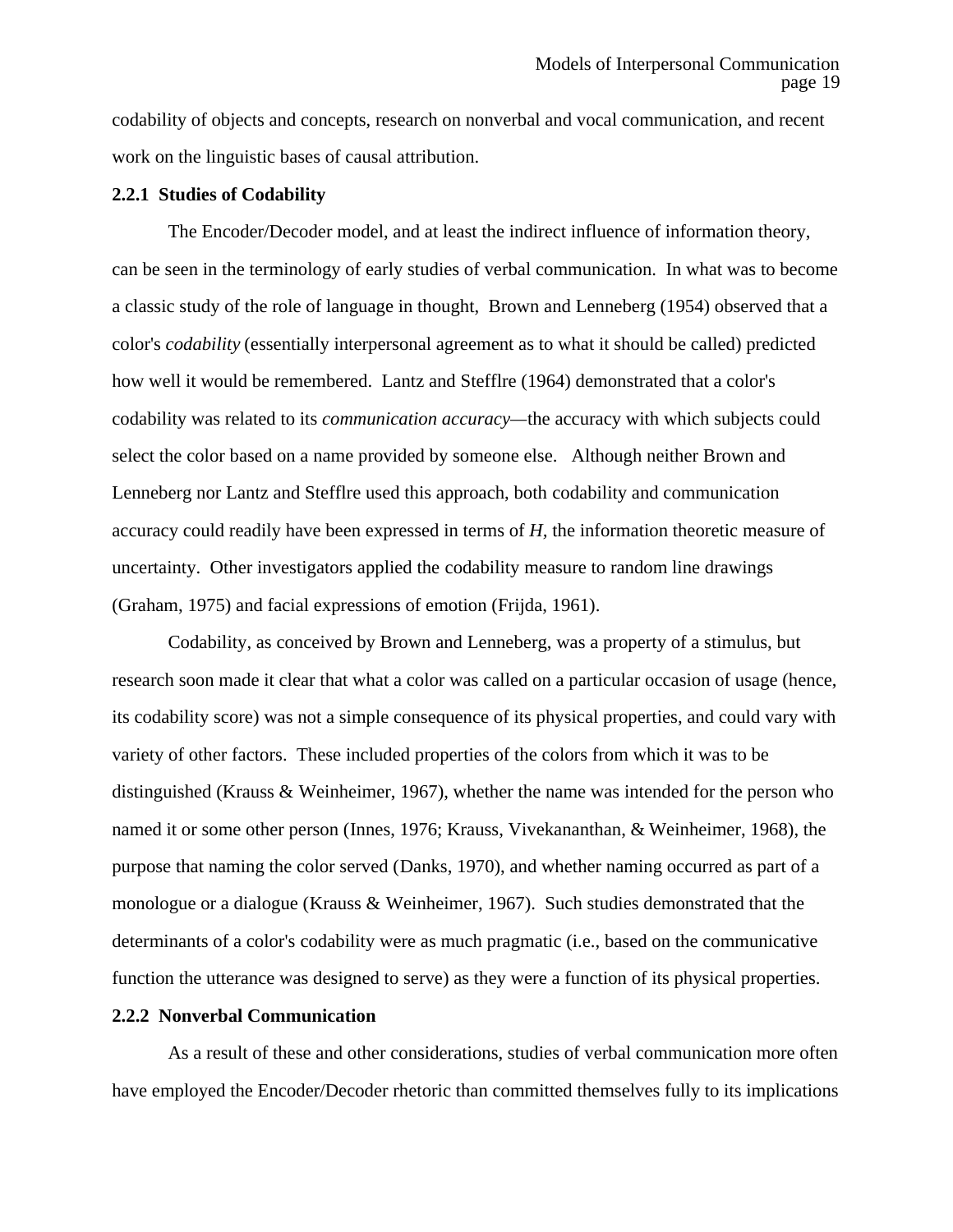(Boomer, 1965; Dittmann & Llewellyn, 1967; Glucksberg & Cohen, 1968; Glucksberg, Krauss, & Higgins, 1975; Glucksberg, Krauss, & Weisberg, 1966; Hupet & Chantraine, 1992; Hupet, Seron, & Chantraine, 1991; Krauss & Bricker, 1966; Krauss, Garlock, Bricker, & McMahon, 1977; Krauss & Weinheimer, 1966; Mangold & Pobel, 1989; Mercer, 1976; Rosch, 1977). However, although the Encoder/Decoder model no longer figures importantly in discussions of verbal communication, it probably is the dominant viewpoint of researchers studying nonverbal communication (cf. DePaulo, Rosenthal, Eisenstat, Rogers, & Finkelstein, 1978; Ekman & Friesen, 1969; Lanzetta & Kleck, 1970; Mehrabian & Wiener, 1967; Riseborough, 1981; Woodall & Folger, 1981; Zuckerman, Hall, DeFrank, & Rosenthal, 1976). The approach to defining communication by Wiener et al. (1972) discussed earlier was intended to provide a formal theoretical basis for identifying nonverbal behaviors that are communicative. In it, encoding and decoding are the defining features of communication.

The idea that nonverbal behaviors encode messages (especially messages about the speaker's internal state) probably derives from Darwin's proposal about the origin of facial expressions (Darwin, 1872; Fridlund, in press). Darwin argued that human facial expressions are vestiges of *serviceable associated habits* — behaviors that were functional at one time in our evolutionary history. Baring the teeth when angered originally was a prelude to an aggressive attack in our evolutionary ancestors, and the human facial expression that "encodes" anger is a vestige of that habitual response. According to Darwin's intellectual successors, the behavioral ethologists (e.g., Hinde, 1972; Tinbergen, 1952), over time such responses acquired sign value by providing external evidence of an organism's internal state. The utility of this information for a species generated evolutionary pressure to select these sign behaviors, thereby schematizing them and, in Tinbergen's phrase, "emancipating them" from their original biological functions. Students of nonverbal communication have invested considerable effort investigating such topics as the relationship of nonverbal behavior and internal state (Condon, 1980; Cosmides, 1983; DePaulo, Kirkendol, & Tang, 1988; Edelman & Hampson, 1979; Ekman & Friesen, 1969, 1971; Ekman, Friesen, O'Sullivan, & Scherer, 1980; Fairbanks & Pronovost, 1939; Kimble & Seidel,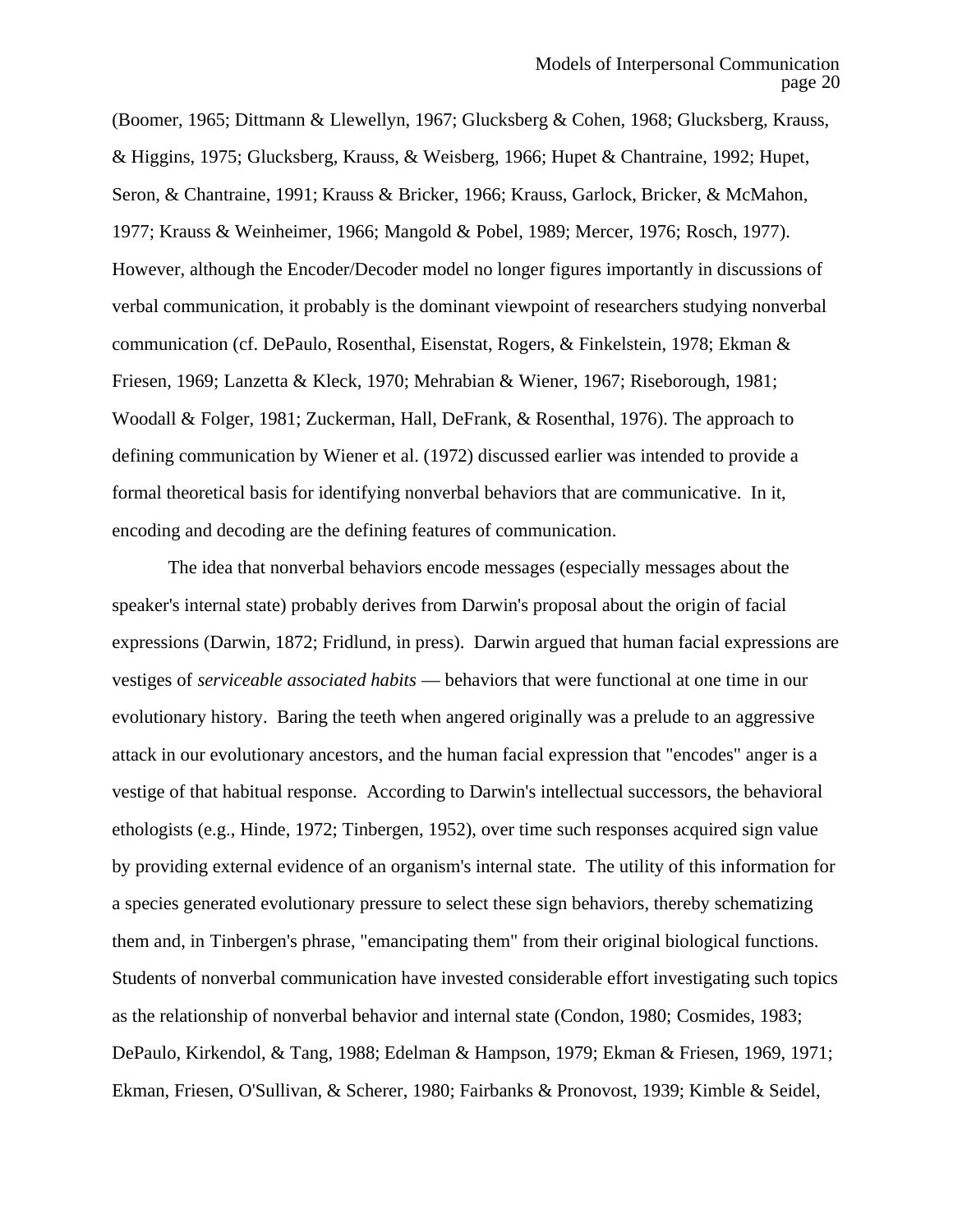1991; Lanzetta & Kleck, 1970; Montepare, Goldstein, & Clausen, 1987; Putnam, Winton, & Krauss, 1982; Strack, Martin, & Stepper, 1988; Streeter, Macdonald, Apple, Krauss, & Galotti, 1983; Williams & Stevens, 1972; Woodall & Folger, 1981; Zuckerman, DePaulo, & Rosenthal, 1981), factors affecting the accuracy with which people can decode nonverbal behaviors (Archer & Akert, 1977; Burns & Beier, 1973; DePaulo et al., 1978; DePaulo et al., 1982; Ekman & Friesen, 1969; Krauss et al., 1981; Lanzetta & Kleck, 1970; Morency & Krauss, 1982; Rimé, 1982; Scherer et al., 1972; Zuckerman et al., 1981), individual differences in the ability to encode or decode nonverbal information (Archer & Akert, 1977; Cunningham, 1977; Morency & Krauss, 1982; Rosenthal & DePaulo, 1979), etc. (For representative reviews and theoretical discussions see DePaulo, 1992; Ekman & Friesen, 1969; Feldman & Rimé, 1991; Hinde, 1972; McDowall, 1978; Patterson, 1976).

#### **2.2.3 Vocal Information in Speech**

The Encoder/Decoder perspective has also been applied to studies of vocal information in speech. Although speech is used primarily to convey what might be thought of as *verbal* information (roughly, the information that would be contained in a good transcript), a speaker's voice conveys considerable information about the speaker, quite apart from what he or she says. Collectively this sort of information has been referred to as *vocal* information, and includes both those vocal qualities that are relatively permanent and those qualities that vary with the speaker's internal state. Among the first type are qualities that result from the architecture and condition of the speaker's vocal tract and provide information about the speaker's age, gender and size (Cohen, Crystal, House, & Neuberg, 1980; Gradol & Swann, 1983; Lass & Davis, 1976; Lass & Harvey, 1976; Lass, Hughes, Bowyer, Waters, & Bourne, 1976). Other relatively stable vocal qualities are associated with regional and intra-regional status dialects. It might be said that a speaker's age, gender, and socioeconomic status is encoded in his or her voice, even when speech content is itself uninformative. And people hearing the speech can, without training, do an impressive job of decoding this nonverbal information. For example, Ellis (1967) had undergraduates judge speakers' socioeconomic status after listening to recordings of them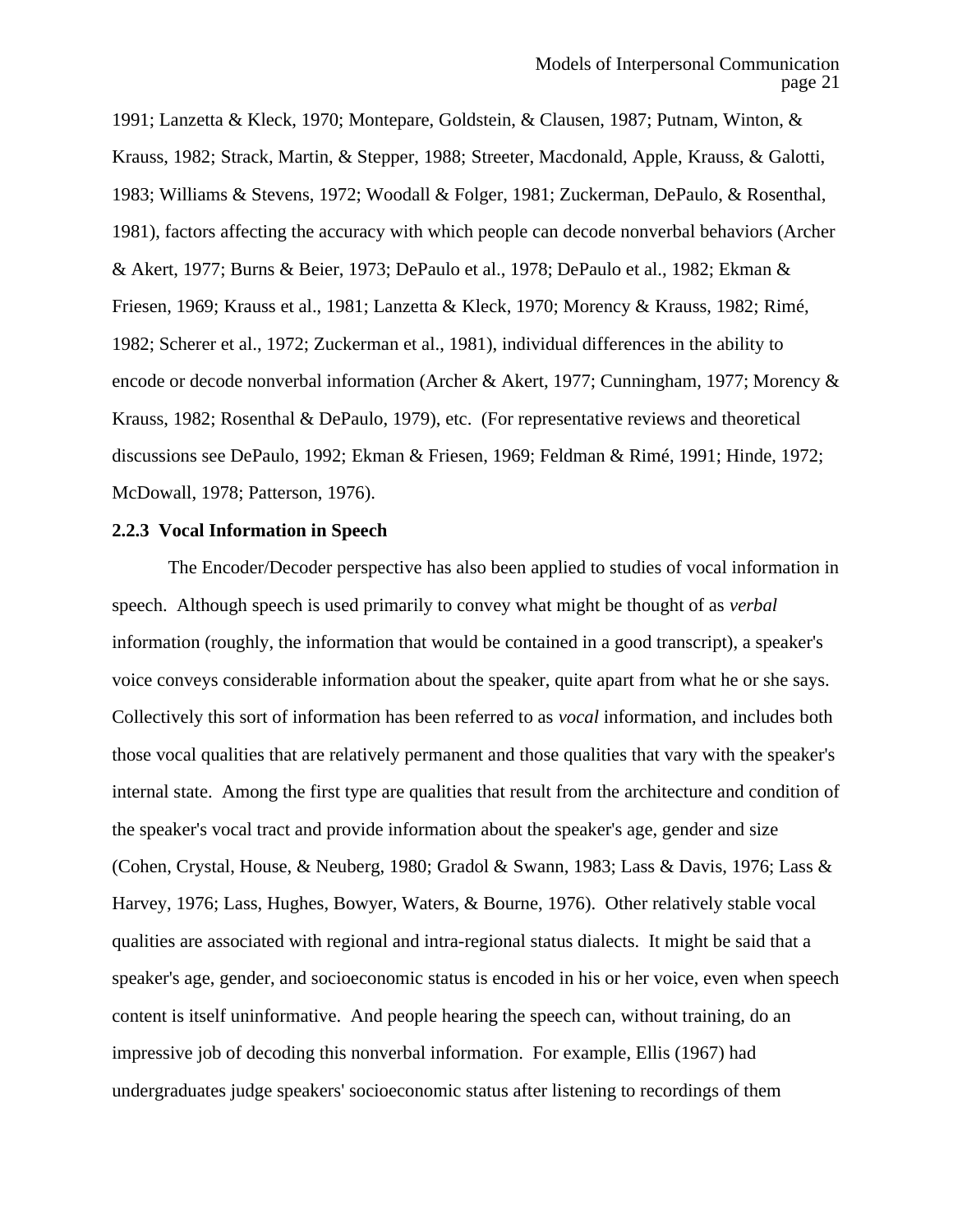reading a standard passage. The correlation between judged and actual status (as measured by the Index of Status Characteristics) was +0.80; even when the speech samples consisted of counting from 1-10, the correlation between judged and actual status was +0.65. There is abundant evidence that such vocally-encoded information plays an important role in how the speaker is evaluated (Scherer & Giles, 1979).

In addition to these relatively stable voice qualities that permit identification of relatively stable attributes of speakers, variations within-speaker can reflect (among other things) changes in internal state. A speaker's affective state is reflected in vocal quality (Cosmides, 1983; Fairbanks & Pronovost, 1939; Scherer, 1986; Streeter et al., 1983; Williams & Stevens, 1969; Williams & Stevens, 1972), and perceivers can identify these states with reasonable accuracy (Burns & Beier, 1973; Ekman et al., 1980; Krauss et al., 1981; Scherer et al., 1972).

#### **2.2.4 Interpersonal Verbs and Implicit Causality**

Some of the most sophisticated applications of an Encoder/Decoder model can be found in research on the influence of linguistic form on social inference, particularly with regard to the attribution of causality. In a sentence of the form *"A verbed B,"* in which *A* and *B* are people, and *verb* denotes an interpersonal action or state, the cause of the action logically could be either the grammatical subject *(A)* or the grammatical object *(B)* . If *A praises B,* the reason might be that *A* is an enthusiastic and supportive person or that *B* had done something especially praiseworthy; *A* might *dislike B* because *A* is a misanthrope, or because *B* behaves in an obnoxious fashion.

Although interpersonal verbs are neutral with respect to explicit cause, it's been known for some time that they differ considerably in the extent to which causal agency tends to be attributed to their subjects or objects (Caramazza, Grober, Garvey, & Yates, 1977; Garvey & Caramazza, 1974) . Roger Brown and his associates (Brown, 1986; Brown & Fish, 1983; Brown & Van Kleeck, 1989; Van Kleeck, Hilger, & Brown, 1988) has distinguished between verbs denoting interpersonal *actions* and verbs denoting interpersonal *experiences.* For *interpersonal action* (IA) *verbs* (e.g., *defend, cheat, call),* the person who performs the action is the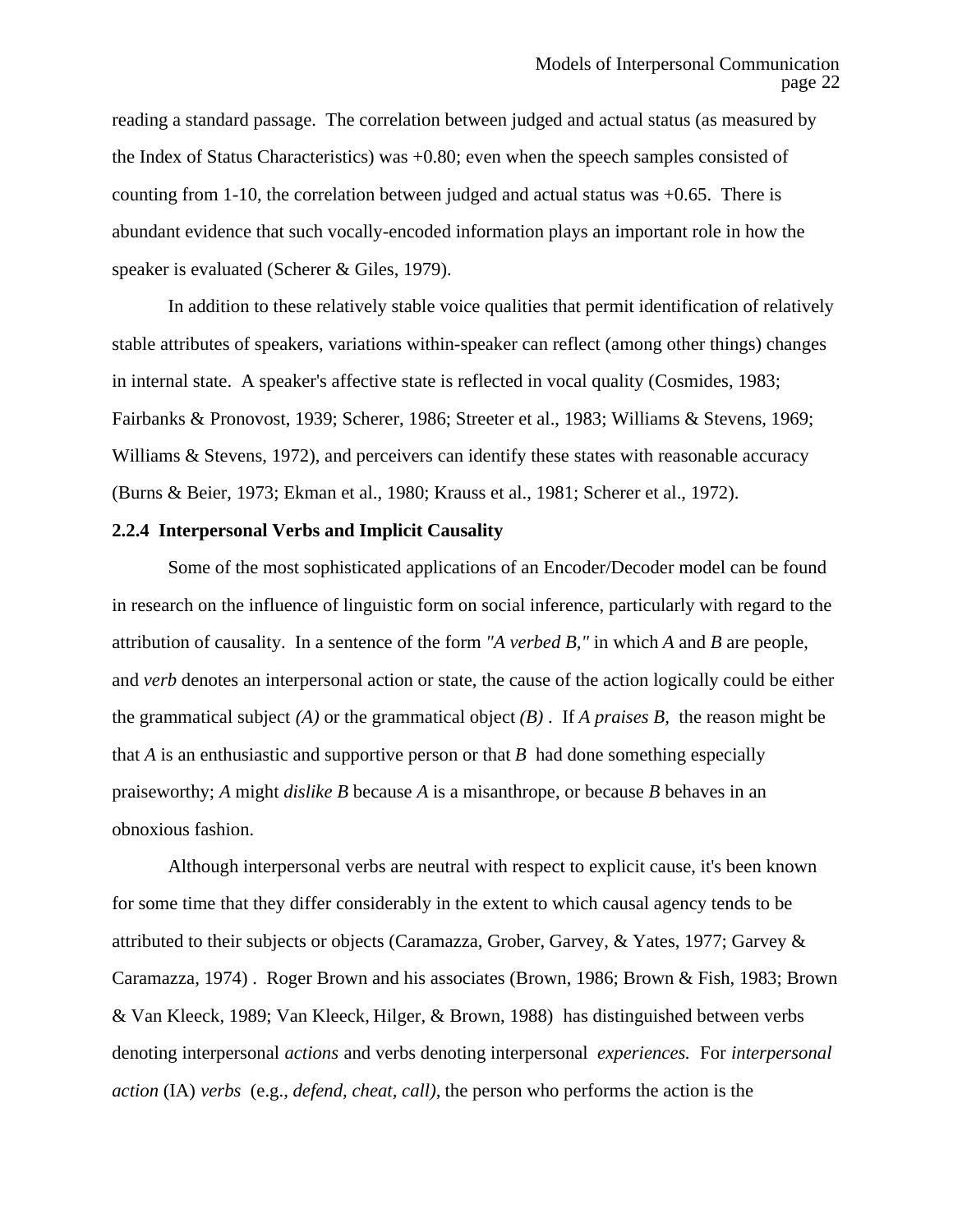grammatical subject and the recipient of the action is the grammatical object. Brown et al. further distinguished between two types of verbs denoting interpersonal experiences: *stimulusexperiencer* (S-E) *verbs* (e.g., *amuse, disgust)*, in which the stimulus is the grammatical subject and the person having the experience is the grammatical object; and *experiencer-stimulus* (E-S) *verbs* (e.g., *ignore, admire),* in which the stimulus is the grammatical object and the person having the experience is the grammatical subject.<sup>11</sup> For IA verbs, the performer of the action tends to be seen as its cause. Subjects reading the sentence *"A cheats B"* are likely to regard *A* as responsible for the cheating *.* But for interpersonal verbs denoting experiences, the stimulus person rather than the experiencer is seen as the causal agent. Since for S-E verbs the stimulus is the grammatical subject, in the sentence *"A disgusts B" A* is perceived as causal. However, for E-S verb the grammatical object is the stimulus; hence, in the sentence *"A admires B," B* tends to be seen as the cause.

Implicit causality appears to be a reasonably reliable phenomenon, but there is little agreement about the factors responsible for it. Among the several possibilities that researchers have considered are: morphological differences in the kinds of adjectives that can be derived from different interpersonal verbs (Brown & Fish, 1983; Hoffman & Tchir, 1990; Van Kleeck, et al., 1988) , schema activation (Brown & Fish, 1983) , differential salience (Kasof & Lee, 1993) , variations in the implicit context (Semin & Fiedler, 1989; 1991; 1992) , the perceived volitional control of *A* and *B* (Gilovich & Regan, 1986) , and the accessibility of the subject or object in the comprehender's discourse model (McKoon, Greene, & Ratcliff, 1993) .

Implicit causality also varies in interesting ways with other social variables. For example, an IA verb's valence affects who will be perceived as its cause (Franco & Arcuri, 1990; LaFrance & Hahn, 1991) ; generally speaking, the actor is more likely to be seen as the cause of negative actions (e.g., *scold, slap).* than of positive actions (e.g., *praise, kiss).* The gender of *A* and *B* also affects who will be seen as the causal agent. LaFrance and Hahn (1991) , using a technique developed by Semin and Fiedler (1991) , gave subjects sentences like *"A insulted B"* and asked them to provide the sentence that preceded it (e.g., *"B* contradicted *A," "A* disliked *B,"*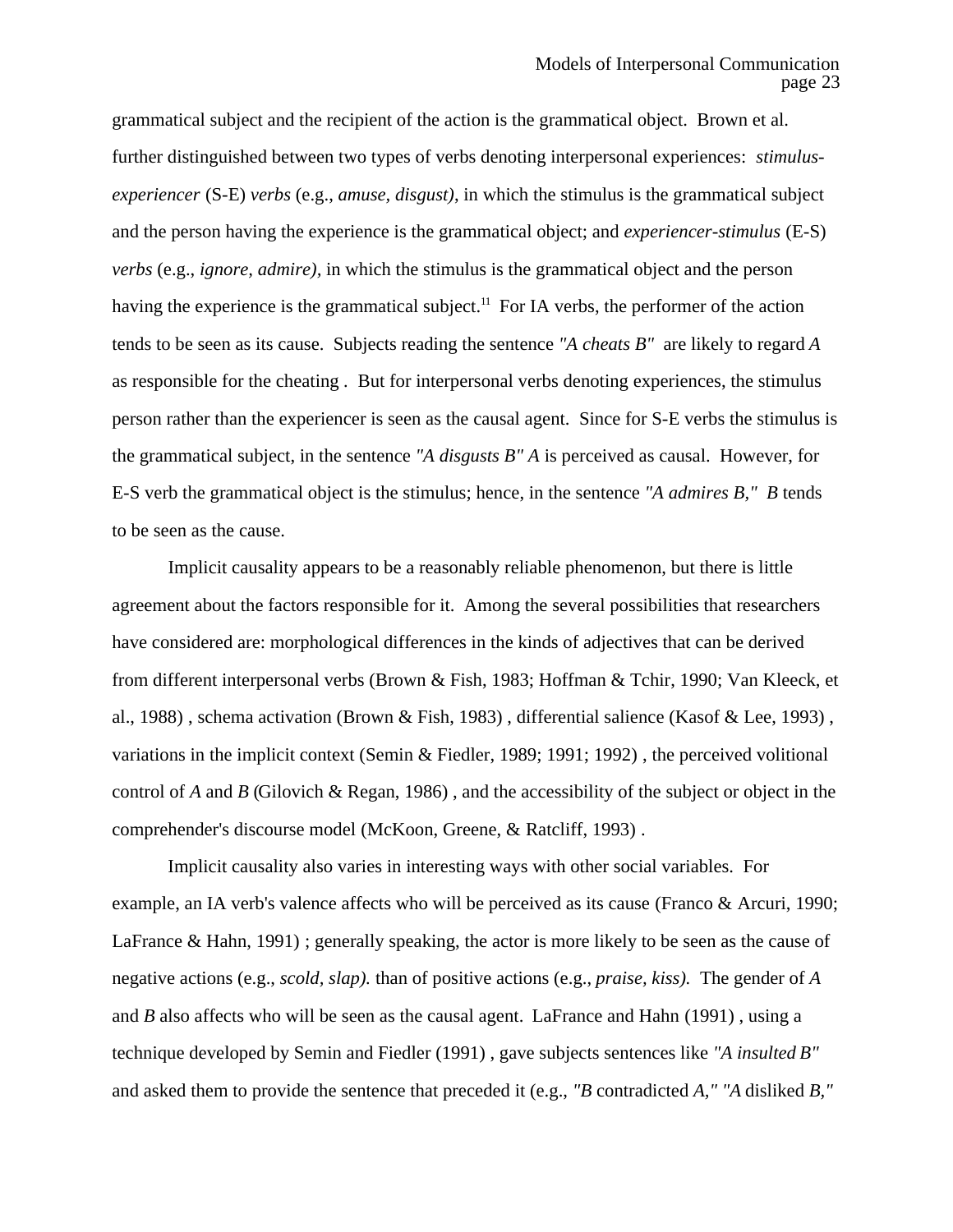etc.). The variable of interest was whether *A* or *B* was seen as the cause in the preceding sentence, which forms the implicit context for understanding the target sentence. LaFrance and Hahn systematically varied the gender of the names in the *A* and *B* slots. When *A* was a male, *B'*s gender did not affect perceived causality. However, a female *A* was much more likely to be perceived as the cause when *B* was a female than when *B* was a male, suggesting that females tend not to be seen as causal agents of actions affecting males.

Among the most interesting and productive applications of implicit causality has been to the area of group stereotypes. Using Semin and Fiedler's linguistic category model (Semin & Fiedler, 1989; 1991; 1992) , Maass, Salvi, Arcuri, and Semin (1989) have shown an important asymmetry in the implicational value of the words group members use to describe the behavior of in-group and out-group members. As one moves from DAVs to IAVs to SVs in the Semin and Fiedler category system, one moves from depictions of specific behavioral episodes to depictions of abstract states or predispositions. Any particular behavioral episode can be characterized in a variety of ways at different levels of abstraction: *"A punches B,"* or *"A hurts B,"* or *"A dislikes B."* The most abstract way to characterize a behavior would be as evidence of a predisposition: *"A is aggressive."* Maass et al. found that negatively valent behaviors of outgroup members tend to be characterized at relatively high levels of abstraction, and those of ingroup members are characterized more concretely, but for positively valent behaviors the pattern is reversed. Positively valent behaviors of out-group members are characterized as specific episodes, while those of in-group members are characterized abstractly. Maass et al. call this the "linguistic intergroup bias" (see also Hamilton, Gibbons, Stroessner, & Sherman, 1992; Maass  $\&$ Arcuri, 1992) . One consequence of the linguistic intergroup bias is to help make stereotypes resistant to disconfirmation, since behaviors that are congruent with the negative out-group stereotype will tend to be characterized as general properties *("Smith is lazy"),* while behaviors that are inconsistent with the stereotype will tend to be characterized in quite specific terms *("Smith painted his house").*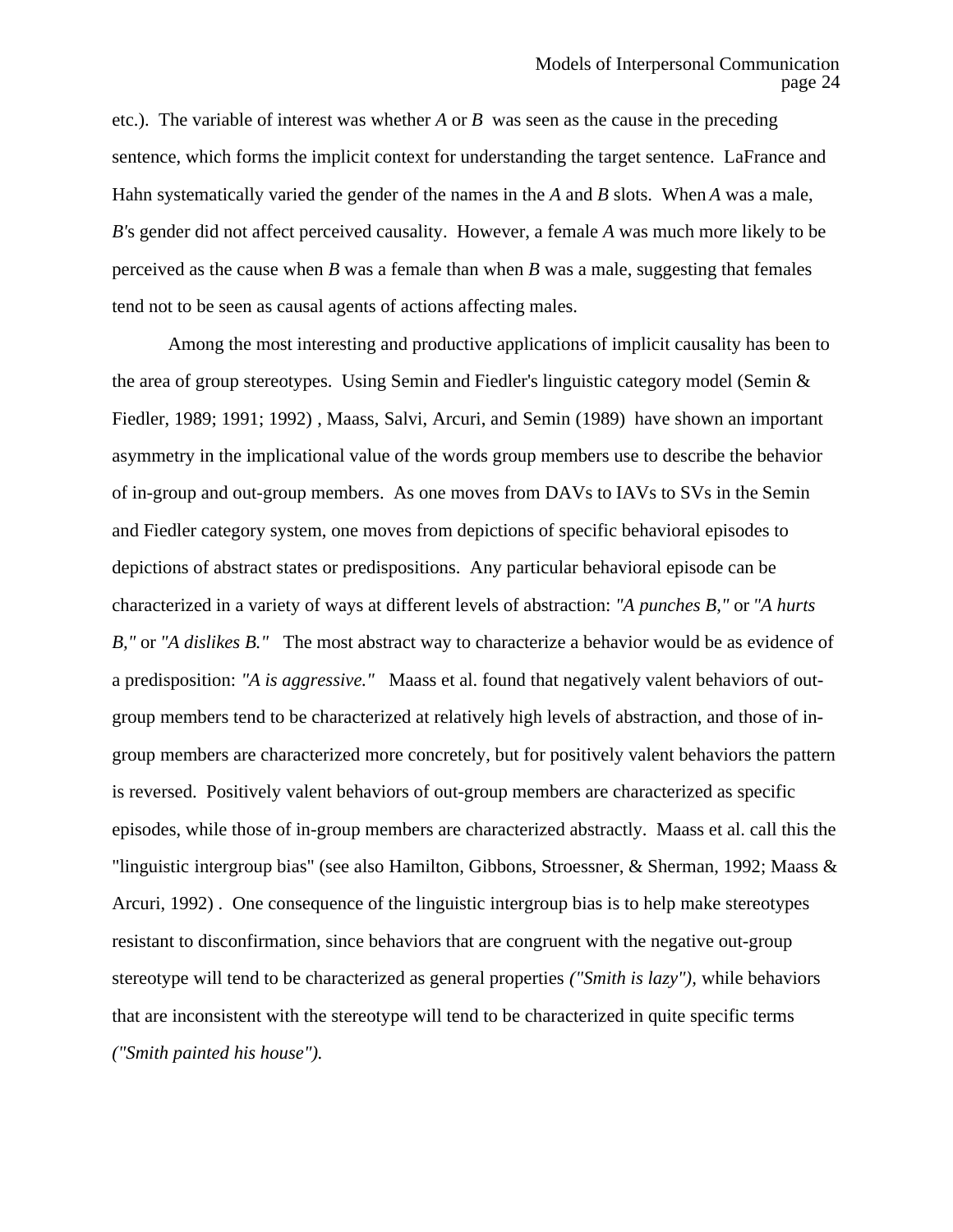Although examining the causal implications of language has yielded fascinating results, there are reasons to be cautious about generalizing these findings to language use. Edwards and Potter (1993) have pointed out that simple, out of context subject-verb-object sentences of the kind typically used in studies of implicit causality are rarely encountered in discourse. Consequently, the judgments subjects make from them may have little to do with the way language normally is processed in communication. Seen in isolation, *"Alan desires Jane"* may be understood as consequence of Jane's desirability, but in the context of a narrative that depicts Alan as a compulsive womanizer, his desire for Jane may be attributed less as to her desirability than it is to his proclivity.

Is implicit causality really a matter of encoding and decoding? Or, to put it another way, is an interpersonal verb's causal implications part of its linguistic meaning, or is it an inference an addressee will draw in a particular context of usage about what the speaker intended? Semin and Marsman (in press) argue that interpersonal verbs invite inferences about a variety of properties (e.g., the perceived temporal duration of the action or state, how enduring a quality they imply, affective consistency, etc.), causal agency being only one of them. Researchers have assumed that interpersonal verbs automatically trigger inferences about causal agency, but Semin and Marsman suggest that such inferences are themselves a consequence of contextual factors (e.g., the question the subject is asked). Much of the work on implicit causality has approached the phenomenon in linguistic terms, but it may be more readily understood as part of the addressee's attempt to infer an intended meaning. The general question of how addressee's extract intended meanings from messages is discussed in Section 3.

#### **2.3 Issues and Limitations**

Two features of the Encoder/Decoder model should be highlighted. One is implicit in the very notion of a code, and is illustrated in the early color codability studies. It is that the meaning of a message is fully specified by its elements—i.e., that meaning is encoded, and that decoding the message is equivalent to specifying its meaning. The other feature is that communication consists of two autonomous processes—encoding and decoding. We have tried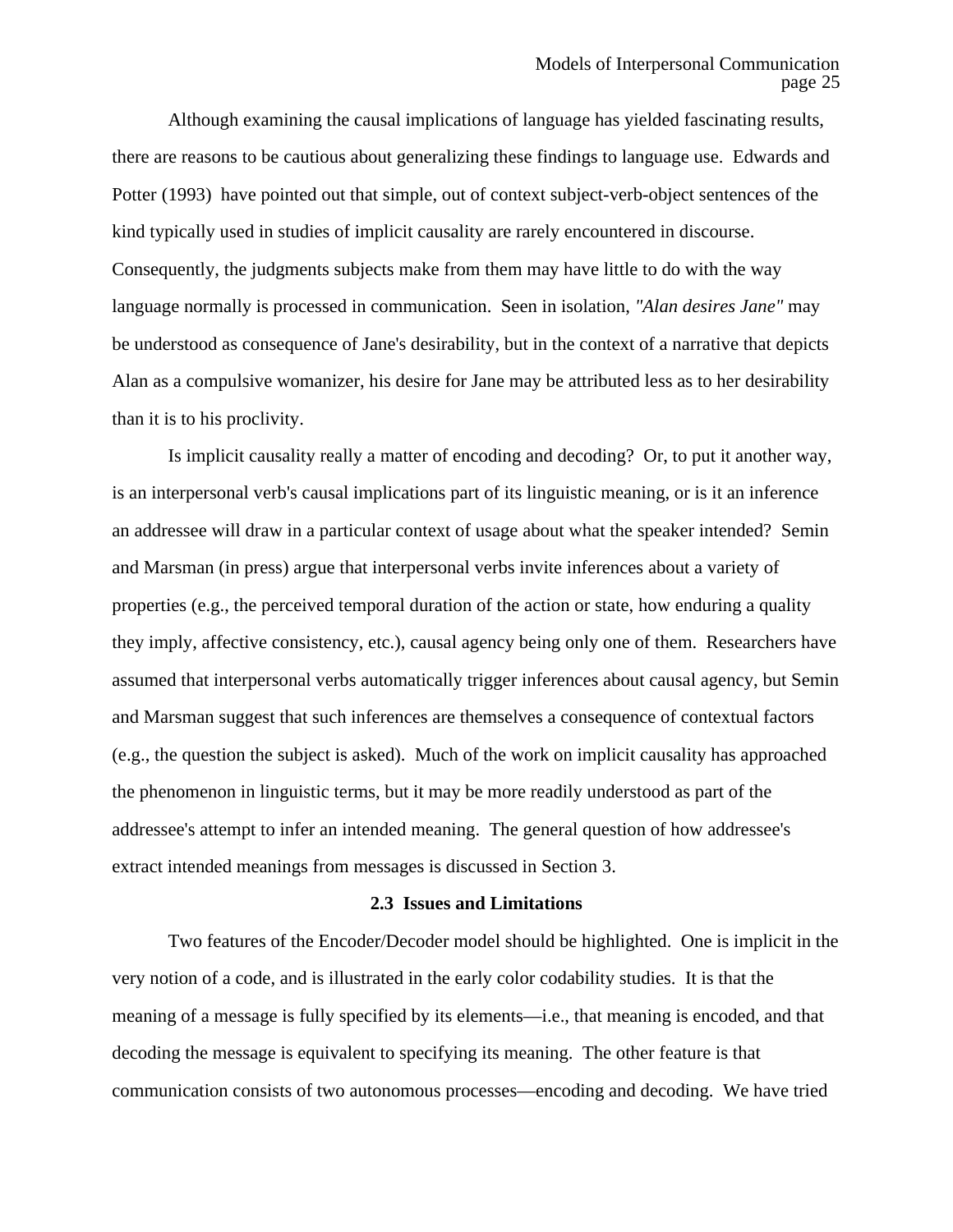to illustrate the Encoder/Decoder schematically in Figure 1. Despite the fact that language can in certain respects be regarded as a code, and the fact that both encoding and encoding processes are involved in communication, encoding and decoding do not adequately describe what occurs in communication, as will be discussed in the next three sections. Here we will just briefly point to some areas where the approach falls short.

In the first place, it is often the case that the same message can (correctly) be understood to mean different things in different circumstances. For example, some messages are understood to mean something other than their literal meaning. While there is not universal agreement on the value of the literal vs. nonliteral distinction (Dascal, 1989; Gibbs, 1982, 1984; Katz, 1981; Keysar, 1989; Searle, 1978), it is abundantly clear that the most commonplace utterance (e.g., "You're leaving") can be understood differently in different contexts (e.g., as an observation of a state of affairs, as a prediction of a future state of affairs, etc.). Without making the relevant context part of the code, a model that conceptualizes communication as simply encoding and decoding will have difficulty explaining how the same message can be understood to mean different things at different times. Moreover, even when context is held constant, the same message can mean different things to different addressees. And there is considerable evidence to indicate that speakers design messages with their eventual destinations in mind (Bell, 1980; Clark & Murphy, 1982; Fussell & Krauss, 1989a; Graumann, 1989; Krauss & Fussell, 1991).

Similarly, there is growing evidence that nonverbal behaviors are not simply signs that encode internal state in a straightforward way. A facial expression may be related to a person's internal state, but comprehending its significance can require considerably more than simply identifying the expression as a smile, a frown, an expression of disgust, etc. For example, smiles are understood to encode a affectively positive internal state, but they hardly do this in a reflexive fashion. In a series of ingenious field experiments, Kraut (1979) found smiling to be far more dependent on whether or not the individual was interacting with another person than it was on the affective quality of the precipitating event, and Fridlund (1991) has shown that even for people who were alone, the belief that another person was engaged in the same task (albeit in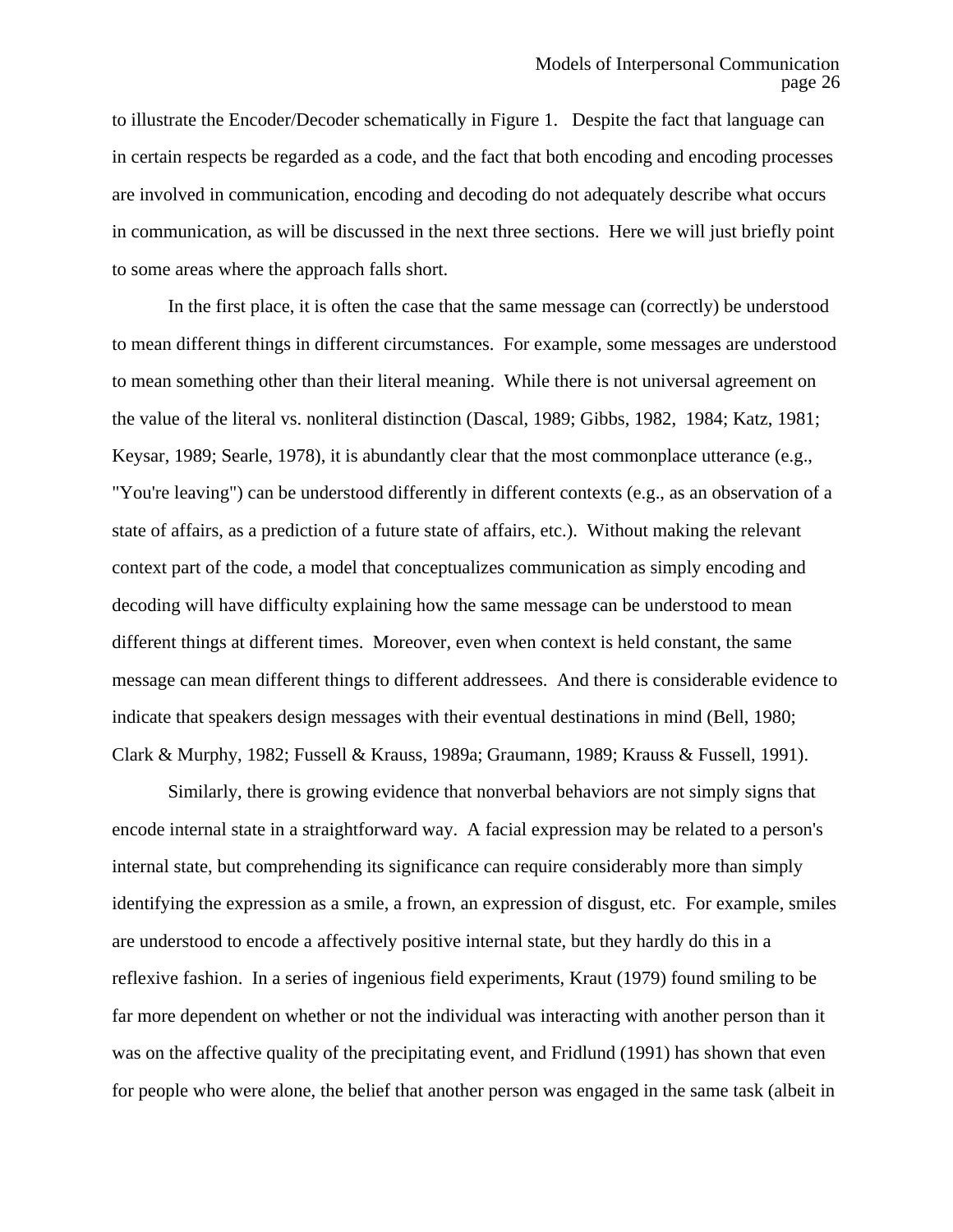another room) was sufficient to potentiate smiling. In dyadic conversations, the facial expressions of the listener (i.e., the person not holding the conversational floor at a given moment) may change rapidly. Some of these changes (e.g., smiles) may represent back-channel signals (Brunner, 1979; Chen, 1990), while others (e.g., wincing at the other's pain) may serve to signal the listener's concern (Bavelas, Black, Chovil, Lemery, & Mullet, 1988; Bavelas, Black, Lemery, & Mullet, 1986).

Even aspects of voice quality cannot be straightforwardly interpreted. For example, a speaker's vocal pitch range is a consequence of the architecture of the vocal tract. However, social factors can influence how a given speaker places his or her voice within that range. Men seem to place their voices in the lower part of their vocal range, and women do not, which, incidentally helps explain why a man's size can more accurately be predicted from his voice than a woman's (Gradol & Swann, 1983). In addition, a speaker's pitch and amplitude will be influenced by the pitch and amplitude of the conversational partner (Gregory, 1986, 1990; Lieberman, 1967; Natale, 1975). In a similar fashion, a speaker's internal state can induce changes in voice quality, but the relationship is hardly one-to-one. For example, stress profoundly affects voice fundamental frequency, but in any specific instance the effect can vary considerably depending on the conversational partner (Streeter et al., 1983). So, while encoding and decoding may characterize the role of nonverbal behavior is some communication situations, the applicability of the model is far from universal.

## **3. INTENTIONALIST MODELS**

#### **3.1 Introduction**

For encoding/decoding models, meaning is a property of messages. An alternative view is that successful communication entails the exchange of *communicative intentions,*<sup>12</sup> and that messages are simply the vehicle by which such exchanges are accomplished. We will refer to models organized around this assumption as *Intentionalist* models. From this point of view, intentions are not mapped onto word strings in a one-to-one fashion; rather, from among a variety of potential alternative formulations, speakers select the one that expresses a particular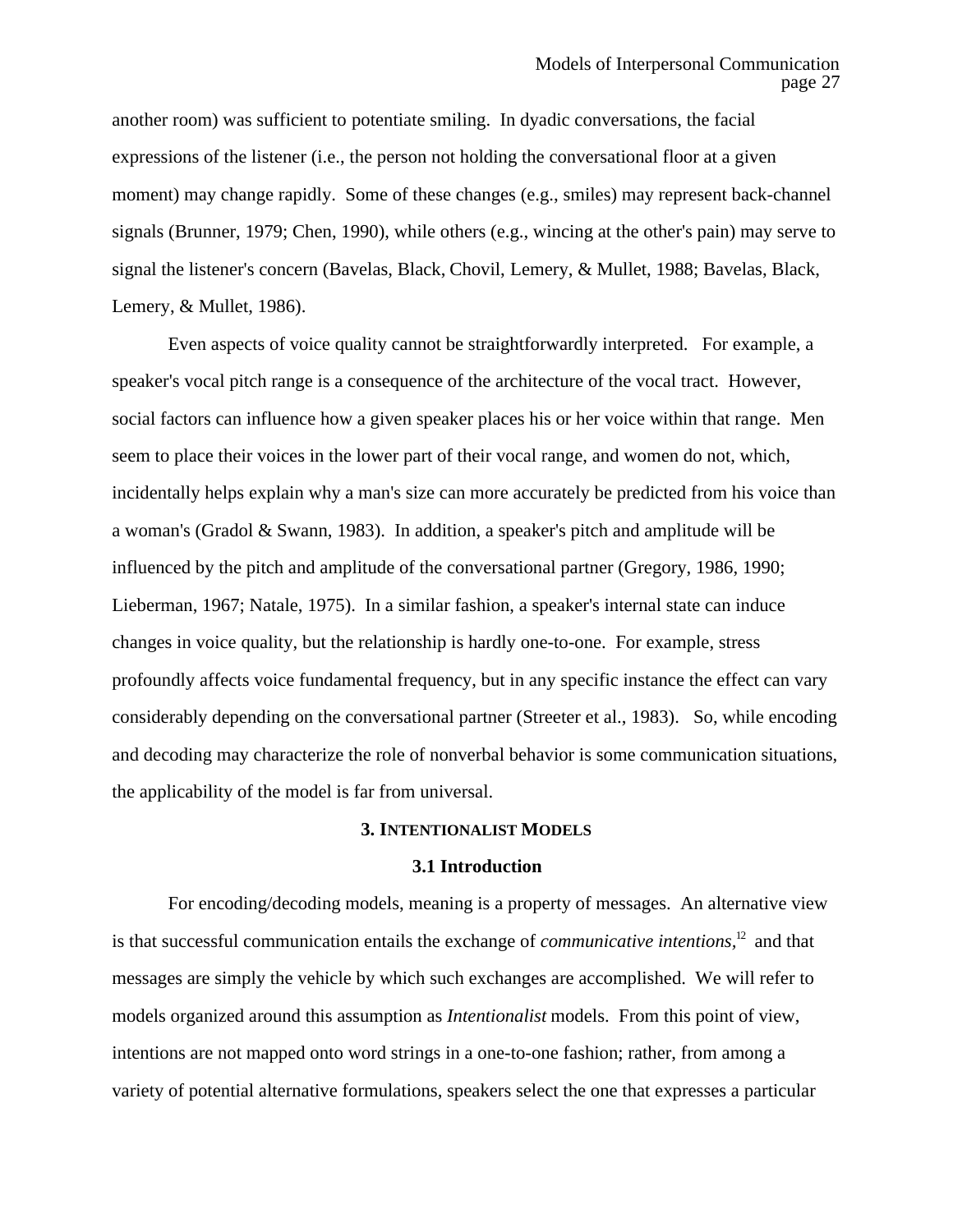intention most felicitously. Decoding the literal meaning of a message by the hearer is only a step in the process of comprehension. A further process of inference is required to derive the communicative intention that underlies it. For Intentionalist models, the social construction of meaning is made possible by the inferential rules speakers employ to formulate utterances that convey their communicative intentions, and listeners use to identify those intentions. To the extent that the speaker's intentions are understood correctly, meaning is socially shared.

Intentionalist models derive from two sets of ideas that had their origins in ordinary language philosophy: Grice's cooperative principle and Searle's theory of speech acts. In this section we briefly review the central points of these two theoretical stances, and then discussion the notion of context in Intentionalist models.

## **3.1.1 Intentionality in Discourse**

Earlier (Section 1.2) we distinguished between symbols and signs as constituents of messages. One of the features that distinguishes symbols from signs is that the former are used intentionally. Grice (1957; 1969) has argued that such intentionality is intrinsic to understanding messages function communicatively. According to Grice, a message can be considered intentional if and only if (a) the speaker intended the message to create an effect (i.e., a belief) in the listener; and (b) the speaker intended that effect to result from the listeners' recognition of that intention.

Central to the Intentionalist position is the idea that words and their intended effects on the listener do not bear a fixed relationship. A phrase like "I love social psychology," used sincerely, will be understood to mean one thing, and the same words, used ironically, will be understood to mean something quite different. The assumption about the relation of words and meanings is reflected in the distinction between *sentence-meaning* (i.e., the literal meaning of a word or phrase) and *speaker-meaning* (i.e., the meaning the communicator intends to convey by using that sentence meaning). Although the sentence-meanings of the sincere and ironic utterances in the example were identical, their speaker-meanings are not. Most pragmatic models of communication, including Grice's, assume that speaker meaning is identified *by way*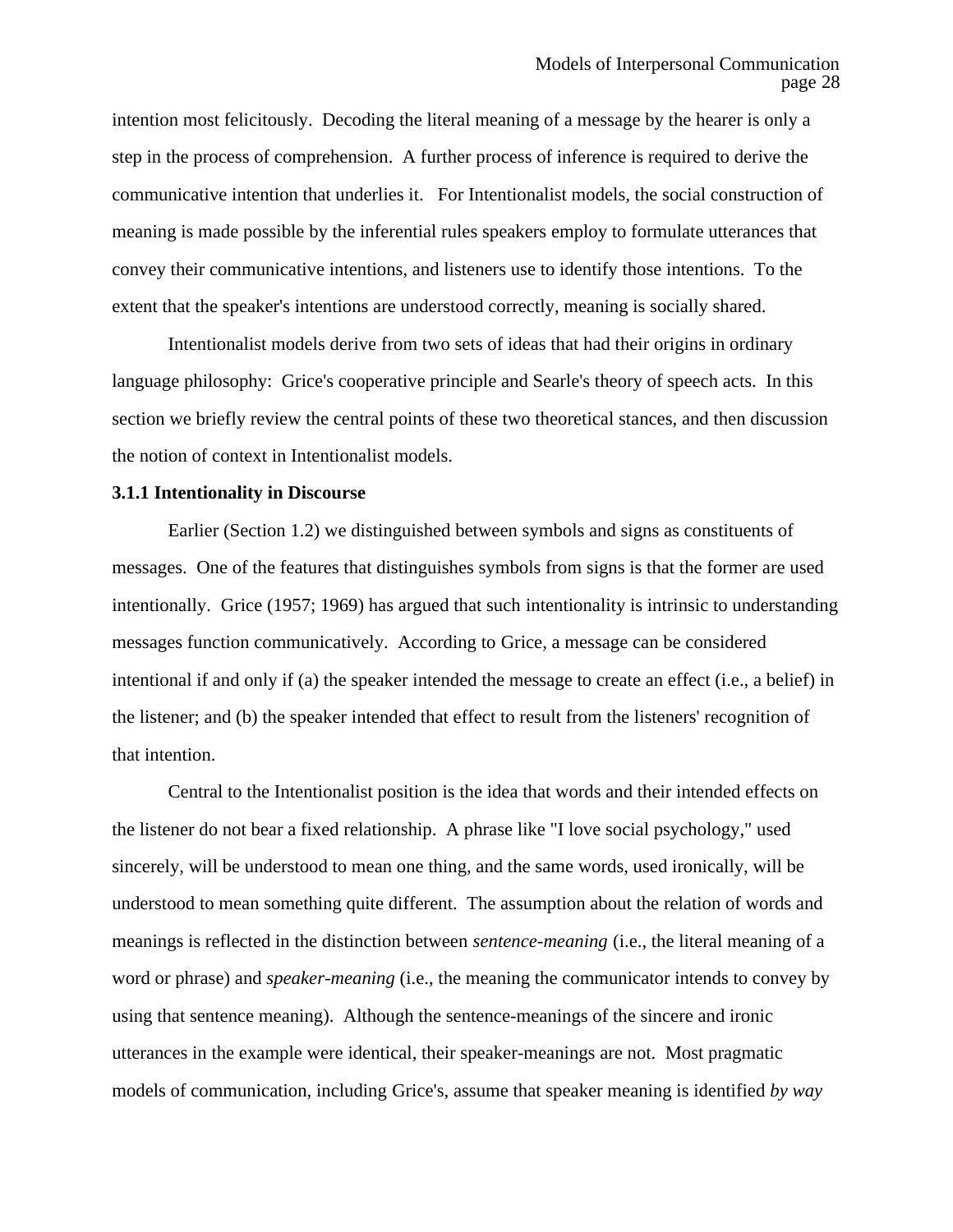*of* sentence meaning. That is, although the two types of meanings are distinct, sentence meaning forms the basis for determining speaker meaning. Sentence meaning is evaluated in light of the context of conversation, and used to draw inferences about the intended meaning.

# *Grice's Conversational Maxims*

If speaker meaning is not identical to sentence meaning, how do speakers go about formulating utterances that will be understood correctly, and how do addressees identify an utterance's intended meaning? Grice (1975) proposed that we view conversation as a cooperative endeavor. Even when their purpose is to dispute, criticize, or insult, communicators must shape their messages to be meaningful to their addressees. To do so, Grice proposed, they follow a general *Cooperative Principle*, comprised of four basic rules, which he termed *Conversational Maxims* (see Table 1): messages should be consistent with the maxims of *quality* (be truthful), *quantity* (contain neither more nor less information than is required); (c) *relation* (be relevant to the ongoing discussion);<sup>13</sup> and (d) *manner* (be brief, unambiguous, etc.).

> ----------------------------------------------------------- Insert Table 1 About Here -----------------------------------------------------------

Of course, many utterances appear to violate one or more of the maxims. Consider irony. The person who says "I love social psychology," meaning "I hate social psychology," appears to have violated the maxim of quality. Likewise, extreme overpoliteness (e.g., "If it wouldn't be a great inconvenience, would you mind terribly much if I asked you to get off my toe?") is an apparent violation of the maxim of quantity. Perhaps even more common are ostensible violations of relevance, as in this question-response sequence adapted from Levinson (1983, p. 102), in which the response bears no obvious relationship to the question:

A: Do you know where Bill is?

B: There's a red Honda Accord outside Jane's house

Grice argued that even in the face of such apparent violations, communicators typically assume that the cooperative principle holds, and seek to interpret the message in a way that resolves the apparent violation.<sup>14</sup> For example, A may reason that B knows (or believes) that Bill has a red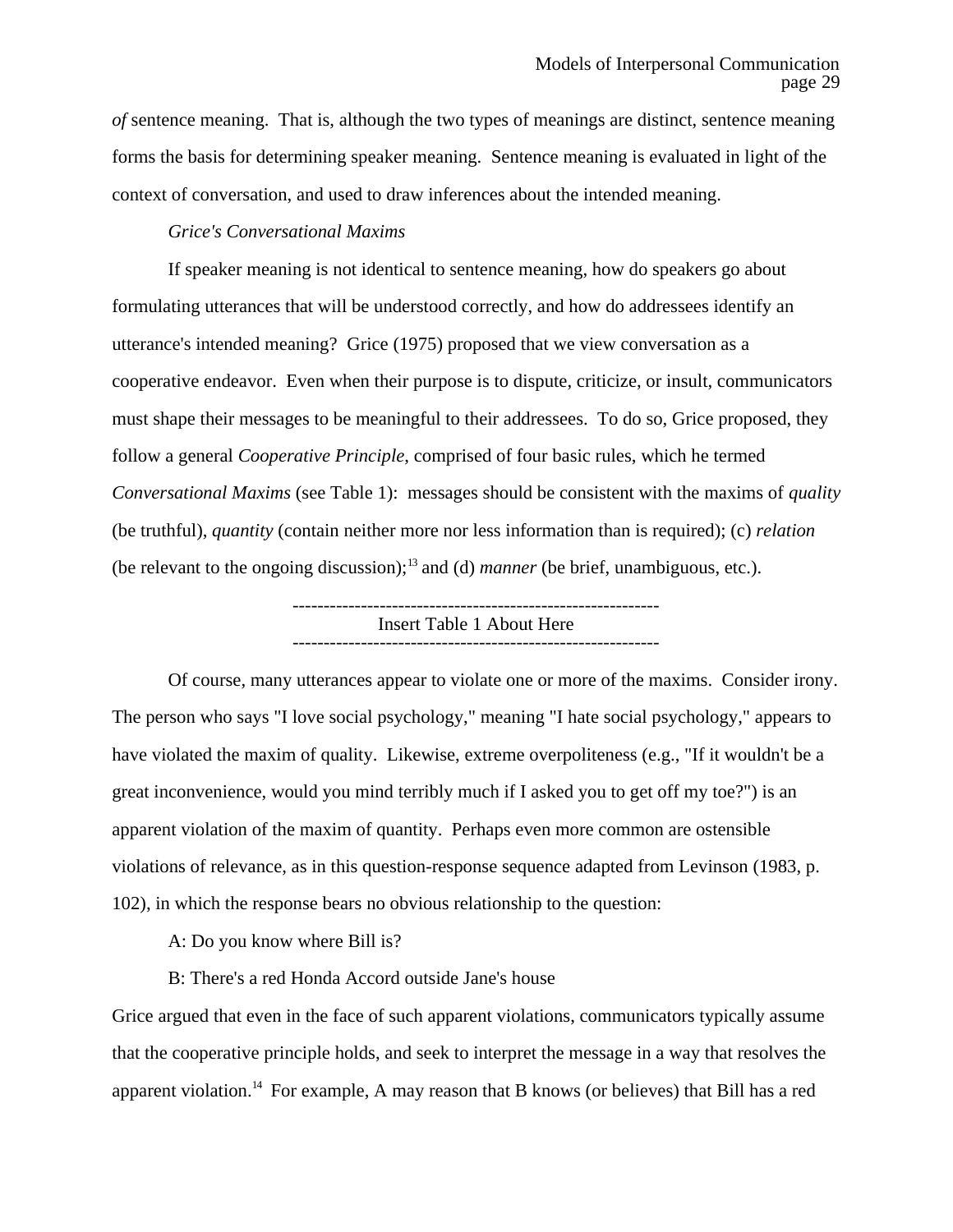Honda, and, hence, that the intended meaning of the utterance is that Bill is at Jane's house. By drawing upon Grice's conversational maxims, A can infer B's communicative intention.

## **3.1.2 Speech Act Theory**

A second line of thought that has influenced Intentionalist models of communication stems from work in the philosophy of language on speech act theory (Austin, 1962; Searle, 1969, 1979). As was noted earlier, a communicative act can be thought of as a behavior intended to accomplish some particular end. In his felicitously titled book, *How to do Things with Words,* Austin (1962) observed that many utterances can be described as *acts* on a speaker's part: questions, promises, demands, etc. Indeed, any utterance can be viewed as made up of three rather different types of acts: a *locutionary act* (the act of uttering a specific sentence with a specific conventional meaning), an *illocutionary act* (the act of demanding, promising, etc. through the use of a specific locution), and a *perlocutionary act* (an attempt to achieve some sort of verbal or behavioral response from the addressee).<sup>15</sup> By saying, "Please hand me the corkscrew," a speaker is producing a particular sentence (a locutionary act), making a request (an illocutionary act), and trying to induce the address to pass the corkscrew (a perlocutionary act). Although all three types of acts are of interest in interpersonal communication, theoretical development and experimental research has tended to focus on illocutionary acts.

# *Direct and indirect speech acts*

Each sentence form has an associated *literal force*, or conventional illocutionary meaning, but the intended meaning of an utterance may differ from its literal force. Consider, for instance, the various ways of requesting that a door be shut listed in Table 2. Each can serve as a request to shut the door, despite the fact that except for "close the door" their sentence forms are not requests, but assertions and questions. This apparent anomaly has been resolved in speech act theory by positing a distinction between the literal force of a sentence type and its indirect force. Thus, while the utterance "Did you forget the door?" carries the literal force of a question, in the appropriate circumstances it can have the indirect force of a request. In Searle's terms, it is an *indirect speech act*. According to Searle (1975), to understand indirect speech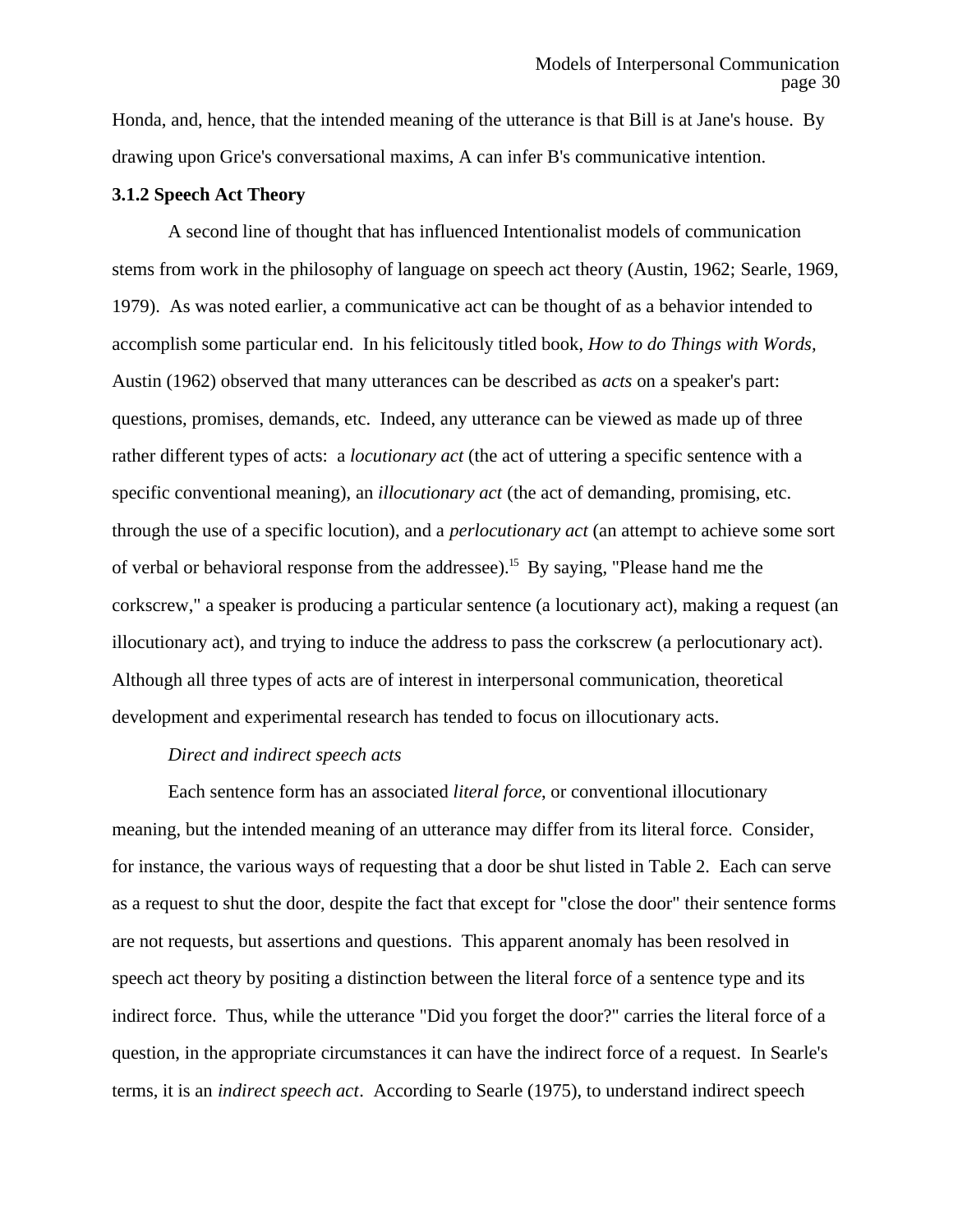acts, listeners draw upon their knowledge of speech acts, Gricean principles of cooperative conversation, and the context of the conversation.

> ----------------------------------------------------------- Insert Table 2 About Here -----------------------------------------------------------

# **3.1.3 The Role of Context in Intentionalist Models**

Although the notion of context plays a central role in both Grice's and Searle's pragmatic analyses of meaning, as Levinson (1983) has observed it has proven problematic to define in a principled way. Lyons (1977) includes as part of the context (a) communicators' roles in the conversation (speaker, addressee), their social roles (e.g., doctor, patient), and their social status; (b) the time and place of the interaction; (c) the formality of the situation, (d) the appropriate style of speech (e.g., literary, casual); (e) the conversational topic; and (f) the situational domain (e.g., home, work). Certainly not all of the circumstances that surround a particular act of speaking will enter into its interpretation, but distinguishing between the elements that do and those that do not is far from straightforward.

Most Intentionalist models assume that it is communicators' beliefs about each of these factors, rather than the actual state of affairs, that guides their use of language. Both Grice and Searle incorporate into their theories the notion that the relevant context for interpreting utterances is the interlocutors' *common ground* or *mutual knowledge* -- the knowledge, beliefs etc. shared by the speaker and hearer, and known to be shared by them (Clark & Marshall, 1981; Lewis, 1969; Schiffer, 1972). Mutual knowledge is discussed in Section 4.1.

## **3.2 Research Findings**

Intentionalist models are in principle models of production *and* interpretation. Indeed, as Hilton (in press) observes, Grice's Maxims were framed as imperatives for the speaker: be brief, orderly, relevant, and truthful. In practice, however, most research from this perspective has focused on comprehension, and virtually no experimental work has studied how speakers draw upon their knowledge of the cooperative principle and speech acts when they formulate messages.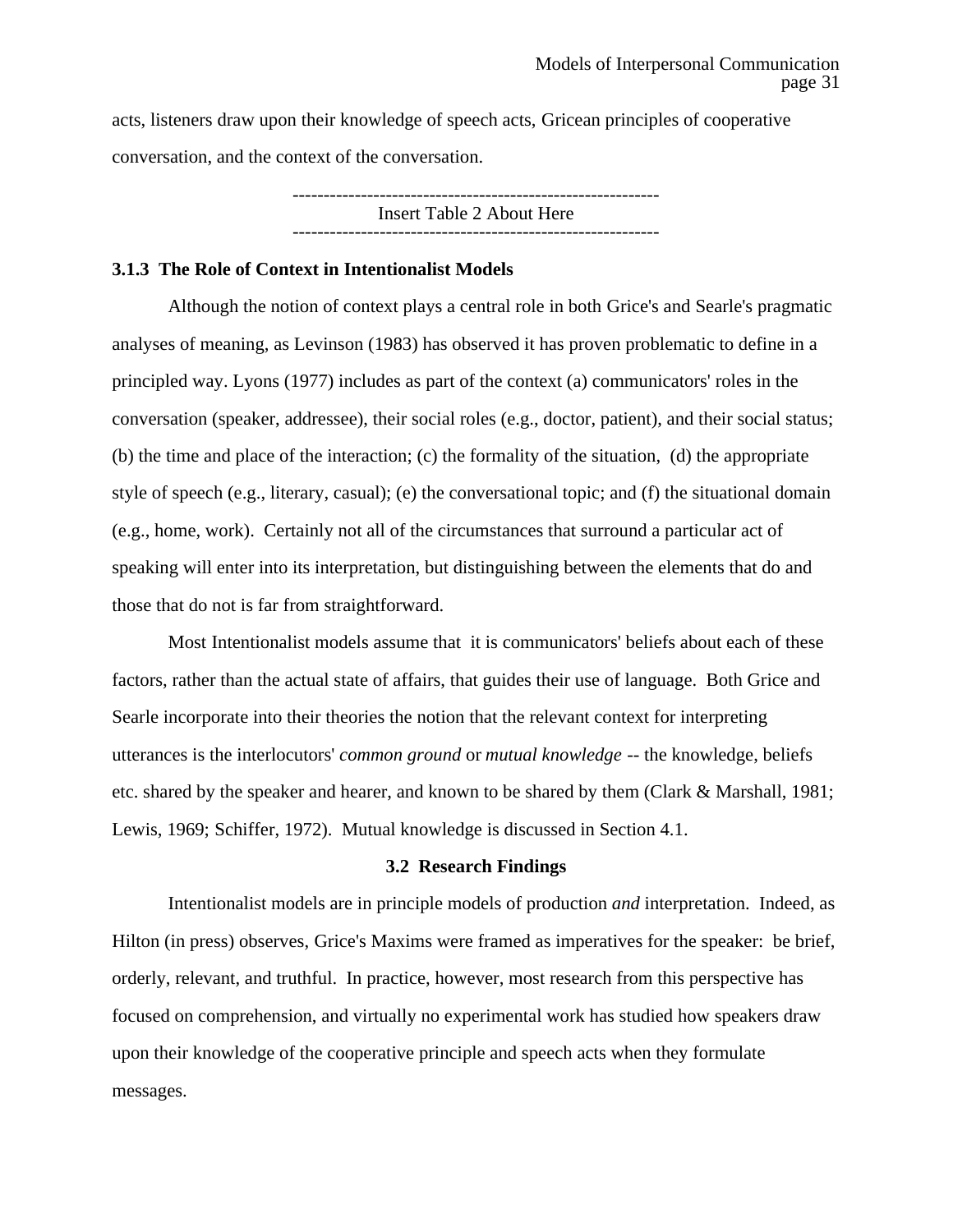We will examine three bodies of research that reflect an Intentionalist perspective: (a) psycholinguistic research on the comprehension of indirect speech acts; (b) research on the role of social psychological variables such as politeness strategies, interpersonal relationships, and self-serving biases in intentionalist models of language production and comprehension; and (c) studies of how the cooperative principle and its maxims affect subjects' interpretations of materials and responses in experiments and surveys.

#### **3.2.1 Comprehending Indirect Speech Acts**

Psycholinguistic models of speech act theory have assumed that the comprehension of indirect illocutionary meaning requires three stages of cognitive processing (hence the term "three-stage models"). First, literal sentence meaning is determined; then, the appropriateness of this literal meaning is assessed in light of conversational principles and the context; finally, the intended meaning is identified on the basis of the literal meaning and conversational principles. It should follow from this model that: (a) it takes longer to process indirect speech acts than direct ones; (b) both the direct and indirect force of utterances play a role in comprehension, and (c) to the extent that the social and linguistic context helps reduce the set of potential indirect meanings, comprehension of indirect speech acts is facilitated . Empirical support for these predictions has been mixed.

#### *Stages in comprehension.*

The three-stage model has been tested on several types of indirect speech acts, including indirect requests and figurative language. Clark and Lucy (1975) found some support for the three stage model with respect to indirect requests, but their results have not been replicated consistently, and other investigators have reported contradictory findings (see Gibbs, 1982; 1984; 1994a, 1994b, for reviews). Gibbs (1983) found that some indirect request forms were idiomatic, and required no more processing time than comparable literal statements (see also Holtgraves, 1994).

The adequacy of three-stage models for explaining figurative language comprehension also has been called into question. A substantial body of research has been accumulated on this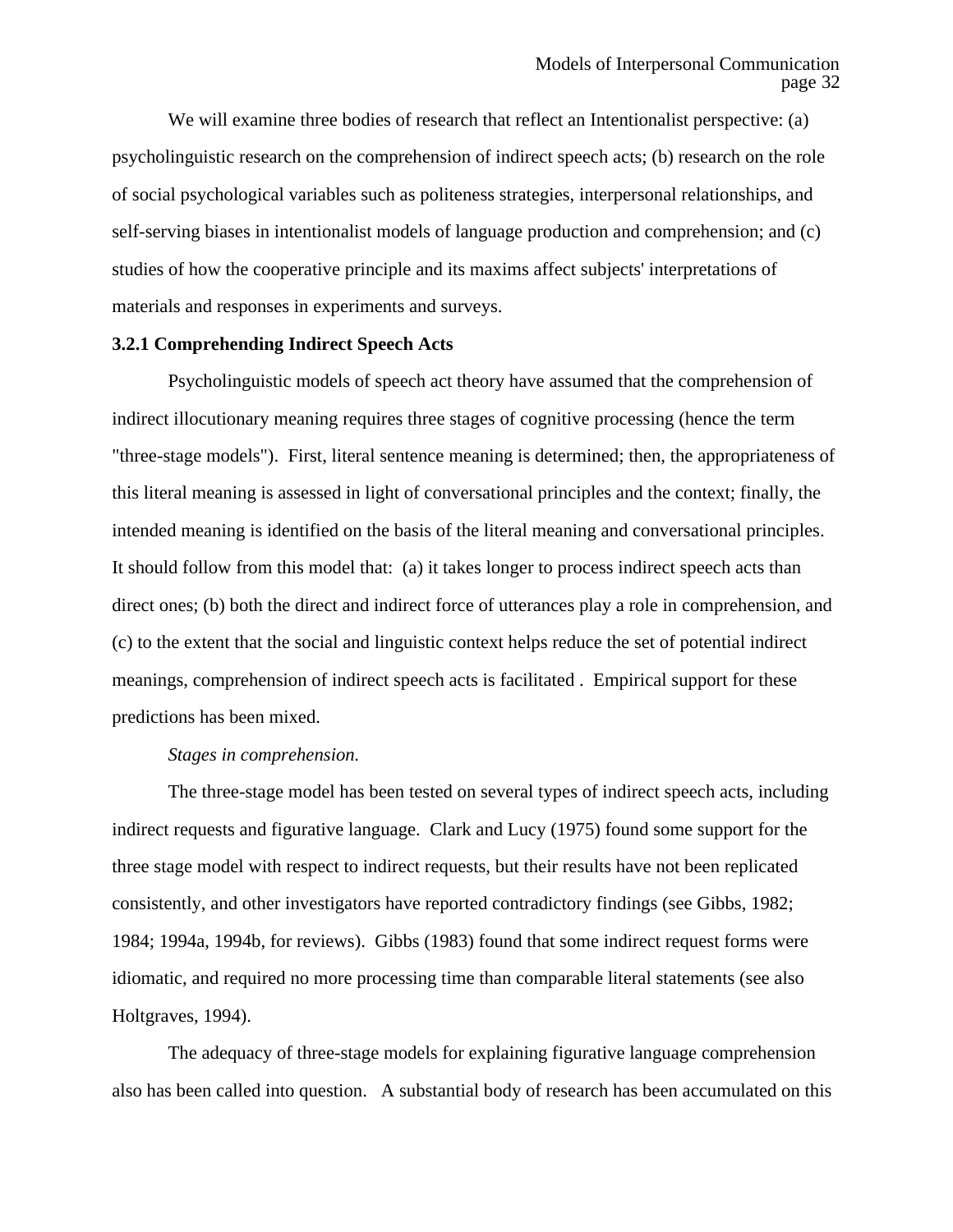topic, and we will only consider a few of the findings that are pertinent to evaluating stage models (see Cacciari & Glucksberg, 1994 and Gibbs, 1994a, 1994b for reviews of this literature). Reaction-time studies do not find uniformly that metaphors take longer to process than comparable literal statements (see Gibbs, 1994b; Cacciari & Glucksberg, 1994). Furthermore, hearers have difficulty *preventing* themselves from processing the figurative meaning of metaphorical expressions, even when the literal meanings are the ones that are relevant to the task (Glucksberg, Gildea, & Bookin, 1982). Finally, some types of figurative language (e.g., such familiar idioms as "kick the bucket") may never be processed literally, but instead seem to be listed in the mental lexicon as single lexical entries. In short, the evidence to date has not supported the three-stage theory over other models. It is, of course, possible that literal sentence meaning plays a role in comprehension of nonliteral language, quite apart from its temporal priority.

# *The role of direct and indirect meanings.*

A second, less direct, prediction of three-stage models concerns interpretations of indirect meaning. If a hearer calculates the indirect meaning of a speech act, this indirect meaning should be reflected in the response to the message. To examine this hypothesis, Clark (1979) had a confederate call restaurants and ask either "Do you accept American Express cards?" or "Do you accept credit cards?" He reasoned that although the first question is interpretable as a direct question, the second carries an additional illocutionary force -- a request for information as to what cards are accepted. In line with his predictions, all respondents in the first condition simply said "yes," while more than half of those in the second condition added further information about the particular credit cards that were acceptable. Clark further argued that as the relevance of the literal meaning of an utterance declines, so does the likelihood that the addressee will incorporate it in the response to the indirect speech act. Consistent with this hypothesis, he found that when bank clerks were asked "Can you tell me what the interest rate is?" only 16% said "yes" before providing the rate; restaurateurs as "Do you accept credit cards?" all answered "yes" before they added the names of the cards they accepted..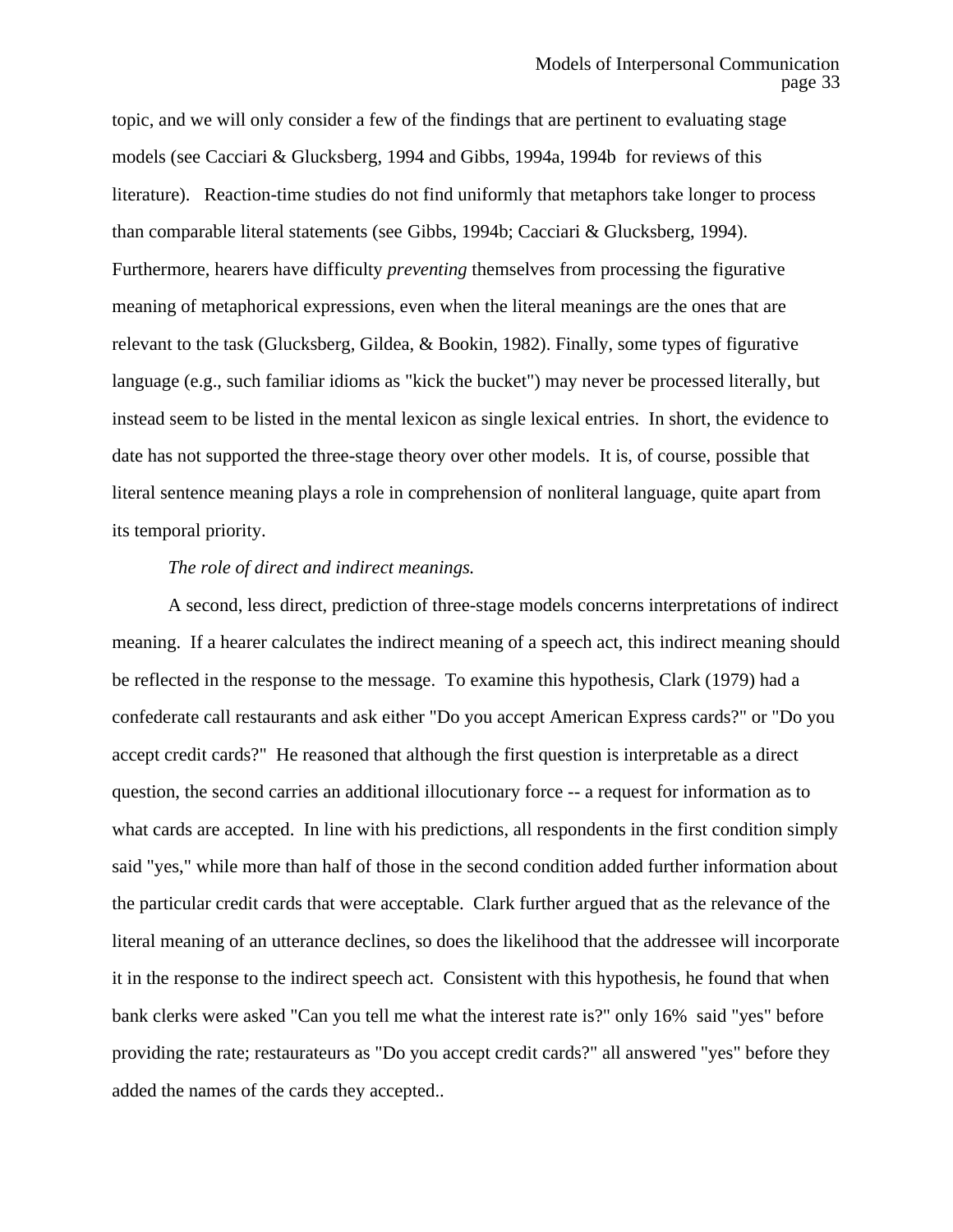## *The role of context in identifying indirect meaning*

In the studies described above, the relationship between direct and indirect meaning typically was based on convention, and listeners may have been able to identify the speaker's intended meaning with little contextual support. Other research in the Intentionalist perspective has focused upon such forms of indirect speech as demonstrative reference, that are difficult if not impossible to comprehend outside of the conversational context. For example, one might point to an income tax return *(demonstratum)* and say, "I hate those people." The addressee's task is to infer the relationship between the demonstratum and the intended referent using the speaker's utterance as a guide (Clark, Schreuder, & Buttrick, 1983; Nunberg, 1979).

Clark et al. (1983) examined the claim that demonstrative references, like indirect speech acts, are understood by evaluating the literal meaning of the expression in conjunction with the context of communication -- specifically, the speaker and addressee's mutual knowledge -- in a series of studies. In one, subjects were shown color photos of four types of flowers, and asked "How would you describe the color of this flower?" In one condition, daffodils were clearly more prominent than the other flowers, whereas in the other condition they were only slightly more prominent. When the salience of the daffodils was low (and hence the referent of "flowers" could not easily be identified), subjects tended to ask, "which one?" However, when the salience of the daffodils was high, more than half responded with respect to the daffodils without asking for further clarification. According to Clark et al., the daffodils' high salience allowed addressees to infer that it was part of common ground, and that speakers intended them to use this salience in identifying the referent of "the flower." In contrast, when salience was low, the referent of "the flower" was obscure.

In another study, Clark et al. (1983) showed subjects a picture of then-President Ronald Reagan with David Stockman (then director of the Office Management and Budget), and asked one of two questions: "You know who this man is, don't you?" or "Do you have any idea at all who this man is?" The two questions were designed to induce different perceptions of the speaker's assumptions about the addressee. In the first case, the question presumes that the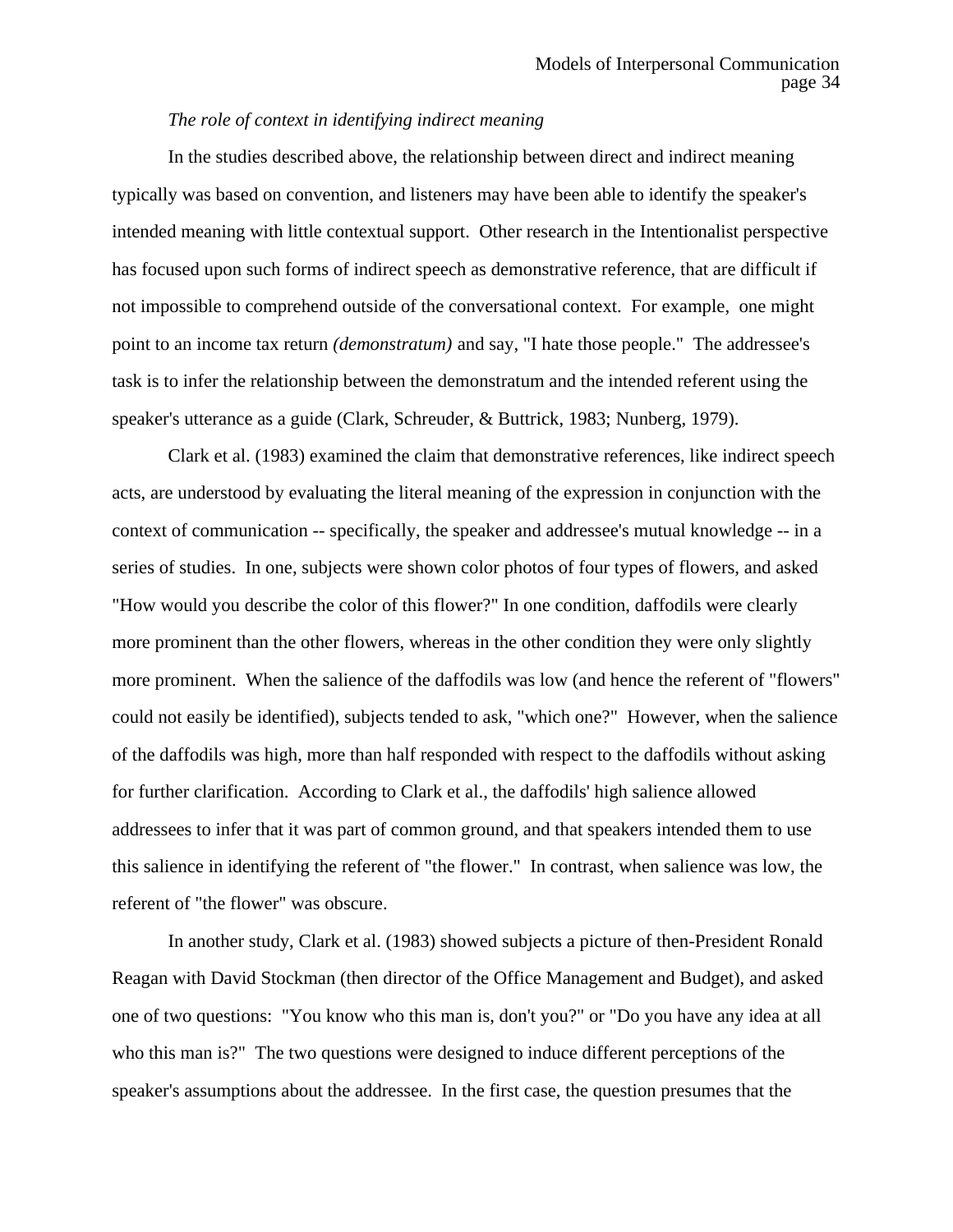identity of "this man" is known by the addressee, while the second presumes that "this man" is not known. In addition, addressees assume that the speaker *intends* for them to use these presumptions in determining what is meant. The results were consistent with this line of reasoning: with the first question, 80% selected Ronald Reagan as the referent, while with the second question, none did.

Another kind of indirect meaning is found in speakers' use of existing words to create novel ones. Some common examples are denominal verbs (e.g., "tunnel the mountain, "wait-list the passenger," Clark & Clark, 1979), eponymous expressions (e.g., "do a Nixon to the tapes," Clark & Gerrig, 1983), and novel compounds (e.g., "apple juice chair," Downing, 1977). Such novel words and expressions cannot have literal meanings, and their use constitutes an apparent violation of the cooperative principle. However, listeners usually are able to discern the speaker's intentions without difficulty (e.g., Clark & Gerrig, 1983).

## *Summary and conclusions*

The research we have reviewed indicates that people take the intended meaning of utterances into account, and that they determine this indirect meaning by using the surface form of the message, the context, and the mutual knowledge shared between speaker and hearer. In these studies such social psychological dimensions as the relationship between speaker and listener have been given little consideration. The extent to which these and other social psychological factors play a role in the identification of speakers' intentions is examined in the next section.

## **3.2.2 Social Psychological Factors in Intentionalist Models**

Social psychologists have long been aware of the impact of social factors on language comprehension. Nearly 50 years ago, Solomon Asch (1946) demonstrated that the same message, attributed to different sources (Vladimir Lenin or Thomas Jefferson), would be interpreted quite differently. Although little research from the Intentionalist perspective has pursued the implications of Asch's insight, several investigators have examined how such social factors as the communicators' relative statuses influence the identification of speakers' intentions.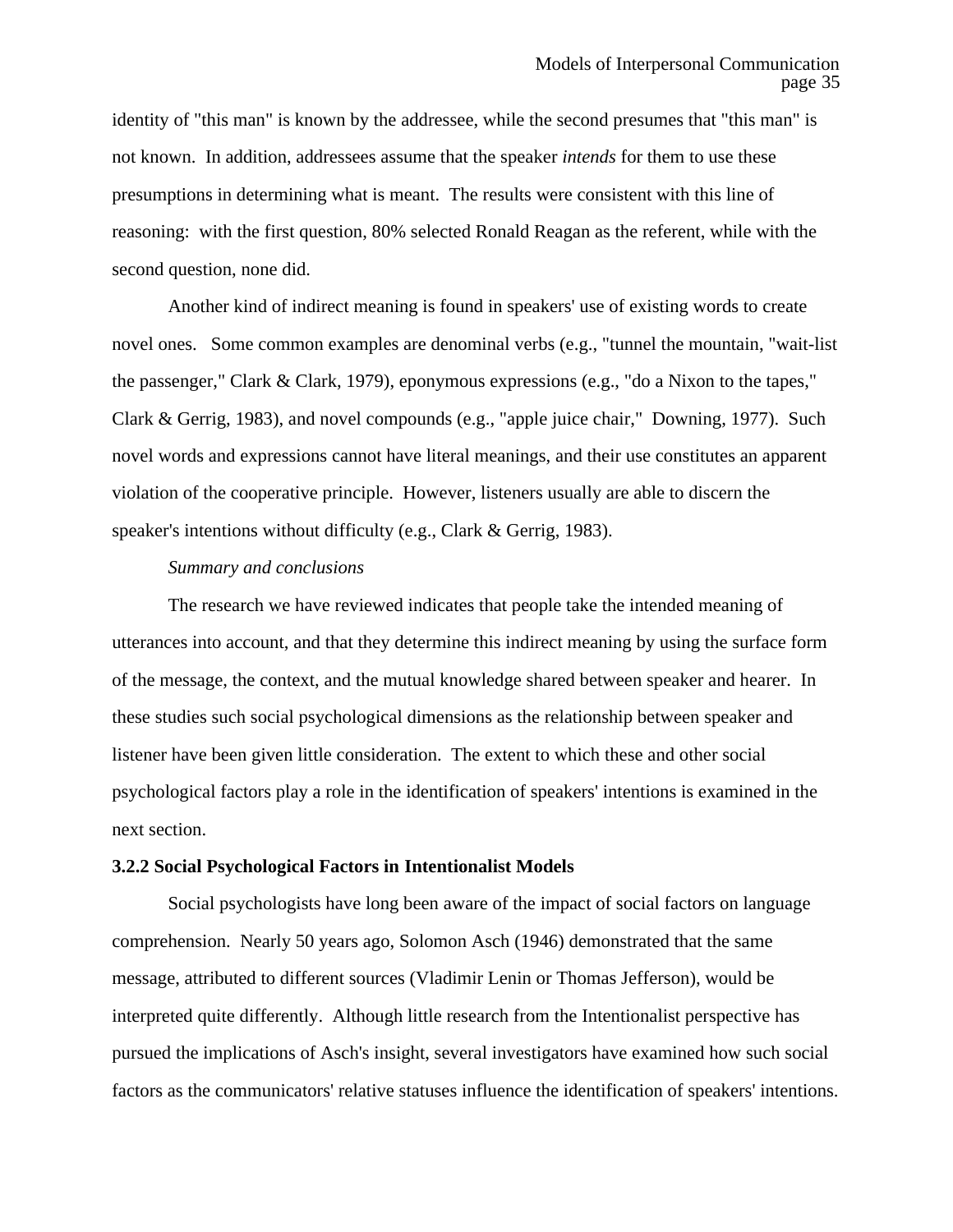This section reviews research on the effects of several social factors on the interpretation of indirect speech acts, and how the type of speech act affects perceptions of the relationship of the communicators.

## *Politeness*

Because complying with requests for help or information can impose a cost on others, making requests may require subtle social negotiation. Politeness forms play a role in this process. As illustrated in Table 2, there are a number of alternative forms a speaker can choose from in making a request. Brown and Levinson's (1987; see also R. Lakoff, 1973, 1977) contend that these alternatives differ in the extent to which they threaten the "face" of the recipient, in their potential to make the addressee feel bad about him- or herself, the task, the speaker and/or their relationship. They achieve this effect by varying the degree to which the sentence form of the utterance imposes upon, and offers alternatives to, the addressee. A direct request such as "Shut the door" leaves the addressee with no options whereas "Would you mind closing the door?" at least preserves the illusion that the addressee might say refuse.

There is abundant evidence that the literal sentence form of an indirect request can affect its perceived politeness. Indirect requests that make it easy for the addressee to decline are judged to be more polite (e.g., Clark and Schunk, 1980; Francik & Clark, 1985; Gibbs, 1986; Holtgraves & Yang, 1990).<sup>16</sup> However, this general rule is dependent on other factors, among them the size of the request (i.e., the burden complying imposes on the requestee). According to Brown and Levinson, when making small requests or requesting things that the requester is entitled to request, the use of excessively polite forms may be seen as sarcastic (e.g., "I wonder if I might interrupt your reverie, Nurse Grimble, to ask you to hand me a hemostat so I can complete the surgery before the patient expires?"). Consistent with this analysis, Holtgraves and Yang (1990, Experiment 1) found that subjects judged direct requests more likely to be used for small requests than for large ones.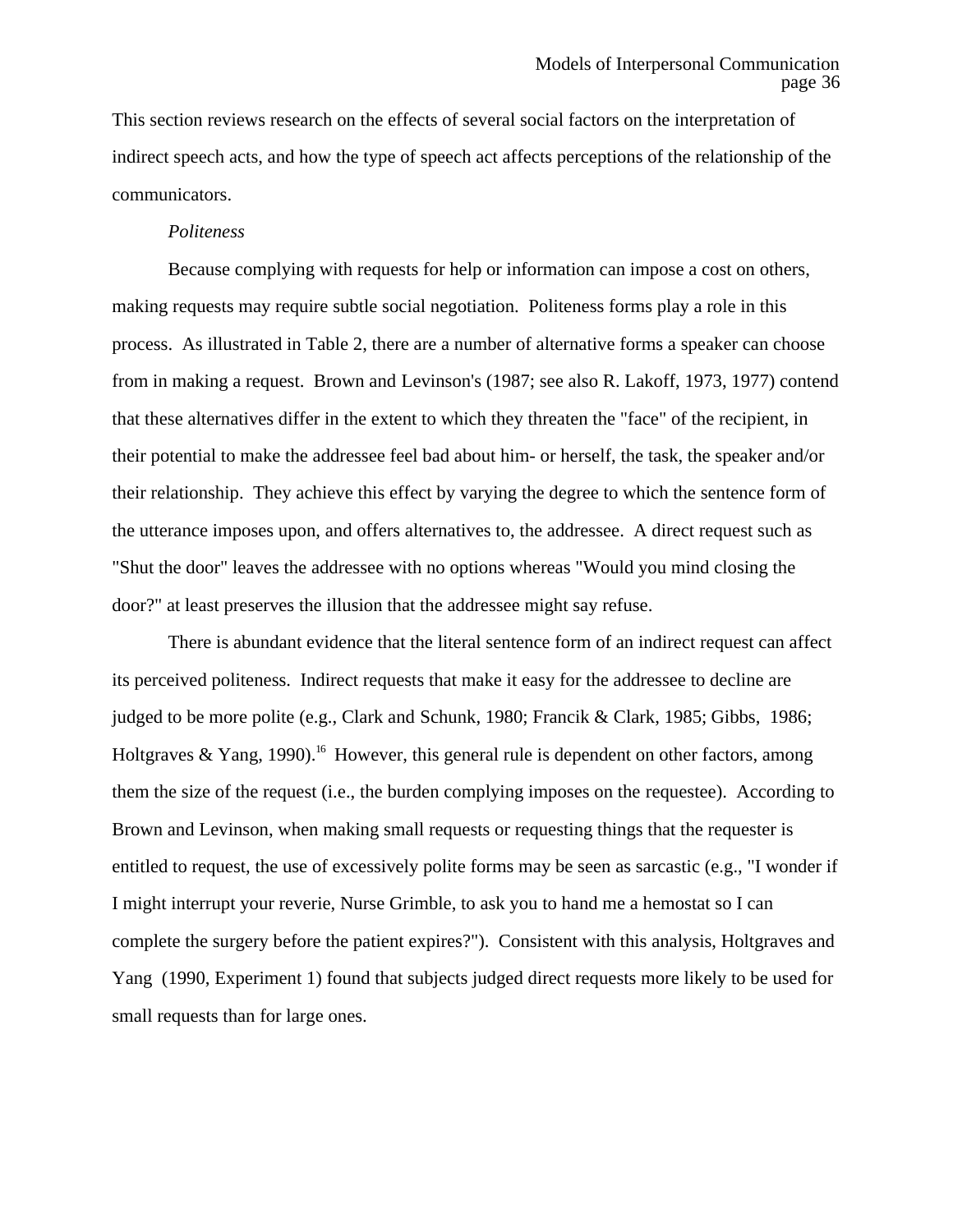### *Relative status and social distance*

In addition to the size of a request, several dimensions of the social relationship between speaker and addressee can also influence perceived politeness. As Slugoski and Turnbull (1988) point out, the indirect request "I hate to bother you, but would you mind very much passing me the salt" might be seen as polite when addressed to a stranger at a formal dinner gathering, but sarcastic when said to a member of one's immediate family. Brown and Levinson's model includes two social factors (in addition to request size) as additive determinants of indirectness: the relative power of the hearer over the speaker, and the social distance between them. According to what might be called the Brown-Levinson Law:

Indirectness = Request Size + Power (of hearer over speaker) + Social Distance The law predicts that as any of these factors increases, requests will become increasingly indirect and thus less face-threatening.

 Several investigators have attempted to test the law formula empirically. Holtgraves and Yang (1990, Experiment 2) used a set of vignettes to manipulate the communicators' social distance, the power of the addressee relative to the speaker, and the politeness of the request. When participants were of equal power, direct (hence face-threatening) request forms were judged both more likely and more polite when the interactants had a close, as opposed to distant, relationship. Relative power influenced perceptions of politeness, but only when the relationship was distant. On the whole, Holtgraves and Yang's results support the view that social relationship factors can influence perceptions of speech acts, although they also suggest that Brown and Levinson's additive model may need refinement.

The preservation of face is a factor in a number of other speech acts, including negative assertions. It sometimes is necessary to provide an addressee with negative feedback or evaluations, and in such situations speakers may be concerned that their response will threaten their addressee's face (Brown & Levinson, 1987). A professor, asked by a failing student how well he or she has done on the final exam, might opt to respond indirectly (e.g., "You must have been very busy with your other courses this semester"). As with indirect requests, social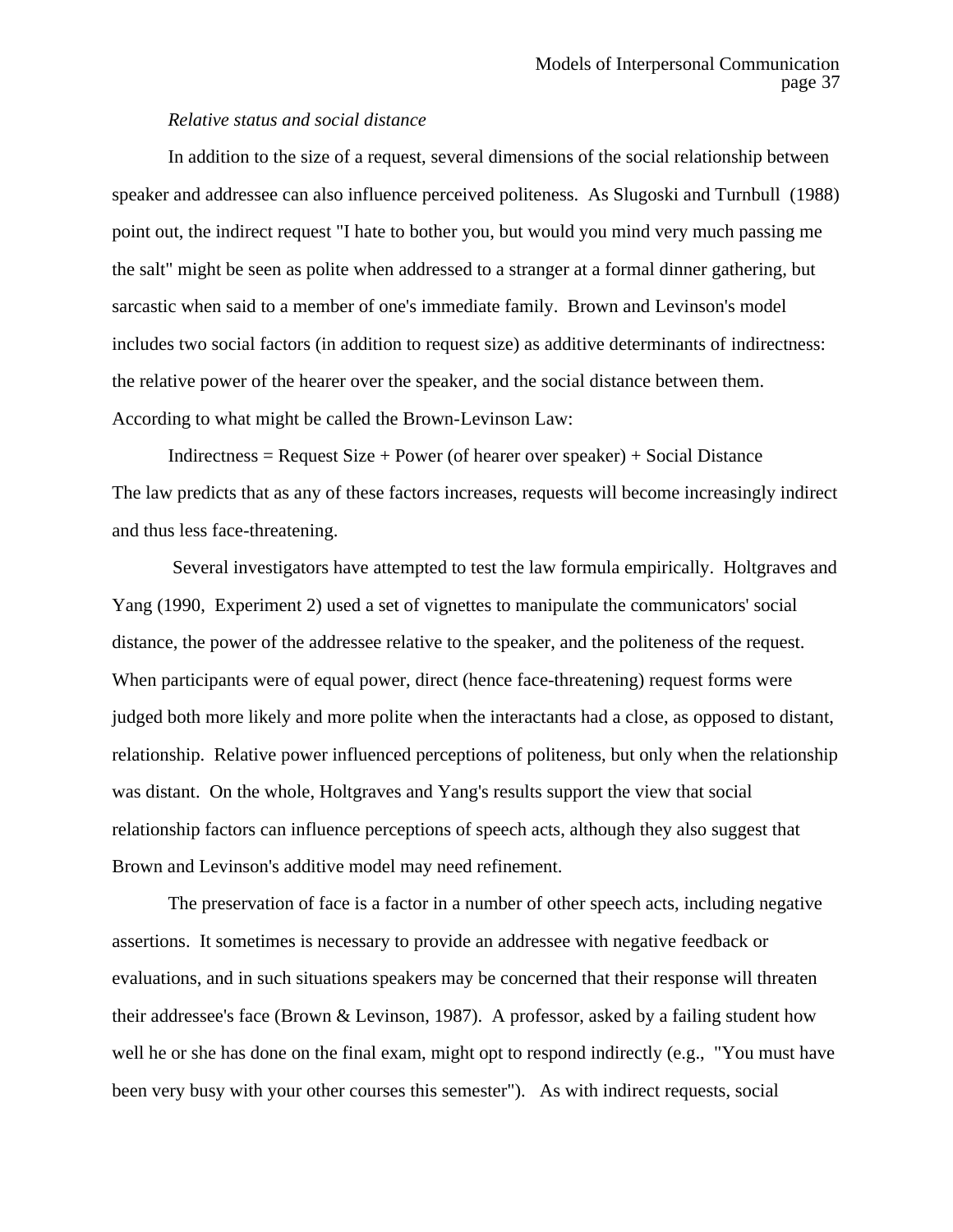relationship factors can influence how negative information is presented. Relative status, in particular, may affect the decision to speak indirectly rather than directly, as well as the form the indirect speech act takes, in part because social norms specify that lower-status individuals be more concerned with saving the face of higher-status individuals than vice versa (Holtgraves, 1986).

To examine these issues, Holtgraves (1986, Experiment 1) provided subjects with a series of vignettes in which a high or a low status participant initiated a conversation about something that had turned out poorly. The vignettes manipulated several factors, including (a) who was responsible for the negative outcome (the high status individual, the lower status individual, or a third party who was not present), and (b) the type of response elicited by a question about the item or event's success (e.g., direct negative response, indirect response, or a switch of topic). Holtgraves found that when the addressee's face was threatened, evasive responses were judged more polite, and more likely to be made in everyday conversation, than direct responses. In contrast, when the addressee's face was not at risk (i.e., when the third party was responsible for the failure), direct responses were judged to be equally polite and more likely than indirect responses. The effects of the status manipulation, while in accord with predictions, were not statistically significant.

### *Communicators' affective relationships*

The Brown-Levinson model is primarily concerned with the way speakers' utterances are designed to maintain the face of their coparticipants. But as Slugoski and Turnbull (1988) point out, it is sometimes the case that a speaker intends an utterance to be insulting, critical or scornful The focus on face-saving rather than face-threatening behavior, they suggest, is due to Brown and Levinson's emphasis on interpersonal relationships that are either affectively positive or neutral. To the degree that people like each other, we might expect them be more concerned with face-saving and, hence, more polite. However, interactants who dislike each another are likely to have little concern with others' face maintenance, and indeed may intentionally threaten it.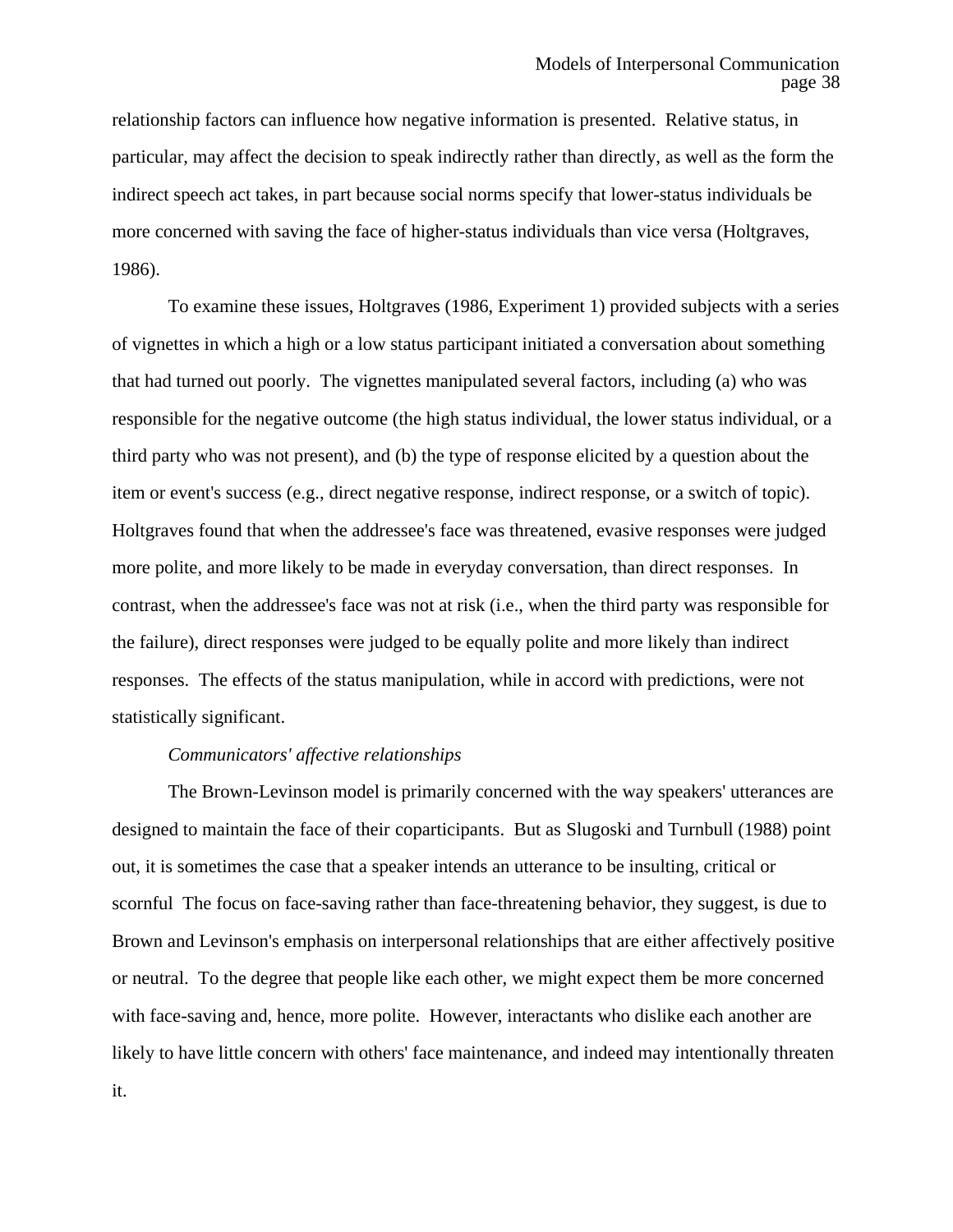Slugoski and Turnbull examined the role of liking and social distance on the perception of speakers' intentions using vignettes in which these two factors were varied orthogonally. Each vignette ended with a remark that was literally either a compliment or an insult. Subjects first indicated what they thought the speaker meant by the utterance, and then rated how insulting or complimentary the remark was, how well the two participants knew each other, and how much they liked each other. Interestingly, social distance did not affect the interpretation of insults; however, the affective tone of the relationship strongly influenced the literalness of the interpretation: Literal insults were more likely to be taken nonliterally when the addressee was liked, while literal compliments were judged more likely to be intended nonliterally when the addressee was disliked. Slugoski and Turnbull propose that the affective relationship of speaker and hearer be added to the Brown-Levinson model; however, as they note, it is not clear that affect has a linear relationship to indirectness. For instance, some of the most face-threatening remarks are made within the context of family arguments. Furthermore, as Goffman (1967) observed, people generally try to avoid threatening others' face regardless of their liking for one another.

## *Inferring relationships from speech acts*

Slugoski and Turnbull (1988) have pointed to an interesting property of the Brown and Levinson's model. Because the relationship of the variable is additive, addressees (and others) who know the value of any three variables in the equation can assess the level of the fourth. For example, given an utterance of a given level of politeness, and knowledge of the request size and social distance between communicators, the speaker's assumptions about his or her status vis-àvis the addressee can be calculated. If one professor tells another "Take my place at today's meeting," the request not only seems impolite, but also indicates that the speaker feels superior in status and power to the addressee. In contrast, the same request phrased as "Would you mind terribly much taking my place at today's meeting?" implies that the addressee is of equal or greater status. Several studies have addressed the impact of message form on perceptions of such social relationship factors as relative status, liking, and social distance.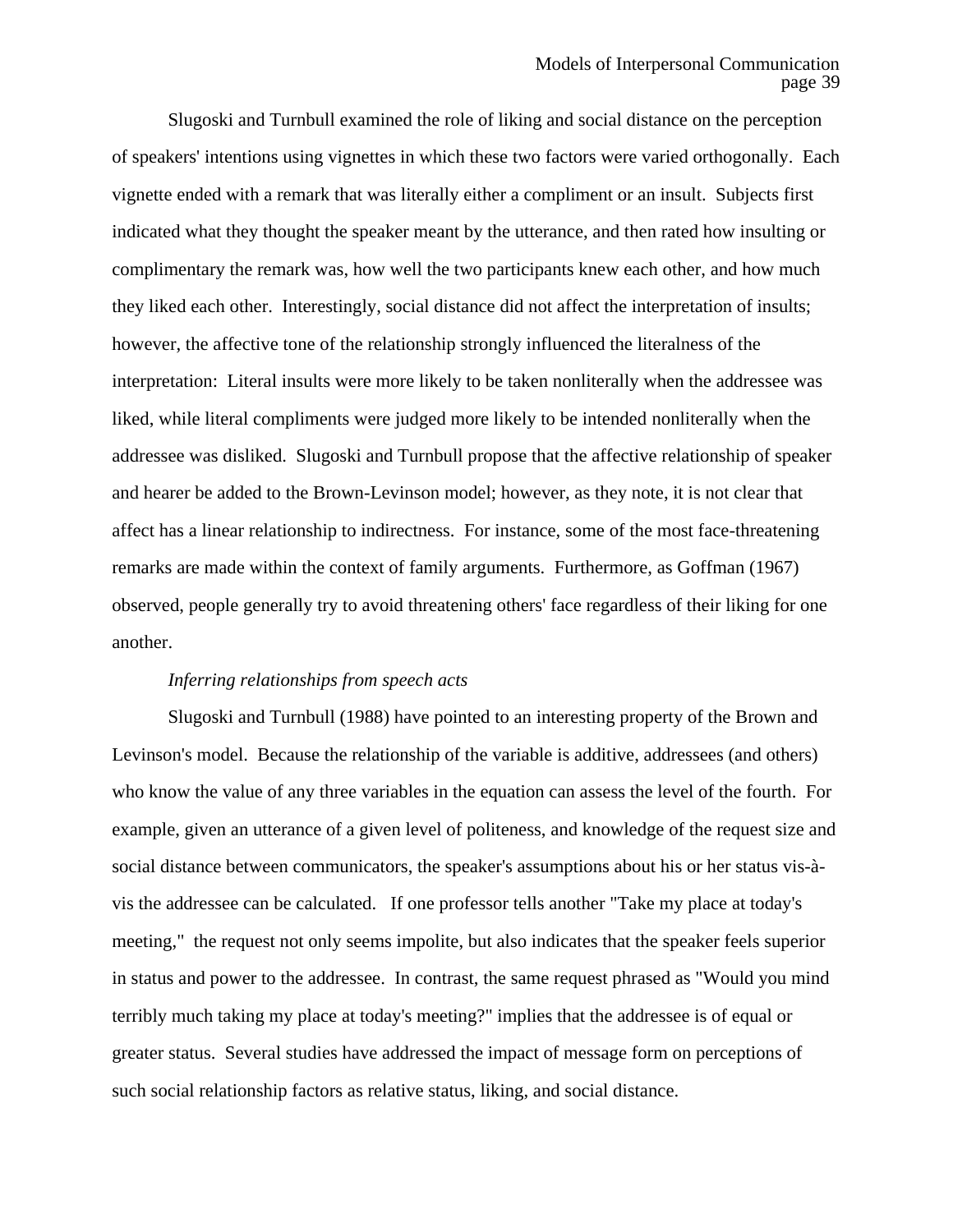Using a series of vignettes that manipulated the threat to face posed by the interaction, Holtgraves (1986, Experiment 2) examined how response type (direct, indirect, irrelevant) affected perceptions of the respondent's status, the questioner's and respondents' liking of one another, and the closeness of the relationship. Perceived status, social distance, and liking were influenced by the type of speech act used to respond. For example, in face-threatening scenarios, direct responses led to inferences of higher relative status for the respondent, and to perceptions of greater liking and closeness in the relationship than did indirect replies. In a related study, Holtgraves and Yang (1990, Experiment 3) found for both American and Korean subjects that the perceived status of the speaker relative to the addressee increase as the politeness of request form declined.

In their study of the effects of a relationship's affective tone and social distance on speech act comprehension, Slugoski and Turnbull (1988) also examined inferences about social relationships. They found that the literal meaning of compliments and insults did not affect perceptions of social distance, although a small but significant positive relationship was found between literal compliments and perceived liking. Because of some technical problems in the study's design, these findings must be regarded as tentative, research is needed to address these issues in a more rigorous way.

### *Summary and conclusions*

It is clear that social dimensions of the conversational context can influence the interpretation of speech acts, including requests, negative assertions, and compliments. However, the available evidence suggests that the Brown and Levinson model needs revision. A general problem may be that models have been formulated too broadly. Holtgraves (1994) results indicate that the relationship between speaker status and the interpretation of indirect requests is mediated by a number of variables, perhaps chief among them the conventionality of the request form used.

Methodological considerations further complicate interpretation of the results of many of these studies. For example, researchers appear not to have considered the implications of their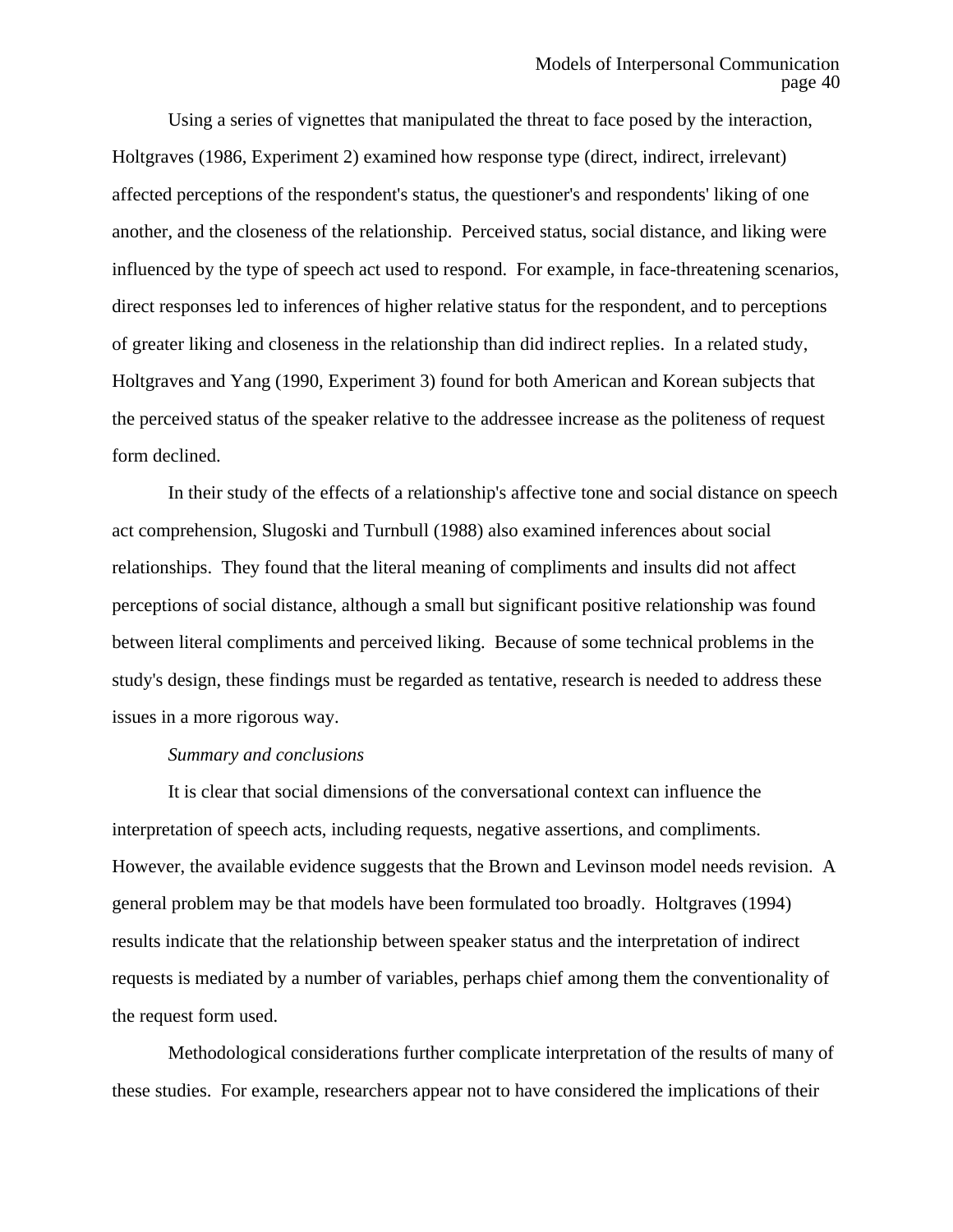research on inferred relationships for message comprehension. In the next section, we turn to studies that directly address the effects of conversational rules on subjects' understanding of experimental materials.

#### **3.2.3 Inferring Intentions in Research**

An extensive program of research by Denis Hilton, Norbert Schwarz, Fritz Strack, and their colleagues has examined the role of inferred intentions in experimental and survey research.<sup>17</sup> The fundamental premise underlying this work is that interactions between experimenter and subject, or survey researcher and respondent, can be conceived as conversations, albeit often one-sided ones, to which Grice's maxims apply. A failure on the part of investigators to appreciate the conversational nature of their studies can result in serious misinterpretations of their subjects' responses.

Such tasks as understanding experimental instructions or determining what a survey question means require language comprehension, and, as is the case in conversational contexts, comprehension entails inferring the experimenter's communicative intentions. Problems arise when experimenters violate conversational maxims, and clarifying information is rarely provided. As Schwarz et al. (1991, p. 69) observe,

Experimenters as social communicators often introduce information that is neither informative nor relevant. However, subjects have no reason to doubt the relevance of information provided to them in a serious research setting and are likely to assume that the utterance reflects a particular "communicative intention"…on the part of the experimenter.

Research has addressed how violations of Grice's Maxims of quality, quantity, relation, and manner can result in what have been viewed as judgment errors in a variety of domains. Other studies examine how features of questionnaires influence interpretations of specific questions.

### *Pragmatic effects on judgment errors*

A number of studies have examined how principles of conversation may play a role in what are traditionally considered to be errors in reasoning on the part of experimental subjects.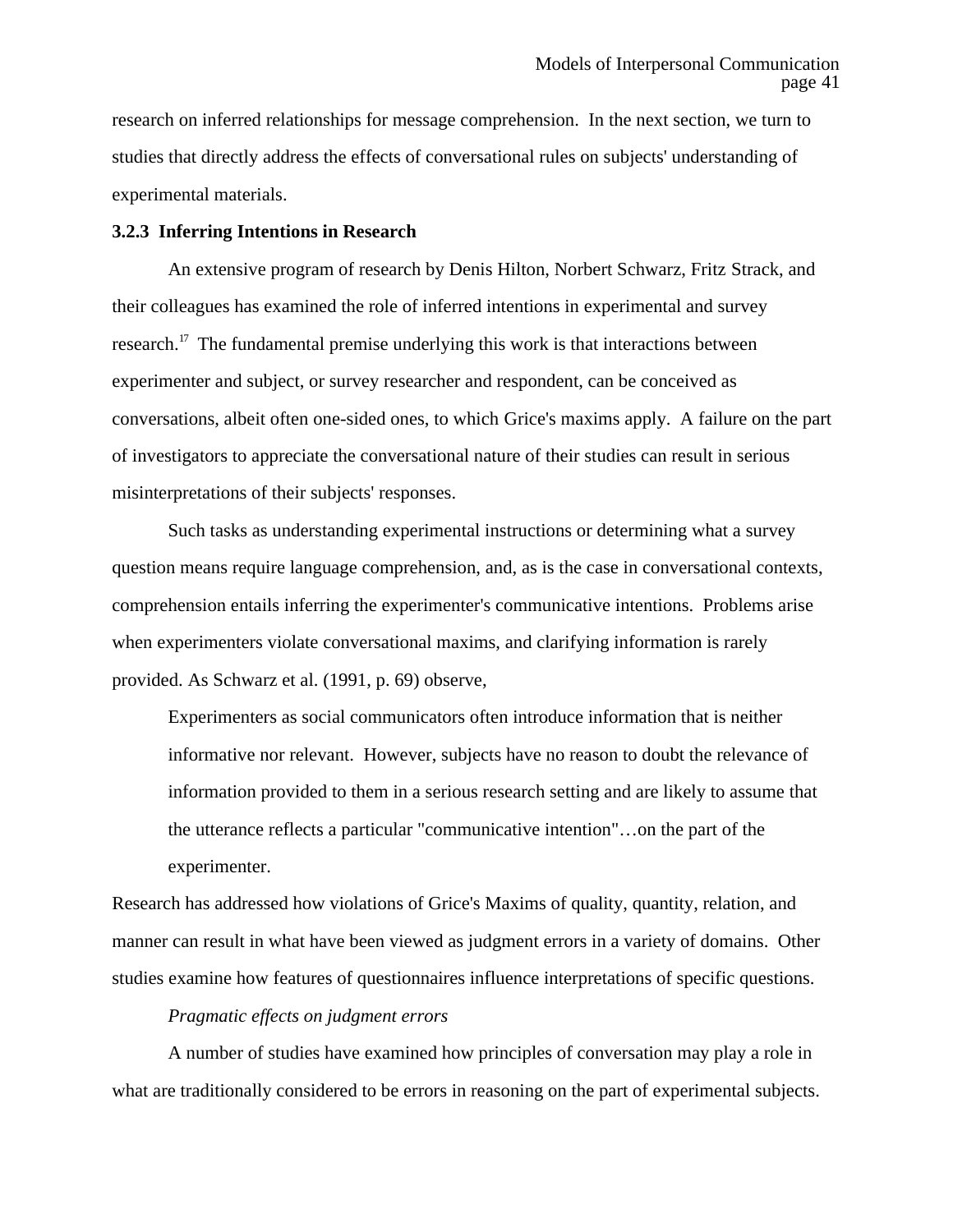Here we will focus on how Intentionalist models have been applied to three reasoning and judgment phenomena: the base-rate fallacy, the conjunction error, and the fundamental attribution error.

*The base-rate fallacy*. In their classic demonstration of the misuse of base-rate information, Kahneman and Tversky (1973) gave subjects personality profiles they described as sampled from a population containing either 30% engineers and 70% lawyers or 70% engineers and 30% lawyers, and asked them to estimate the likelihood that the person was an engineer. Subjects based their judgments on individuating personality information in the profile, without taking into account the *a priori* probability that a randomly sampled individual was an engineer or a lawyer. Kahneman and Tversky interpreted their findings in terms of the *representativeness heuristic:* subjects based their judgments on how closely the described individual matched their perceptions of the personalities of engineers and lawyers.

Schwarz and his colleagues (Schwarz et al., 1991b) point out that the wording of the instructions may have led subjects to infer that the experimenter, by focusing on the fact that the information used in the descriptions was gathered by psychologists, based on interviews and personality tests, *intended* them to use the personality information in making their judgments . They found Schwarz et al., 1991b, Experiment 1) that when the perceived relevance of the personality information was reduced (by stating that the sketches had been produced by a computer) the bias effect was greatly reduced. Similarly, Ginossar and Trope (1987) manipulated the credibility of the source of the personality information (trained psychologist, beginning interviewer, palm reader), and found that deviation from the base-rate increased with source credibility. Although Ginossar and Trope did not interpret their results in conversational terms, Hilton (in press) argues that subjects considered the credibility of the source in assessing the extent to which the maxim of quality was upheld, and discounted personality descriptions from less credible sources.

Ordering conventions in language also can affect use of base-rate information. Clark and Haviland (Clark & Haviland, 1977; Haviland & Clark, 1974) have proposed that communicators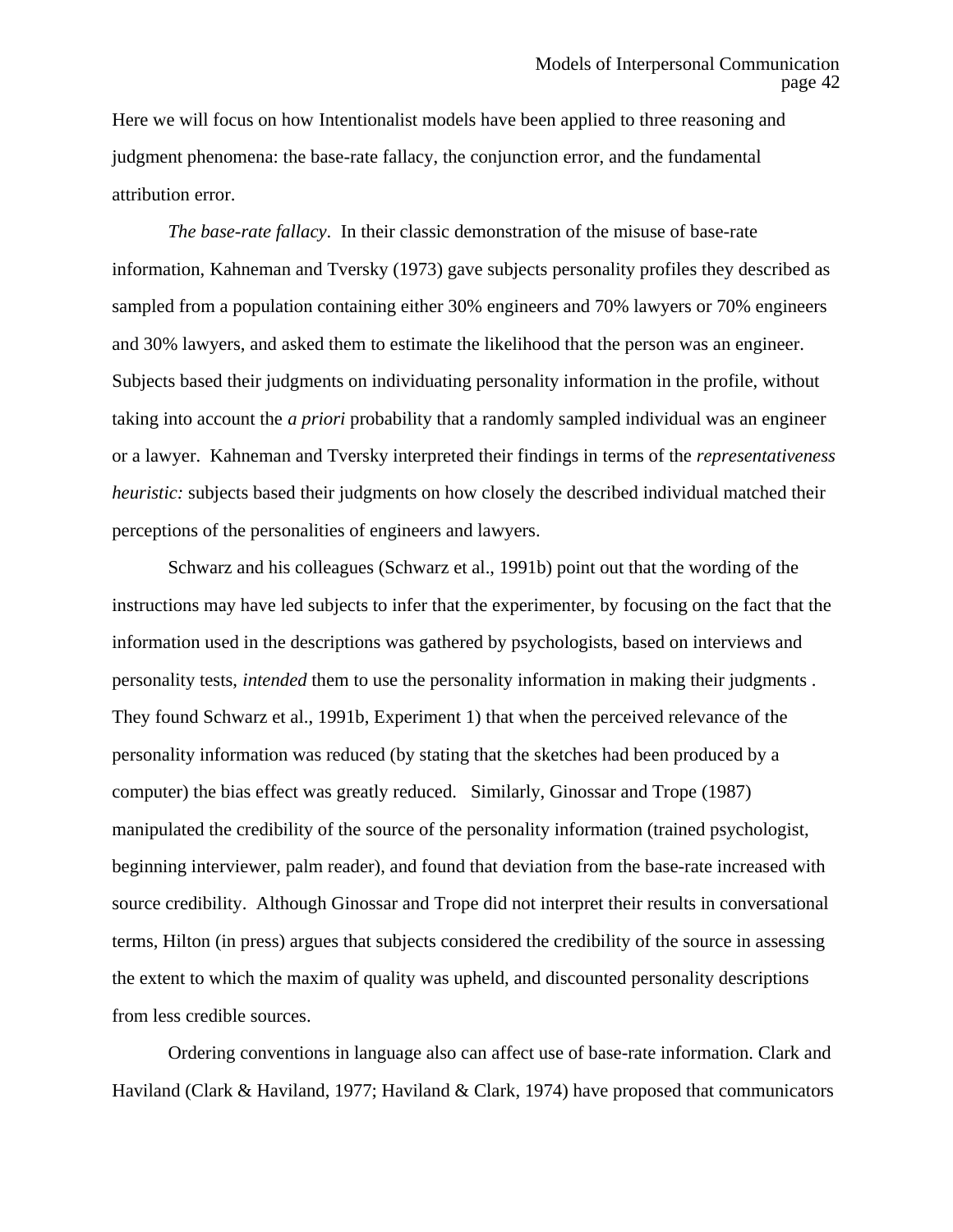construct their messages so that information that is already known is provided prior to new information. This idea, termed the *given-new contract,* suggests that when two items of information are presented in a message, the first item is regarded as part of what is "given" for the interpretation of the second. The maxims of quantity, quality, and relation suggest that this "new" information must be important to the overall message; otherwise it should not be presented at all. Krosnick, Li, & Lehman (1990) contend that these conversational rules serve to heighten the perceived importance of the second piece of information. To examine this possibility, they carried out a series of studies in which order of base rate and individuating information was manipulated. Consistent with their analysis, they found that when the base-rate information was presented *after* the individuating information, subjects weighted this information more heavily in their judgments.

*The conjunction fallacy*. Another well-known cognitive bias, the conjunction fallacy (Tversky & Kahneman, 1983), has also been reexamined in Gricean terms. The conjunction fallacy involves a violation of the logical rule that if B is a proper subset of A, the number of elements in B cannot be greater than the number in A. In Tversky and Kahneman's study, subjects read brief biographical sketches of target individuals, and then assessed the likelihood of statements about the targets. The set of statements always contained one category membership option (e.g., "Linda is a bank teller") and one category subset option (e.g., "Linda is a bank teller and is active in the feminist movement") which provided a better match to the personality description. Overwhelmingly, subjects rated the latter proposition as more likely than the former, disregarding the logical principle that the likelihood of being in a subset can be no greater than the likelihood of being in the superordinate category.

Tversky and Kahneman attributed their subjects' judgments to their use of the representativeness heuristic, but several investigators from an Intentionalist perspective (e.g., Hilton, in press; Schwarz, 1994) have noted that pragmatic constraints may have influenced the findings, and that people's reasoning abilities may not be as poor as the results suggest (see also Dulany & Hilton, 1991; Markus and Zajonc, 1985; Politzer & Noveck, 1991). Since the maxim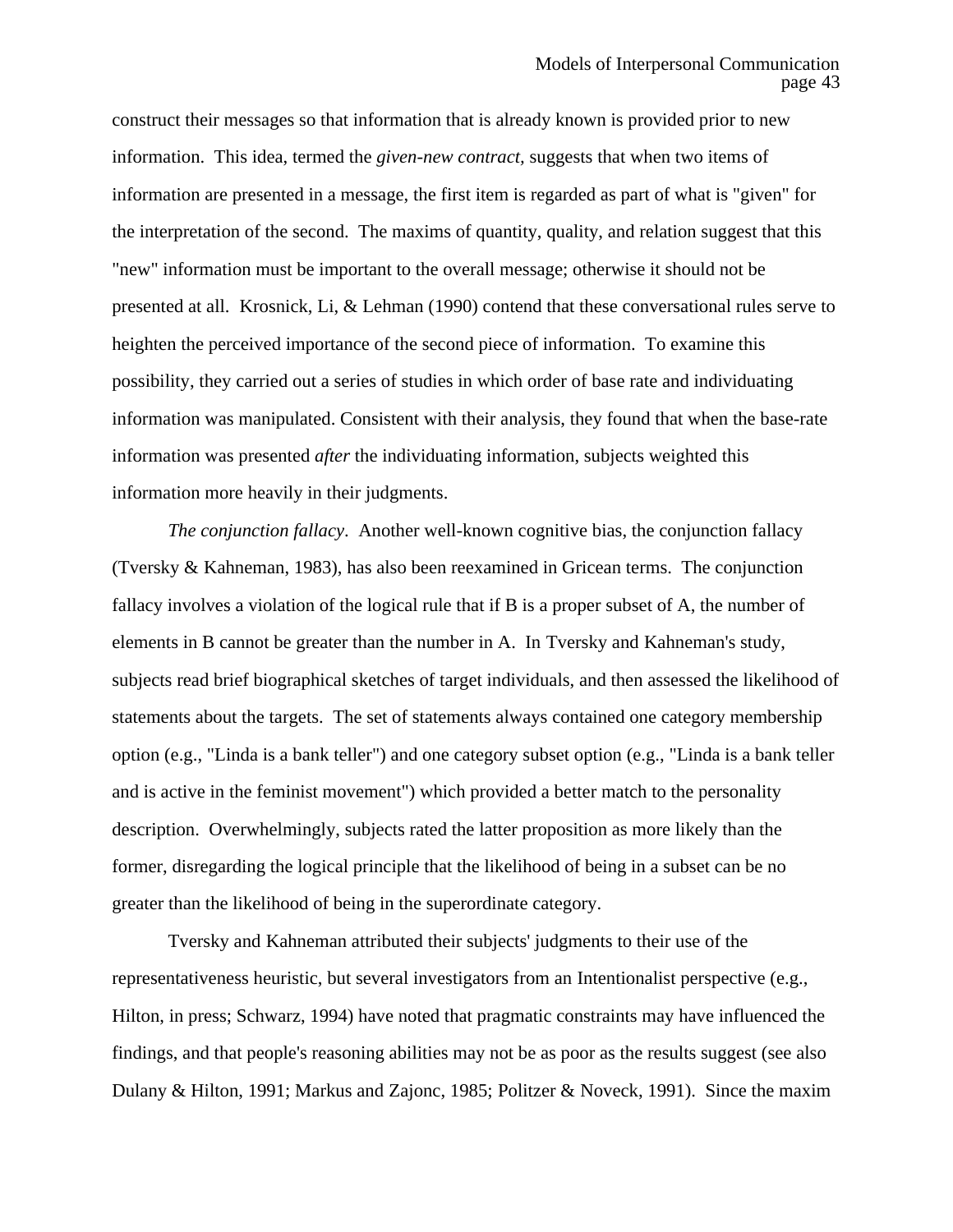of quantity requires that speakers provide as much information as necessary, subjects may have interpreted the first alternative to mean that Linda was a bank teller but was *not* active in the feminist movement. The contextual framing of the task likewise suggests this interpretation. If subjects interpreted the task in this light, their judgments would no longer be considered erroneous -- or at least not as erroneous. In two experiments Dulany and Hilton (1991) examined this possibility and found that only 55%, and 32% (depending on the experiment) interpreted "Linda is a bank teller" in the way Tversky and Kahneman intended. Curiously, however, the choice of interpretation did not affect the rate of conjunction errors in these two studies.

*The Fundamental Attribution Error*. There is also some evidence that the perceived relevance of experimental materials may play a role in the fundamental attribution error, particularly in studies using the classic Jones and Harris paradigm (Jones, 1990; Jones & Harris, 1967). In these studies, subjects are told that a target person wrote an essay about a particular issue under either free- or forced-choice conditions, and then are asked to judge the target's "true" stance on the issue. Wright and Wells (1988) hypothesized that by giving subjects the essays before they made their judgments, experimenters implicitly indicated that the essays were relevant to the judgment task. When the perceived relevance of the essay was reduced by telling subjects that some of the materials they received might not be necessary for the task, Wright and Wells found the size of the fundamental attribution error to be substantially smaller.

# *Context effects in interpreting experimental materials*

Conversational principles also affect subjects' understanding of such mundane aspects of experiments as instructions, rating forms, and questionnaires. Effects have been found for both the wording and layout of questions, and for the measures used to obtain subjects' responses.

*Questionnaire design*. Many of the questions posed in questionnaires are subject to more than one interpretation. When faced with ambiguities of this sort, Strack, Schwarz, and Wankë (1991) argue, subjects look to the question's context to identify the researcher's intended meaning. One aspect of the context is the preceding question, and, in the belief that related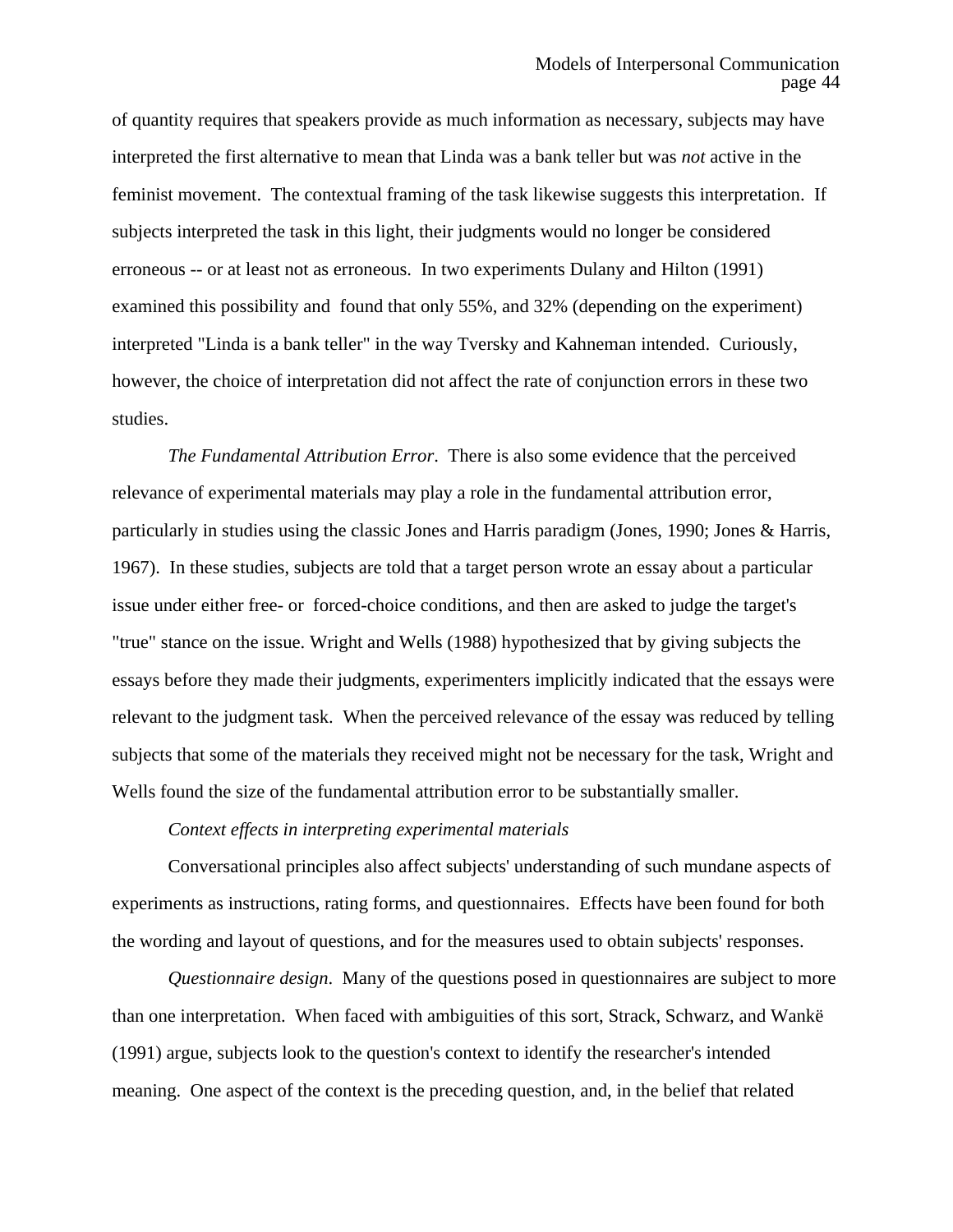questions are asked in a series, subjects may apply the cooperative principle to assess the intended meaning of the question. Strack et al. (1991) investigated these possibilities in a series of studies

In one study, Strack et al. (1991, Experiment 1) asked German students about their attitudes toward an "educational contribution." For half of the subjects this question was preceded by one that concerned *payments from* students; for the other half, the preceding question concerned *payments to* students. Not surprisingly, students in the latter condition were more favorably inclined toward the ambiguous "educational contribution," suggesting that they understood the question to concern *payments to* students.

Given these clear pragmatic effects, it is relevant to observe that reports of responses to survey questions virtually never include information on the context in which that answer was obtained. The distorting results of such context effects should be especially great in results that assess changes over time in some index (e.g., Presidential popularity, confidence in the economy, personal well being). If the context is different each time the question is asked, there is no straightforward way to distinguishing context effects from real change in the index.

Although researchers in the Intentionalist tradition have examined how the context affects the respondent's interpretation of experimental instructions and questionnaire items, they have given less consideration to the ways that respondents' expectations of the context in which their responses will be interpreted could affect the way those responses are formulated. But consider the following not entirely hypothetical interchange from a structured interview.

Interviewer: How would you describe your health over the past two years? Would you say it was "excellent," "very good," "pretty good," "fair" or "poor"? Respondent: Well, two years ago I had a major heart attack, and last year I had another less serious attack, so I guess you could say "poor."

I: Okay. And how is your health now? Would you say it was "excellent," "very good," "pretty good," "fair" or "poor"?

R: Considering all I've been through, I'd say it was "pretty good."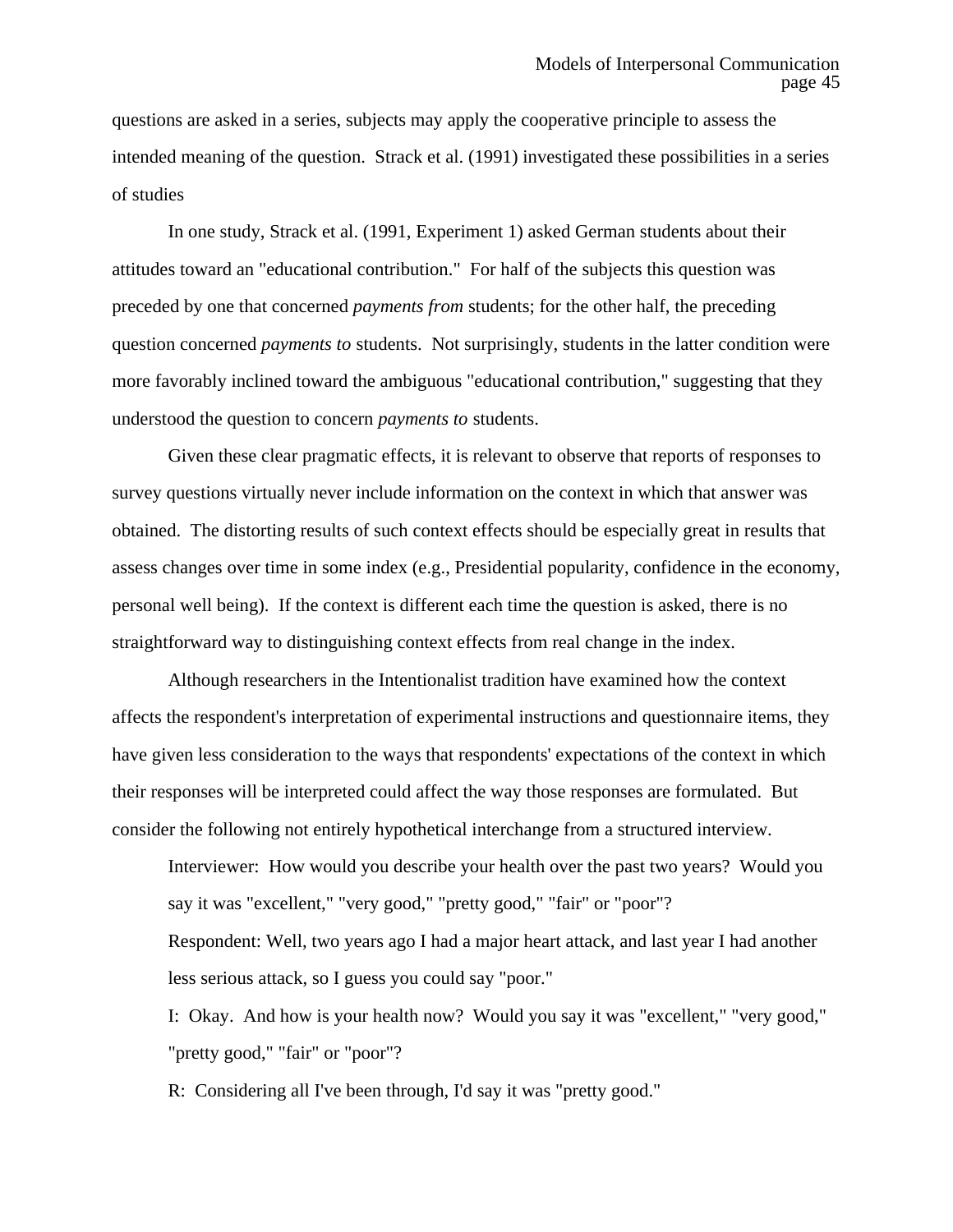It is clear that the "pretty good" in this example is intended to be understood as "pretty good in comparison to the way I was;" in terms of the response scale the interviewer is using, the respondent's present condition would more accurately be characterized as "fair" or "poor." Such responses have been recognized as a problem in structured interviews that have a quasiconversational format, and it would be surprising if they weren't also a problem in questionnaires.

*Response alternatives*. Self reports of the frequency of particular behaviors depend upon how these behaviors are defined by the respondent. Since questionnaires are not always clear about an activity's definition, respondents may use the range of alternative frequencies provided to determine what the experimenter means by potentially ambiguous terms (Schwarz & Hippler, 1987; Schwarz, Strack, Muller, & Chassein, 1988). For example, when asking for quantitative estimates, survey researchers often provide respondents with graded categories (0-1/2 hr., 1/2-1 hr., etc.), and include a cut-off point on the scale (more than 4 hrs.). Bless, Bohner, Hild, and Schwarz (1992) asked respondents to estimate the amount of their leisure time they spent in a variety of activities, systematically varying the location of the cut-off point. They found substantial effects on responding depending on where the cut-off was located. Effects were particularly marked when the definition of the activity itself was vague (cultural activities vs. watching television), and when respondents were asked to estimate the percentage of their leisure time rather than the number of hours. Interestingly, according to Schwarz (1994) when the relevance of the scale is reduced (e.g., when subjects are told that the response alternatives are being pretested) effects of the response scale are mitigated.

Hilton (1990; in press) suggests that response alternatives may affect results in causal attribution studies. He notes that in such classic studies as McArthur's (1972), subjects attribute the observed behavior to single causes (e.g., actor, circumstances) simply by checking an item, while attributions to complex causes (e.g., actor+circumstances) must be written in. This may serve to focus subjects' attention on single causes, leading to the conclusion that they overlook consensus information that would lead to complex attributions Consistent with Hilton's analysis,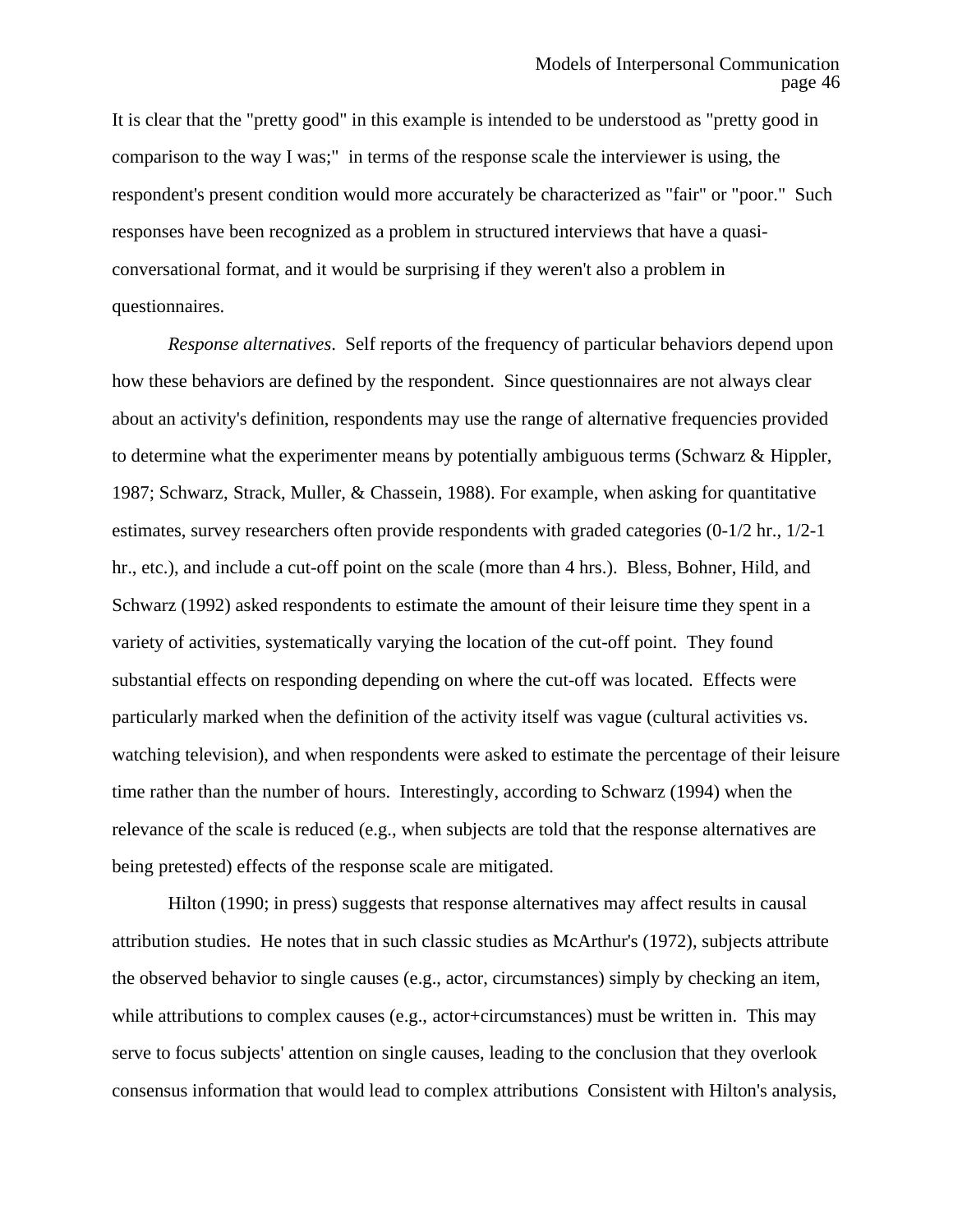studies that provide all possible alternatives among the response set (e.g., actor, actor+circumstances, actor+object, actor+object+circumstances) have found that subjects provide more interactional attributions than was found in McArthur's original experiment (e.g., Hilton & Jaspars, 1987; Jaspars, 1983).

## *Summary and conclusions*

In the past decade, considerable evidence has accumulated on the effects of conversational principles on subjects' interpretations of research materials. The results underscore the importance of investigators carefully examining the communicative effects of their stimuli and procedures. Implicitly, it seems, social psychologists have tended to conceptualize their interactions with their subjects in terms of a simple Encoder/Decoder model, while their subjects often have approached these interactions quite differently. One result has been that subjects and experimenters have imposed different interpretations on the conditions of the experiment. In an older terminology, subject and experimenter have been in different "psychological situations" (Lewin, 1951). No one would contend that all instances of the fundamental attribution error or the base-rate fallacy are artifacts of misunderstood communication, or that survey results are always contaminated by mistakes in question interpretation. At the same time, it behooves experimenters and survey researchers to appreciate that, whatever else they may be doing, they are communicating with their subjects and respondents, and that in communication it is intentions, not messages, that are being exchanged. In successful communication, the intention constructed by the addressee matches the communicative intention of the speaker.

### **3.3 Issues and Limitations**

Although the Intentionalist approach has yielded considerable insight, like all of the models we discuss it is limited in its ability to account for the *social* nature of communication. In this section we discuss several issues that remain unresolved in current Intentionalist theories: the role of social information in the identification of intended meaning, the encoding of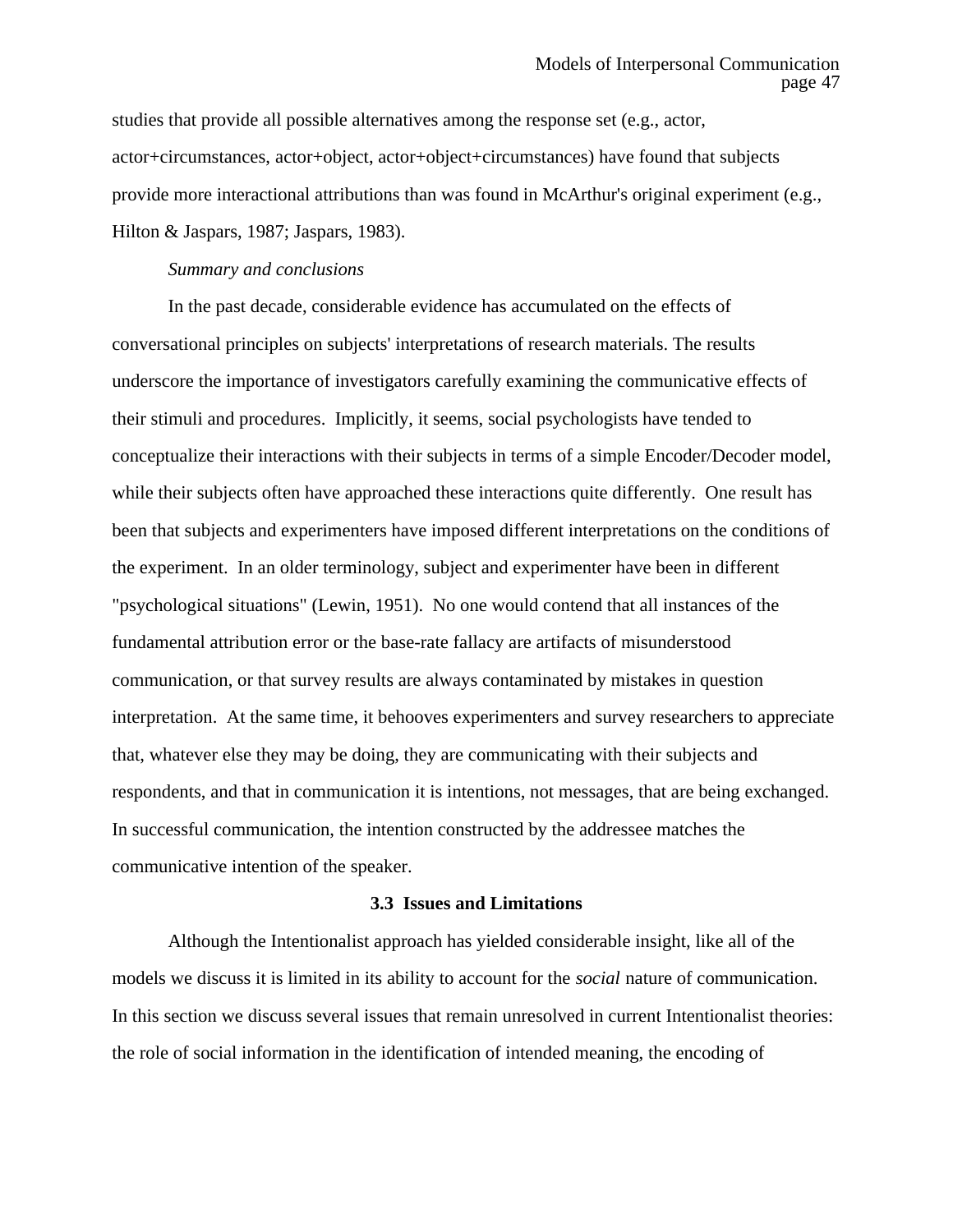communicative intentions, asymmetries between speaker and hearer, and the relationship of illocutionary and perlocutionary acts.

### **3.3.1 Effects of the Speaker on Identifying Communicative Intentions**

Models in the Intentionalist tradition tend to focus on general pragmatic rules that apply across many situations. However, several of the studies we reviewed suggest that knowledge of the speaker, and particularly the speaker's relationship to the addressee, affects subjects' interpretations of the intended meaning of a message. For example, what is perceived as a metaphor when uttered by a fluent adult may be viewed as an error when uttered by a young child. Even in experimental contexts, knowledge of the source of a message may affect its interpretation. It is quite likely that manipulating the perceived source of the questionnaire (e.g., a mental health institute vs. a national polling service) in Strack et al.'s (1991) experiment would alter the interpretation of questions. However, the impact of the source on message interpretation has yet to be examined systematically.

Although the Gricean maxims provide a useful framework for the expectations communicators bring to communication situations, what constitutes a violation of the maxims will depend in part on assumptions about the speaker. Some investigators have begun to address this issue theoretically, if not empirically. Hilton (in press) notes that dispositional attributions (defined broadly to include personal characteristics, social category memberships, goals, and the like) can affect how the Gricean maxims are applied in message interpretation. Suspicions about the reliability of a court witness, for instance, will affect listeners' beliefs about the appropriateness of using the maxim of quality in interpreting his or her testimony (see also Schwarz, 1994). Even when veracity is not a central issue as it is in courtroom testimony, knowledge or beliefs about the speaker can affect hearers' interpretations. Consider the following example, suggested by Josef Schrock (personal communication):

| Professor | Why wasn't your paper in on time?            |
|-----------|----------------------------------------------|
| Student:  | Because the planets were in line last night. |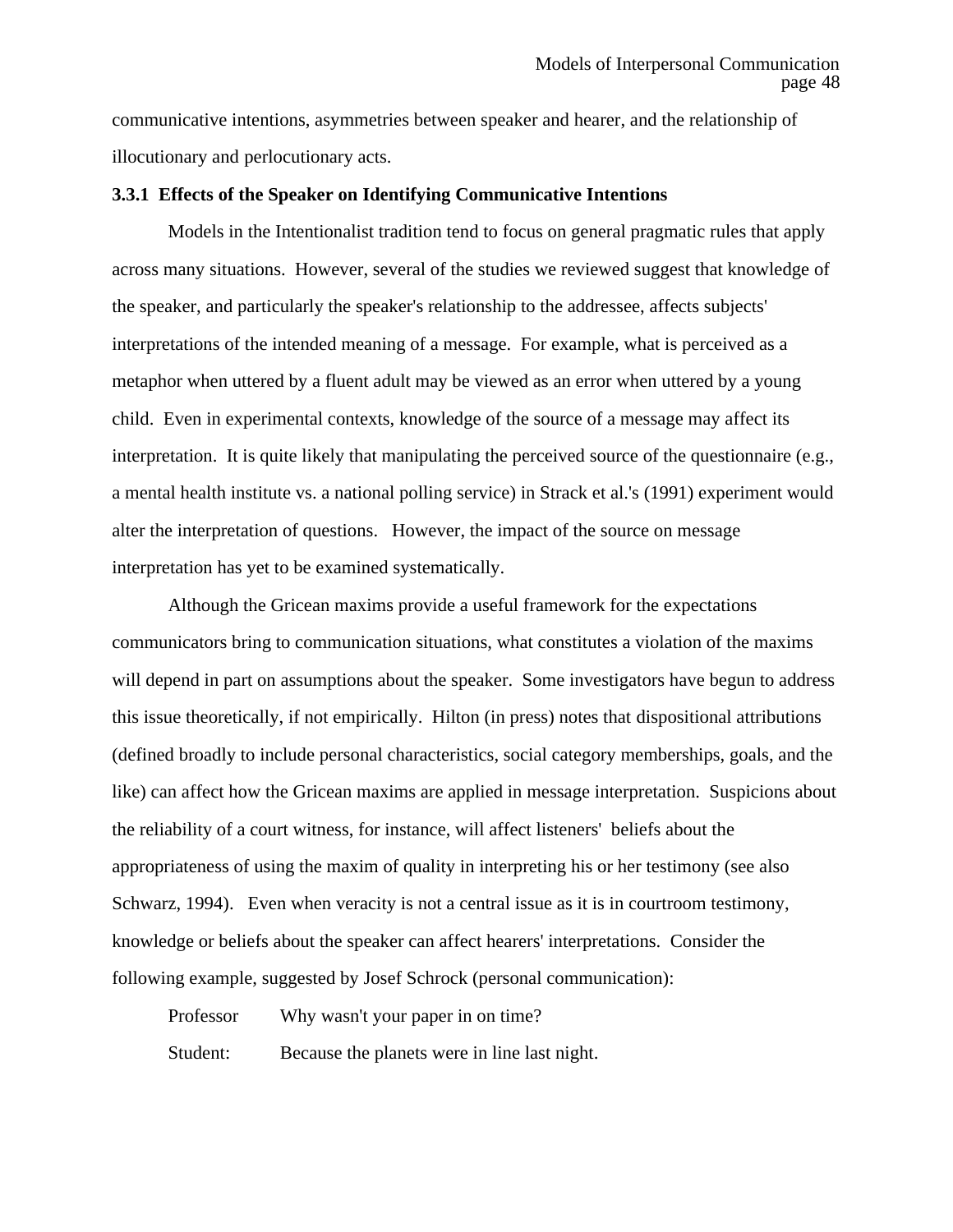The student's response is an apparent violation of the maxim of relevance, but Shrock observes that if the professor knew the student was a member of a astrologically-based religious cult, this perception might be revised. Knowledge of the speaker may likewise influence interpretations of the other maxims. No research to date has examined the role these factors in everyday conversation.

## **3.3.2 Encoding of Intentions**

Although Intentionalist models are in principle models of both production and comprehension, virtually all research in this tradition has focused on how people interpret messages. That speakers create messages in accordance with Grice's cooperative principle and its associated maxims has typically been taken as a given, rather than as a hypothesis for investigation. For Intentionalist models to be able to account for both production and comprehension, researchers must move beyond experimental materials that incorporate predetermined communicative intentions to the investigation of everyday language production. This process will, however, require the development of more sophisticated ways than are currently available of identifying speaker's intentions in ordinary conversation.

Even if one accepts the cooperative principle and speech act theory as models of message production, many issues remain unresolved: When and why do speakers opt to express their intentions indirectly as opposed to directly? When and why do they choose to flout particular conversational maxims? What determines the choice of one form of indirect request, or one figure of speech, rather than another? These issues have been discussed theoretically (e.g., Gerrig & Gibbs, 1988; Glucksberg, 1989; Ortony, 1975), but there is limited empirical work to support the claims that have been made.

Roberts and Kreuz (1994) elicited from speakers their reasons for using various forms of nonliteral language (overstatement, metaphor, irony, indirect requests, etc.), and found a number of clear-cut patterns. Speakers reported they used overstatement to be humorous, to emphasize content, and to clarify points, and understatement to de-emphasize information and to express negative emotion. This study is a much-needed step in the right direction; however, people's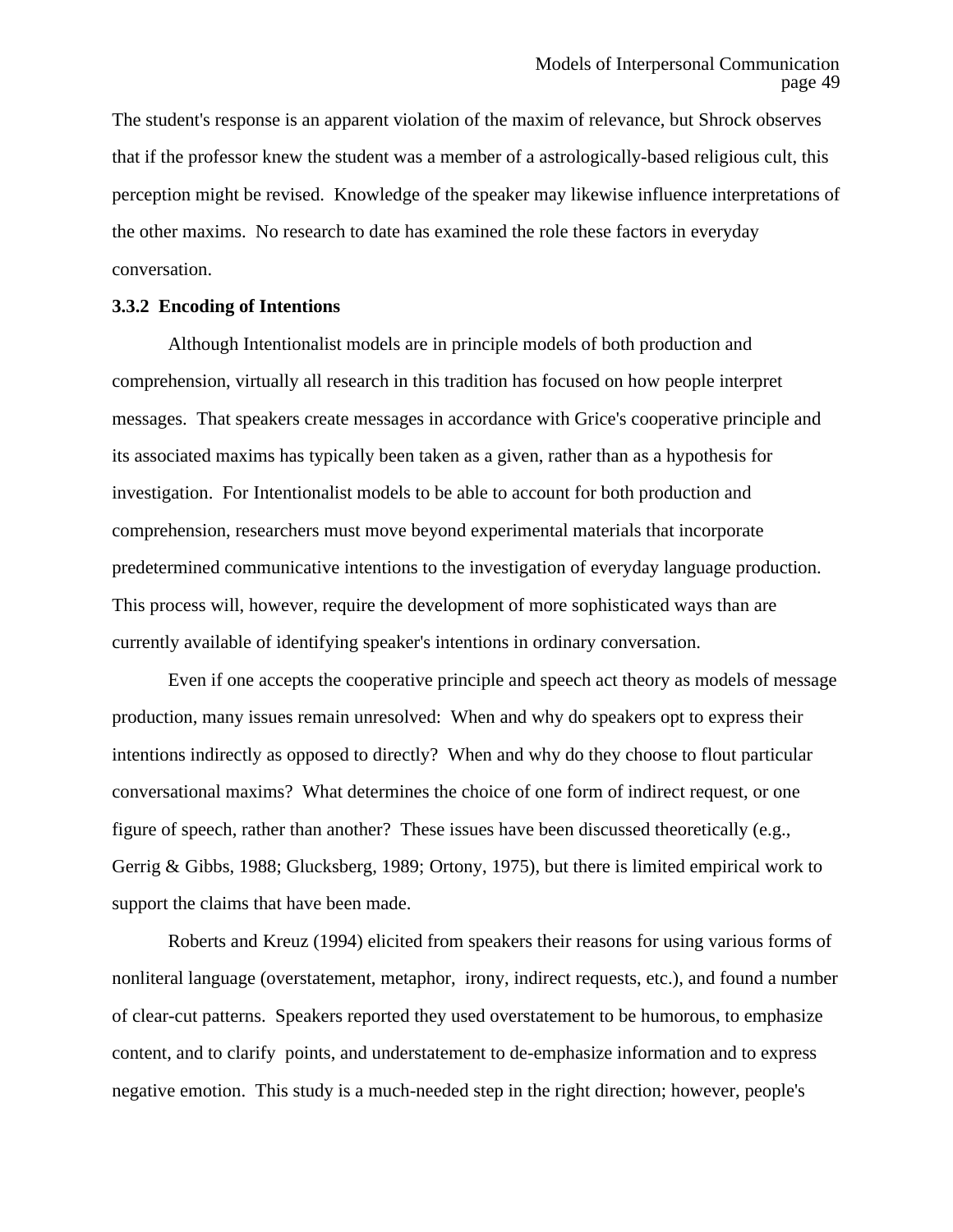limited access to their own mental processes (Nisbett & Wilson, 1977) underscores the need for more refined techniques to measure communicative intentions.

A few studies have examined the way the social context affects the formulation of specific intentions. Francik and Clark (1985) found that subjects designed indirect requests to take into account potential obstacles the addressee might experience in trying to fulfill the request (e.g., willingness and ability to perform the task, memory for requested information). Holtgraves & Yang (1992) investigated the effects of request size, the relative power of the addressee, and social distance on the form of American and Korean college students' requests and found that all three factors, along with interactions among them, significantly affected the politeness of the request. Their findings suggest both that the three components of Brown and Levinson's model have psychological significance, and that a simp0le, additive model is not adequate.

Interestingly, there is some evidence to suggest that adherence to Grice's maxims and to politeness principles can have a *negative* effect on communication. Person, Kreuz, Zwaan, & Graesser (in press) examined tutoring dialogues, and found that tutors tended to avoid giving face-threatening negative feedback to students' vague or incorrect responses even when this negative feedback would have been beneficial. Instead, they often gave positive feedback to incorrect answers while providing the correct response. Person et al. argue that this practice may lead students to believe that their original answers were correct and to overestimate their understanding of the material. Similarly, Linde (1988) found that politeness in airline pilot's requests and suggestions could lead to misperceptions of their urgency or importance, and be contributing factors in serious accidents.

### **3.3.3 Speaker-addressee asymmetries**

Intentionalist models implicitly assume that successful communication occurs; the investigator's task is to determine *how* it occurs. In this respect, such models are not terribly different from straightforward encoding-decoding models. The main difference lies in the relationship of the literal utterance to the underlying message. Why might the encoding and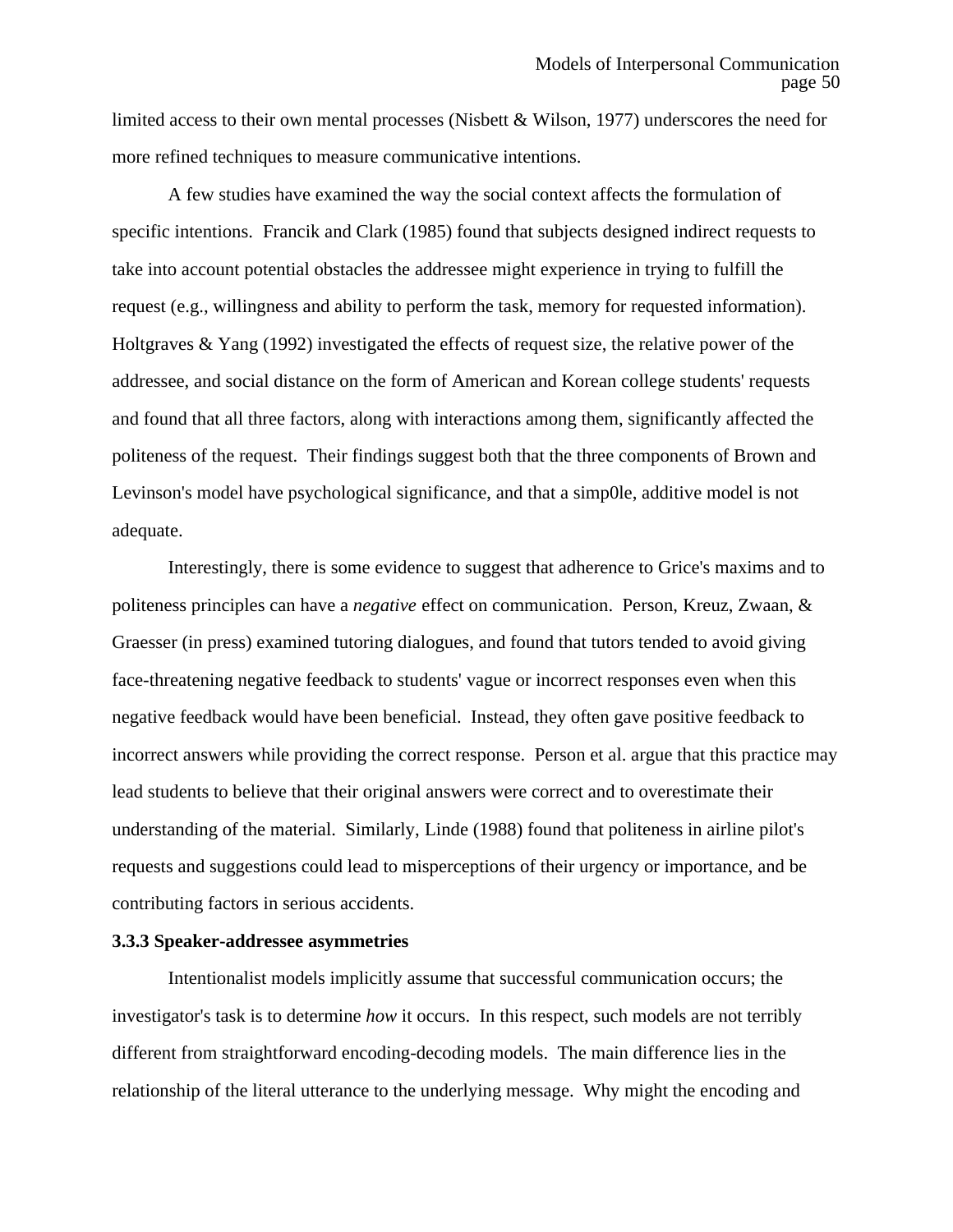decoding of intentions be less straightforward than some theorists appear to assume? It seems to us that the preoccupation of Intentionalist models with message comprehension has lead investigators to overlook the possibility that speakers and their addressees differ in what they perceive to be relevant, truthful, and so on (Sarangi & Slembrouck, 1992; Sperber & Wilson, 1986). The student in the earlier example who explained the lateness of a paper by referring to the alignment of the planets may have believed sincerely that he was following the maxims of quality and relevance, but most professors would be unlikely to see it that way. Sarangi and Slembrouck argue that most formulations of the cooperative principle fail to consider cultural and individual differences in background knowledge that can affect the way utterances are constructed and interpreted according to Grice's maxims.

Not only may speakers and addressees differ in terms of their understanding of what does and does not conform to Grice's maxims, but their conceptualizations of quality, quantity, relation, and manner may be *negotiable* through conversational interaction in at least two senses. First, through conversational interaction each participant can learn what the other finds informative, as a quality violation, and so on. As Sarangi and Slembrouck (1992) note, higher status participants may be able to enforce their definitions as the standard for the conversation. Second, utterances that appear to flout the maxims of quantity or relation do not always lead to searches for alternative meanings, but rather to requests for clarification. As we discuss in Section 5 below, there is a sense in which a message has not communicated at all until it is "fixed" by both parties to the exchange (Clark & Wilkes-Gibbs, 1986). To answer these questions, intentionalist models will need to move toward examining actual conversations in place of pre-constructed experimental vignettes.

#### **3.3.4 Interaction Goals**

An utterance has both illocutionary and perlocutionary force. The perlocutionary force of an utterance (i.e., the response it elicits from the addressee) is a consequence of its illocutionary force, along with a complex set of situational and motivational factors, none of which have been of particular interest to students of language. However, the relation of an utterance's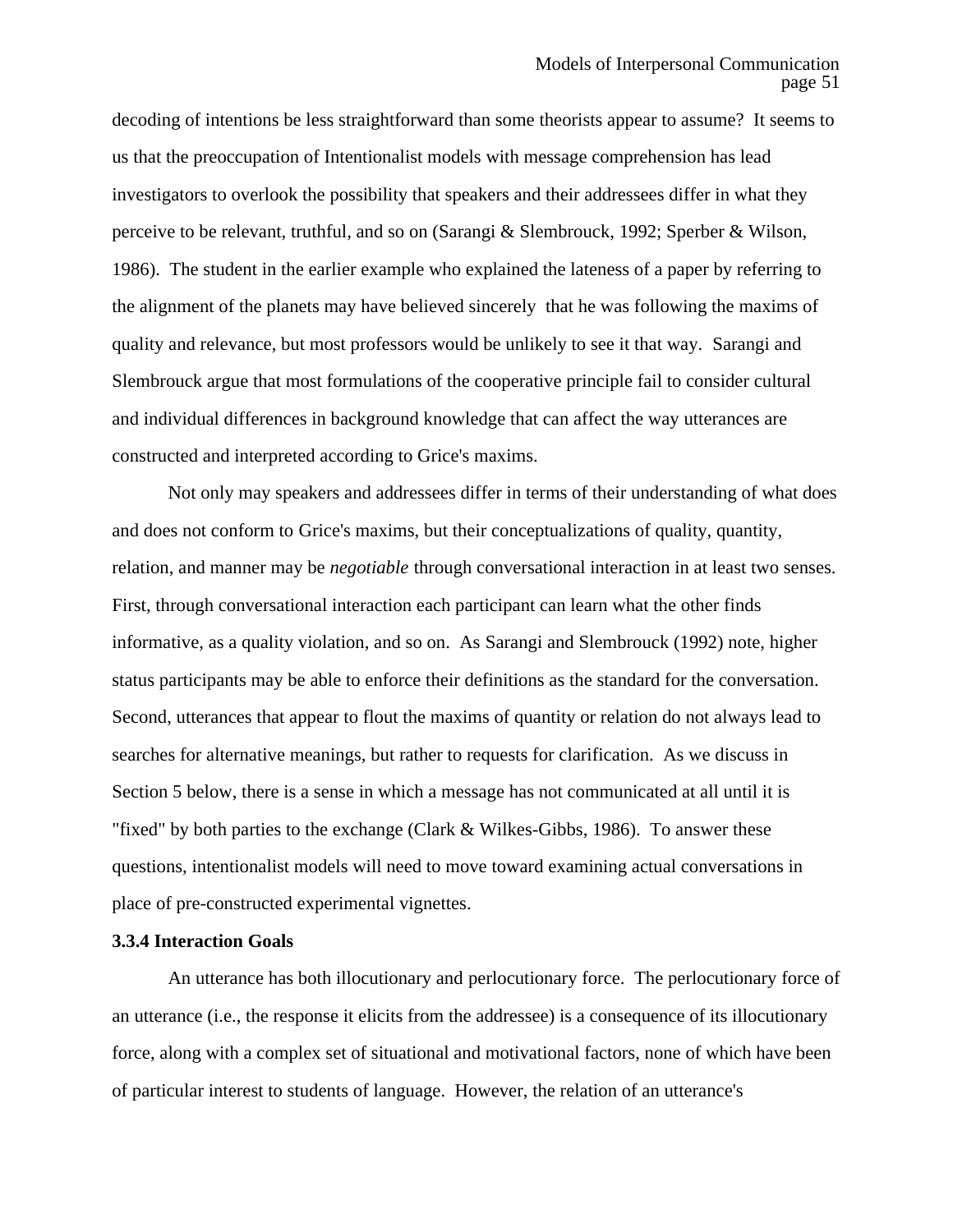illocutionary and perlocutionary force is hardly an accident. Speakers formulate their utterances in order to accomplish particular ends, and the way an utterance is formulated will be very much a consequence of the end it is intended to accomplish. After all, the communicative intention that underlies an utterance is itself a product of a more general goal toward which the speaker's behavior is oriented. It makes sense to think of a *perlocutionary intention* (an intention to accomplish some specific result by an act of speaking) as underlying the speaker's communicative intention.

Higgins and his colleagues (Higgins, 1981, 1992; Higgins, McCann & Fondacaro, 1982) have pointed out that people employ language in an effort to achieve a variety of different sorts of goals in interaction. Of course, language is used to accomplish specific tasks (e.g., sharing information for solving a problem), but it also is used in the service of initiating or maintaining a social bonds *(social relationship goals),* maintaining or changing the participants' self images *(face goals),* and developing a common construction of the social world *(social reality goals).* Often, an utterance will serve more than one goal, and the goals of the interacting parties may not be identical. The assertion of a fact in response to a question may serve the task goal of informing, but the utterance may be formulated in a way that emphasizes the speaker's expertise — thus enhancing the speaker's self image.

It seems reasonable to expect a relationship between the way utterances are formulated and the interaction goals they are intended to serve, but we are unaware of any attempts to develop this relationship in a systematic way.

#### **4. PERSPECTIVE-TAKING MODELS**

#### **4.1 Introduction**

Perspective-taking models assume that individuals experience the world from different vantage points, and that the nature of each individual's experience is to some degree dependent upon the particular vantage point he or she occupies. According to Piaget and Inhelder (1956) the ability to appreciate differences between one's own and others' perspectives is an important early developmental achievement. Effects of perspectival differences are most clearly seen when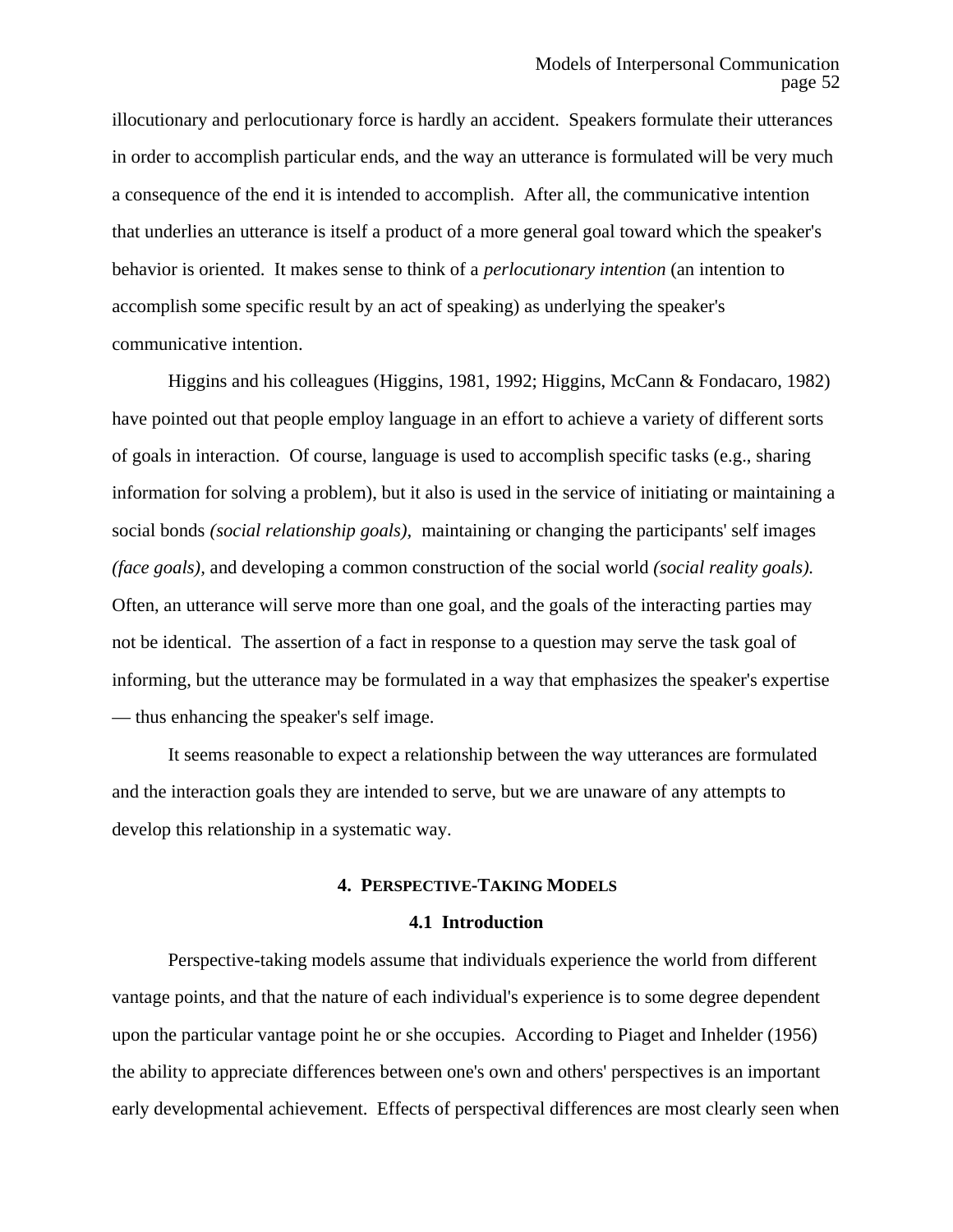the individuals occupy physically different vantage points, as in Piaget's original experiments, but perspective-taking has come to denote points of view that derive from differences in a variety of kinds of knowledge.

Perspective-taking models of language use focus on the shared context that communicators must identify or create in order to produce and comprehend messages. Shared contexts are constructed, at least in part, through a process of reciprocal perspective-taking: Both speakers and hearers must, in George Herbert Mead's familiar characterization, "take the role or attitude of the other" — that is, each must try to experience the situation as it is experienced by the other participants. By means of this reciprocal process, the shared communicative context is continuously expanded and refined.

The general idea that communicators tailor speech to their addressees has been widely expressed (e.g., Bakhtin, 1981; Clark & Marshall, 1981; Clark and Carlson, 1982; Krauss & Fussell, 1991; Mead, 1934; Rommetveit, 1974; Volosinov, 1986). In his seminal book *On Message Structure* , Ragnar Rommetveit contended that

'taking the attitude of the other' constitutes an integral, basic, and thoroughly intuitively mastered component of communication under [a variety of] institutional and situational conditions....It constitutes the most pervasive and most genuinely social aspect of our general *communicative competence*..." (Rommetveit, 1974).

The same idea is stated more tersely by Roger Brown (1965) in the first edition of his book, Social *Psychology*: "Effective coding requires that the point of view of the auditor be realistically imagined." Perspective-taking models focus on the ways that participants' assumptions about each others' perspectives constitute part of a message's interpretive context. For such models, the social construction of meaning derives from participants' implicit theories about what their partners know, feel, think, and believe.

Perspective-taking can be shown to occur at virtually all levels of communication, from the most molecular to the most molar. At a relatively molecular level, it can be shown that speakers adjust the articulation of content words in accordance with a listener's informational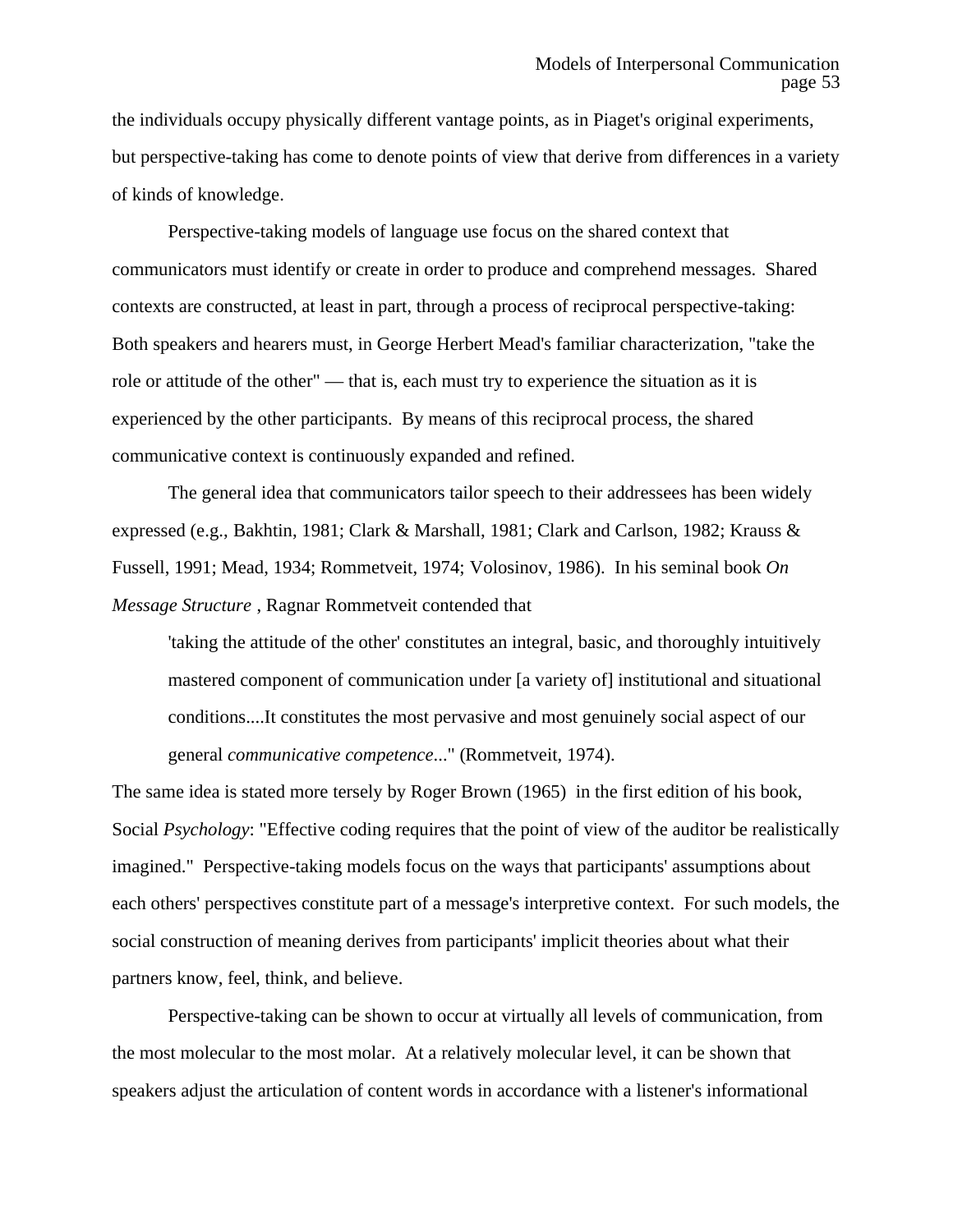requirements. When context makes a word highly predictable ("A stitch in time saves *nine"),* it will be articulated less intelligibly than it will in a sentence like "The winning number is *nine.,"* where the context is uninformative (Lieberman, 1963; Hunnicut, 1985). Fowler (1987) has shown that the first time a word is articulated in a discourse its duration is longer and its amplitude is greater than in subsequent articulations, and these differences affect the word's intelligibility in isolation. Such articulatory variations (or "attunements," as Fowler terms them) seem to represent attempts by speakers to make their messages' content intelligible, and reflect a rather sophisticated implicit understanding of some elements of speech perception. However, most studies in the perspective-taking tradition have focused on communicators' attempts to affect message comprehensibility by adjusting conceptual content in accordance with an addressee's point of view.

## **4.1.1 Defining "Perspective"**

Although many writers have endorsed the idea that perspective-taking is fundamental to interpersonal communication, few have attempted to specify with any precision just what constitutes a "perspective." Graumann (1989) points out that historically the term has been used in a number of quite different ways in psychology. In psychophysics it refers to the perceiver's angle of regard, while in personality and clinical psychology, perspective-taking concerns the ability of one person to empathize with the situation of another. In an attempt to specify some of the components of another's perspective relevant to the psychology of language and communication, Krauss and Fussell (1988) included: (a) background knowledge, beliefs, and attitudes; (b) current interpretations of stimuli and events; (c) plans, goals, and attitudes; (d) social context; and (e) physical context. Other personal attributes can be added to this list, including speech style, emotional state, and importantly, the other's current state of message comprehension. Indeed, virtually any aspect of a person might be thought of part of his/her perspective, and something that at least potentially should be taken into consideration when formulating a message. To summarize, a person's perspective consists of a combination of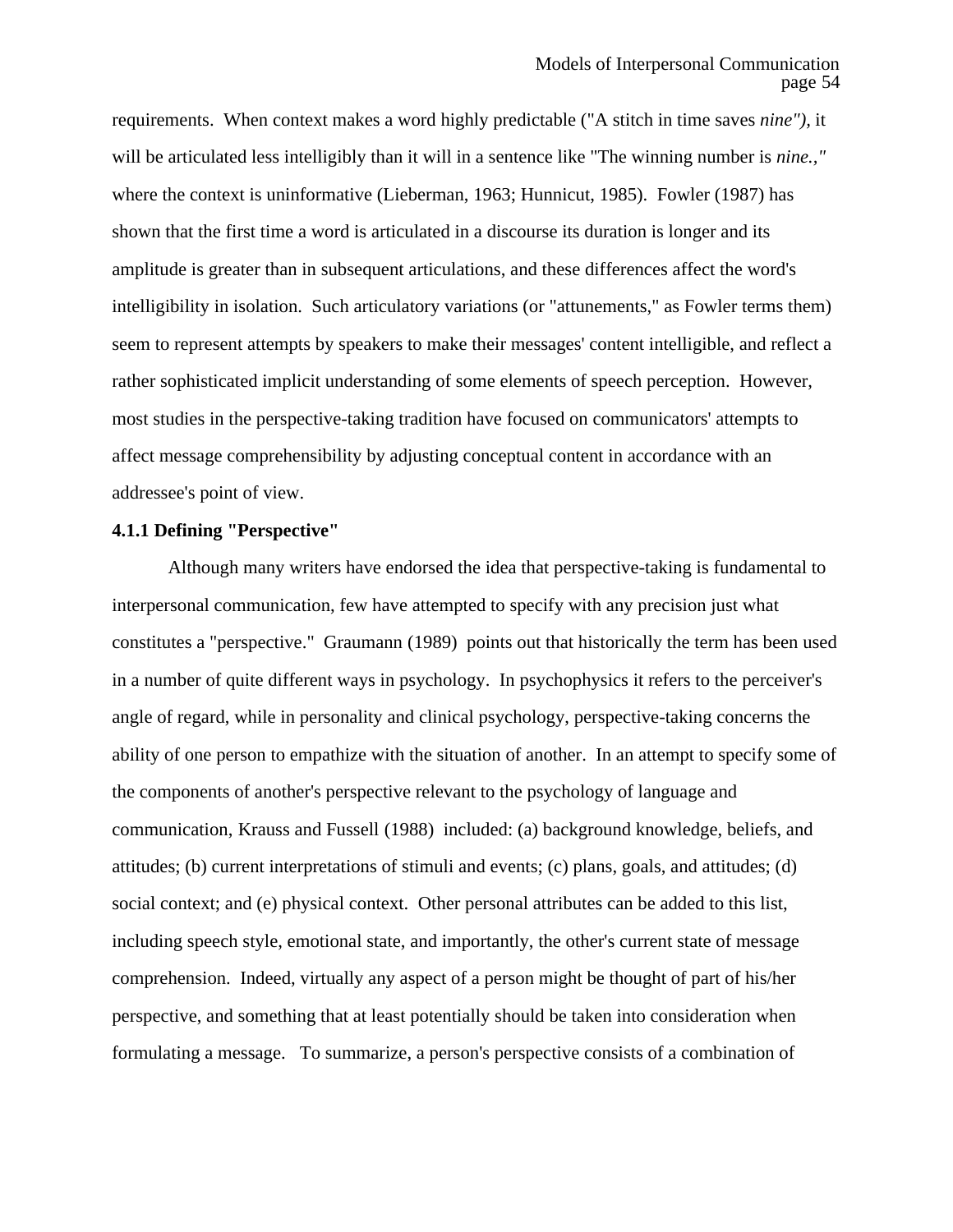relatively stable components (e.g., background knowledge, beliefs, attitudes, etc.) in addition to such changing factors as vantage point, moment-to-moment states of comprehension.

Virtually all Perspective-taking models regard an addressee's representation of the *speaker's* perspective as a critical component of his/her perspective. Some (e.g., Clark & Marshall, 1981) following (Schiffer, 1972) argue that speakers and hearers must either directly calculate, or conclude from the application of a heuristic, that a state of *mutual knowledge* exists: i.e., that each participant both knows that a particular state of affairs is true, and knows that the other knows, and knows that the other knows the other knows, etc. ad infinitum (see Section 3.1.3). Others (e.g., Rommetveit, 198; Sperber, & Wilson, 1986) place greater emphasis on the ability of addressees to infer information from the message that will enable them to fill in gaps in common ground. In this way, messages themselves serve to create common ground. Theorists differ in the way they view this aspect of common ground  $-$  i.e., whether complete mutuality is required, or whether it is sufficient that the speaker knows that the addressee knows that the speaker knows a particular fact (see, e.g., the collection of papers in Smith, 1982). Nonetheless, although most agree that at least some measure of reciprocity is required, little effort has gone into specifying how much. $^{18}$ 

## **4.1.2 Reference**

The early discussions of the role of perspective-taking in communication by Bakhtin, Mead and others were almost exclusively theoretical, but beginning in the 1960's a substantial body of empirical work has accumulated, focused primarily on the referential use of language. Reference entails using language to designate some state of affairs in the world. The state of affairs may be a singular object (a particular dog), a category of objects (German shepherds), an abstract concept (justice), a feeling, or some other specifiable thing. Although reference is arguably the most elementary linguistic act, it underlies most of the more complicated purposes to which language is put. In order to perform an act of reference, a speaker must formulate a *referring expression* — a word or phrase that will permit the addressee to identify the referent. In his classic essay, "How shall a thing be called" Brown (1958) noted the remarkable cognitive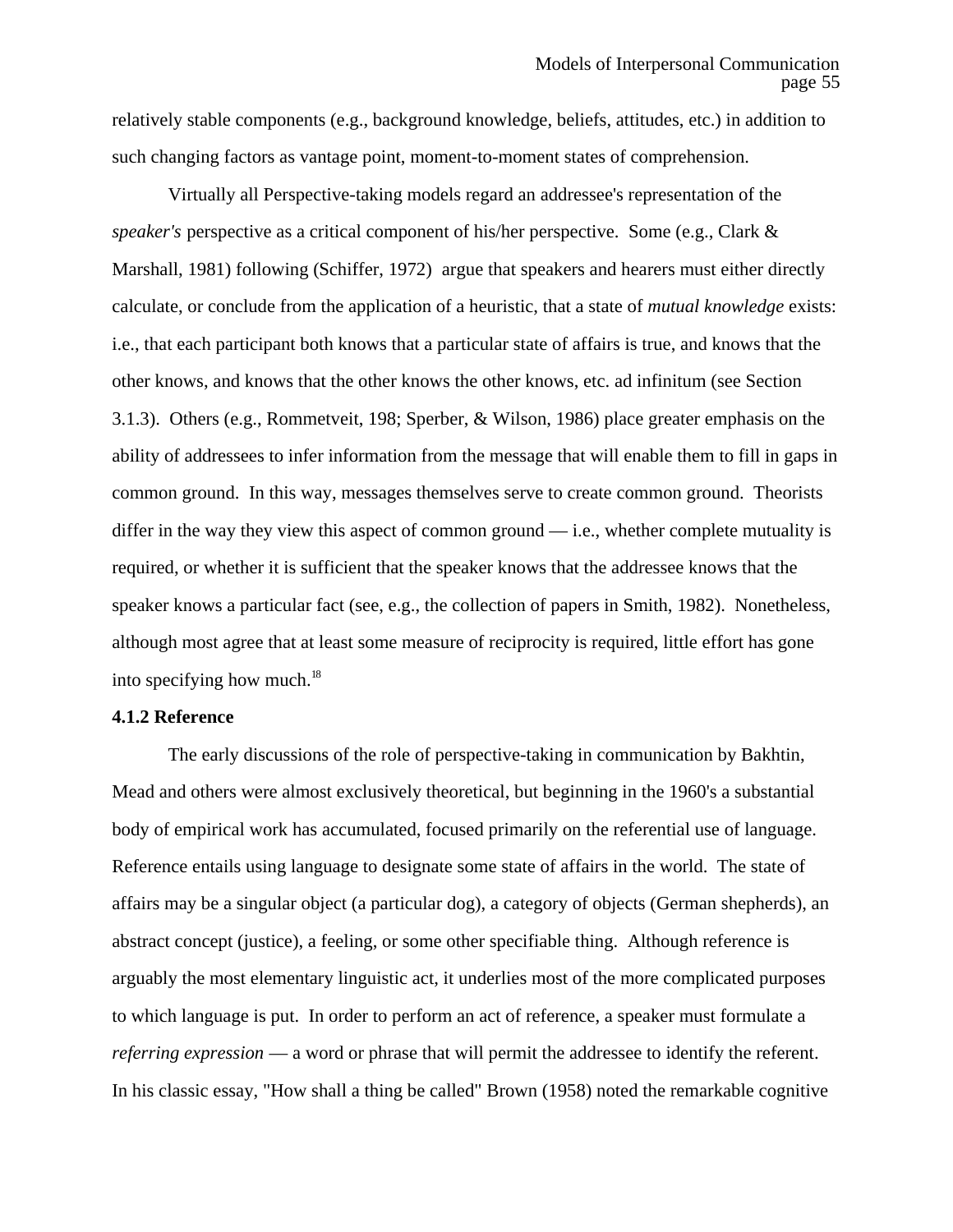complexity that underlies a successful act of reference. Most common objects can be referred to in more than one way, and the way that is most appropriate will vary from situation to situation. An effective act of reference requires the speaker to incorporate the addressee's perspective into the referring expression.

## **4.2 Research Findings**

Research on perspective-taking typically has used experimental paradigms in which speakers' communicative intentions are assigned by the experimenter. For example, a speaker might be instructed to characterize (e.g., name or describe) a picture of an object or an abstract design, or to give someone directions to a destination. In practice, investigators have employed two types of stimuli as the to-be-referred-to items: stimuli for which there are pre-existing names (e.g., public figures, kitchen utensils, architectural landmarks) or "innominate" items. chosen because they do not resemble real-life objects and hence lack agreed-upon names (e.g., abstract designs, Chinese Tangram figures; see Figure 2, Panels A and B). The former can be used to examine how speakers' perceptions of their addressee's background knowledge affect the referring expressions applied to these stimuli. Because the latter type are uncodified — i.e., lack a lexical entry that could serve as a conventional linguistic representation of the item — they can be used to study the process by which communicators coordinate or establish a joint perspective (e.g., how a speaker might come to call the second stimulus in panel A of Figure 2 a "spider"). The aim of these studies has been to assess how perspective-taking influences linguistic aspects of speakers' messages, and how these linguistic realizations of perspective-taking affect the communicative adequacy of the messages.

----------------------------------------------------------- Insert Figure 2 About Here -----------------------------------------------------------

Perhaps the most commonly used experimental paradigm to study the effects of perspective-taking on communication has been the so-called referential communication paradigm in which one person describes or designates one item in an array of items in a way that will allow another person can identify the target item. The paradigm allows the experimenter to control such relevant factors as the relationship of the target item to the other items in the array,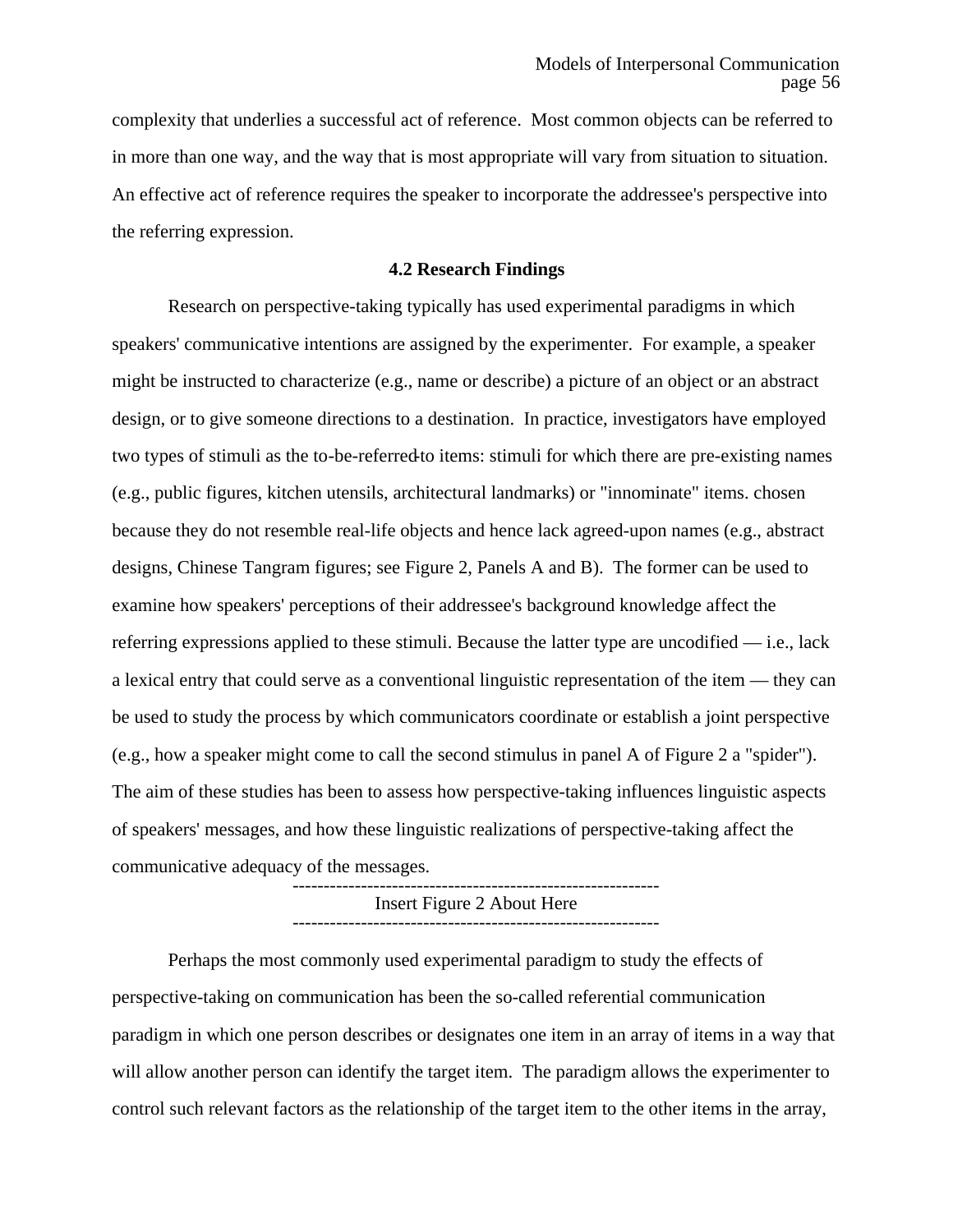real or attributed properties of the addressee, the communication channel, etc. Notice that in this paradigm, the speaker's communicative intention is assigned by the experimenter, and the aim is to identify how that intention is realized linguistically by considering the addressee's perspective.

We first review research on perspective-taking in non-conversational contexts, in which the speakers' sole information about the addressee stems from what they are told by the experimenter and what they infer from this information. Then, we discuss research that has been carried out in conversational contexts, in which hearers are able to modify speakers' prior expectations about their perspective through the use of a variety of feedback mechanisms.

#### **4.2.1 Non-Conversational Paradigms**

In studies of perspective-taking in non-conversational settings subjects are typically asked to create names or descriptions for items in a set of stimuli that will enable the intended recipient (another subject or the subject him/herself) to select the referent from the full array. In most cases, the communicative effectiveness of these messages is assessed by later having subjects (the intended recipient and/or some other persons) attempt to identify the referents of the messages. Two types of dependent measures are used: measures that reflect perspective-taking in message production (e.g., lexical choice, message length), and measures that reflect the communicative effectiveness of the message (e.g., the recipient's accuracy in selecting the intended referent). Non-interactive paradigms make it relatively easy to examine the effects of prior knowledge or beliefs about the addressee on message production and comprehension in situations in which no other evidence about that addressee (e.g., his/her current focus of attention) is present. Non-interactive paradigms provide an excellent opportunity to observe perspective-taking in action, and virtually all studies using this procedure have supported the conclusion that communicators adapt their messages to others' perspectives in a number of respects.

#### *Others' visual fields*

As Piaget and Inhelder (1956) noted, each individual views the environment from a different visual angle, and successful reference to entities in that environment requires speakers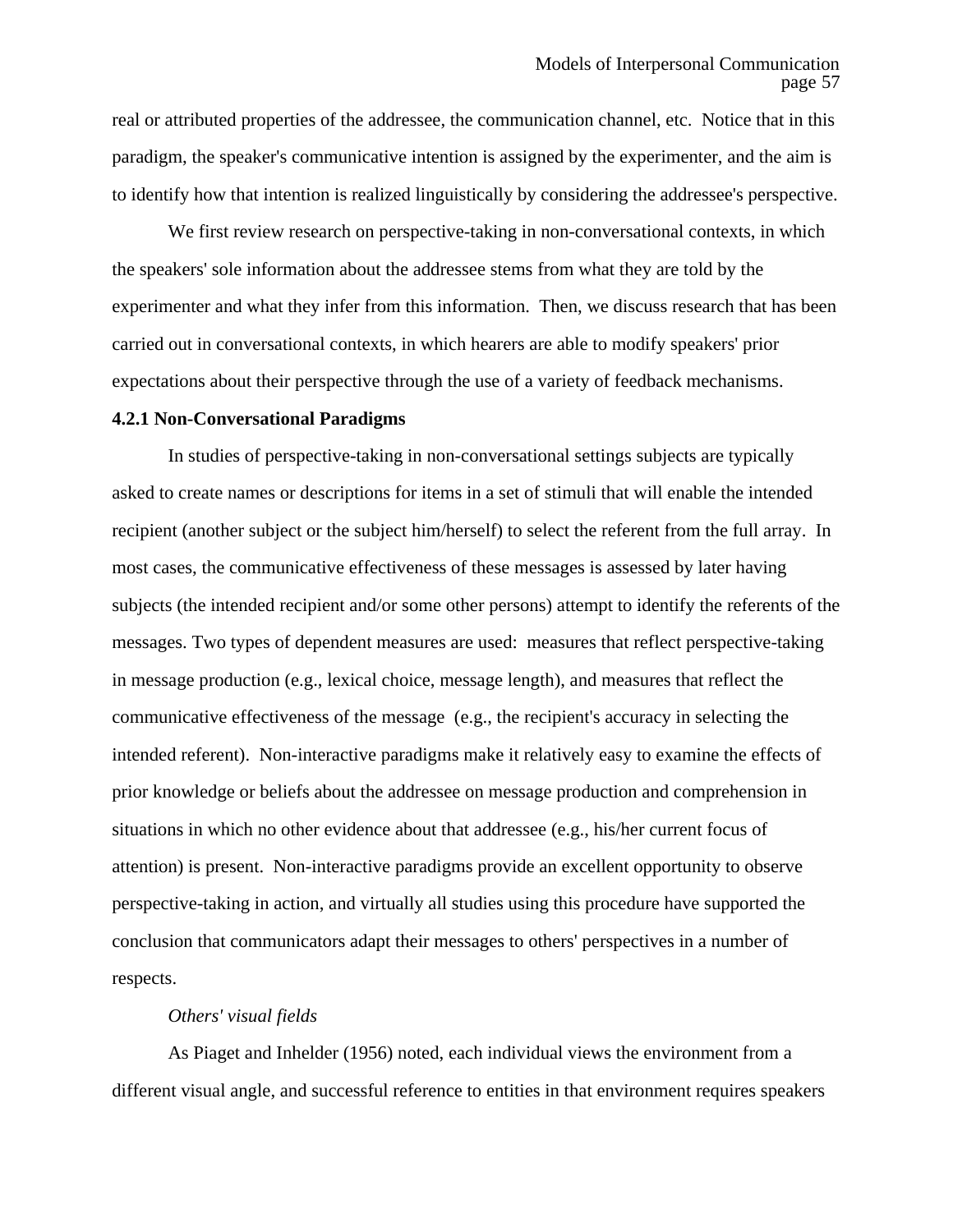to take the point of view of their addressees. One aspect of the physical environment that differs depending upon angle of view is the relative spatial arrangement of objects and persons. Levelt (1983; 1989) has noted that there are a variety of ways in which speakers can describe spatial locations: *egocentrically*, with reference to themselves (e.g., "in front of me"), from their addressee's perspective (e.g., "in front of you"); or from a mutual or "neutral" perspective ("between us"). It has been suggested that speakers find messages from egocentric perspectives easiest to produce, but that addressee-based perspectives are easier to comprehend (Levelt, 1989; Miller & Johnson-Laird, 1976; Schober, 1993).

Several studies have examined how speakers' messages take such differences in spatial perspective into account.<sup>19</sup> Herrmann and his associates (Herrmann, 1988) had subjects view computer screens displaying two identical target objects, with a specification of the speaker's and a hypothetical addressee's locations relative to these objects. Speakers' descriptions of the relative location of an object were more likely to take the addressee's perspective as the difference in their vantage points increased. Schober (1993) had subjects refer to one of two identical circles in different locations in a visual display in a way that would allow an imaginary addressee to identify the intended referent. Speakers tended to use either matcher-centered (77%) or both-centered (21%) descriptions. Furthermore, the tendency to use matcher-centered descriptions was substantially higher (about 90%) when the vantage points were off-set rather than identical (41%). These findings were replicated in a related study using a more complex display in which several of each type of object were scattered in a large circle in a manner similar to toppings on a pizza, Schober (1992, Nov.).

The particular attributes of a referent speakers choose to include in their referring expressions has been shown to vary depending on the array of alternatives (Deutsch, 1976; Olson, 1970) but see Carroll, , 1985), presumably because the informativeness of each attribute depends on whether or not it is shared by other potential referents. However, several studies have shown that "informativeness" (in this general sense) is not the only criteria speakers use when formulating referring expressions in these situations (e.g., Deutsch & Pechmann, 1982;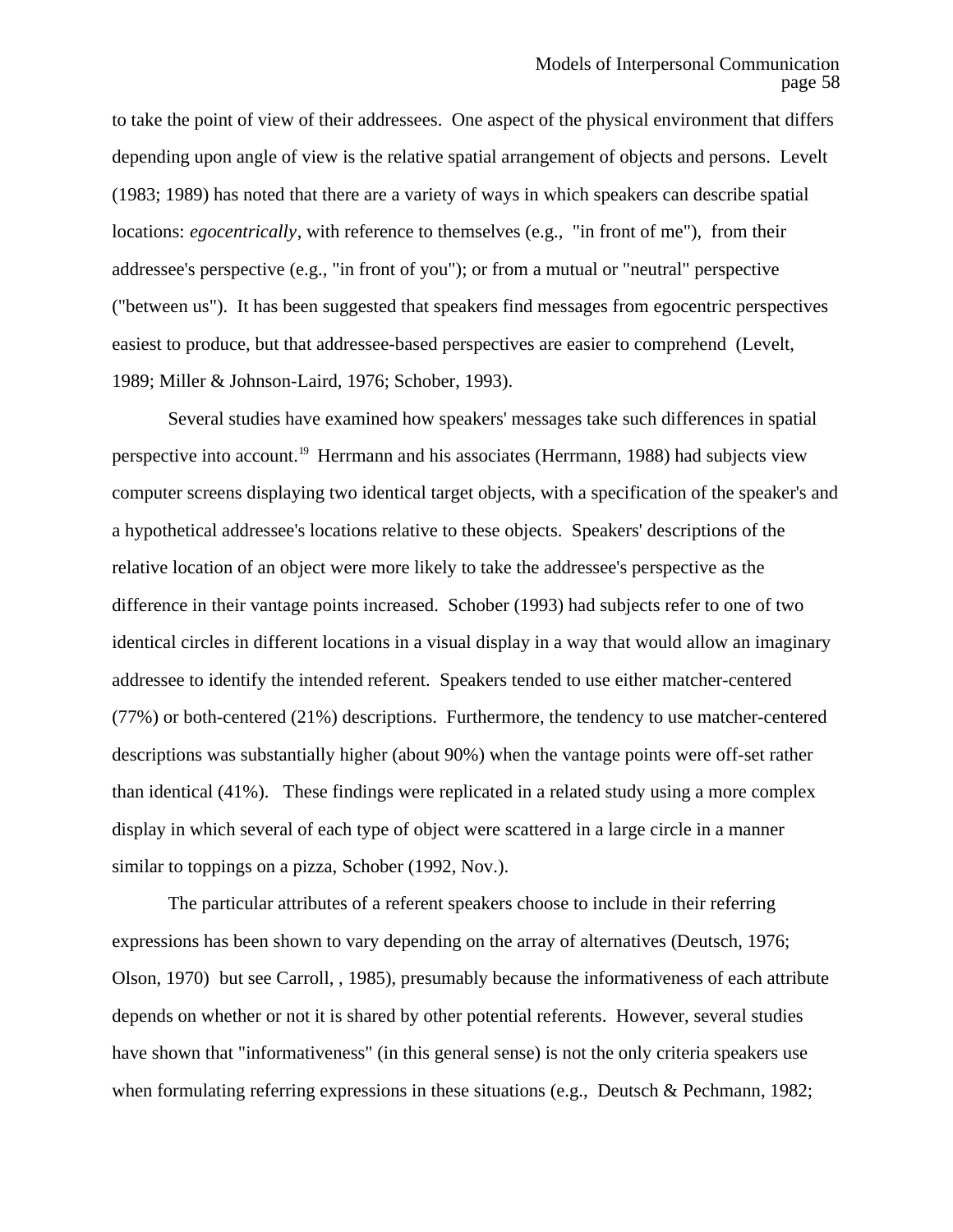Herrmann, 1983; Herrmann & Deutsch, 1976; Mangold & Pobel, 1989) . Speakers often include more than the minimum information necessary to identify a stimulus, especially when other attributes are of greater salience than the discriminating ones. These findings have been interpreted as evidence for perspective-taking in reference, and this interpretation is supported by fact that hearers' identifications generally are somewhat more accurate when the additional details are included. However, none of the studies ruled out the possibility that speaker's perceptual or thought processes, rather than an explicit intention to assist the listener, was responsible for the effects.

In a better controlled study, Hupet, Seron, and Chantraine (1991) created four sets of Tangram figures like those in Panel B of Figure 2 in which *discriminability* and codability (i.e., the ease with which they could be named out of context) were orthogonally varied. If the attributes of a high codability stimulus incorporated into a referring expression were due solely to the speaker's cognitive processes, we would anticipate no difference between high and low discriminability conditions, but this is not what Hupet et al. found. Rather, although speakers used names alone when discriminability was high, they virtually always added identifying information to the name when it was not, suggesting that communicators anticipate addressees' potential problem in identifying the referent.

The findings of these studies are consistent with the proposition that speakers take their addressees' visual environments into account in formulating messages, but Perspective-taking models make a much stronger claim about the role of the addressee in message production: Not only do speakers consider relatively transparent aspects of others' points of view, but they also rely on their own mental representations of others' knowledge, beliefs, attitudes and so on.

## *Generalized conceptualizations of others*

Mead (1934) contended that the most fundamental distinction a language user had to make was between the self and another person, and a number of investigators have examined how the distinction is reflected linguistically. Krauss, Vivekananthan & Weinheimer (1968) had subjects name or describe color chips either for their own use or for someone else, and found that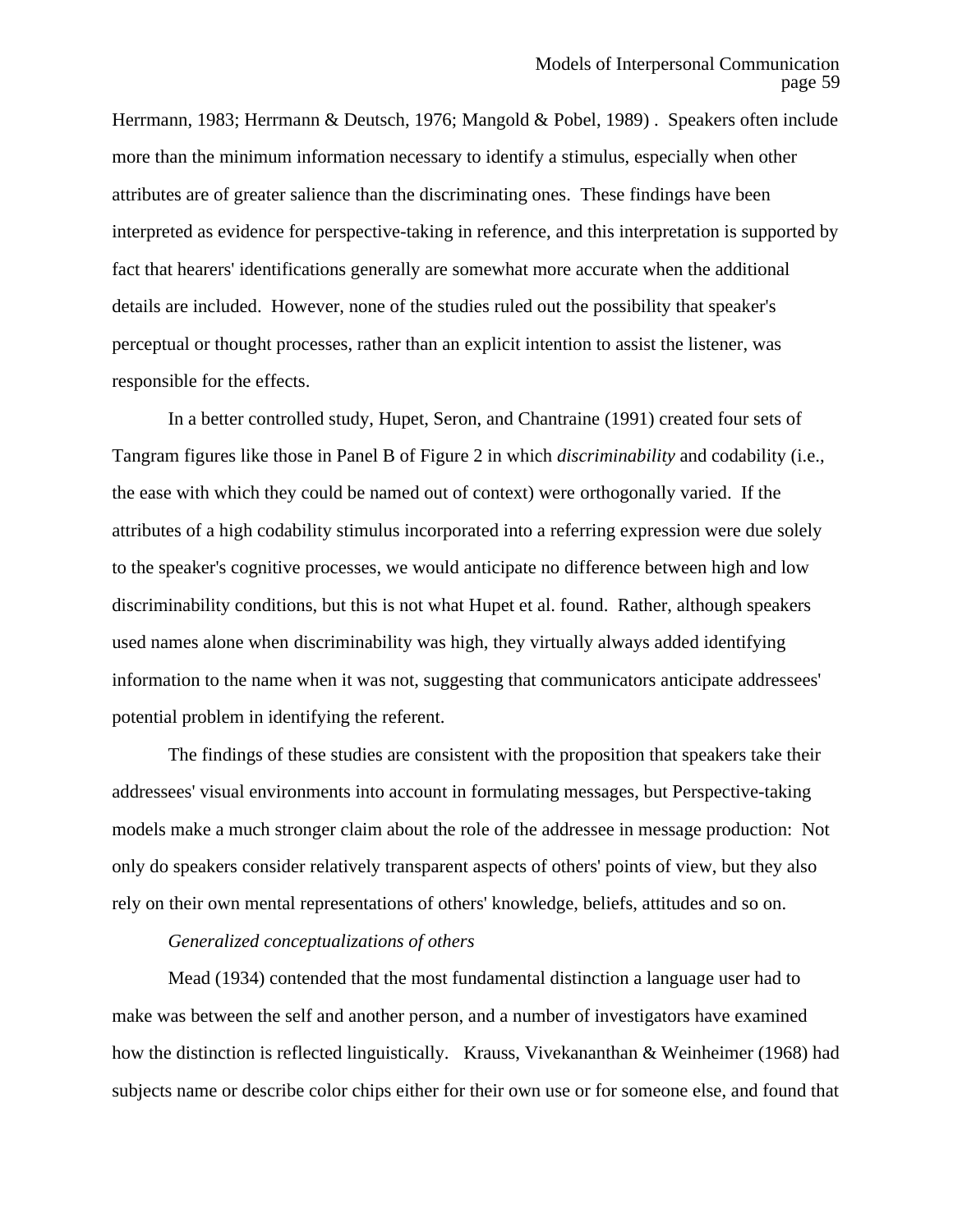the labels more accurately communicated to others when they were originally intended for another person. Messages intended for another person tended to draw on conventional color terminology or the colors of familiar objects, while those intended for a subjects own use were more likely to use idiosyncratic and essentially private associations (e.g., "the color of my bedspread"). Similar results have been reported by Gatewood & Rosenwein (1985), Innes (1976) and Kaplan (1952) .

In a more recent study, we (Fussell & Krauss, 1989a) found that descriptions of nonsense figures, such as those in Panel A of Figure 2, were more than twice as long on average when they were intended for another person's use, as contrasted to one's own use. In addition, messages formulated for a subject's own use more often characterized stimuli figuratively, in terms of objects they resembled, than did messages for others. Presumably, speakers describing the stimuli for others avoided figurative characterizations when the resemblance between the stimulus and the object might not be apparent to the addressee. Instead, they based their descriptions on the stimulus's geometric elements. We also found that the communicative adequacy of a description was affected by the perspective taken by its creator: People were better able to select the referents of messages formulated for another's use compared to messages formulated for the creator's own use.

### *Categories of addressees*

In the studies we have described, speakers knew nothing about their addressee except, perhaps, that he or she was a fellow student. The effects of perspective taking on message production and comprehension are not, however, limited to the self/other distinction. Individuals are members of a variety of social categories (e.g., parent, psychologist, sports fan, New Yorker), and these categories can serve as a basis for inferences about their perspectives. Given the knowledge that someone is a baseball fan and a psycholinguist, one can assume that he or she will know that the Cardinals are from St. Louis and that an "allophone" is not a French telephone. We would expect speakers to consider the social category memberships of their addressees when formulating their referring expressions, and research suggests that they do.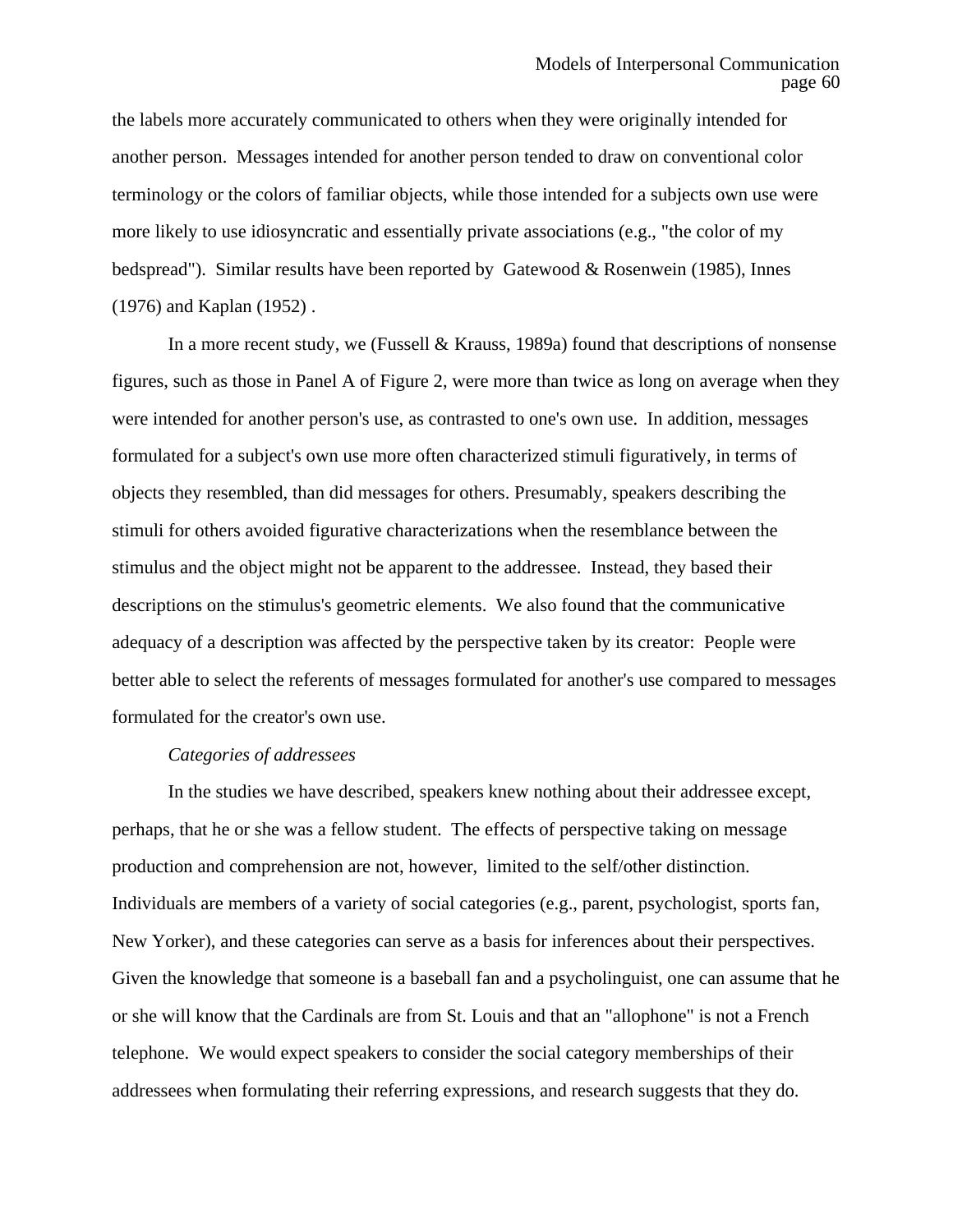Early support for this notion came from a field experiment by Kingsbury (1968), who found that responses to requests for directions were longer and more detailed when the requester was perceived as an "out-of-towner" rather than as a local, presumably because respondents assumed that out-of-towners would require more information. The sensitivity of respondents in this natural situation to the addressee's presumed perspective was striking. Asking for directions in a noticeably nonlocal accent produced the same results as explicitly identifying oneself as an out-of-towner. An addressee's social category memberships also influence the extent to which speakers tailor spatial descriptions to that listener's point of view. Graf (described in Herrmann, 1988) found that students were more likely to use addressee-centered references when the addressee was identified as a child or professor, rather than another student.

Kogan (1989), investigating the effects of the addressee's age category on elderly and middle-aged adults descriptions of the nonsense figures originally used by Krauss & Weinheimer (1964; 1966), found that speakers tended to use more figurative descriptions with members of their own age group. $^{20}$ 

The Kingsbury and the Graf studies demonstrate how others' category membership can affect the message production process. However, neither measured the communicative effectiveness of the messages for addressees who are members of the intended social category or members of other social categories. To date, there is very limited evidence on this issue using a non-conversational paradigm, and such evidence as exists is mixed. Kogan (1989) found that elderly speakers' message were poorly understood by both middle-aged and elderly addressees. Unfortunately, the report is somewhat sketchy, and it is difficult to determine the source of these difficulties. Nonetheless, as we shall see below, there is substantial evidence from conversational paradigms demonstrating effects of category-based perspective-taking on comprehension.

#### *Individual characteristics of addressees*

Although social category memberships are an important source of information about another's perspective, often this information can be supplemented by direct knowledge of the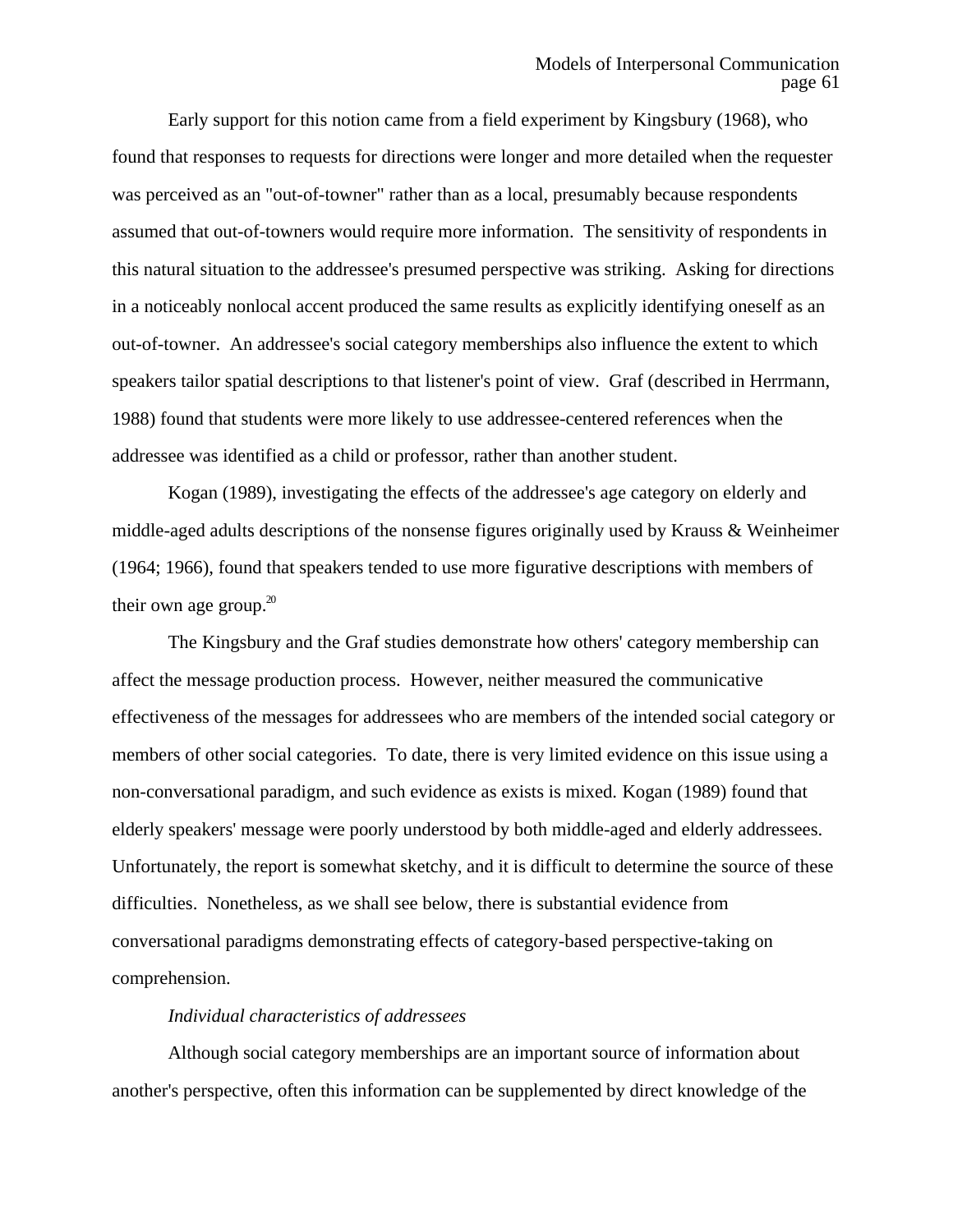addressee When individuals interact over time, they have an opportunity to amass a stock of what Clark and Schaefer (1987) term "personal knowledge" — shared information drawn from their accumulated shared experiences. In combination with the more public common ground shared as members of the same social groups, this personal knowledge can be utilized by speakers to formulate informative messages. Consistent with this assumption, Fussell and Krauss (1989b) found that descriptions addressed to a specific friend communicated more effectively to that friend than to a randomly selected recipient.

Interaction over time also leads to a growing awareness of others' attitudes towards issues, other individuals, and the like. Although there is little evidence on how attitudinal components of others' perspectives are assessed and used in message formulation, several studies by Higgins and his associates support the conclusions that these factors are indeed considered by the speaker (see Higgins, 1992; McCann & Higgins, 1992, for a review). Higgins and Rholes (1978) found that messages describing particular target persons tended to incorporate information biased in the direction of the addressee's opinion of the target person, and to minimize details inconsistent with the addressee's perspective. In a later study, McCann, Higgins and Fondacaro (1991) found that individual subjects adapted their messages to each of to different addressees when there was little delay between the two conversations.<sup>21</sup>

## *Building models of the addressee*

In many non-conversational settings (e.g., writing articles, giving lectures) communicators will refer to the same object or concept more than once, and, to do so felicitously they must update their model of their addressees in accordance with what they have said previously. One mechanism that is employed is the use of indefinite and definite articles to distinguish between initial acts of reference and subsequent ones (Linde & Labov, 1975; Osgood, 1971; Sridhar, 1988) . In English, use of the definite article implies that the noun it precedes is "given" (rather than "new") information (Bolinger, 1972; Clark & Clark, 1975), and thereby part of the communicators' common ground.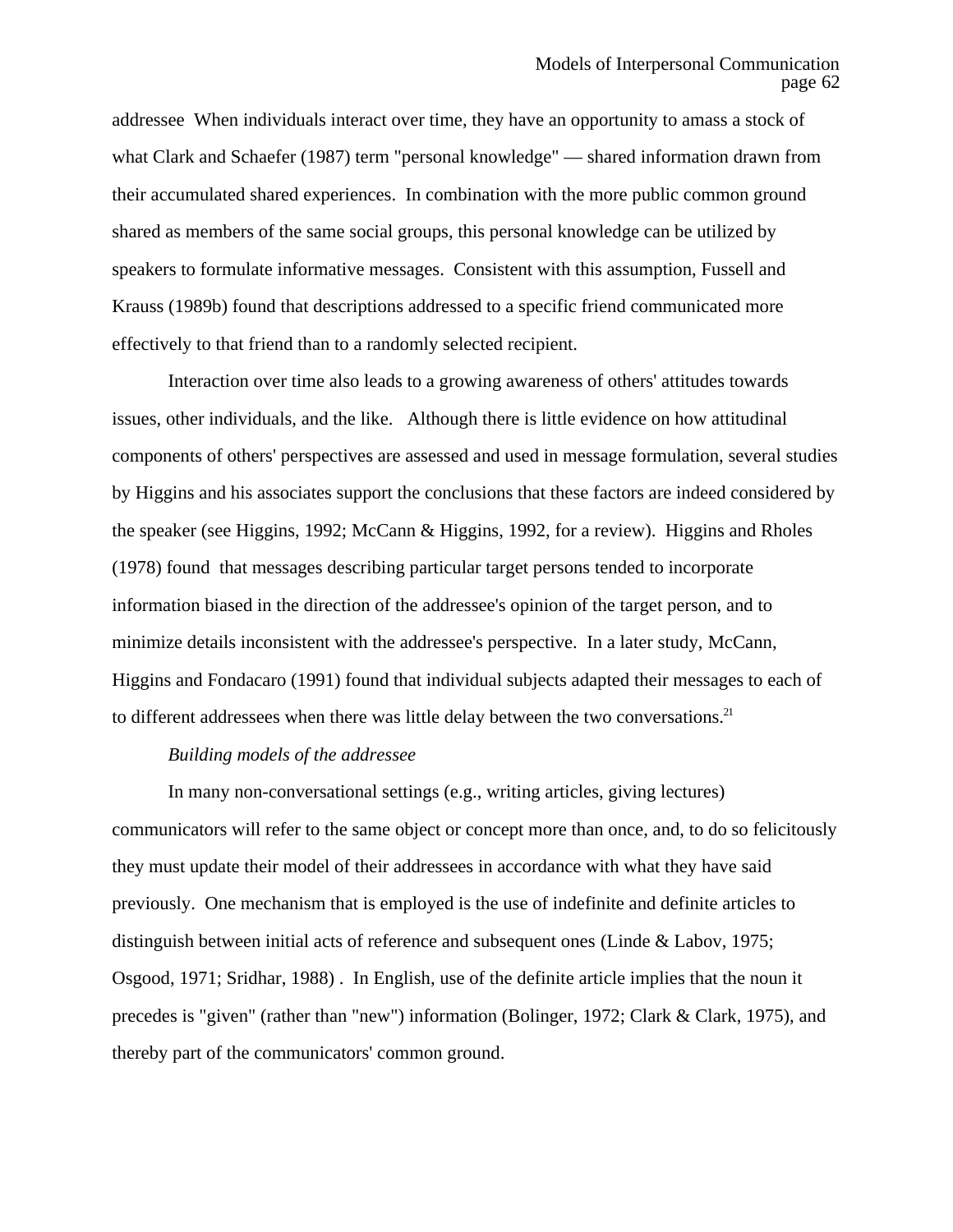Hupet and Chantraine (1992) found evidence that subjects use definite articles to indicate the "givenness" of information. They had subjects describe Tangram figures over the course of four trials, and varied whether the speaker thought the same addressee or a new one would receive their messages on each trial. Although the total number of words per figure did not change across trials in either condition,<sup>22</sup> subjects who thought they were addressing the same individual on subsequent trials were more likely to use definite references and to introduce oneword labels for the stimuli than those who thought they were addressing different people each time. Curiously, however, these differences did not appear to affect the accuracy with which an actual listener could identify the intended target.

Although these studies demonstrate that communicators can modify their mental model of the addressee over the course of a narrative, other evidence suggests that the process of updating can be problematic for communicators. According to Traxler and Gernsbacher (1992; 1993), successful messages require the active construction of a representation of the addressee, and in non-conversational settings this may be difficult because communicators lack information about how well their messages are being understood. In a series of studies, Traxler and Gernsbacher examined how feedback from readers affects writers' ability to construct successful referring expressions. In one study (Traxler & Gernsbacher, 1992, Experiment 1) subjects tried to write descriptions of Tangram figures that would enable another person to identify the figure in an array consisting figures that were targets on other trials and several distracters. These descriptions were given to two subjects, who attempted to identify the correct referent. Subsequently, half of the original writers were provided with information as to how many of their messages were correctly understood and the other half was not. Then, each writer created modified descriptions of the same figures. The same subjects read the modified descriptions, and then the procedure was repeated a third time.

When writers received feedback, the communicative effectiveness of their messages increased on each trial; without feedback, no improvement was seen. In subsequent studies, Traxler and Gernsbacher demonstrated that the effects of feedback transferred to descriptions of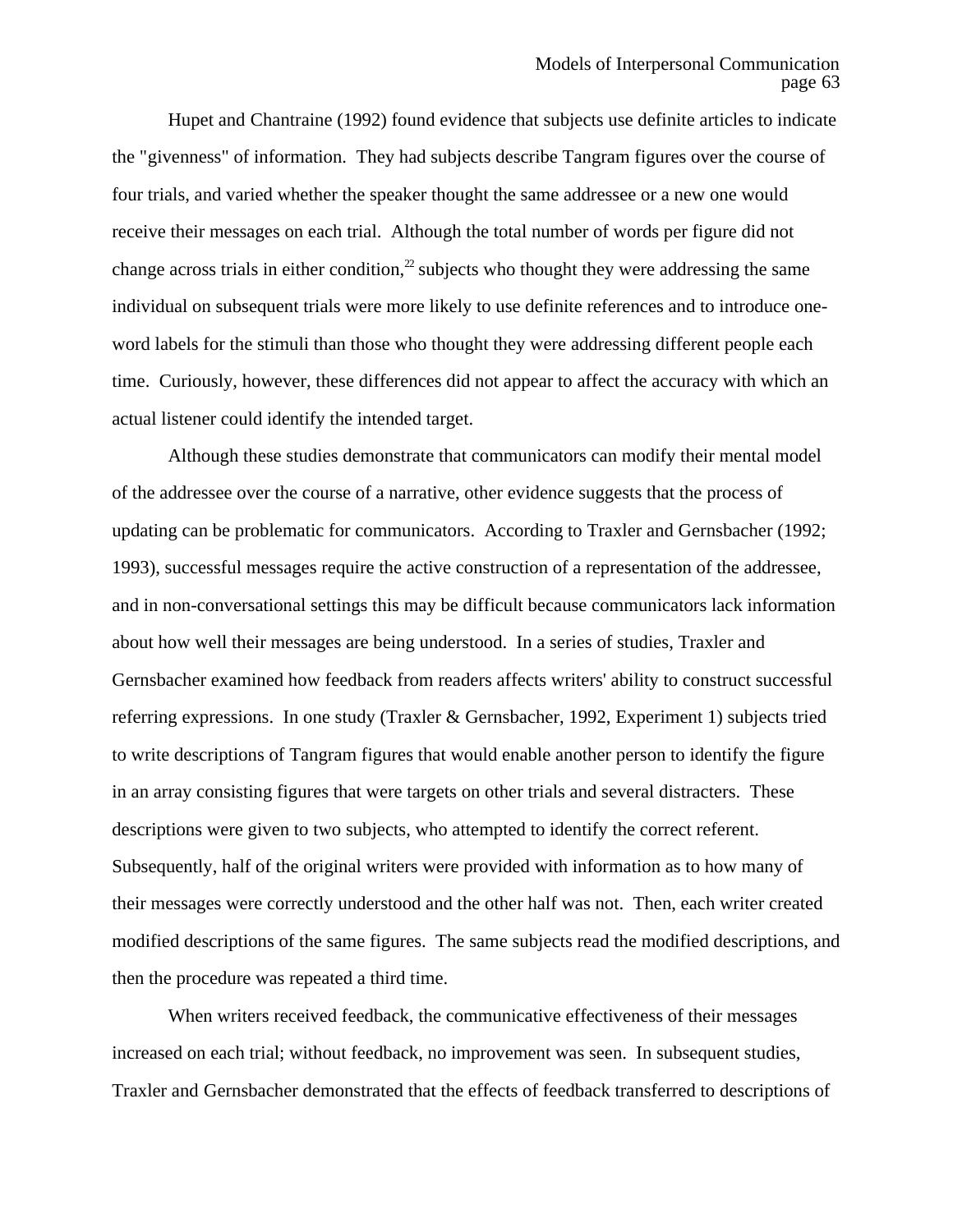other Tangram figures (Traxler & Gernsbacher, 1992, Experiment 2), and that having the writer perform the reader's task was also an effective means of providing feedback (Traxler & Gernsbacher, 1993). Traxler and Gernsbacher argue that writers attempt to take their audience's perspective into account when they create their messages, but that they have difficulty constructing an accurate view of the audience when feedback is unavailable.<sup>23</sup>

## *Summary and conclusions*

Studies using the non-interactive paradigm illustrate the effect of perspective-taking on message construction and interpretation, but the non-interactive (often written) mode of communication limits the generalizability of their findings and leaves unanswered many questions about the way perspective-taking operates in the most common communicative situation — conversation. Perspective-taking in non-interactive contexts tends to be conceptualized in a static, all-or-none fashion (e.g., the other either is or is not a member of a particular social category; certain knowledge either is or is not accessible to the other, etc.). Such characterizations are inappropriate for dynamic forms like conversation, in which each participant's mental model of the other may change on a moment-to-moment basis. For this reason, among others, much current research on perspective-taking employs situations in which immediate feedback from the addressee is available.

### **4.2.2 Perspective-Taking in Conversation**

In conversational contexts, communicators can draw upon information from a variety of sources. These include overt questions and comments, vocal back-channel responses (e.g., "uhuh," "um") and nonvocal back-channels (e.g., smiles, gaze, head nods) (see, for example, (Duncan & Fiske, 1977; Kendon, 1967; Schegloff, 1982; Yngve, 1970) , and somewhat more indirectly, the appropriateness of the addressee's subsequent contributions or actions. The availability of feedback has several interrelated effects on communication, of which two are specifically relevant to Perspective-taking models.

First, feedback reduces the pressure on a speaker to create a fully communicative message at the outset, since additional talk can be used to clarify misunderstandings (Auer, 1984;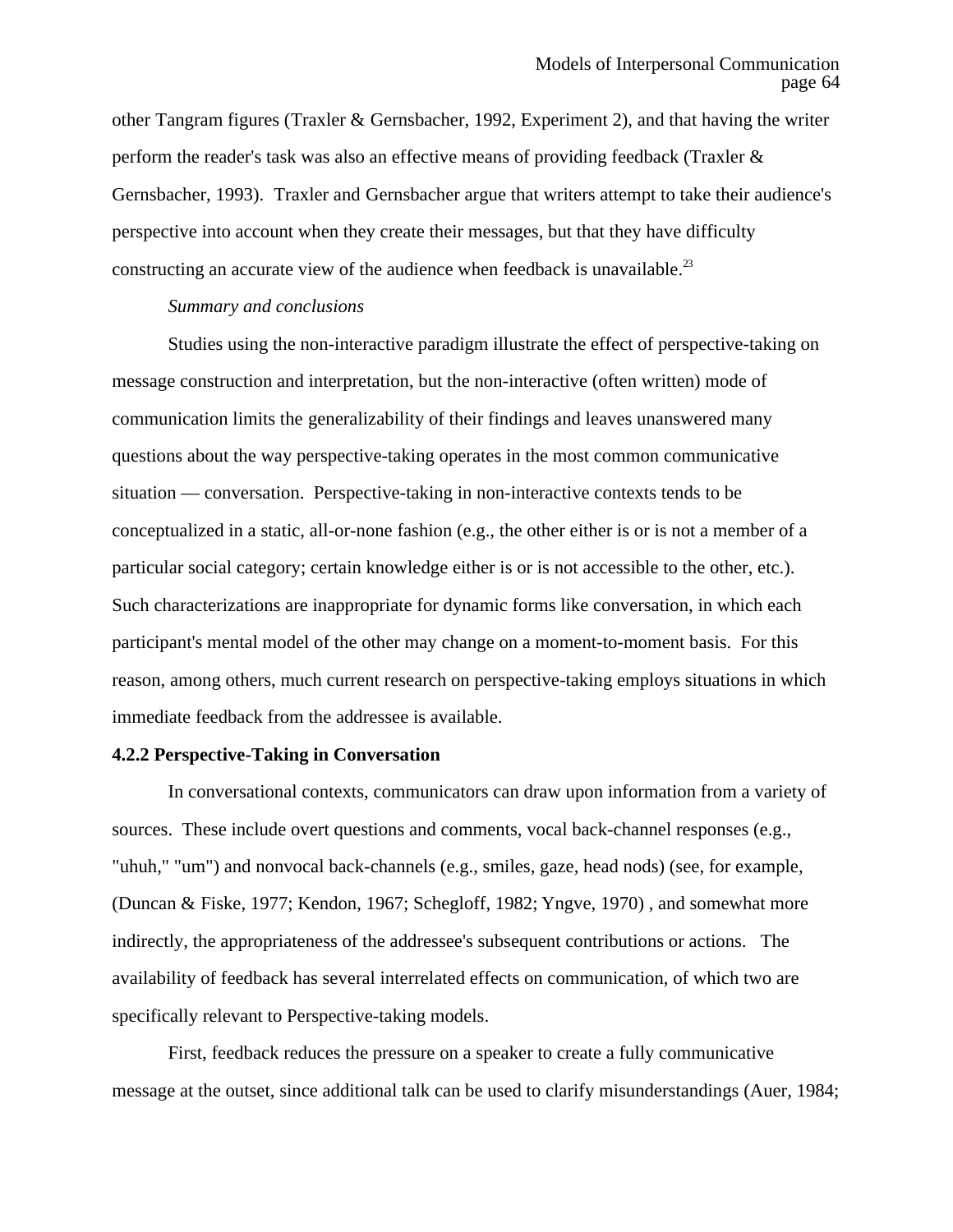Clark & Wilkes-Gibbs, 1986; Sacks & Schegloff, 1979) . For instance, speakers can use "trymarkers" (rises in intonation at the end of declarative statements) to mark propositions as potentially problematic for the listener, and to indicate that the speaker is prepared to expand on them if necessary. They may also use "installment" phrases (Clark & Wilkes-Gibbs, 1986) which provide information incrementally, with pauses between segments for listener feedback to allow the listener to signal understanding, as in "John, ... the guy downstairs, ... whom we met yesterday ..*.*" (Sacks & Schegloff, 1979). A third device speakers can use is "pre-sequences" (Jefferson, 1975), or preliminary queries (e.g., "Do you remember John?") to establish whether some body of knowledge is or is not part of the shared communicative environment, prior to the formulation of a referring expression proper. Thus, in comparison to non-interactive contexts, feedback greatly increases a speaker's options for creating referring expressions.

The availability of feedback also enables communicators to accumulate a stock of common ground that can be drawn upon in future interaction. Speakers can propose names and descriptions, and determine the addressee's comprehension immediately. By so doing, they can be more confident that the addressee has understood, and build on this shared knowledge in subsequent messages.

To examine these processes, researchers have developed an interactive version of the referential communication task, in which speakers and hearers communicate directly, usually in the same place at the same time. One person, whom we will call the *director*, following Clark & Wilkes-Gibbs' (1986) terminology, must refer to a series of stimuli such that another person, called the *matcher*, can identify the intended referent in the full array. Matchers are typically separated from directors by a barrier, but different studies vary the freedom with which participants are allowed to converse. Typically the elements of stimulus array are arranged in one order for the director and in a different order for the matcher, and the director's task is to name or describe each stimulus in a way that will permit the matcher to identify it.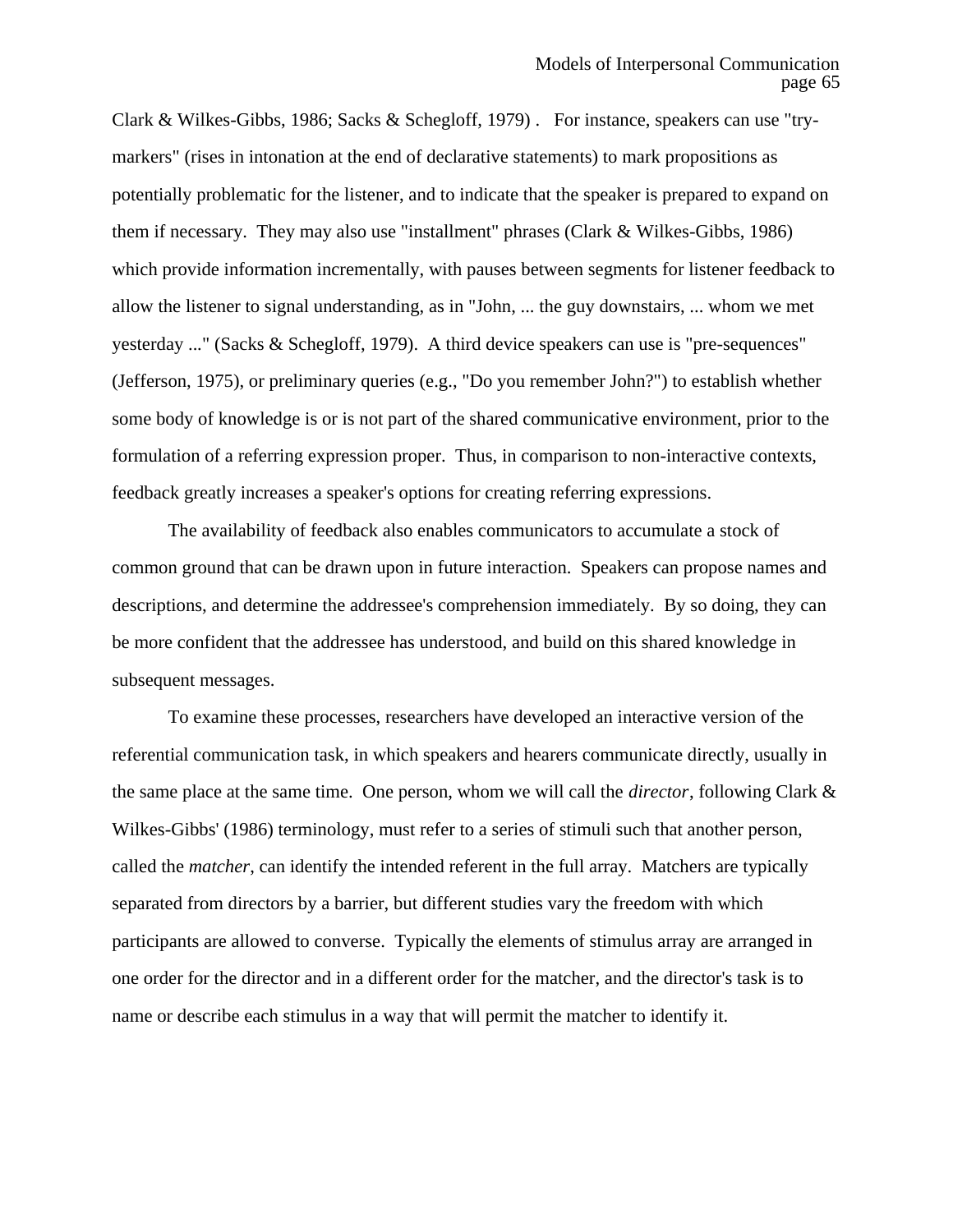### *Reference in interactive context*

As we have noted, the availability of feedback allows speakers to create messages in ways that they cannot in non-interactive contexts. When assessing Perspective-taking models a key comparison is between directors' first messages for each referent before feedback from the addressee has been provided and messages created in a non-interactive condition. Several studies have found significant differences between the two. For instance, Schober (1992) found that directors' descriptions of spatial locations were less likely to take the matcher's perspective in the interactive Pairs condition than in the Solo condition. Comparable differences between referring expressions in interactive and non-interactive settings have been found for conceptual perspective-taking. For instance, Fussell (1990, Experiment 2) found that referring expressions for public figures were significantly longer in the non-interactive condition.

## *Building shared perspectives.*

As they interact, communicators receive additional bits of evidence that allow them to fine-tune their assumptions about each other's perspective. Several investigators have examined the development of referring expressions over time, using some version of the interactive referential communication paradigm both with uncodified stimuli, and with objects and concepts that have conventional names.

In an early study, Krauss & Weinheimer (1964, 1967) found that when pairs of communicators repeatedly referred to nonsense figures like those depicted in Figure 3.1, panel A, their descriptions became more succinct over successive occasions of mention. For example, "looks like a Martini glass with legs on each side," might gradually be shortened to "Martini," (see Figure 3). This abbreviation phenomenon has been replicated in several studies using nonsense figures (Clark & Wilkes-Gibbs, 1986; Hupet, Chantraine, & Neff, 1993; Hupet et al., 1991; Wilkes-Gibbs & Clark, 1992), persons, locations and objects (Clark & Schaefer, 1987; Fussell, & Krauss, 1992; Garrod & Anderson, 1987; Isaacs & Clark, 1987; Schober, 1993). The tendency for referring express ions to grow shorter over successive occasions of mention has been interpreted as support for the idea that conversational partners construct a shared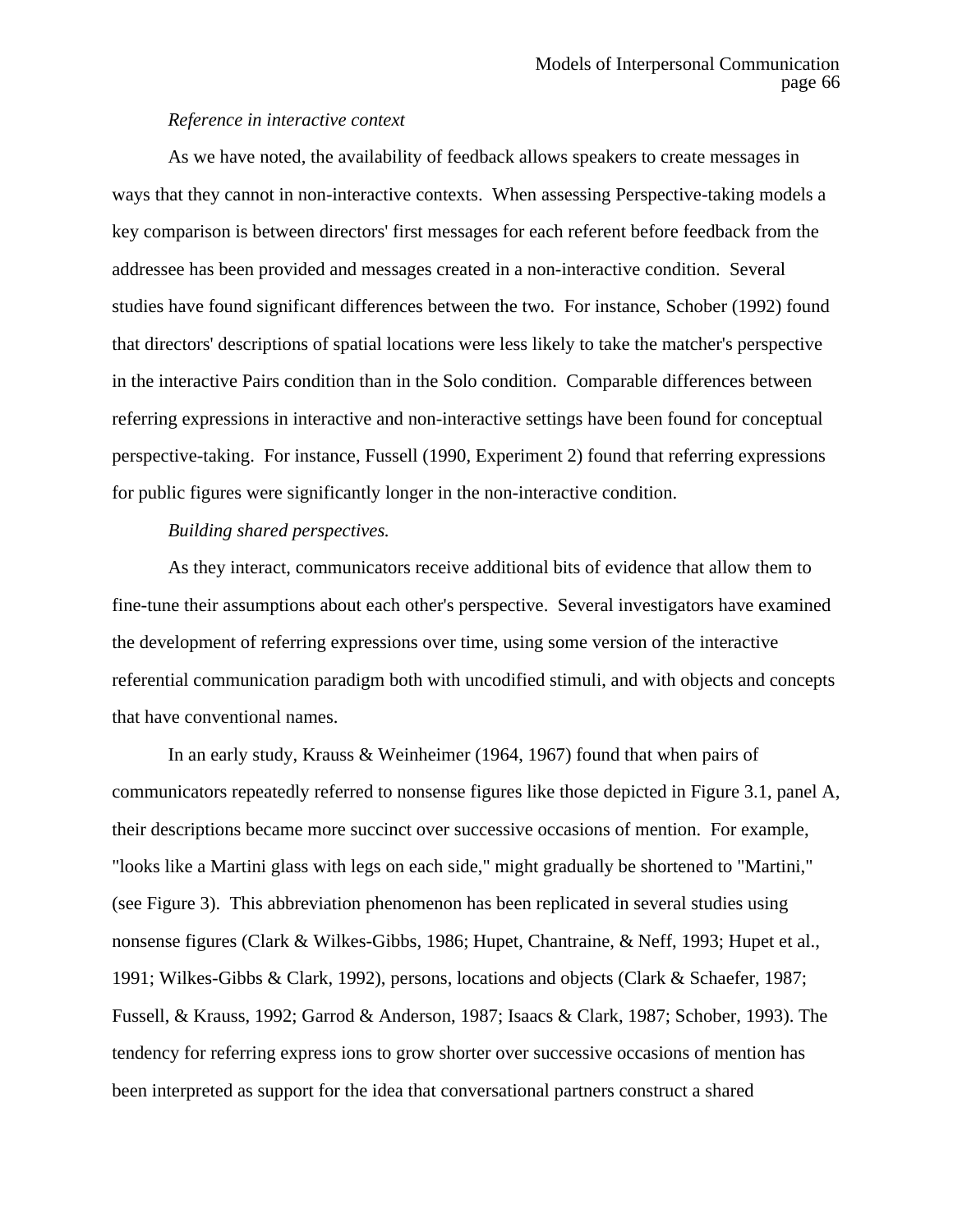perspective on the referent they use for subsequent communication, an interpretation supported by studies showing that when feedback is delayed or otherwise disrupted, the abbreviation process is affected (Krauss & Bricker, 1966; Krauss & Weinheimer, 1966) .

> ----------------------------------------------------------- Insert Figure 3 About Here

For speakers to make the best use of feedback, not only must it be provided in a timely fashion, but it must be provided by all addressees. Kraut, Lewis and Swezey (1982) found that feedback had both general and individuating effects on message quality. It improved the comprehension of both intended addressees and overhearers, but it benefited the comprehension of addressees more than that of overhearers. Presumably, feedback provides speakers with moment-to-moment information about an addressee's perspectives, and allows messages to be tailored more precisely to that addressee's informational needs (see also Schober & Clark, 1989). In addition, speakers do not assume that joint perspectives achieved with one conversational partner can be extended to new partners; rather they strive to re-establish a shared orientation with the new partner (e.g., Wilkes-Gibbs & Clark, 1992).

While it is obvious that feedback plays an important role in coordinating conversation, less is known about how speakers and hearers produce and understand feedback. The subtlety of the processes involved is illustrated in an experiment by Chen (1990), who had subjects communicate in a standard referential communication task using Tangram figures resembling those used by Clark & Wilkes-Gibbs, but different in one important respect. In the Clark & Wilkes-Gibbs study, as in most such studies (but see Traxler & Gernsbacher, 1992, 1993), the sets of stimuli participants had on a given trial were identical. In Chen's study, however, unbeknownst to the participants, on certain trials some of the figures in one participant's set were distorted versions of figures in the other's set. As a consequence, for these distorted pairs one participant's description was not, from the other's perspective, a really good description of any of the stimuli in the set. Chen videotaped the interactions and coded a number of verbal and nonverbal behaviors. He found clear differences between the addressee's behavior on "normal"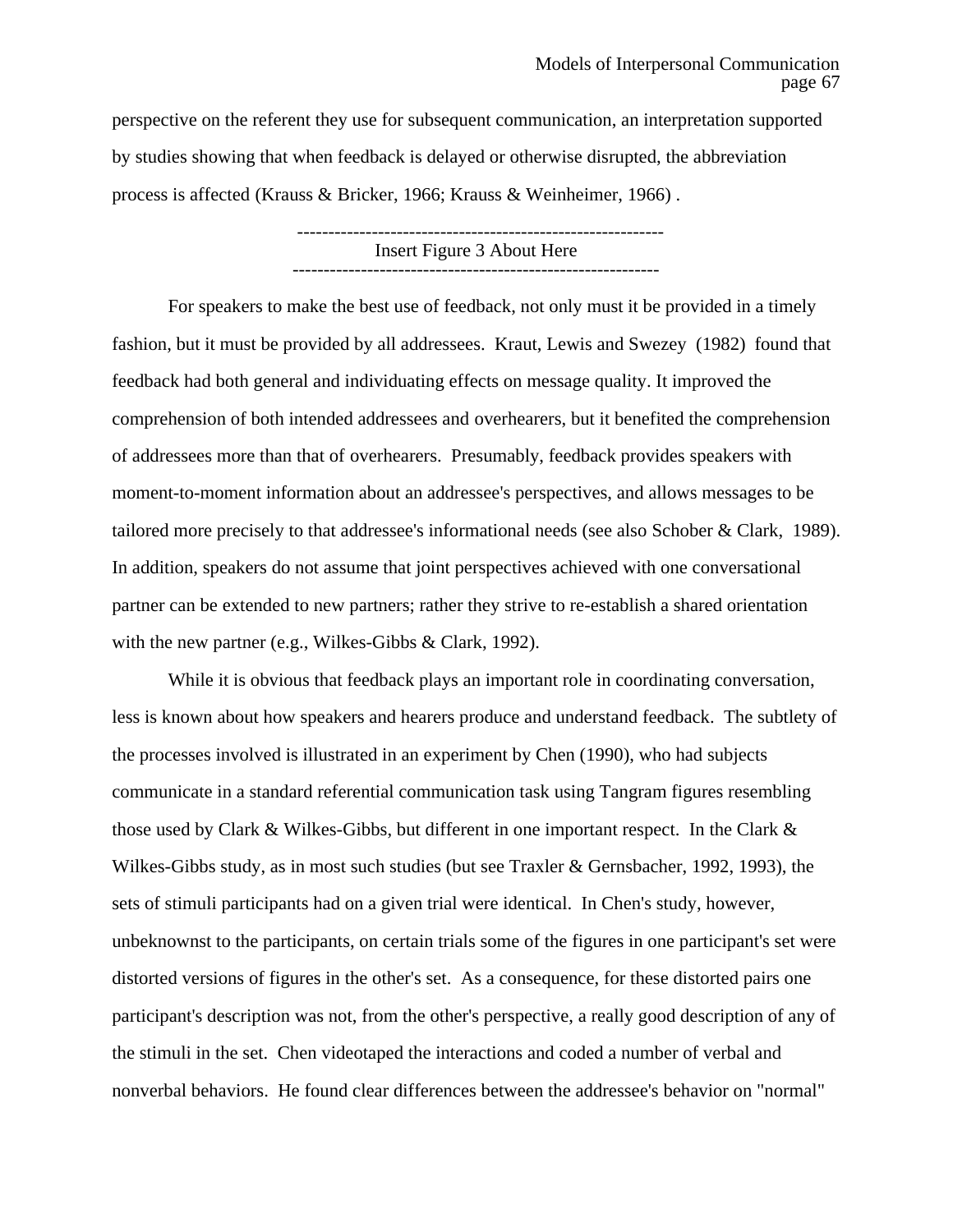and "distorted" trials. For example, head nods, smiles, and brief verbal interjections such as "yeah" or "uh-huh" were about twice as frequent when both participants had the same set of stimuli. Interestingly, although Chen had expected to find evidence of "signals of disconfirmation" (e.g., frowns or head shakes in place of a smile or a nod) to indicate the message had not communicated well, that is not what he observed. Rather, it appears that participants signal disconfirmation by withholding back-channel responses at points where they are expected.

Such feedback, and the knowledge of its availability, transforms the communication situation in an important way. It permits the speaker to modify tentatively formulated assumptions about what the listener knows as the interaction proceeds. In this way, feedback can mitigate some of the consequences of biases implicit in communicators assumptions about others' perspectives. Although we describe the process as perspective taking*,* it may be more useful to think of perspective as something that is *achieved* (rather than *taken)* in the course of interaction. In effect, the availability of feedback redistributes the cognitive load of message production and comprehension. If the speaker is cognizant of the moment-to-moment state of the addressee's understanding, there is less need to rely on a model of the addressee's knowledge constructed from prior assumptions; consequently, there is less need to engage in the complex processing required to formulate effective models. Conversely, an addressee who finds a message ambiguous or incomprehensible can avoid some of the cognitive work involved in making sense of it by signaling a lack of comprehension.

# *Current feedback vs. prior beliefs*

Clearly, feedback is important for perspective-taking. What is not clear is whether feedback alone is sufficient to coordinate meaning in a timely fashion. There is reason to believe that it is not. For example, before any feedback has been received, speakers must create an initial message, which requires that the speaker make some appraisal, however tentative, about what the other knows. Try-markers, installment noun phrases, and pre-sequences can mitigate the effects of erroneous inferences by requiring that the listener signal comprehension of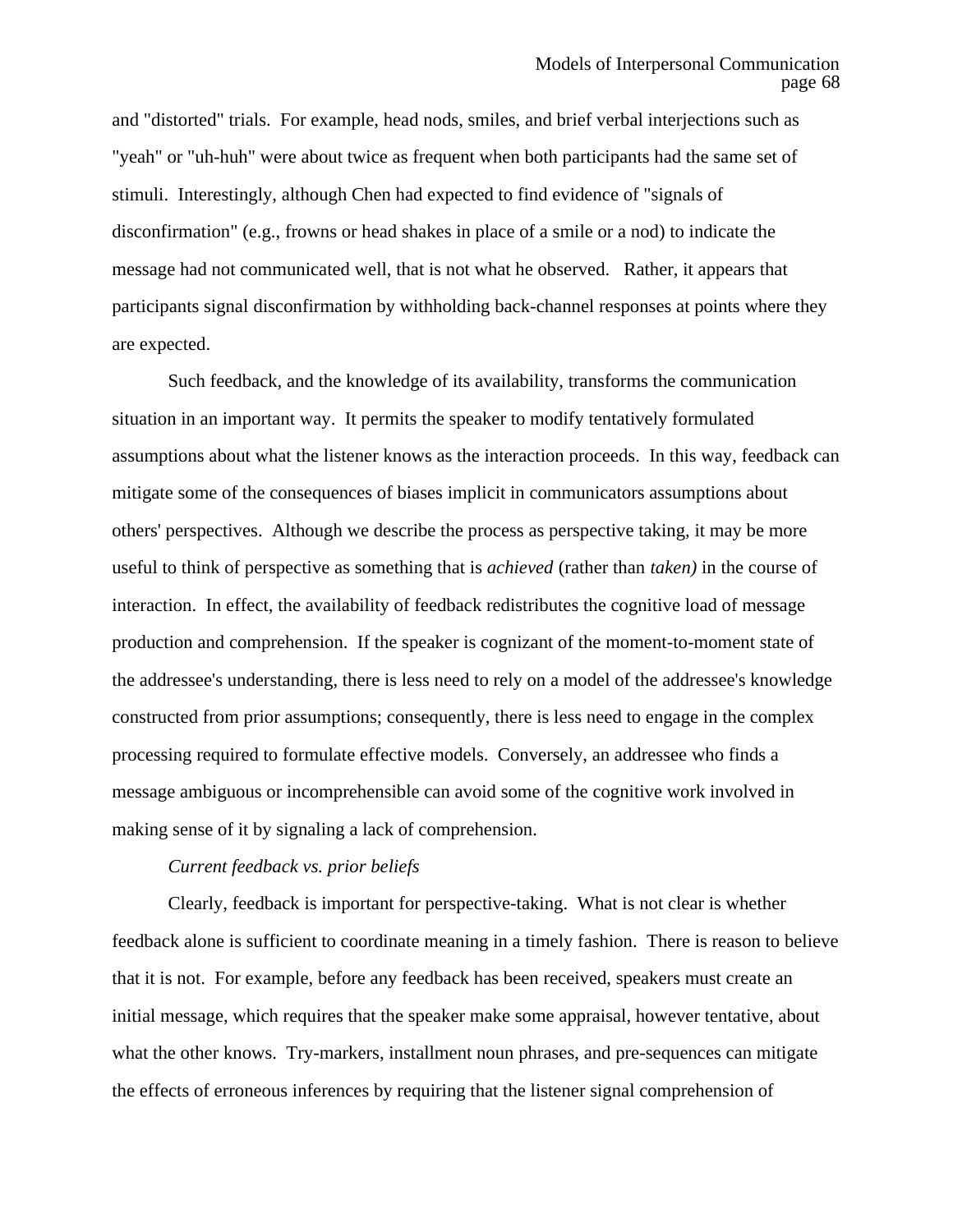sequentially presented propositions, but their overuse runs the risk of insulting the listener. Use of a try-marker with a commonly-known fact allows for the possibility that the addressee is ignorant of it, and may be taken as a reflection of the speaker's assessment of the addressee. Imagine someone describing a building's architecture as "…something like the White House?…You know, where the President lives?…In Washington, DC.?" The maxim of quantity (Grice, 1975) would lead one to the conclusion that the speaker does regard the addressee as well informed.

How do speakers go about formulating a tentative model of the other's perspective in the absence of feedback? A likely possibility is that they use an addressee's social category memberships to make an initial assessment, and then use feedback to modify that assessment as necessary. Fussell and Krauss (1992), Experiment 2) tested this hypothesis by first assessing speakers' assumptions about their addressees, and then examining how these assumptions found expression in language. Dyads were run in a conversational version of the referential communication similar to that used by Clark and Wilkes-Gibbs (1986). Consistent with a Perspective-taking model, prior beliefs about the listener's perspective affected the way speakers referred to the objects: As the perceived probability that the listener would know the referent's name declined, speakers provided more additional identifying information. However, the effect, while statistically reliable, was considerably smaller than one might predict from noninteractive experiments. Indeed, many speakers referred to the objects by name and provided little or no additional identifying information, even when the perceived likelihood that the other would know the object's name was low. Similar results were found when public figures were used as stimuli (Fussell & Krauss, 1992, Experiment 1).

Further evidence that both feedback and prior knowledge about addressee's social categories is important to perspective-taking comes from a study by Isaacs and Clark (1987) using a referential communication task in which participants communicated about New York City landmarks. Isaacs and Clark found that within the first few exchanges of talk, speakers had adapted their referring expressions to their addressee's degree of familiarity with New York City.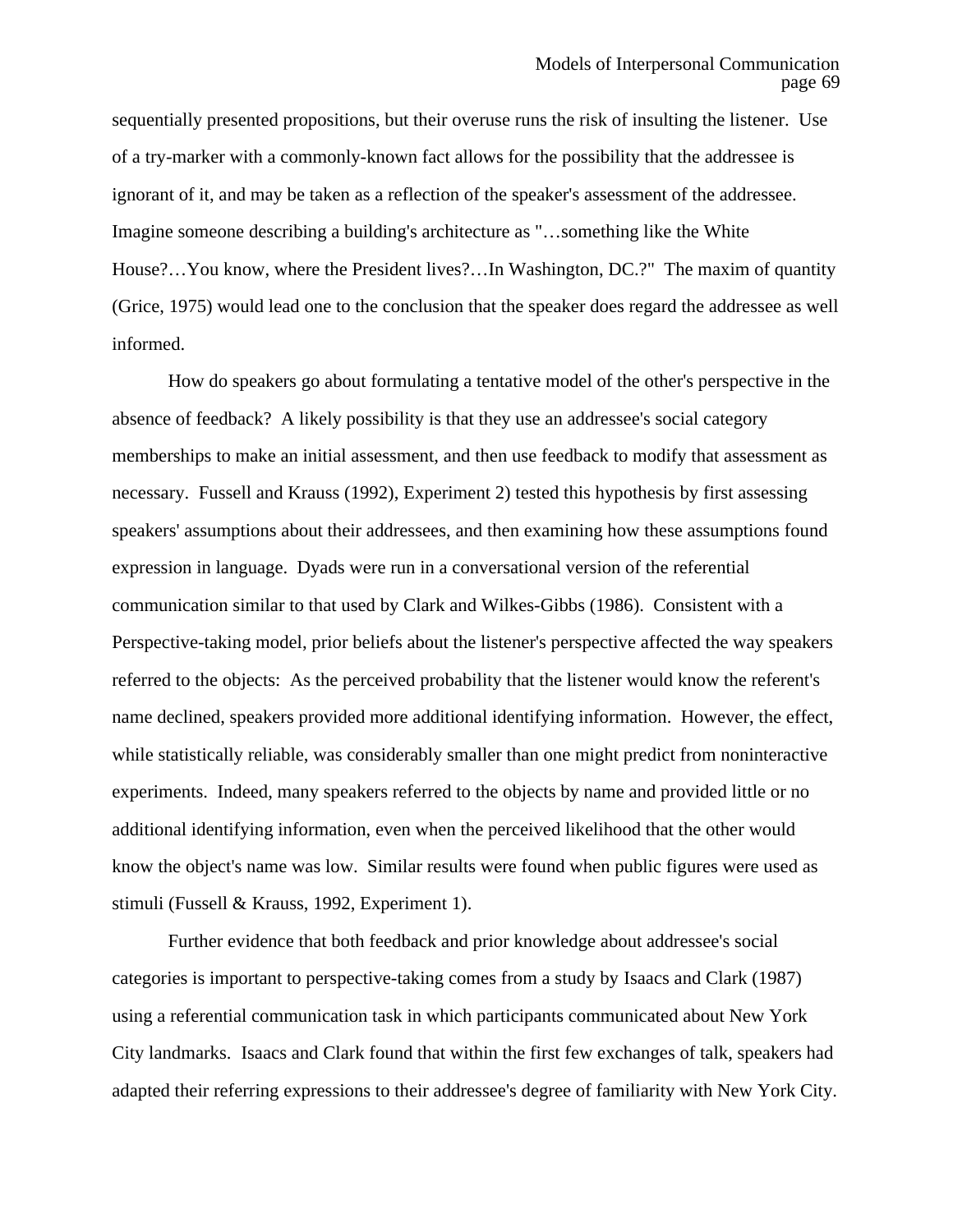What is of particular interest is that speakers appeared to use their classifications of the addressee's expertise to generate expectations about the likely familiarity of other landmarks.

#### **4.3 Issues and Limitations**

The studies reviewed in this section demonstrate that perspective-taking based on both prior beliefs and on interactional feedback, plays a fundamental role in communication. The role of prior beliefs is much stronger in non-conversational contexts, in which speakers are denied the opportunity to revise their messages on the basis of the addressee's apparent understanding. A number of issues involved in perspective taking remain poorly understood. In this section, we briefly describe several of them.

# **4.3.1 Assessing Perspective**

A serious shortcoming of current models is that most investigators simply have assumed that perspective taking occurs, without trying to understand the process by which it is accomplished. Little effort has gone into identifying what it is that participants actually assume about their partners. Instead, there has been a tendency toward circular reasoning in the identification of speakers' assumptions about their addressees' perspectives and the effects of these assumptions on message formulation (Krauss & Fussell, 1988). For example, from a lengthy description of the route to a destination, one might conclude both that the speaker assumed the addressee was unfamiliar with the area, and that the speaker created a longer message to compensate for this lack of familiarity (cf., Kingsbury, 1968). To avoid this circularity, it is important to ensure that the addressee's perspective is the determining factor in message production, rather than such other factors as cognitive load or salience (Brown & Dell, 1987) . Although studies that compare messages for different categories of addressees provide evidence of perspective-taking, it still is important to verify that the subject as well as the experimenter has identified the addressee as a member of a particular category.

A few studies have examined speakers' inferences about their audience, independent of the message produced, and these studies have demonstrated that the task of taking another person's perspective may be more difficult than typically assumed. As part of our study of men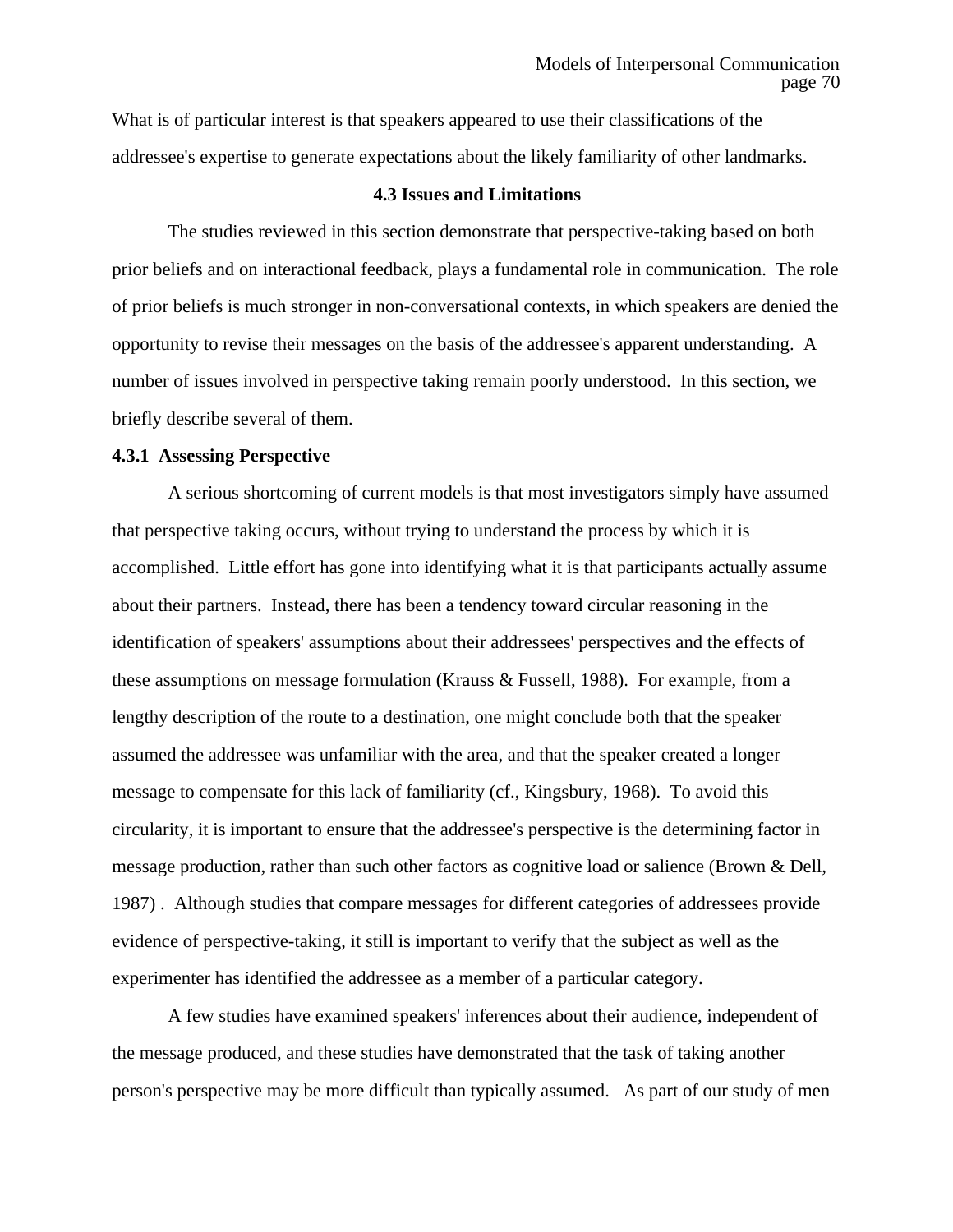and women's conversations about everyday objects (Fussell & Krauss, 1992, Experiment 2), for example, we asked an independent group of subjects to estimate the proportion of undergraduates who could name each of the stimuli. Their estimates were impressively accurate, even when the estimator him or herself didn't know knew the name of the item. However, estimates tended to be strongly biased in the direction of the estimator's own knowledge—those who knew an object's name tended to *overestimate* its identifiability and those who didn't know the named tended to *underestimate* it. These results have been replicated with other types of knowledge, including public figures (Fussell & Krauss, 1992, Experiment 1), New York City landmarks (Fussell & Krauss, 1991) and general knowledge questions (Nickerson, Baddeley, & Freeman, 1987) , as well as for behaviors and attitudes (Fussell, 1992; Nisbett & Kunda, 1985) . It is likely that other cognitive biases also influence the assessment of others' perspectives. $24$ 

Similarly, relatively little attention has been paid to how speakers come to understand that prior assumptions about their addressees must be modified. In some cases, misunderstandings are clear from addressees' verbal or physical responses, and suitable repairs can be made (Fox, 1987). But Chen (1990) found that *withholding* backchannel information was an important means by which addressees informed the speaker about their comprehension. Although addressees will often a lack of understanding directly ("Who's he?", "I'm not sure what you mean," etc.), the process by which such signals are conveyed in the backchannel (Yngve, 1970) can be quite subtle, and may depend heavily on the participants' history of interaction with one another.

## **4.3.2 Individual Differences In Perspective-Taking**

 For practical reasons, studies of perspective taking has focused on the linguistic practices of college students. Taking another's point of view is not something that young children do well, and the ability appears to develop as the child matures (e.g., Glucksberg et al., 1975). It would be reasonable to expect individual and group differences in the ability of adults to assess others' perspectives, as well, and there is some evidence that such differences exist. For instance,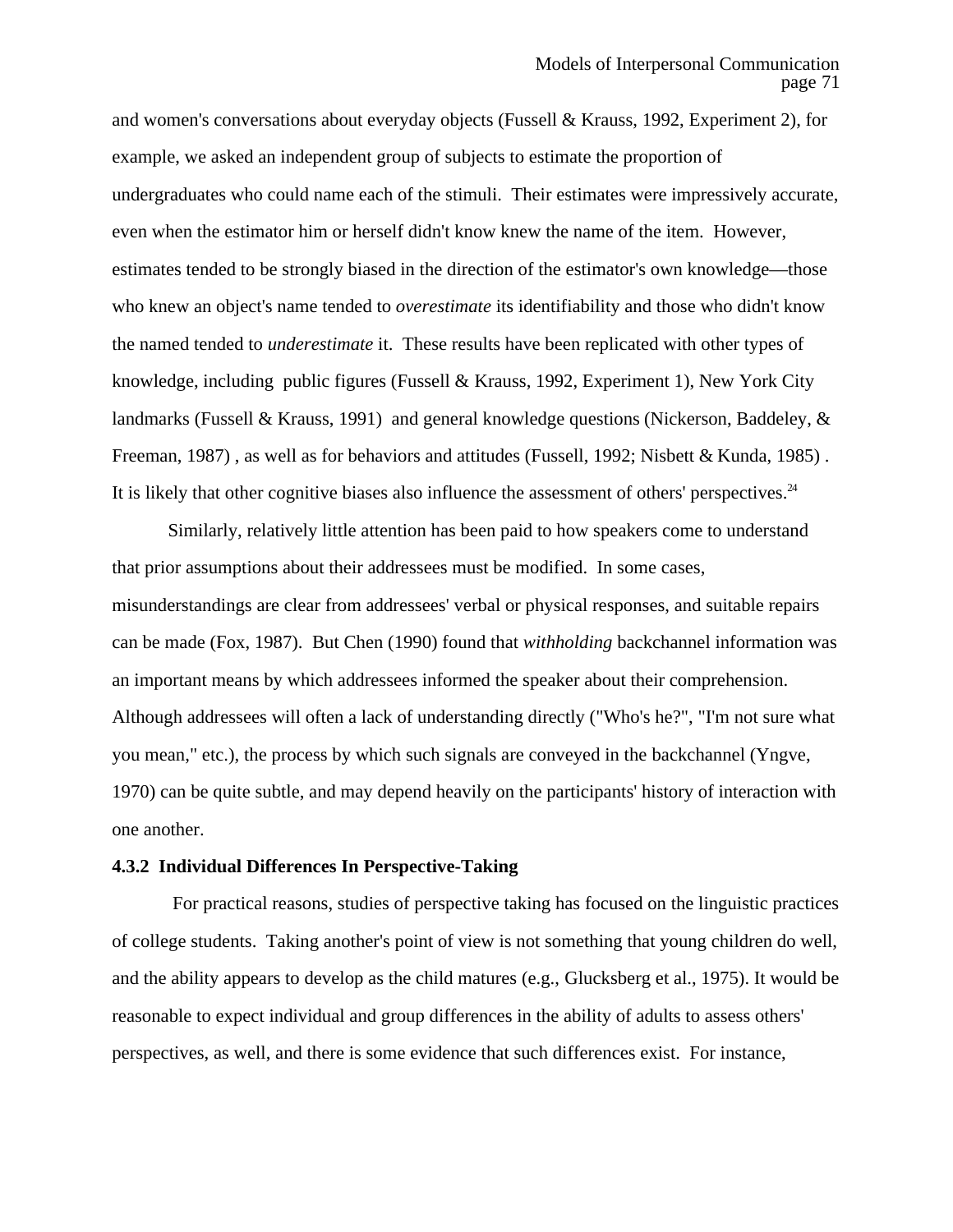Kogan's (1989) study, described above, found that messages created by elderly adults were less communicative than those by middle aged adults (see also Hupet et al., 1993, described below).

 Significant differences within age categories may exist, as well. Hupet and Chantraine (1992) found that while half of the subjects in the "same addressee" condition of their nonconversational task used an increasing number of definite references and labels on successive trials (indicating a shifting model of the addressee over time), the other half did not. Such results may reflect differences in people's ability to assess others' perspectives. This interpretation is plausible in spatial perspective-taking, where it has been shown that subjects require more time to create messages that take into account the addressee's perspective as that perspective is increasingly offset from the speaker's own point of view (Herrmann et al. 1987). Such considerations suggest that perspective-taking studies might benefit from subjects drawn more widely from the general population, and from looking for individual or subgroup differences within such samples.

#### **4.3.3 Effects of perspective-taking on message characteristics**

Understanding how perspective-taking is accomplished is only the first step in understanding how perspective-taking affects communication. The next, much more difficult, step is to understand how assessments of others' perspectives are implemented in message formulation. There is substantial evidence that perspective-taking affects message length and the use of figurative descriptions, but much more research will be required to explicate these processes fully. In all likelihood, simple measures like length will be inadequate for understanding reference to more complex objects and abstract concepts. For example, speakers may choose to describe an abstract concept in metaphorical rather than literal terms. In such cases, identifying perspective-taking components to the message will require an understanding of the speakers' other options, which might include analogies and other metaphors, in addition to literal statements.

Although observational studies (e.g., Auer, 1984; Sacks & Schegloff, 1979; Schegloff, 1972) suggest that the use of try-markers, installment phrases, pre-sequences, and related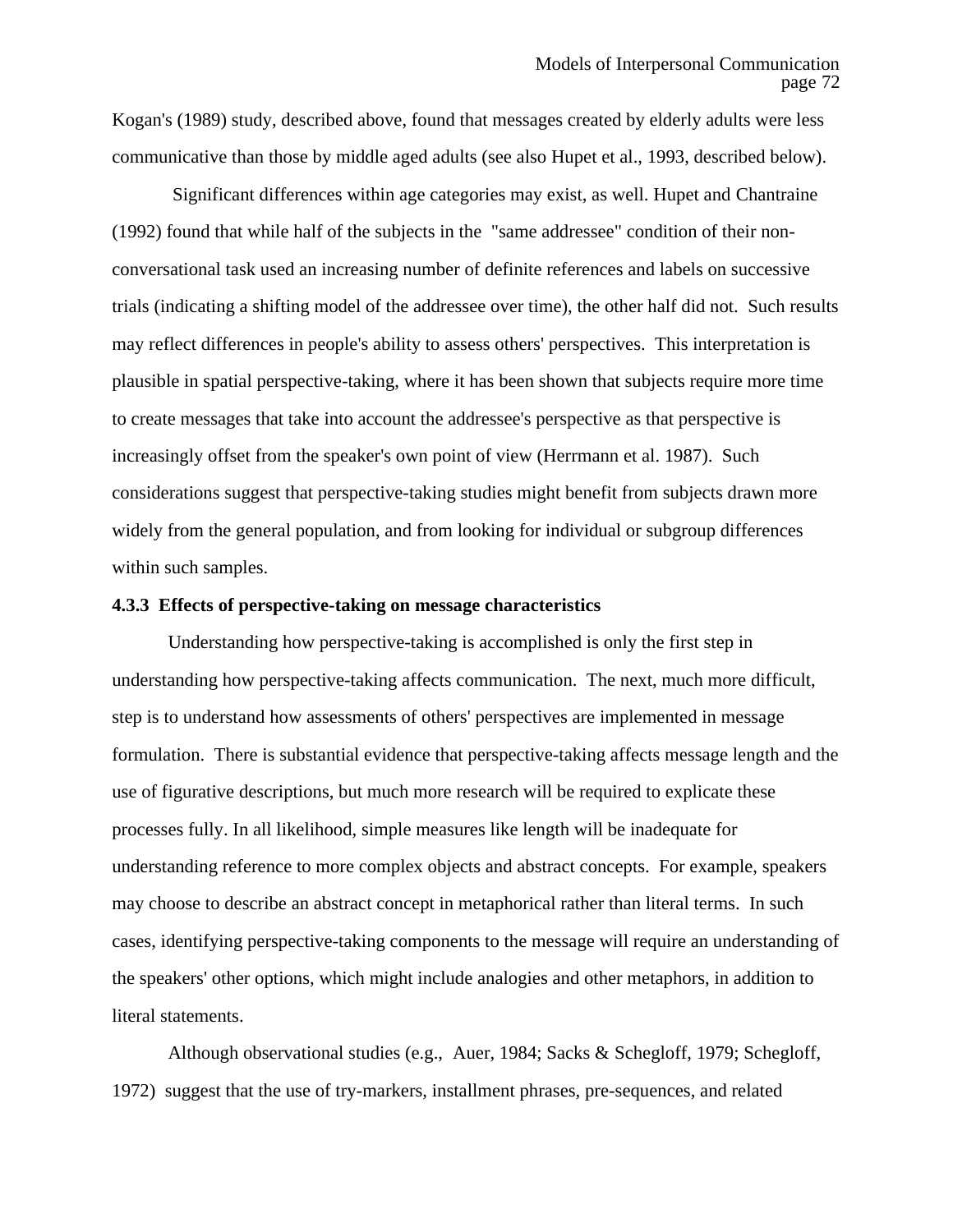devices reflect speakers' attempts to tailor their messages to their addressee's perspective, such observations provide less-than-conclusive evidence that the speaker actually is thinking about the addressee's needs during message formulation. Try-markers can be used when the listener's ability to identify the referent is less than certain, but they also have other functions (e.g., marking the speaker's own hesitancy about the proposition expressed). The student who replies "Beethoven?" with rising intonation to the question "Who wrote the Brandenburg Concertos" is not signaling that the *inquisitor* might not know the answer. Typically, researchers try to infer the function a try-marker serves from the context -- a method that can involve circular reasoning. Sophisticated investigative procedures will be necessary to understand the role played by interactive forms of reference in perspective-taking.

# **4.3.4 Multiple Listeners**

A major challenge for Perspective-taking models is situations in which more than one addressee is present. Two broad classes of situations can be identified: situations in which a speaker wants to convey the same message to everyone present despite differences in perspective, and the more complicated case in which a speaker wants to convey different messages to different hearers.

The first category of situations, typical of multiparty conversation, classroom lectures, and the like, has not to our knowledge been studied empirically. Speakers might deal with multiple hearers in a number of ways: they might try to take into account the perspective of each group member; they might generalize across the group, they may consider the 'normative addressee' (Volosinov, 1986). Factors influencing a speaker's strategy might include the type of discourse, the importance of accurate communication, the number of participants, and the relative status or importance of particular participants.

The second situation, in which the speaker wants to convey different messages to different hearers, can arise in a variety of circumstances. Parents may want to speak cryptically (e.g., about toys or candy) in front of their children, friends conversing in public may want discuss private matters without being understood by eavesdroppers. In interactions involving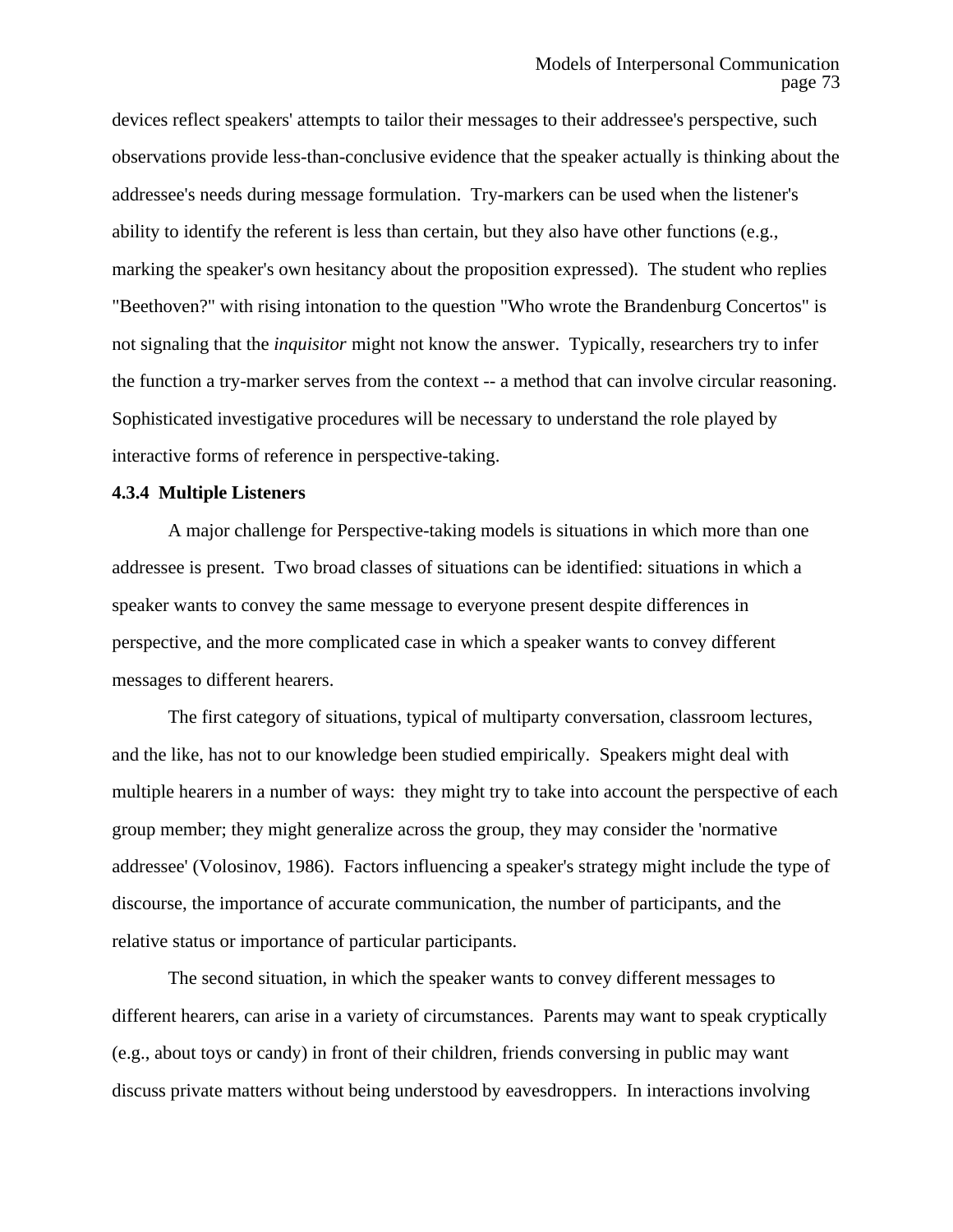multiple listener, different listeners may have quite different "participatory statuses" (addressees, intended hearers, overhearers, etc. (Bell, 1980; Clark & Carlson, 1982; Goffman, 1976), and these will determine the perspectives the speaker must take into account in formulating a message. When faced with the problem of unwanted overhearers, the speaker must assess both what will be comprehensible to the addressee and what will not be comprehensible to the overhearer (Clark & Schaefer, 1987). We will return to this topic in Section 5.

In some cases, speakers may be faced with two sets of intended addressees who not only differ in their background knowledge and perspective, but will differ *dramatically* in these respects. In such situations, speakers may be forced to convey simultaneously one message to one audience and a different message to another audience. This situation has been dubbed the *multiple audience problem* by John Fleming and John Darley (1991; 1990; Fleming, 1994), who found that high school students can formulate messages to communicate one meaning to their peers and another to their parents. The students accomplish this by relying on teen slang and specialized knowledge unfamiliar to their parents. The problem is a simple one when subjects are permitted to employ prearranged signals, but subjects in these experiments show some ability to coordinate on an implicit interpretive context without prior agreement. It remains to be seen whether similar findings will be obtained with other types of mixed audiences are present, or when the solution to the problem is not as easy as reliance on in-group language.

# **4.3.5 Other Components of Perspective.**

Studies of perspective taking have focused almost exclusively on referential communication, and the kind of reference involved typically has been to concrete things or nonsense figures. Researchers have exploited this technique to examine a variety of complex aspects of the communication process, but the task itself strongly constrains the content of communication. In such situations, communication tends to be concrete rather than abstract, literal rather than figurative, concerned with sensory data rather than beliefs or feelings, with matters that are public rather than private. Discussion of perspective-taking in the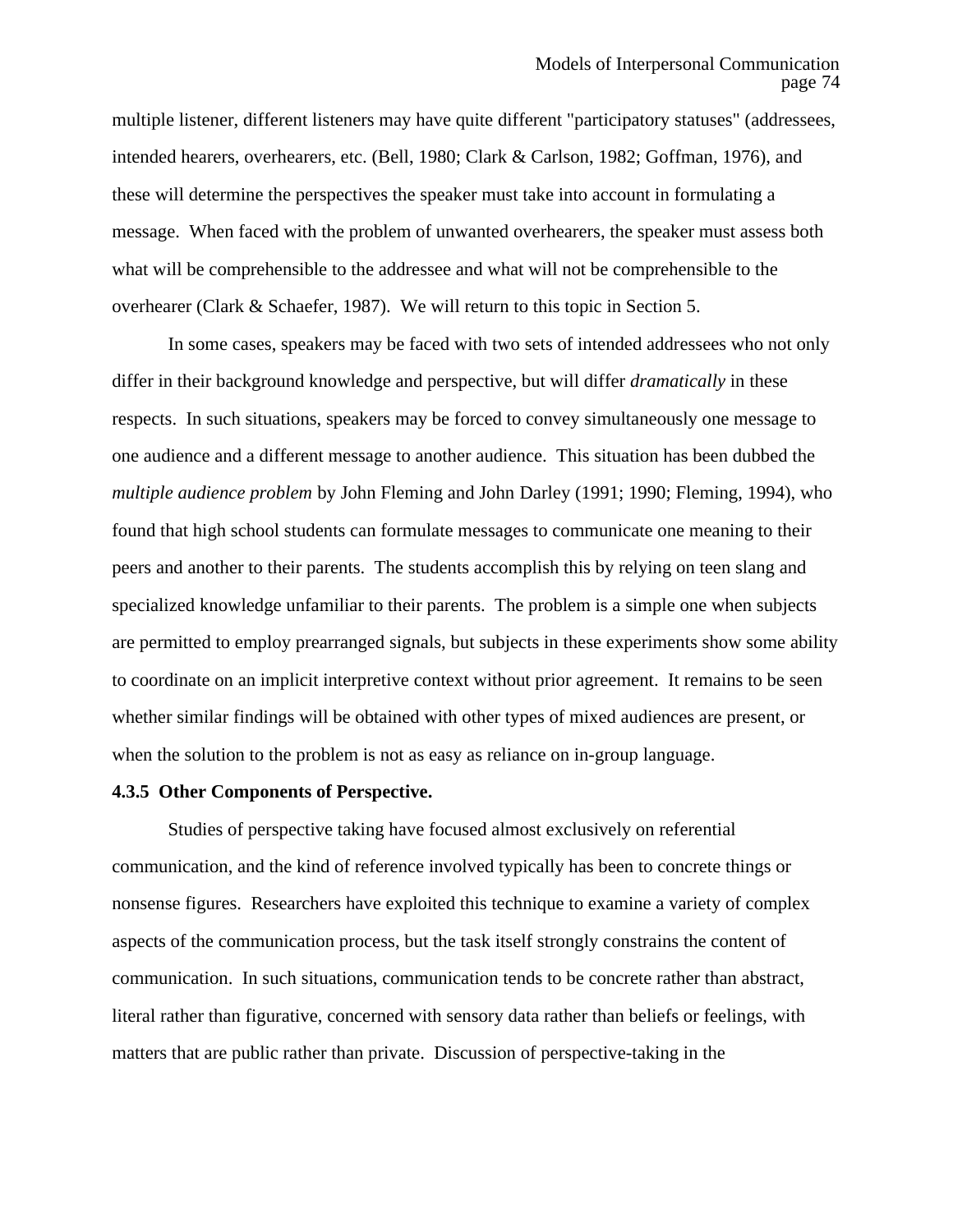communication of abstract concepts is rare, although there is some reason to believe that this domain may yield important insights.

Much talk with others concerns affective information — attitudes, evaluations, opinions, feelings, etc. To communicate effectively about such content, communicators probably take a variety of factors in addition to their addressees' knowledge and beliefs into account. Apart from the work by Higgins and his colleagues (e.g., Higgins & Rholes, 1978; Higgins, McCann, & Fondacaro, 1982; McCann et al., 1991), the topic has received little attention. Note that in these experiments, speakers were specifically informed of their addressees' attitudes, but in much conversation, these components of perspective must be inferred.

# **4.3.6 Perspective-taking and interaction goals**

Earlier (Section 3.3.5) we observed that little consideration had been given to the question of how a speaker's perlocutionary intentions interacted with the an utterance's form. The problem is complicated by the fact that speakers often try to accomplish more than one thing with an act of speaking (e.g., to convey information and to initiate a social relationship), and the particular locution will reflect what the speaker is trying to accomplish.

Interaction goals also can influence how a listener's perspective is reflected in message formulation. For example, the extent to which speakers adjust a description of a target person to reflect the addressee's attitude toward that target is dependent on the speaker's and addressee's relative statuses, at least for speakers who are high in authoritarianism (Higgins & McCann, 1984). When the speaker and addressee are of the same status, high and low authoritarians adjust their descriptions in the direction of the addressee's opinion about the same amount. But when the addressee's status is higher, high authoritarians increase the extent of such adjustment, while the descriptions of low authoritarians remain the same. Higgins and McCann interpret this difference as a reflection of differences in high and low authoritarians' interaction goals.

### **4.3.7 Hearers' Use of Speakers' Perspectives**

A criticism of Intentionalist models was that they focus predominantly on the listener's side of the communicative process. The complementary criticism can be raised for Perspective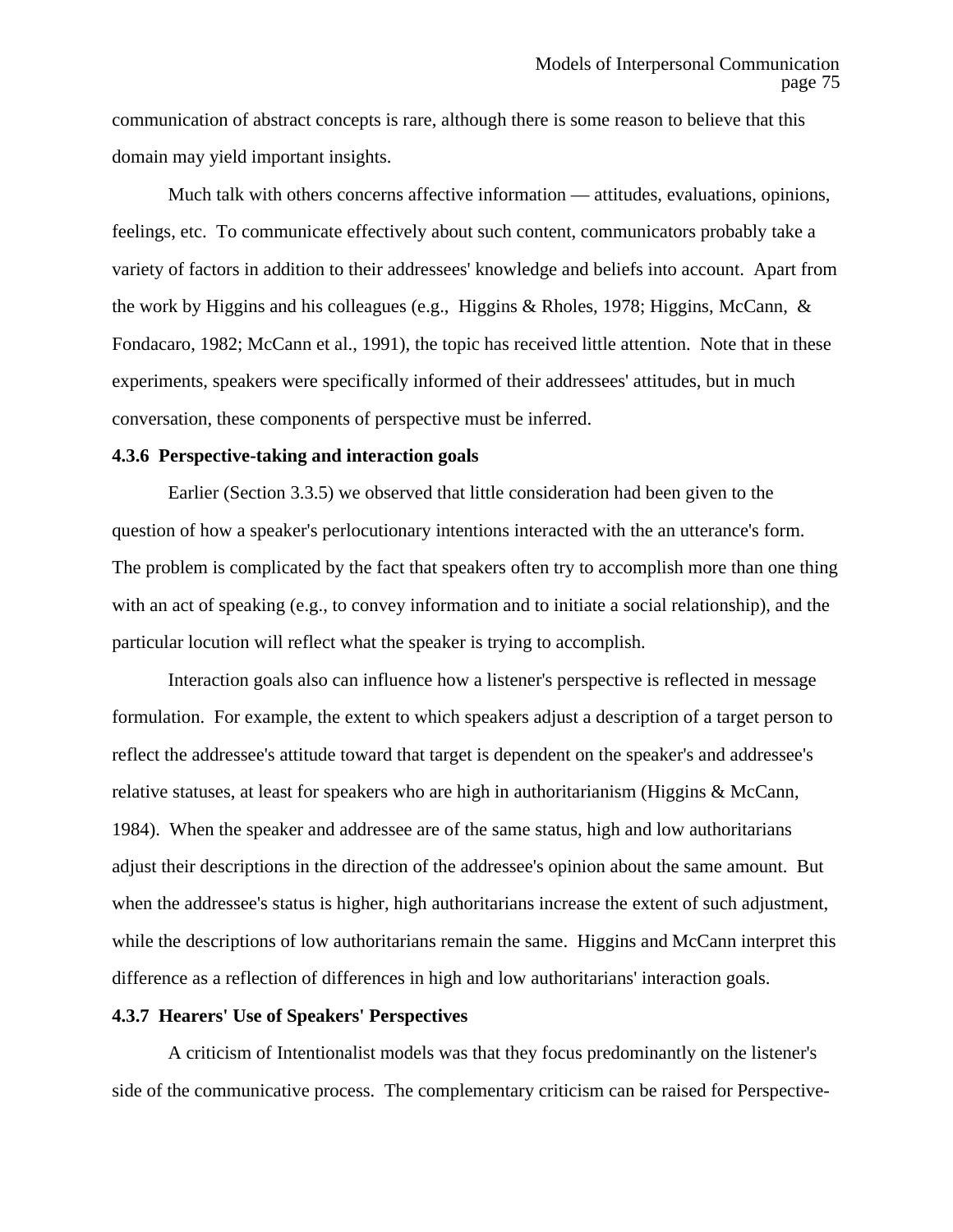taking models: Despite the intention of the model to encompass both speaking and comprehending, overwhelmingly the work to date has examined the speaking side of the process. Only a handful of studies deal with perspective-taking in message comprehension. Fussell (1991) found that the interpretation of personality metaphors depended upon the perception of the speaker's attitude toward the person being described. In their study of demonstrative reference, Clark and his colleagues' (1983) found that hearers assumed speakers intended Ronald Reagan when the message was "you know who this man is, don't you?" and David Stockton when it was "do you have any idea whatsoever who this man is?" Although it was not tested explicitly in this study, it is clear that the addressee's interpretation of the utterances was dependent upon a model of the speaker's background knowledge. In our study of everyday objects (Fussell & Krauss, 1992) we observed that listeners who were knowledgeable in a particular domain often asked confirming questions when novice speakers used the objects' names, presumably to be sure the speaker knew what he or she was talking about. Such observations need to be examined systematically.

# **5. DIALOGIC MODELS**

#### **5.1 Introduction**

Each of the three models we have discussed explains interpersonal communication in terms of participants' individual acts of production and comprehension. It is a speaker's task to produce utterances that will adequately convey a particular meaning; it is the addressee's task to process these utterances, and by so doing to identify the speaker's intended meaning. Clark and Wilkes-Gibbs (1986) have dubbed such a conceptualization a "literary model" of language use. However, many modern literary theorists think about the process by which texts convey meanings in considerably more subtle and complex ways (cf., Eagleton, 1983). Consider the following observation by the influential Russian philosopher and literary critic, Mikhail Bakhtin.

Verbal interaction is the fundamental reality of language. Dialog, in the narrowest sense of the term, is but one form, albeit the most important to be sure … But dialogue can be understood in a broader sense, meaning by it not only direct … communication between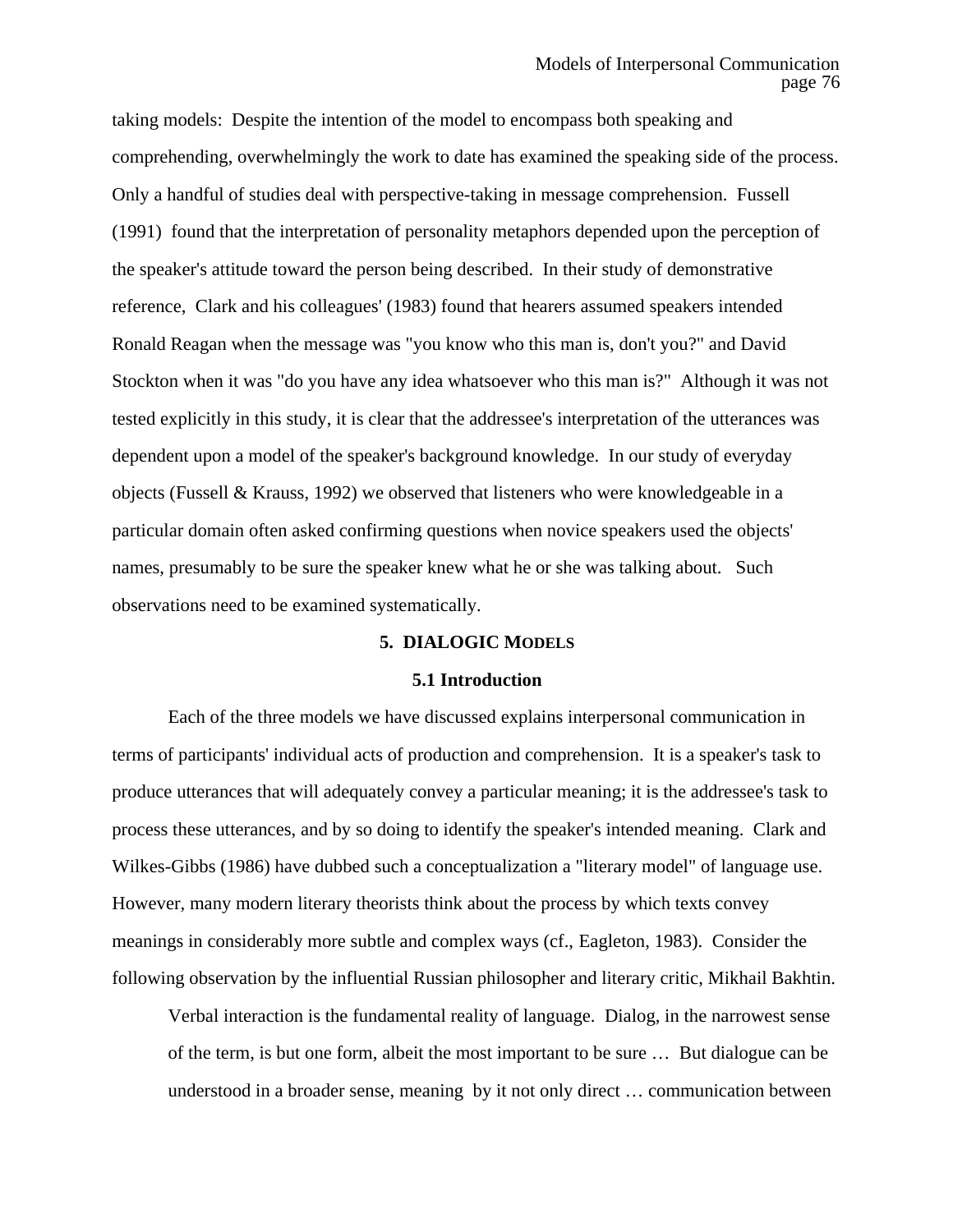two persons, but also all verbal communication, whatever its form (as quoted in Todorov, 1984, p. 113).

The utterance is constructed between two socially organized persons, and, should there not be present an actual interlocutor, one is presupposed in the person of the normal representative…of the social group to which the speaker belongs (as quoted in Todorov, 1984, p. 101).

Underlying Bakhtin's view is the assumption that face-to-face interaction (or conversation) is the primary site of language use.. It undoubtedly was the context in which language evolved, and it is universally the context in which it is learned.<sup>25</sup> Use of language in other circumstances (electronic mail, novels, television newscasts, etc.) derives from conversational language use, but is different in several important respects. The features that shape the nature of conversation are (1) the *real-time* constraints on production and comprehension under which participants in conversations operate, and (2) the *responsiveness* that face-to-face interaction affords.

Producing spontaneous speech requires the speaker simultaneously to perform two cognitively demanding tasks: conceptualizing what is to be conveyed, and formulating a linguistic structure that is capable of conveying it (Levelt, 1989). Conversational speech is fundamentally different from rehearsed speech and from messages that are written. Conversational speech must be produced in a reasonably continuous stream, and there is little opportunity for speakers to reconceptualize the content, consult a "mental thesaurus" for a word that will express the precise nuance of meaning intended, experiment with alternative syntactic structures, etc., as might be done by someone composing a written message

Similarly, from the listener's point of view, speech is evanescent. Once it has been produced, it must be processed and comprehended. One cannot process at a slower rate when a complex syntactic structure is encountered, go back and review what was said earlier, underline or make marginal notes, etc., as might be done by a reader. Because conversational speech is produced at a rate of about 2.5 words per second, production and comprehension could pose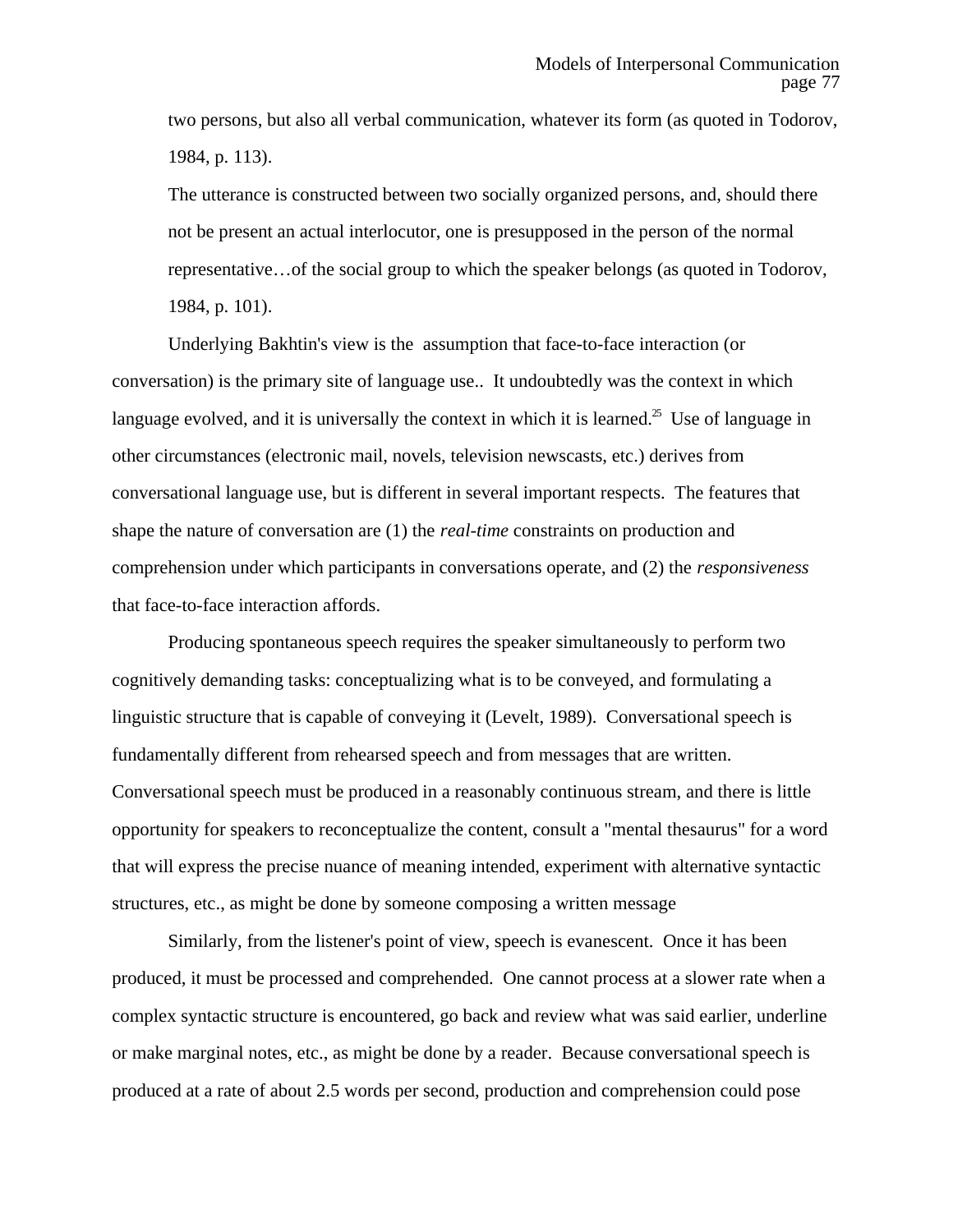formidable problems for two completely autonomous information processors. Yet, participants typically come away from conversations believing they have communicated successfully, and objective evidence probably would indicate that they have.

One reason people are able to communicate as well as they do in such adverse circumstances is that the exquisite responsiveness of conversation (and similar interactive forms) permits them to formulate messages that are closely attuned to each others' immediate knowledge and perspectives, and thereby reduce the cognitive demands of production and comprehension. The participant who at a given moment occupies the role of speaker can determine virtually instantaneously whether the addressee has identified communicative intentions correctly. Simultaneously the addressee can reveal the nature of his or her understanding as it develops, and in this manner guide the future production of the speaker.

Examination of what is said in real conversations, particularly conversations in which the participants are intently involved, suggests that grammatically-well-formed utterances and felicitously accomplished speech acts are relatively rare. Often sentences trail off inconclusively or are left dangling incomplete, listeners interrupt to ask questions, interject comments and finish sentences, topics change abruptly and unpredictably, and what is left unsaid may convey more than what is explicitly stated. It is an unusually articulate person who is able to read a transcript or listen to a recording of his or her spontaneous speech without being struck by its incoherence and lack of fluency. However, it is a mistake to regard such conversational speech as a defective version of some ideal form. Rather, these apparent deficiencies reflect the way conversation operates as a communicative process.

What we will call *Dialogic* models take conversational speech as the model for communication. From this perspective, a communicative exchange is not the combined outputs of two autonomous information processors, but rather a joint accomplishment of the participants, who have collaborated to achieve some set of communicative goals. Individual contributions can't be defined apart from the interaction situation. From the Dialogic perspective, meaning is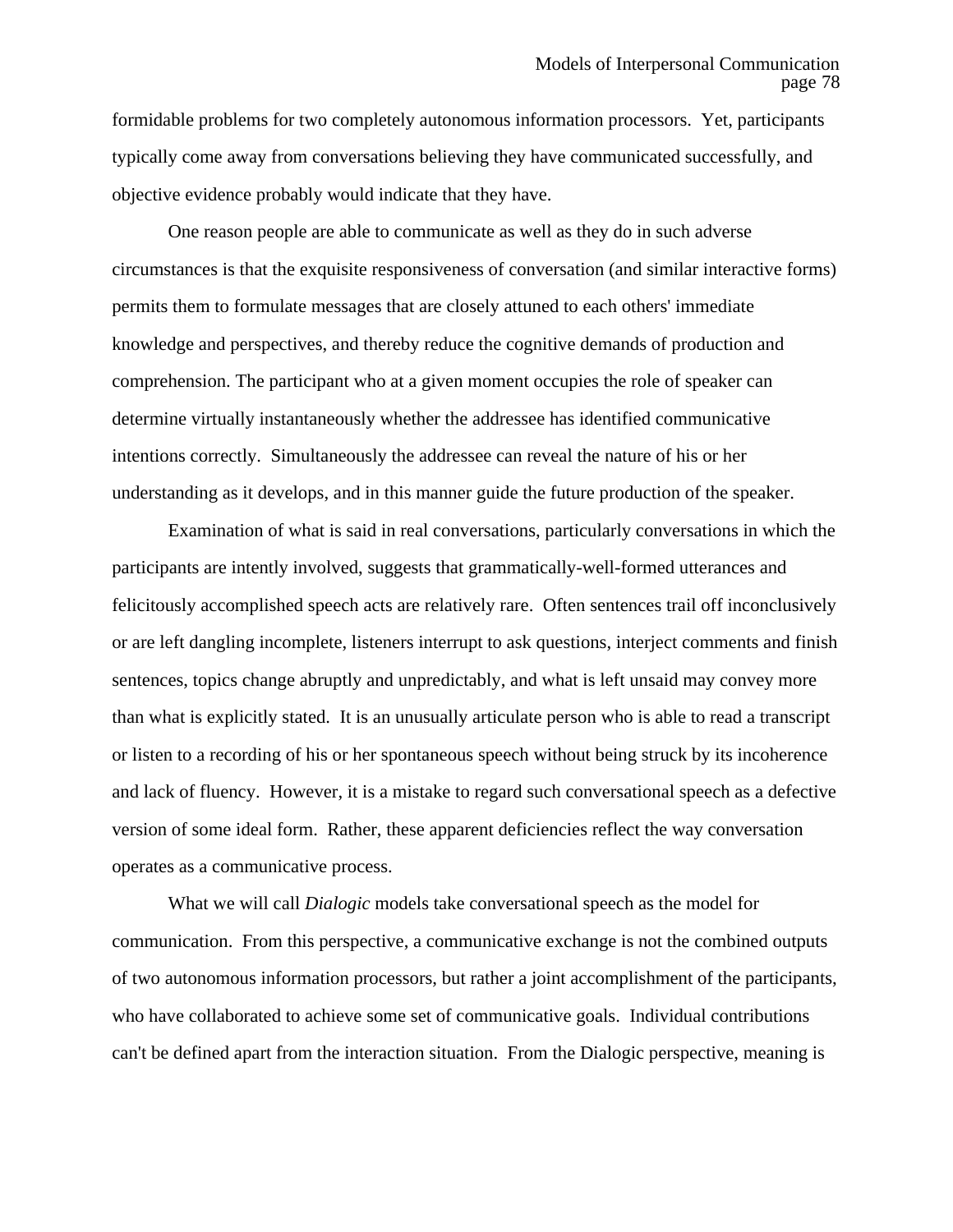"socially situated" -- deriving from the particular circumstances of the interaction -- and the meaning of an utterance can be understood *only* in the context of those circumstances.

An important way in which Dialogic models differ from those previously discussed is their view of the goals of participants in communication. Despite their many differences, all of the three models we discussed earlier assume that people communicate to convey information. But for Dialogic theorists the goal of communication is the achievement of *intersubjectivity.* Information exchange does, of course, occur, but as a means of reaching the intersubjective state. The general idea of intersubjectivity (although perhaps not the term itself) has broad historical resonances within social psychology. Indeed, some social psychologists regard the human ability to establish intersubjectivity as the foundation upon which the social order rests.

The Norwegian social psychologist Ragnar Rommetveit may have been the first to apply the concept specifically to communication. In his seminal essay "On the architecture of intersubjectivity," he developed the thesis that even the simplest communicative act rests upon the participants' mutual commitment to "…a temporarily shared social world" (1974, p. 29). In Rommetveit's view, intersubjectivity is a structure that emerges from the process of interaction. It is neither implicit in the knowledge participants bring to the situation, nor is it explicitly coded in language. "Mutual understanding can[not] … be accounted for in terms of either unequivocally shared knowledge of the world or linguistically mediated meaning" (1980, p. 109). Rather, for each interaction it must be constructed anew. Out of the divergent social realities participants bring to the situation, intersubjectivity is fashioned and continually modified by acts of communication. In this way, "…what is made known by what is said is affected by what is tacitly taken for granted, and *vice-versa"* (Rommetveit, 1980, p. 76).

Within psychology, the most fully articulated example of a model of communication from the Dialogic perspective is Clark's "collaborative model" (Clark & Brennan, 1991; Clark & Schaefer, 1989; Clark & Wilkes-Gibbs, 1986; Isaacs & Clark, 1987) . Because the model is well specified, and because Clark and his associates have been so active in pursuing the collaborative model's empirical implications, it will be the primary focus of our discussion of the Dialogic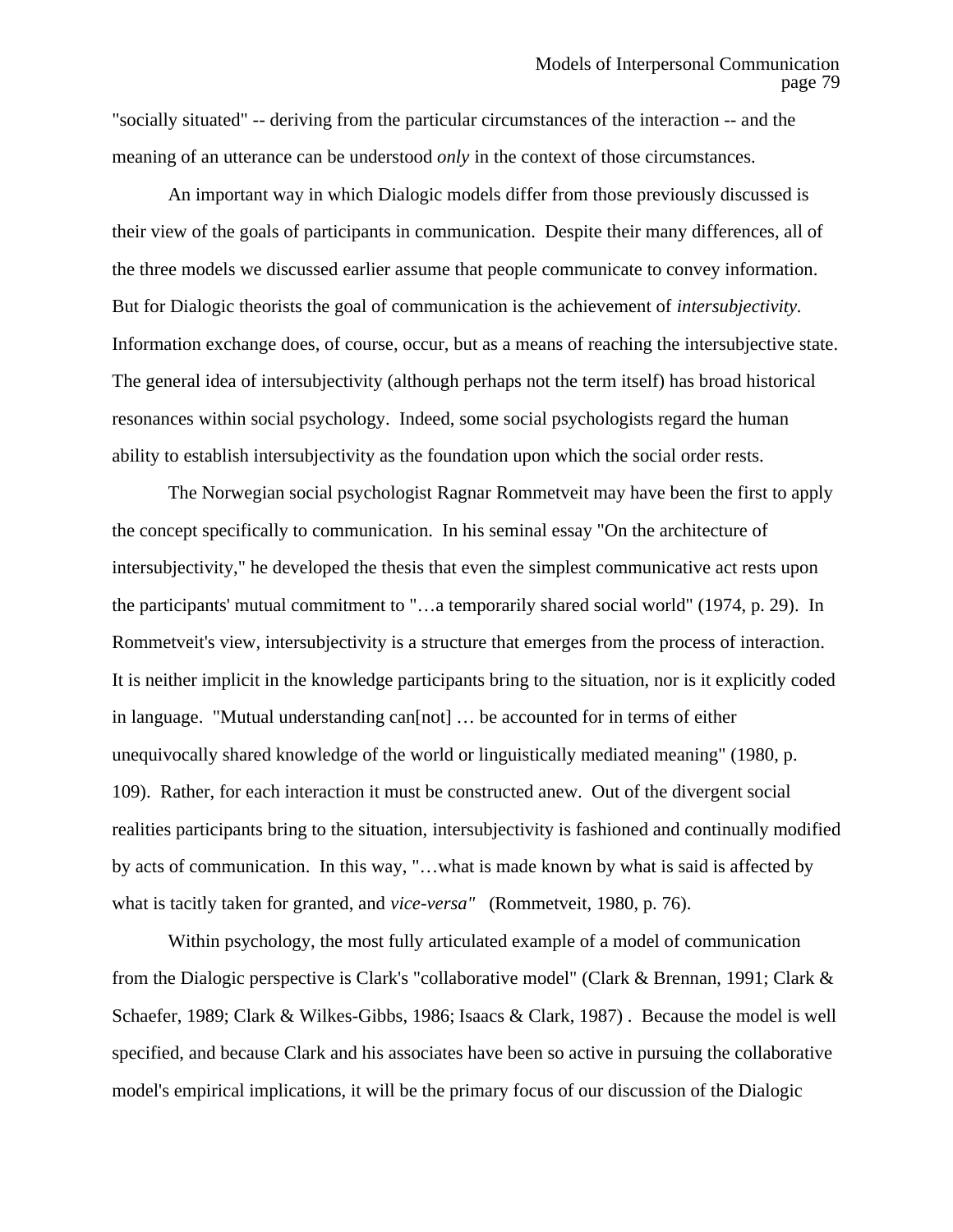perspective. However, it should be kept in mind that the collaborative model is only one of many possible formulations of an approach that takes as its point of departure the interactive nature of communication.

The fundamental premise of the collaborative model is that communication consists of more than a sequence of messages produced by the participants; rather, it emerges from the process by which speakers and addressees come to agree that those messages have been understood. As Clark and Brennan (1991) observe, collaboration is intrinsic to many forms of human interaction:

It take two people working together to play a duet, shake hands, play chess, waltz, teach, or make love. To succeed, the two of them have to coordinate both the content and process of what they are doing...Communication, of course, is a collective activity of the first order.

The collaborative processes required to create shared meanings are viewed as essentially similar to those that underlie other forms of coordinated behavior.

On important influence on Clark's thinking has been a subfield of sociology specializing in the microanalysis of communicative interaction called *conversational analysis,* a branch of ethnomethodology.Ethnomethodologists focus on the common-sense knowledge people invoke to explain and regularize social behavior -- the "artful practices," in Garfinkel's (1967) term, that people use to obscure the chaotic reality that constitutes social life (e.g., Sacks & Schegloff, 1979; Schegloff, 1972). The central goal of conversational analysis is to describe and explicate the competencies that ordinary speakers use and rely on when they participate in intelligible, socially organized interaction. As Atkinson and Heritage put it, "Conversational analytic studies are…designed to achieve systematic analyses of what, at best, is intuitively known and…tacitly oriented to in ordinary conduct" (Atkinson & Heritage, p. 4). Unfortunately, despite the fact that conversational analysis deals with a number of topics of great interest to social psychologists, there has been little contact between the two fields.<sup>26</sup> Many of the conversation analysts'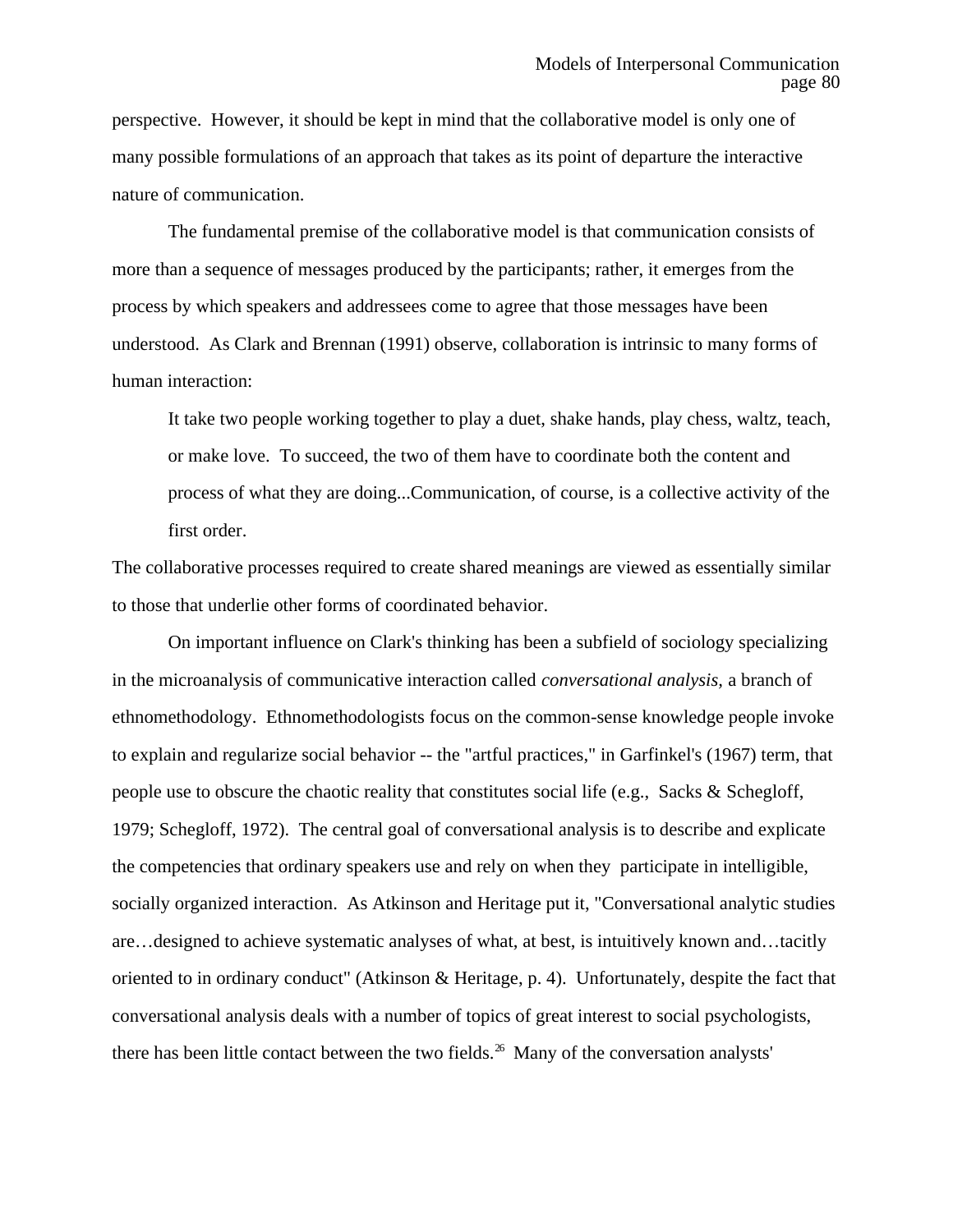theoretical ideas have been formulated in psychological terms by Clark and Wilkes-Gibbs (1986) in their collaborative model.

# **5.1.1 Collaborative Communication**

A conversation can be viewed as a series of discursively-related messages. According to Clark and Wilkes-Gibbs (1986), speakers and hearers take pains to ensure that they have similar conceptions of the meaning of each message before they proceed to the next one. The collaborative model is specifically addressed to the problem of establishing definite reference (see Sections 3.2.1 and 4.1.2). Clark and Wilkes-Gibbs contend that a successful act of reference has two phases: *presentation*, in which an utterance is produced, and *acceptance*, in which the participants come to agree that the message has been understood. Both phases are viewed as collaborative in nature.

# *Presentation phase*

Clark and Wilkes-Gibbs describe the feedback-eliciting strategies we have discussed previously in Section 4.2.2 under perspective-taking (try-markers, installment phrases, presequences, etc.) as devices *pairs* of communicators use to coordinate meaning. Speakers can actively solicit the addressees' help in constructing an utterance, for instance by encouraging spontaneous completions, as in the following example:

- A: Then I went to speak to Tom um...
- B: Smith?
- A: Yes. About the meeting next week.

In a large corpus of natural conversations, Clark Wilkes-Gibbs (1986; Wilkes-Gibbs 1992, June) found widespread use of spontaneous completions, as well as other interactive forms of reference. Completions themselves are negotiated products: Speakers can accept or reject the suggested term, as demonstrated in the following exchange from the Wilkes-Gibbs corpus (1992, p. 4):

- A: It's a huge finding. It over...what's the word...
- B: Rides.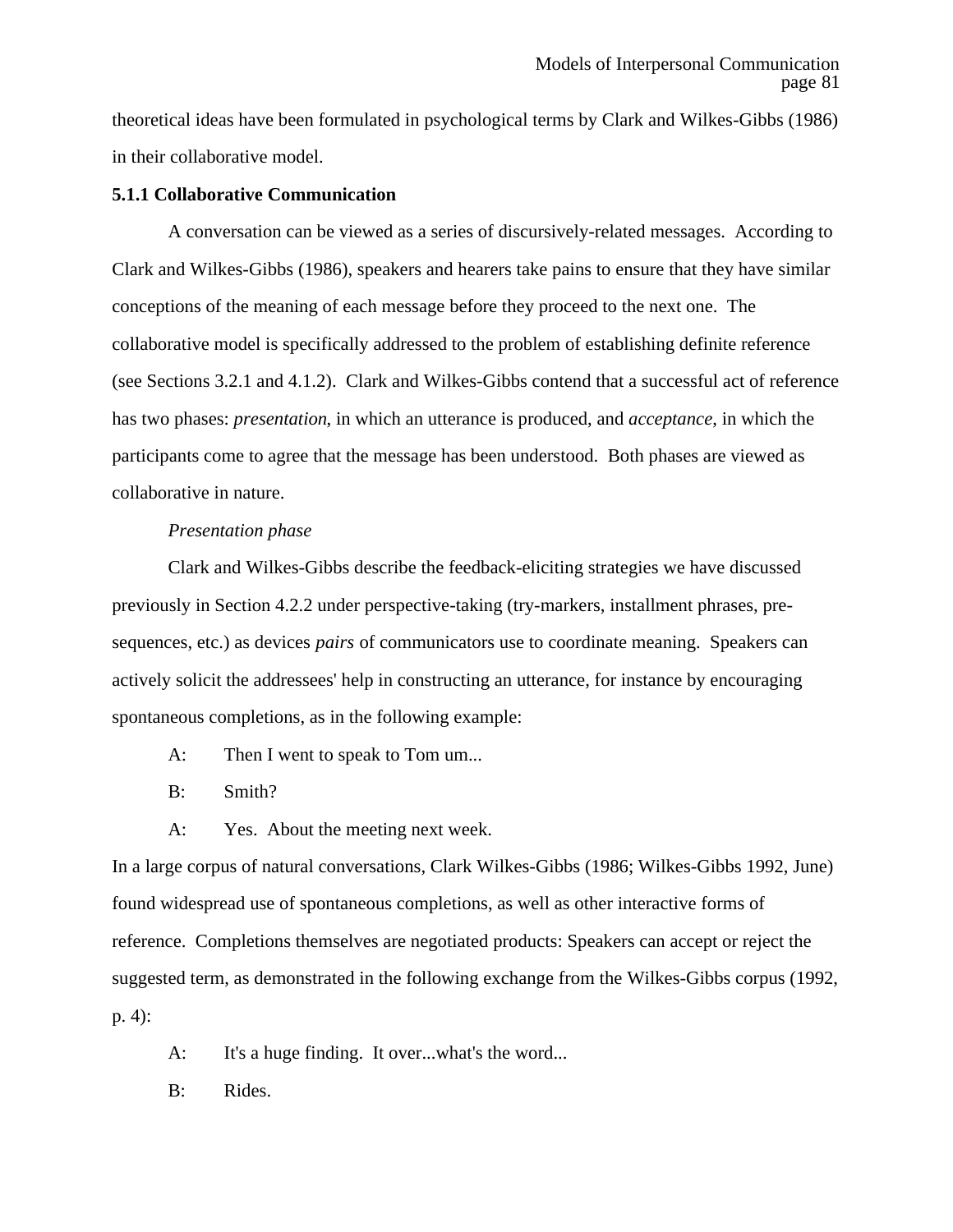- A: No, um..uh..
- B: Shadows.
- A: Right. All the rest.
- B: Amazing.

Wilkes-Gibbs notes that speakers sometimes appear to use the strategy of hesitating to induce the listener to provide a completion, as for instance when unable to recall another's last name (e.g., "Sure I recognize you. You're John um...")

# *Acceptance phase*

Once an utterance has been proposed, speaker and addressee interact to ensure that they mutually agree it has been understood correctly. Clark and his colleagues (Clark & Brennan, 1991; Clark & Schaefer, 1989; Clark & Wilkes-Gibbs, 1986) refer to this process as *grounding*:

The contributor and his or her partners mutually believe that the partners have understood what the contributor meant to a criterion sufficient for current purposes. This is called the *grounding criterion*. Technically, then, grounding is the collective process by which the participants try to reach this mutual belief (Clark & Brennan, 1991, p. 129).

In order for a statement to become a contribution to the ongoing conversation, and thus to be incorporated into the communicators' common ground, it must first be grounded.

The process of grounding an utterance can be more or less complex and/or time consuming, depending upon its comprehensibility to the listener and the goals of the communicators (Clark & Brennan, 1991; Clark & Schaefer, 1989; Clark & Wilkes-Gibbs, 1986; Schegloff, 1982; Schegloff, 1991; Schegloff, Jefferson, & Sacks, 1977). Some messages are understood and accepted immediately, either explicitly, as in:

A: Have you heard of the movie *Schindler's List*?

B: Uh huh.

A: I saw it last night and it was quite a tear-jerker.

or implicitly, as in:

A: Last night John and I saw *Schindler's List.*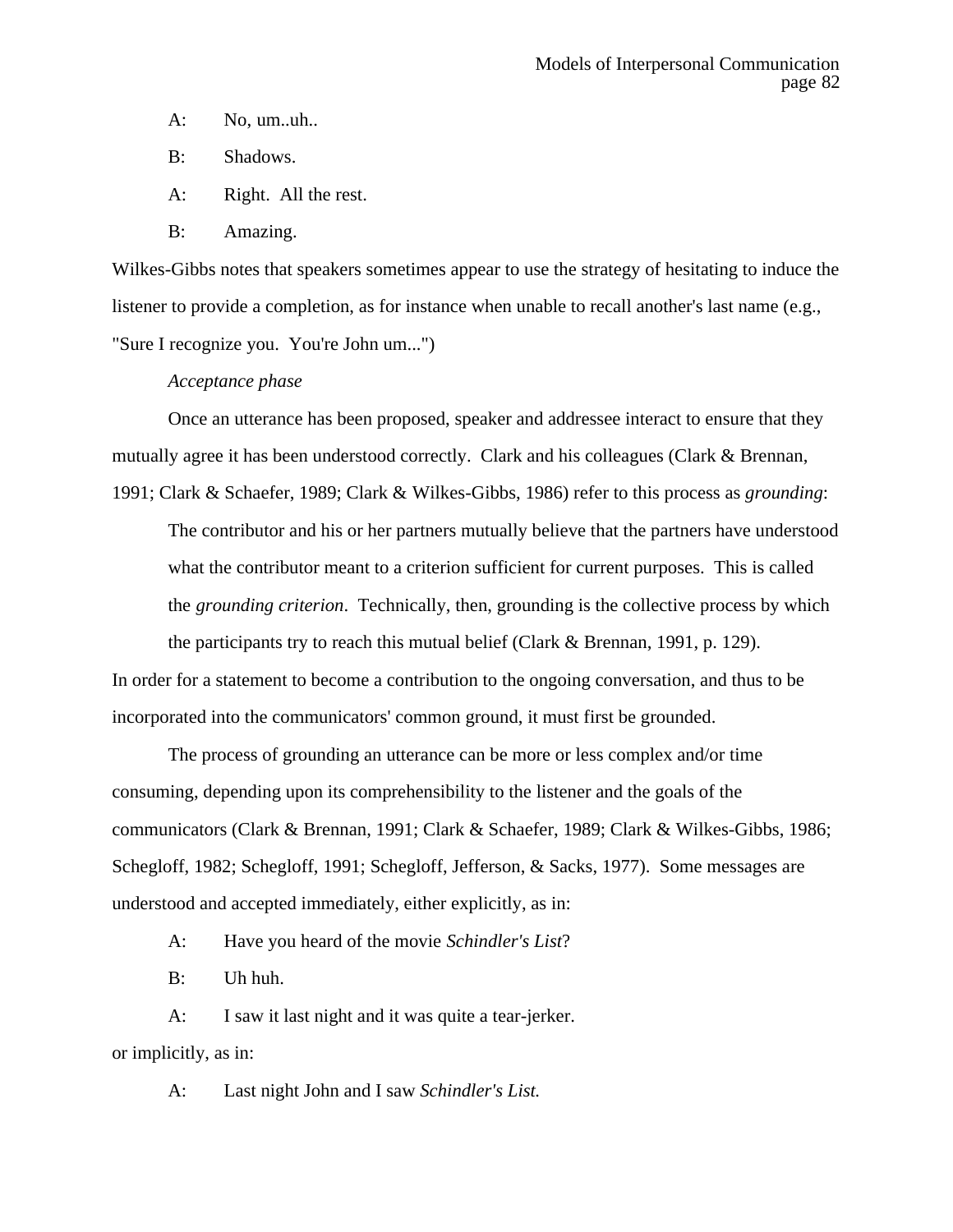B: Did you like it? I saw it last week and was really moved.

In Clark and Brennan's terms, backchannel responses that indicate comprehension (e.g., "mhm," "I see,"), overt statements of understanding, and moving on to the next turn without showing any indication of not understanding are all "positive evidence" of sufficient grounding.

In contrast, listeners may sometimes indicate they have not understood the message, or that they are not certain that their interpretation is correct. These forms of "negative evidence" can also take the form of backchannel responses (e.g., "huh?"), overt questions, and misplaced or erroneous contributions. These backchannel signals can initiate repair techniques, such as sidesequences:

- A: Last night John and I saw *Schindler's List*.
- B: The movie about the Holocaust?
- A: Yep.
- B: How did you like it?

The embedding of side-sequences need not be limited to two levels, and can become quite complex (Jefferson, 1975). According to the collaborative model, regardless of the number of turns required, communicators will continue to try to establish that mutual understanding has occurred.

# **5.1.2 The Principle Of Least Collaborative Effort**

The maxims of quantity and manner (Grice, 1975) ordain that messages should contain the right amount of information for the addressee, and be as concise as possible. The perspective-taking literature indicates that speakers do in general follow these maxims, although apparent violations are not uncommon. For example, Fussell and Krauss (1992) found that speakers would often present little or no identifying information along with the name of a stimulus, despite their belief that it was unlikely that the addressee could identify it from the name alone. Such findings suggest that speakers do not adhere strictly to Grice's maxims.

Why might this type of maxim violation occur? According to Intentionalists, providing one's addressee with too little information to identify a referent could be understood as a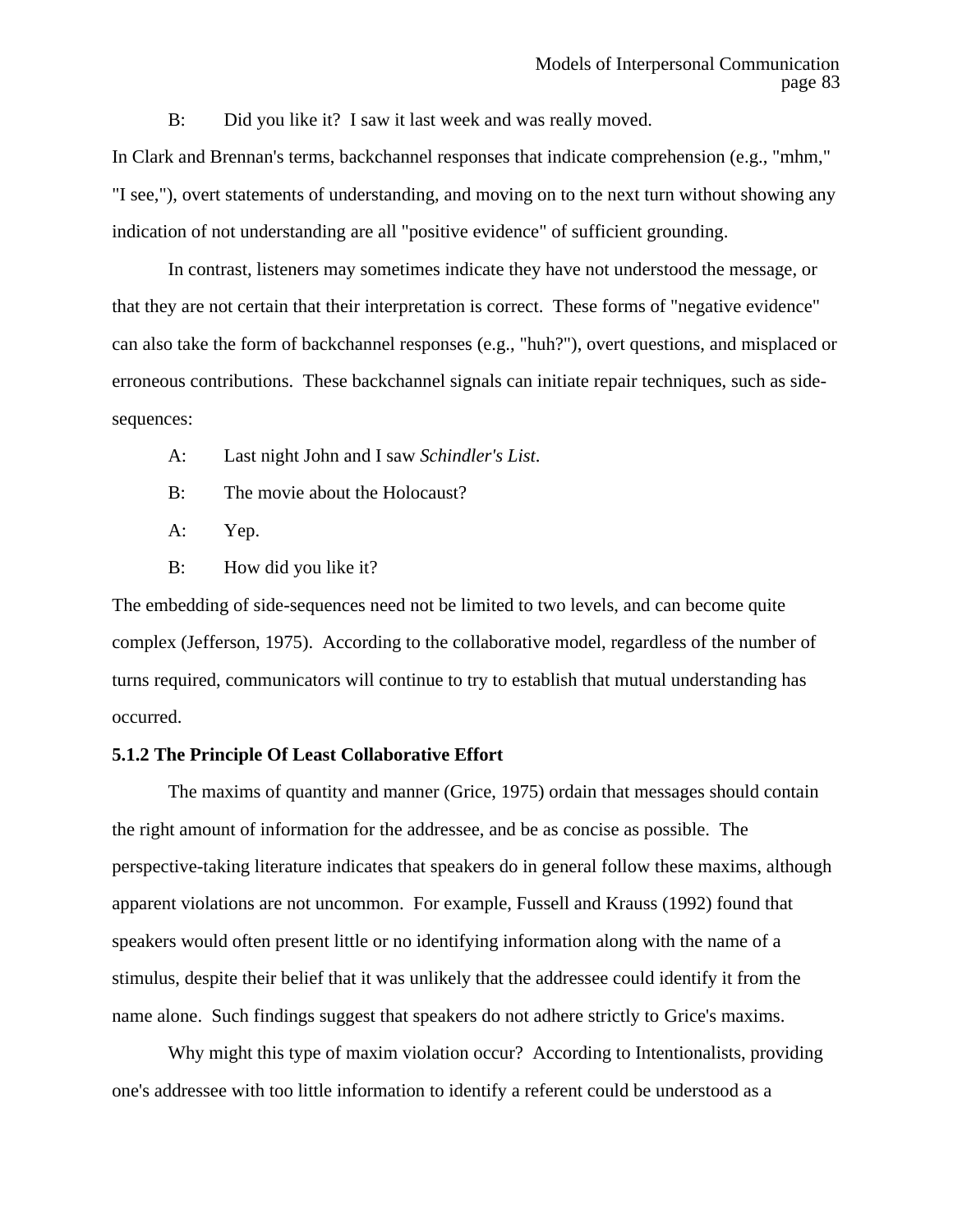deliberate act designed to convey something to that addressee (e.g., that the speaker is being rude, that the addressee is poorly informed, etc.). An alternative view is that Grice's conversational maxims really are not very conversational in their view of language. Rather they describe language use without taking into account the interactive nature of interpersonal communication. Clark, Wilkes-Gibbs and their colleagues propose that speakers and hearers strive to minimize their *collective* effort in the grounding process. In this view, it would be perfectly acceptable (i.e., not a maxim violation) for a speaker to present a potentially ambiguous message, instead of a lengthier but more communicative one, when less overall grounding time would be required by having the listener disambiguate the latter message.

#### **5.2 Research Findings**

In their research, conversational analysts take segments of naturally-occurring speech and transcribe them precisely -- retaining as much detail of the original material (e.g., pauses, dysfluencies, intonations) as possible.<sup>27</sup> Psychological research guided by the collaborative model has employed variants of the interactional referential communication paradigm. In one variation, Clark and Wilkes-Gibbs (1986) had speaker and hearer, separated from one another by a barrier, to converse without constraint about stimuli, creating a conversational setting that contains many of the elements of everyday conversation, but still allows for considerable experimental control. Consistent with their assumption that communication, is achieved jointly by speaker and addressee, researchers in the collaborative framework examine *joint* measures of communicative success, such as the total number of words spoken or total time needed by both parties to the conversation before they have agreed that successful reference has occurred.

## **5.2.1 Developing Shared Perspectives**

The number of conversational turns (presentation, acceptance, side-sequences) speakers and addressees require in any particular instance to establish that a message has been understood can vary widely. In the collaborative view, changes in this measure reflects the extent to which speakers and hearers have established a joint perspective. Several studies have demonstrated both that speakers' referring expressions become shorter with repeated reference to a stimulus,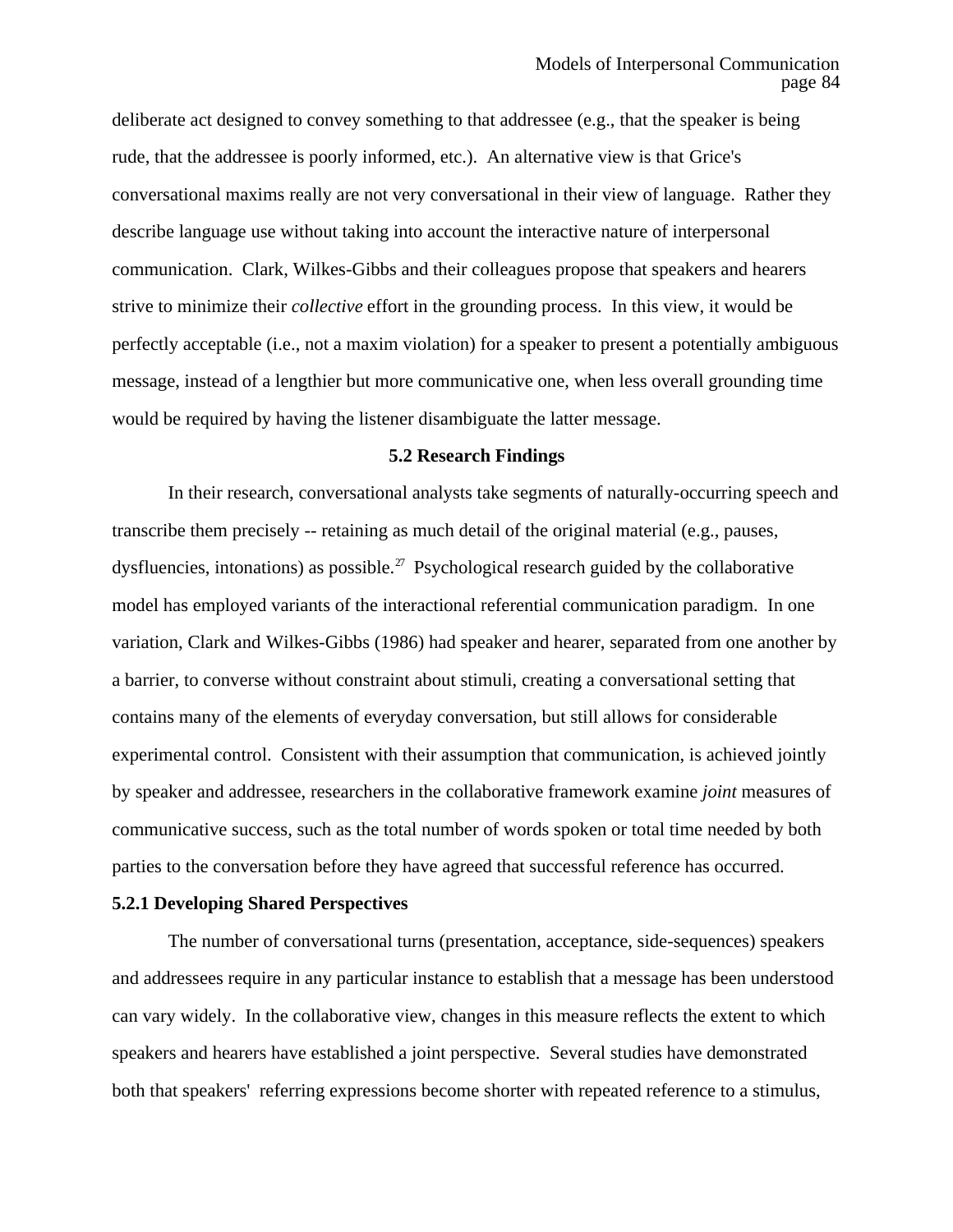but also that the total number of speaking turns by *both* participants required to establish reference declines over subsequent encounters with the referent. This is found when the stimuli are nonsense figures (e.g., Clark & Wilkes-Gibbs, 1986; Hupet et al., 1991; Wilkes-Gibbs & Clark, 1992) and when they are actual persons, places or things (e.g., Clark & Schaefer, 1987; Fussell & Krauss, 1992; Isaacs & Clark, 1987; Schober & Clark, 1989).

# *Creating shared spatial perspectives*

In earlier sections of the paper we discussed work on spatial perspective-taking, and in particular, how consideration of the addressee's viewpoint affects the way a speaker communicates about entities and locations in a shared visual field. Several investigators have examined how conversational partners create a joint perspective for spatial reference.

Garrod and Anderson (1987) had dyads play a computerized maze game that required them to refer to specific locations. They found a correlation between the relative use of particular locative strategies (e.g., path vs. coordinate systems) between each pair of partners, but not across partners, suggesting that dyads had developed a joint spatial perspective on the maze. Interestingly, attempts to coordinate perspectives explicitly (e.g., "Let's describe them in terms of the maze coordinates,") were rare; instead, coordination was achieved through the act of referring itself.

Garrod and Anderson suggest that communicators use "output/input coordination" - speakers formulate messages using the mental model of the space that was used in the previous message. In this way, they argue, cognitive effort is minimized because communicators do not need to assess others' perspectives. However, research by Schober (1993, 1992) suggests that communicators cooperate in the *style* of reference they use to refer to physical locations, rather than in their specification of those locations. In his studies, when pairs of communicators exchanged speaking roles, the new director tended to use egocentric or addressee-centered references at about the same rate as the original director had.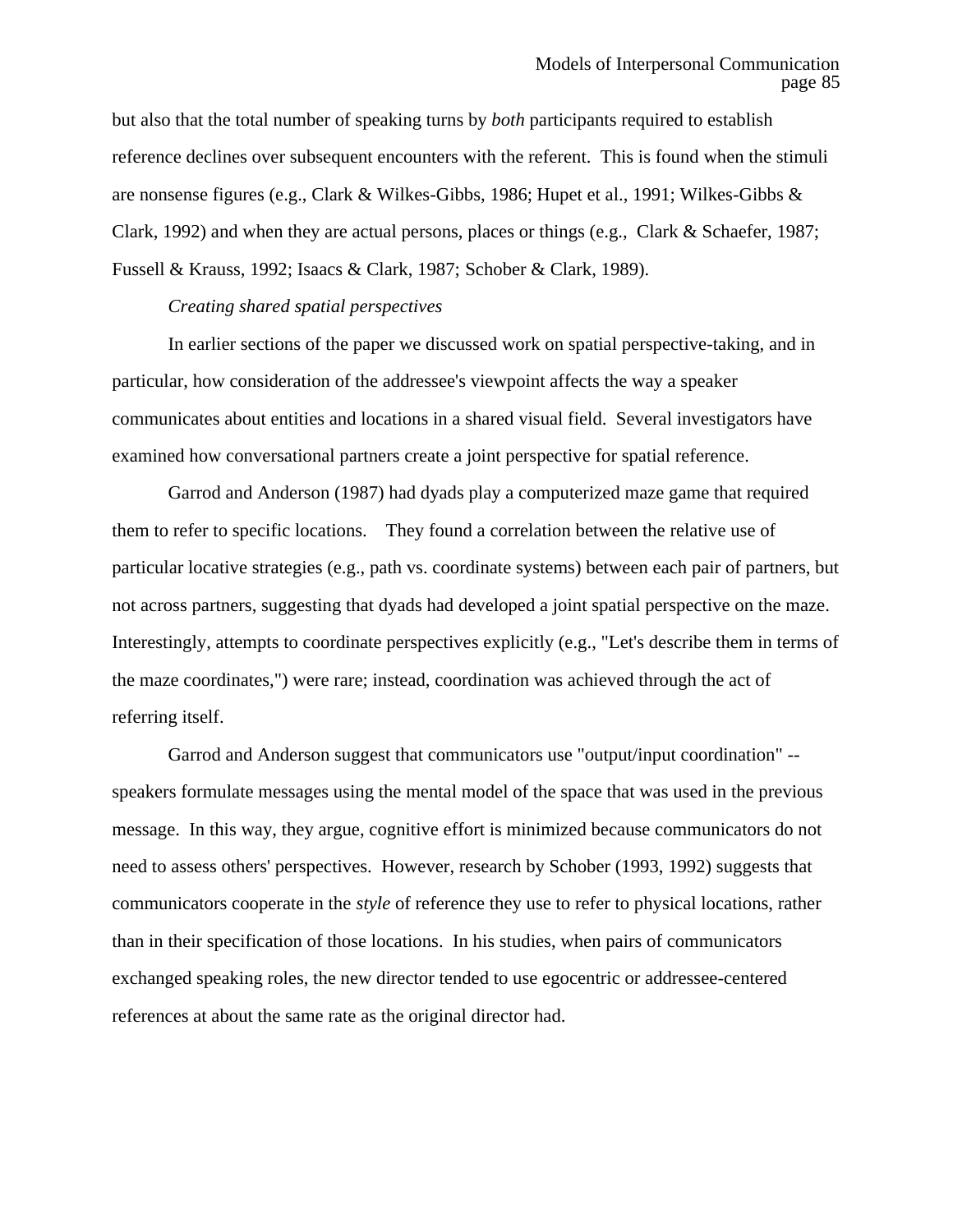# *Creating shared conceptual perspectives*

As Schober (1990; 1993) observes, it may be easier to construct mutual orientations toward a physical space than it is to create shared conceptual perspectives, because in the former the addressee's point of view can more readily be identified. In addition, although there is a conceptual element in spatial perspective-taking -- different ways of referring to points in a maze may indicate different ways of representing that maze in space -- typically there will be little disagreement about the referred-to entity (e.g., a point). In contrast, many communication tasks require that speakers and hearers develop a mutual perspective on both the object of reference and its location in space, and in some cases, there may be no conventionalized lexical entry for the object. In other cases, speakers and listeners may bring different knowledge and perspectives on the referent to their interaction. Researchers have examined the development of joint perspectives in both of these cases.

# *Creating shared perspectives on unlexicalized referents*

Several investigators have examined the construction of shared perspectives or interpretations with Chinese Tangram figures (see Figure 2, Panel B). Clark & Wilkes-Gibbs (1986) had pairs of subjects perform an interactive referential communication task, and examined message content and the length of exchanges across repetitive trials. Interactions became briefer with subsequent mention. During the first trial, subjects described, rather than named, the stimuli, employing four descriptive strategies: *resemblance* (e.g., "looks like a skier"), *categorization* ("is a skier"), *attribution* ("has skis") and *actions* ("person skiing"). On the first trial, the majority of speakers used a combination strategy: they gave a holistic label to the stimulus, but added literal details to facilitate coordination of meaning. With repeated mention, referring expressions are simplified and shortened by eliminating details (e.g., "person with snowshoes carrying skis" might be shortened to "skier"), or focusing on a particular part of a figure (e.g., "person carrying skis" might be shortened to "skis").

Collaborative models predict that addressees' coordination strategies will also change across trials. During the initial trials, matchers in the Clark and Wilkes-Gibbs (1986) often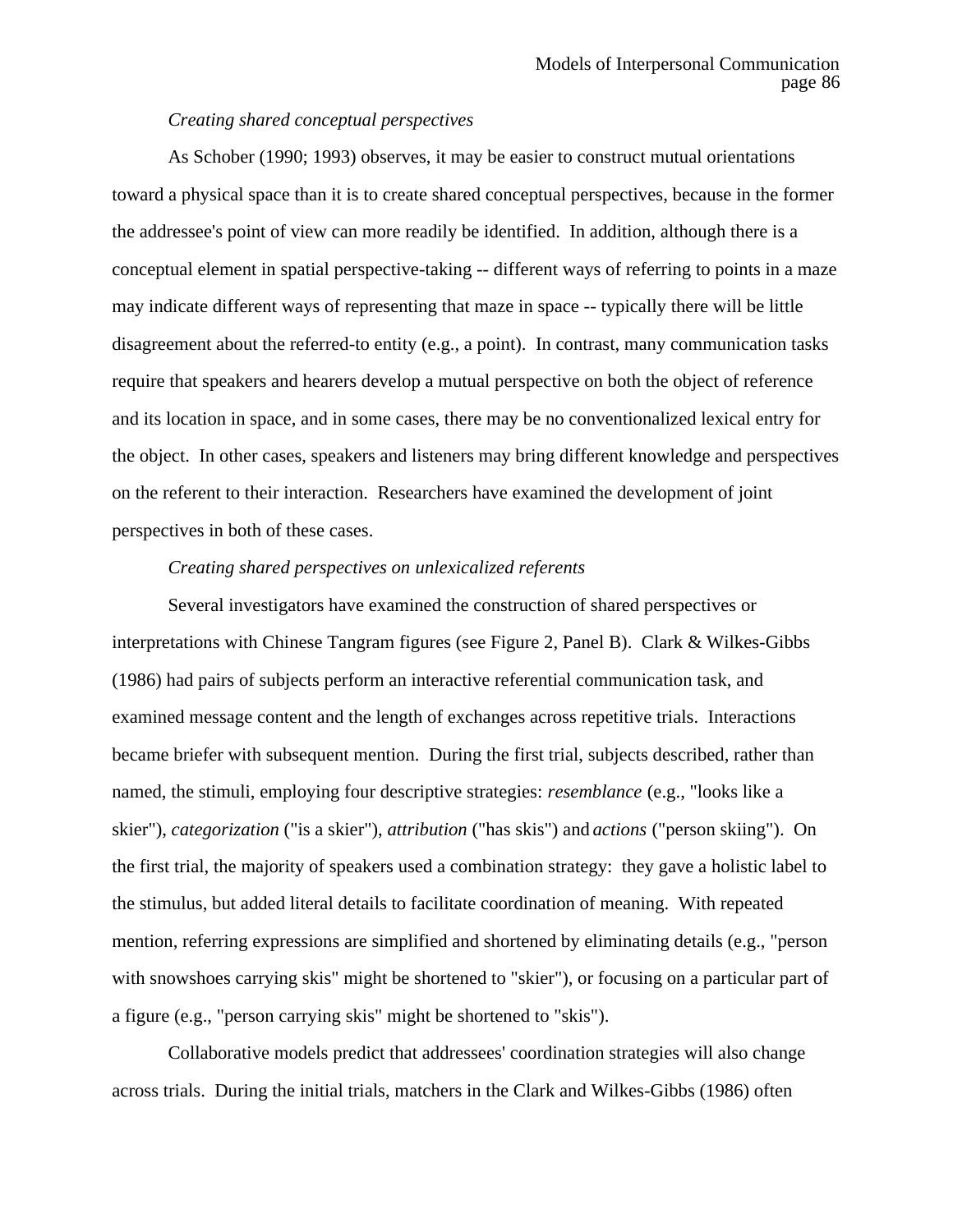requested expansion of the information directors presented, and frequently proposed additional details to ensure understanding. By the sixth trial, however, the directors' presentation was usually accepted without comment. Similar results have been found by a number of investigators (e.g., Fussell & Krauss, 1992; Hupet et al., 1991; Isaacs & Clark, 1987; Schober, 1993; 1994; Wilkes-Gibbs & Clark, 1992).

Hupet et al. (1991) have shown that the amount of effort required to achieve a shared perspective depends on the codability and discriminability of the referent. When codability and distinctiveness were high, Hupet et al. obtained results that paralleled those of Clark and Wilkes-Gibbs (1986). However, when either of these factors was low, much more interaction was required to establish that referents had been identified correctly. By the sixth trial, dyads in all conditions of Hupet et al.'s study were equally proficient at describing the Tangrams, suggesting that, once established, a joint perspective is relatively easy to maintain, even with confusable stimuli.

The collaborative process is also influenced by the extent to which communicators bring similar personal perspectives on the stimuli to the communication situation. Wilkes-Gibbs and Kim (1991) examined the negotiation of perspective in a referential communication task patterned after Carmichael, Hogan and Walter's (1932) classic study of the effects of naming on memory. Wilkes-Gibbs and Kim created a set of ambiguous Tangram-like figures that could be seen as different objects (e.g., "a camel without legs," or "a barn with a silo," see Figure 4). In half of the dyads, Wilkes-Gibbs and Kim induced the same perspective prior to the communication task, and in the other half the two participants had different perspectives. When the two communicators differed in their prior perspectives, grounding was much more difficult and time consuming. Nonetheless, as in Hupet et al.'s (1991) study, all pairs were able eventually to construct a shared perspective.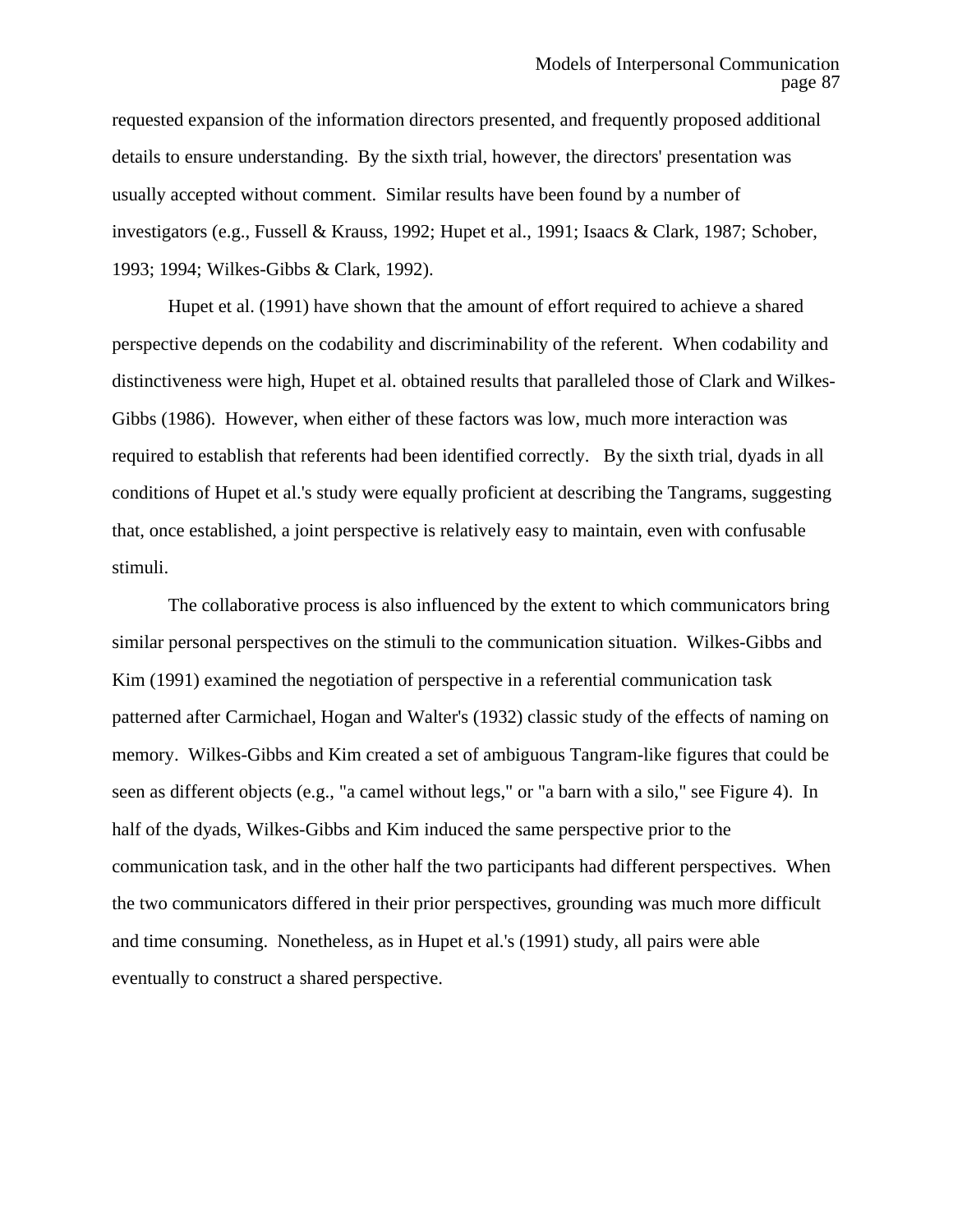----------------------------------------------------------- Insert Figure 4 About Here -----------------------------------------------------------

# *Creating perspectives on lexicalized referents*

Even when objects or concepts are lexicalized, speakers and hearers need to coordinate on whether they will use names, descriptions, or a combination of the two, and on the level of specificity of the names they use. Collaborative processes are fairly straightforward when the communicators share substantial background knowledge, but may be more complex and timeconsuming when participants have unequal expertise in a particular domain. One strength of the collaborative model is its ability to account for certain conversational phenomena that occur under such circumstances. Not only do knowledgeable speakers tailor their messages to their addressees' perspectives, they also collaborate to ensure that both participants possess the same expertise, at least insofar as the task at hand is concerned.

For example, Isaacs & Clark (1987) found that subjects who were familiar with New York City frequently took an active role in teaching novices the names of the landmarks that were the topic of their communication. When directors had greater expertise, they tended to begin by using the building's name plus a description, and then began eliminating the descriptive information on repeated occasions of mention. This finding is inconsistent with a straightforward Perspective-taking account, which would predict that descriptions alone would be used for all the trials, since the names would be uninformative to the addressee. Similarly, when matchers had greater expertise than directors, they often facilitated the discussion by introducing the name of the landmark.

Not only do speakers modify their presentation strategies across trials, they also adapt them to their matchers' needs within a single trial. In Isaacs and Clark's (1987) study, experts on New York City were able to assess their partners' familiarity with the city within the first few exchanges of the first trial, and would modify their presentation strategies accordingly. Schober (1994) also found that speakers' strategies for describing spatial locations shifted somewhat during the first trial when the matcher did not share the director's vantage point.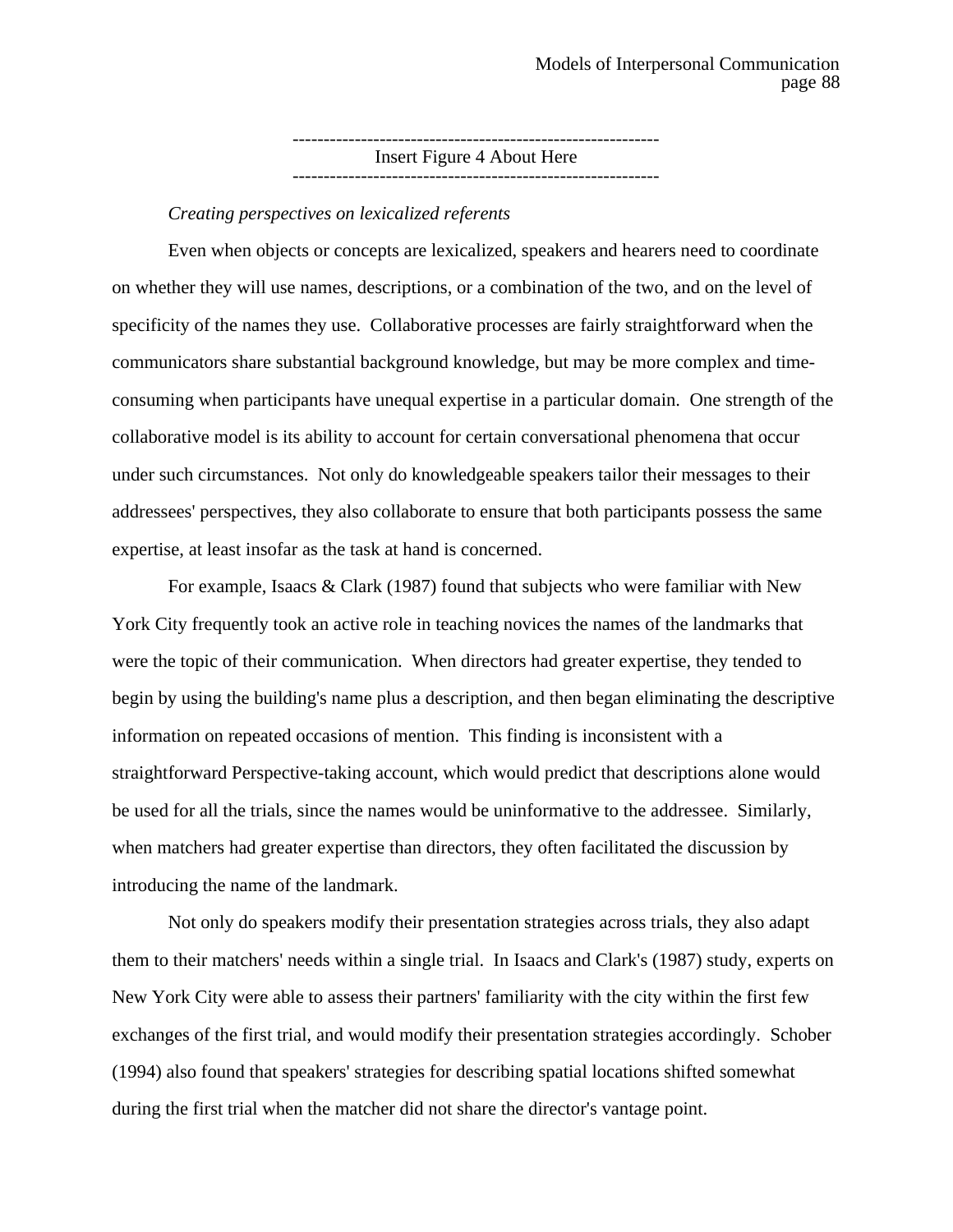# *Collaboration is addressee-specific*

Collaborative models predict that the shared perspectives communicators develop during the course of a conversation will be tailored to their own needs, and may not be comprehensible by others. In support of this prediction, Stellmann and Brennan (1993) found that speakers who had developed a mutual perspective on Tangram figures with one partner would begin the grounding process anew when they repeated the task with a second partner. In most cases, the prior perspective was the one a offered by the speaker (and typically accepted by the second partner), but perspective was introduced to the new partner as a description rather than a label. When speakers were re-paired with their original partners, they tended to use the names or descriptions they previously had used with that partner.

Although directors must develop a new collaboration with each new partner, the participatory status of the partner in earlier conversations is a determinant of the collaborative strategy. Wilkes-Gibbs and Clark (1992) had pairs of subjects perform a two phase referential communication task. directors first communicated about Tangram figures with one partner, and then performed the same task with a *new partner*, who had not been present during the first phase; a *side-participant*, who heard the earlier conversation and saw the figures; a *bystander*, who heard the earlier conversation but could not see the figures; or an *"omniscient" bystander*, who both saw the stimuli and heard the earlier conversation via an audio-visual link. Director's messages took into account the second partner's status in the earlier conversation. For example, when the second partner had not been present or was a bystander during Phase 1, messages tended to be long, consistent with the notion that these pairs had not established a body of common ground that would make previous referring expressions usable.

There is good reason to believe that directors' strategies during Phase 2 of the Wilkes-Gibbs and Clark's study affected the matcher's understanding. Schober and Clark (1989) examined comprehension by addressees and overhearers in a similar task, and found that overhearers identified the intended referents significantly less accurately, especially when they had not heard the entire conversation between director and matcher. Similar findings have been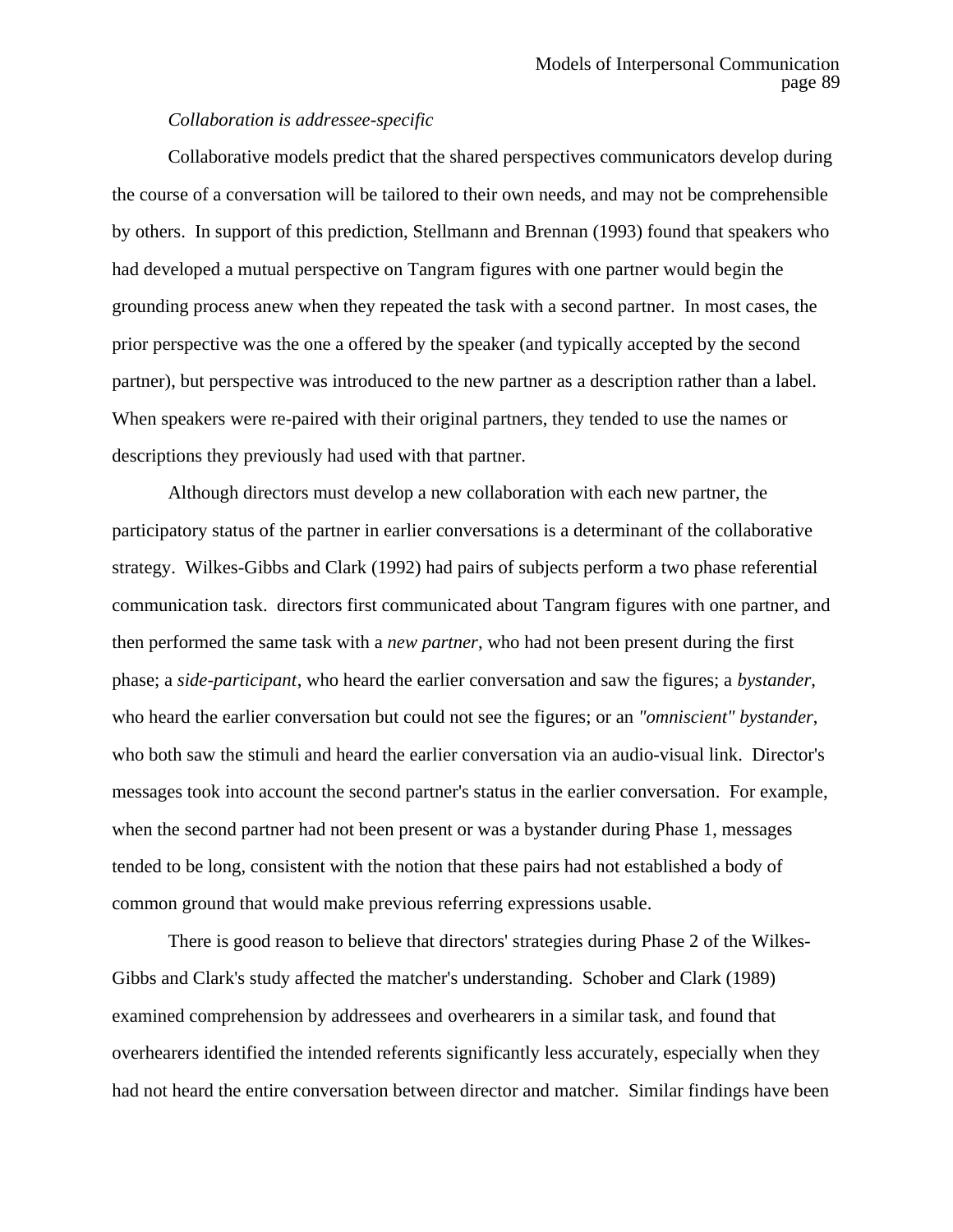reported by Kraut, Lewis and Swezey (1982). Schober and Clark suggest that overhearer's poorer understanding stems from several sources. First, people come to a conversation with different background knowledge, and an overhearer whose background knowledge differs markedly from the that of the addressee is likely to have problems understanding message tailored to that addressee's perspective. Second, overhearers who enter in the middle of a conversation will lack the shared knowledge the participants have accumulated. Most importantly from the collaborative perspective is that overhearers have not been involved in the active construction of the utterance, and therefore, the utterance is not grounded for them. Dyads may decide an utterance is suitably grounded, and move on to the next utterance before an overhearer has understood the message.

Just as communicators adapt their collaborative procedures to take addressee's prior status into account, they can also adapt their current messages to take into account unintended and unwanted overhearers. People often discuss matters they would prefer to keep confidential in public places. In such cases, collaborative strategies may be considerably more complex. Clark and Schaefer (1987) investigated pairs of acquaintances' referring expressions for Stanford buildings in the presence either of a person from whom they had to conceal their message, or someone who was indifferent to what they were saying. Subjects used a variety of strategies, often drawing upon private knowledge, to obscure their message. Concealment made the collaboration process much more difficult and time consuming, but it became easier over trials. However, overhearers correctly identified the building about half of the time, suggesting that it was difficult for the dyads to judge how successful their concealment had been.<sup>28</sup>

#### **5.3 Issues and Limitations**

The Dialogic perspective stresses the ways in which meaning is socially situated, and its emphasis on the interactive nature of communication is appealing. Research motivated by this perspective has done much to broaden our understanding of the mechanisms that make communication possible, but, before it can offer a comprehensive account of interpersonal communication, a number of issues need to be addressed in specifically Dialogic terms. Some of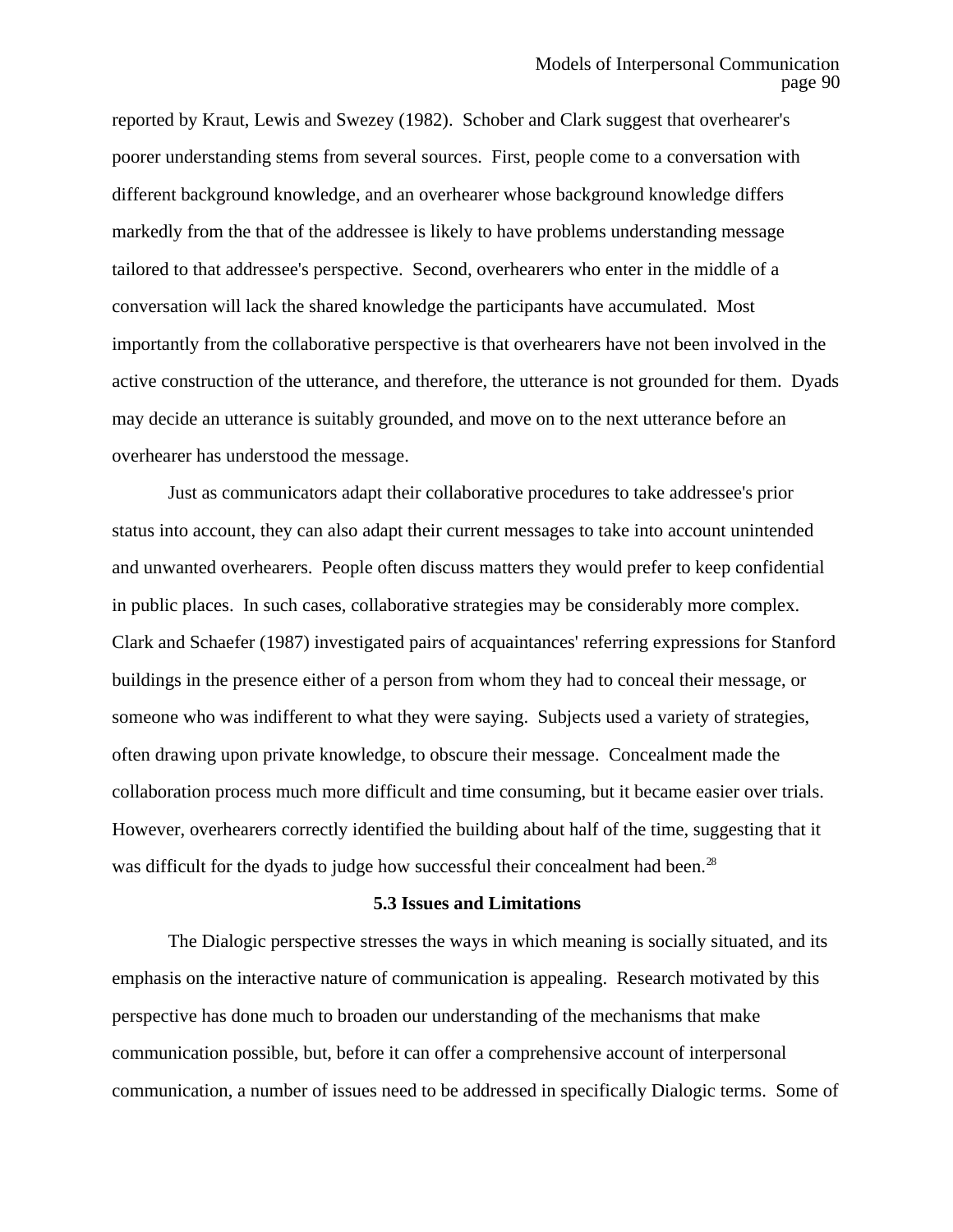these have been noted in our earlier discussion of Perspective-taking models: the focus on reference to concrete objects, and the lack of research on multi-party conversations in which all individuals are intended addressees. Here we raise two issues that are particularly germane to a Dialogic approach..

# **5.3.1 Grounding errors**

As speakers and hearers collaborate, they often find that one or the other has made a mistake of some sort -- errors in word choice, intonation contour, hesitations, and the like. Psycholinguistics has focused on the cognitive sources of these errors, and the strategies speakers use to correct them (see Clark, 1987; Gibbs, 1983). In conversational analysis, however, Schegloff and his colleagues have described the procedures used by both speaker and addressee to "repair" specific types of speech errors and thereby maintain common ground (Schegloff, 1982; 1991; Schegloff et al., 1977). Consistent with their theoretical stance, ethnomethodologists have not explored the psychological underpinnings of errors and their corrective mechanisms.

A Dialogic model hold that momentary errors in understanding must be corrected before the conversation moves forward. Indeed, there is a sense in which viewing them as errors is inconsistent with a Dialogic point of view, since it implies an individualistic conception of meaning. In the Dialogic view, an utterance has no meaning until the participants have ratified it. So in a situation like the Isaacs and Clark experiment, a listener who does not know the meaning of "the Chrysler building" (i.e., who does not know what the Chrysler building looks like, and therefore cannot identify a picture of it) can ask for more information. Indeed, it is the *responsibility* of both speaker and addressee to ensure that successful communication has occurred, and an error can occur only if the pair proceeds to the next topic without adequately grounding the previous one. Of course, such errors do occur, and when they do they induce a processes of retroactive reinterpretation (Fox, 1987).

Recent research by Kreuz and Roberts (1993) suggests that social perceivers judge both speakers *and* hearers negatively when errors in grounding occur. Unlike phonological and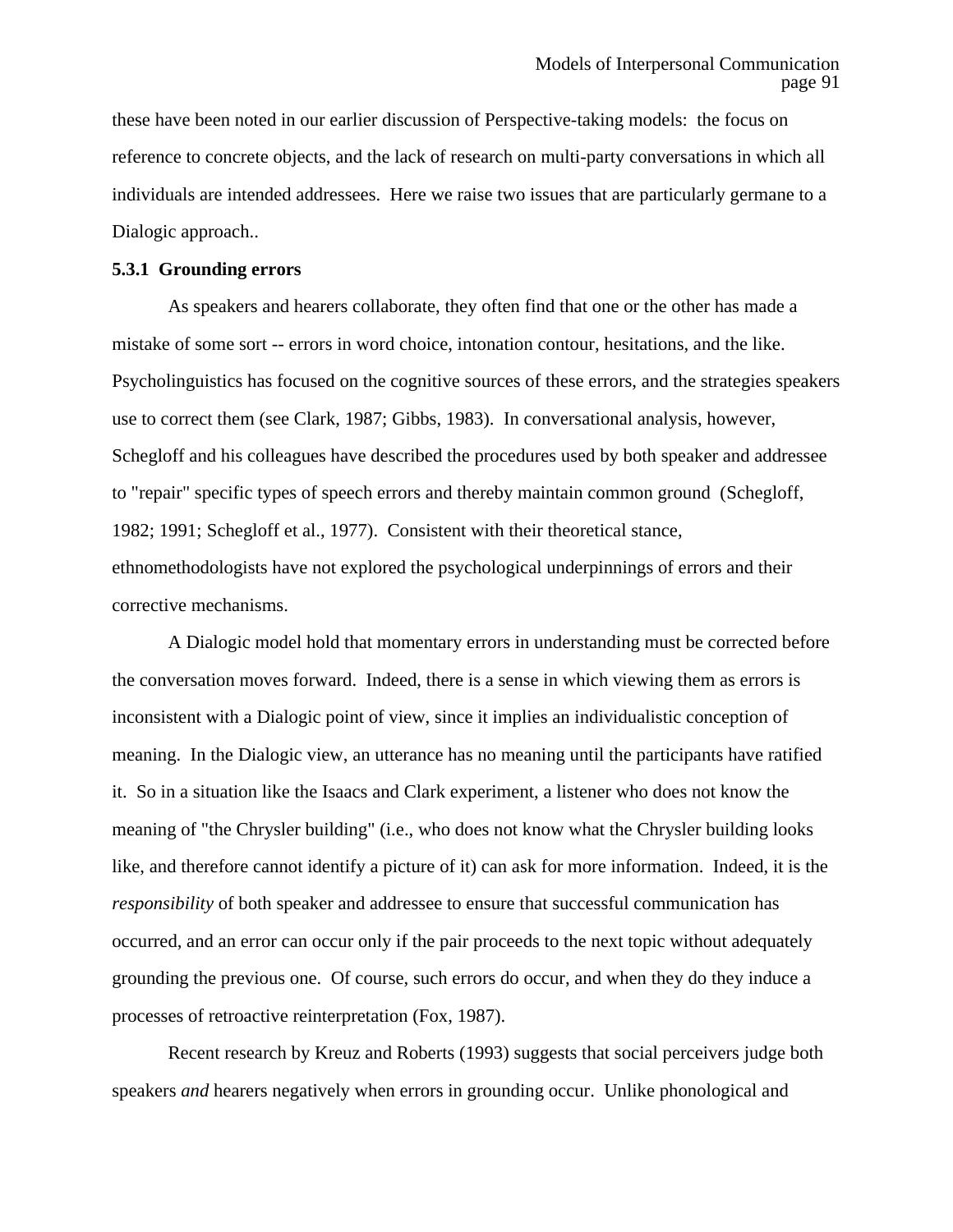lexical errors, such errors, (called *pragmatic errors* by Kreuz and Roberts) are not attributable solely to the speaker. Rather, they appear to stem from a combination of factors: the failure of a message to satisfy a conversational maxim (e.g., the messages is not sufficiently informative), and the addressee's failure to make it known to the speaker that such a failure has occurred. Only the speaker is held responsible for phonological and lexical errors, but Kreuz and Roberts found that *both* participants were judged negatively when pragmatic errors occurred. In fact, the listener was judged even more negatively than the speaker.

#### **5.3.2 Individual and Socio-cultural Differences in Collaboration**

Most of the research we have discussed has used college students as subjects. Research on the generalizability of the model, and particularly on communicators' grounding strategies, is sorely needed. The meager evidence available suggests that populations may differ in the grounding strategies they employ. Hupet et al. (1993) examined the communication performance of students and elderly adults, using a task on which the speaker and listener role was alternated. Although both subject groups showed the characteristic decline in number of words and speaking turns per figure across the six trials, the older adults required significantly more words and turns. Hupet et al. were able to rule out a number of factor that might account for their findings -- the two groups did not differ significantly in verbal skills, nor did the types of queries received from the addressee differ, etc. However, they did find significant differences in the directors' first turns in Trial 2: Whereas younger adults' descriptions of each Tangram tended to be based at least in part on the description they had grounded in Trial 1, about a quarter of the elderly subjects provided a totally new name or description.29

Even within college student samples, there appear to be differences in collaborative styles. Clark and Schaefer identified two subgroups whose strategies of concealing their meaning from overhearers differed substantially. One group settled on a private referring expression immediately, while the other switched the basis for their expressions (i.e., the piece of private knowledge) from trial to trial. Not surprisingly, the latter group found coordination more problematic.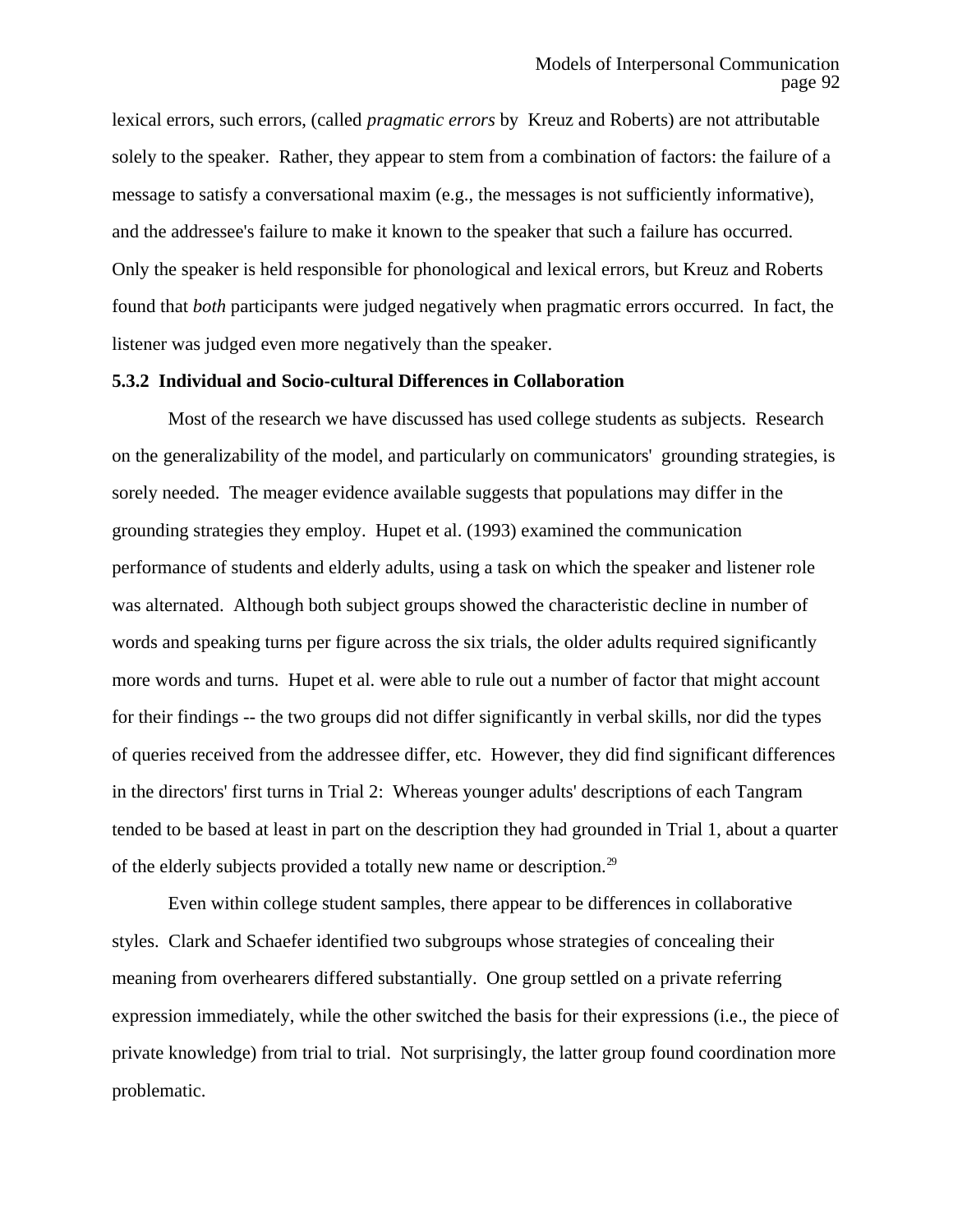#### **5.3.3 Distinguishing collaborative from noncollaborative processes**

Dialogically-oriented models like Clark's view individual communicative behaviors in terms of their contribution to the joint accomplishment of the participants. Of course, not all of the participants' behaviors are part of the collaborative process. Participants in conversations may simultaneously walk yawn, scratch themselves, toy with a paper clip, etc., and it would make little sense to argue that everything a participant does is *ipso facto* in furtherance of their joint communicative effort. The problem is distinguishing between what is and is not part of the collaborative process.

This becomes an issue when we consider a variety of speech-related phenomena that are not ordinarily regarded as part of an utterance's intended meaning. For example, consider the following answers to the question "When was Abraham Lincoln born?"

- (1) "Lincoln was born around 1820."
- (2) "Lincoln was born around…uh…1820."

An Intentionalist analysis would assume that (1) and (2) had the same *intended* meaning, although the addressee might conclude, based on the hesitation, that the speaker in (2) was less certain about Lincoln's birth date. Suppose the speaker had said

(3) "This is only a guess, but I think Lincoln was born around 1820." Do (2) and (3) have different intended meanings? An Intentionalist analysis would say they did—that in (3) the speaker's lack of certainty was part of the intended meaning, while in (2) the uncertainty was a conclusion based on an inference external to the intended meaning. Now consider sentence (4).

(4) "Lincoln was born around…uh…1820?" (with rising intonation) Do (2) and (4) have different intended meanings? Intentionalist theorists have not discussed the role of paralanguage in the construction of intended meanings very extensively, but our guess is that, if pressed, they would say that by using a rising intonation the speaker in (4) has made uncertainty part of the intended meaning.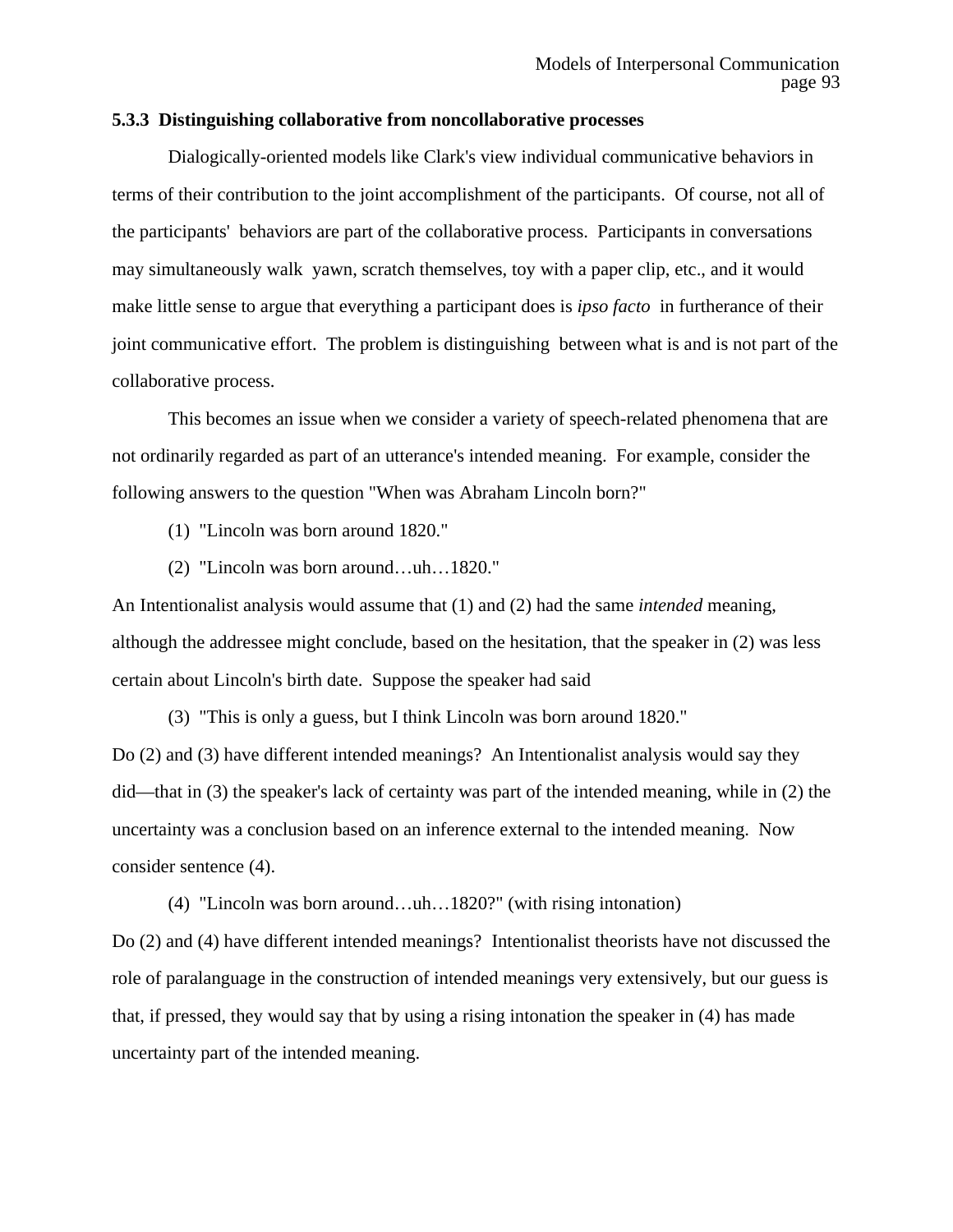However, a Dialogic model might disagree. For example, with respect to answering questions, Smith and Clark note the Gricean maxim of quality ("Do not say that for which you lack adequate evidence"), and suggest that

"…when respondents aren't certain of their answer, they should say so, or they will imply that they *are* certain."

…respondents use "uh" both to signal a delay and to offer a brief account for it. In this view, "uh" is not merely a filled pause… It is a deliberate signal chosen from a range of interjections that include "uh," "um," "hm," "mm," and the tongue click "ts" (Smith  $\&$ Clark, 1992, pp. 26).

But if "uh" and "um" (both usually thought of as dysfluencies) are "deliberate signals," can the same be said of other dysfluencies? Speech often contains unfilled pauses, repeated words and syllables, and a variety of other indicators that the engine of speech production is malfunctioning. Are these signals as well? Of what? If filled pauses are signals, what do we make of the finding that lectures in the humanities contain about twice as many dysfluencies as lectures in the sciences (Schachter, Christenfeld, Ravina, & Bilous 1991)? Are humanities instructors subtly alerting their students to violations of the Gricean maxims?

We believe it is more useful to distinguish signs from symbols, and to regard speech dysfluencies as signs—signs of (among other things) difficulties the speaker has encountered in the speech production process. $30$  The problem may be encountered at the stage of conceptualization (e.g., the speaker is having difficulty formulating the conceptual content of what is to be conveyed) or at the stage of grammatical encoding (e.g., the speaker can't access the word that adequately expresses that conceptual content), or it may stem from other problems (distraction, fatigue, etc.). Participants in conversations may or may not attend to such signs, depending on their interaction goals, among other things. And they may or may not make inferences from the signs, and use that information in the interaction.

To regard such signs as part of the participants' collaborative effort, one must assume that participants have the same goals, something that often is not the case. Although *communication*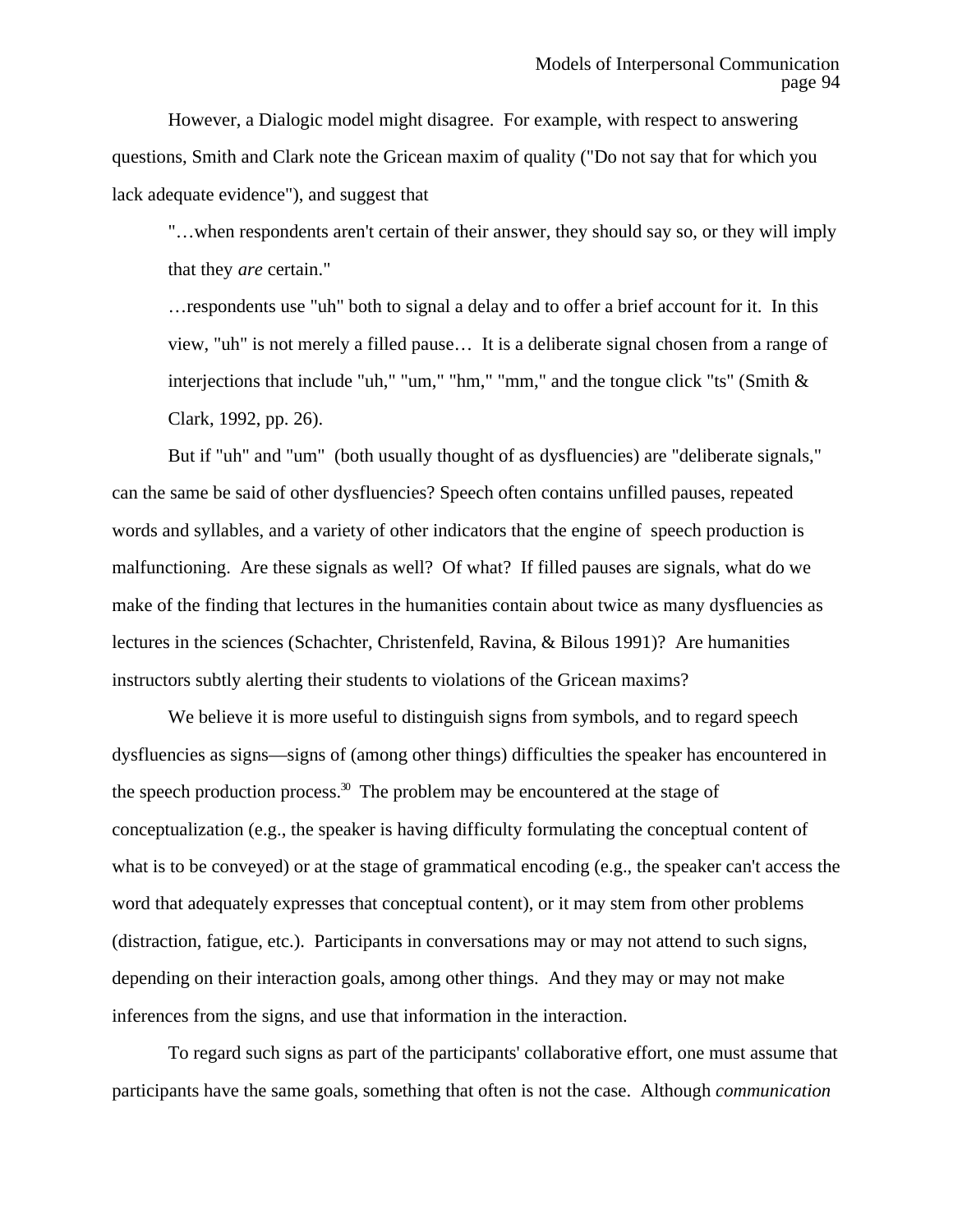may be a collaborative process, people often employ communication to accomplish ends that are anything but collaborative. People sometimes violate the maxim of quality by saying things they know not to be true, intending that their addressee belief the known-to-be-untrue proposition. In the vernacular, such speakers are said to be *lying* or attempting to *deceive* the addressee. While they may collaborate with their addressee to communicate, their goal in the situation—the state they want to achieve through communication—certainly is not shared by the addressee.

Lying sometimes is accompanied by subtle changes in speech. For example, speakers' voice fundamental frequency may be elevated when they say things they know to be untrue (Streeter, Krauss, Geller, Olson & Apple, 1977). Similarly, Chawla and Krauss (1994) had professional actors try to appear spontaneous while articulating speech they had rehearsed. Spontaneous and rehearsed speech differed subtly in the location of dysfluencies. It makes little sense to regard such signs as intentional, or part of the collaborative process, since they undermine the very outcome the speakers are trying to achieve. As we noted in Section 3.3.4, a participant's behavior will reflect both illocutionary and perlocutionary intentions. In many cases the signs we have been discussing derive from speakers' perlocutionary intentions, and may provide a knowledgeable observer with information about what a contribution is intended to accomplish, rather than what it is intended to mean.

# **6. CONCLUDING COMMENTS**

We have reviewed a sizable and remarkably diverse body of literature concerned with the social psychology of interpersonal communication. Our focus has been the implicit and explicit assumptions that underlie different approaches to the topic, and we have formulated these assumptions in terms of four models of communication. As with any category system, the justification for ours is pragmatic, based on the extent to which it help us understand the similarities and differences among the approaches investigators have adopted. Of course, category systems inevitably tend to blur differences among instances of the same category and to exaggerate dissimilarities among instances of different categories. We are aware that we have grouped together studies that in some important respects are quite different Also, because of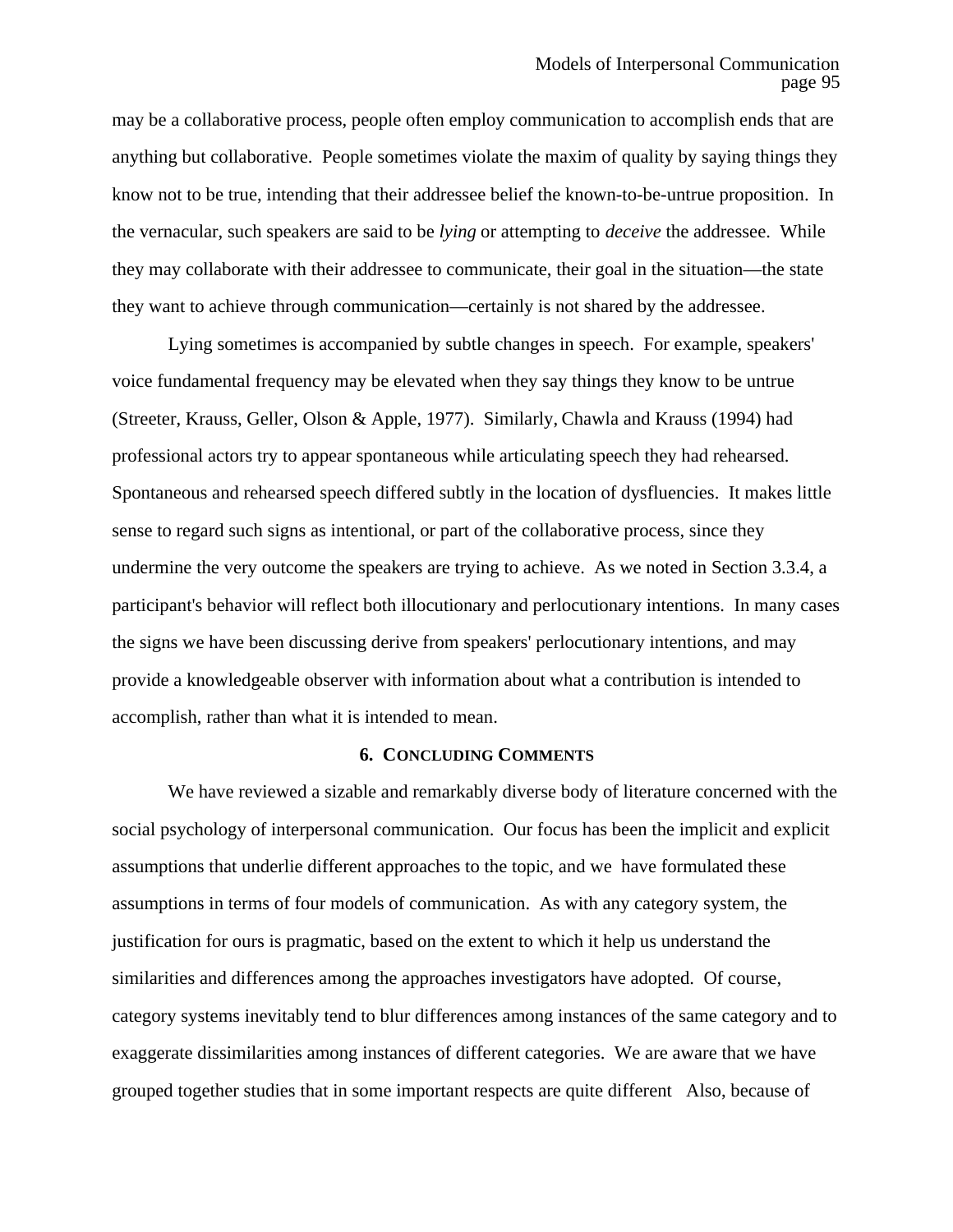limitations of space, or because the work did not lend itself well to discussion in our format, some relevant work has been omitted, or examined in scant detail. Selectivity is unavoidable in reviewing any sizable content area, but with a topic as multifaceted as communication it becomes a formidable problem. Some readers no doubt will feel that we have given short (or no) shrift to critically important work, and included items of dubious significance or quality. Certainly we have not done this intentionally, but faced with the charge we probably would plead *nolo contendere.*

It would be a serious misreading of our thesis to interpret what we have written as an endorsement of one type of model over another -- as saying that one provides a better account of interpersonal communication than another does. The four models differ markedly in the kinds of phenomena they have been designed to address, and each provides a serviceable account of the phenomena that fall directly within its focus. Moreover, each model takes a s a given the operation of processes described by other models . Collaborative models, for example, locate meaning within the interaction rather than within the message, but they also regard try markers, installment noun phrases, and the like as signals that are used to elicit feedback from the addressee. Presumably such linguistic devices *encode* the information that a response is appropriate, although Collaborative theories do not describe the encoding-decoding process in any detail. Hence, while each of the models offers important insight into some aspects of interpersonal communication, each also has a number of limitations when it comes to dealing with other aspects.

# **6.1 Developing Comprehensive Models**

In this section, we will discuss briefly some of the open issues a social psychology of interpersonal communication must address.

# **6.1.1 Identifying the Social Context**

All of the approaches we have discussed take as a given that communication is fundamentally a social process, but they conceive of the social context of utterances in an exceedingly narrow fashion. With few exceptions, researchers have focused on the immediate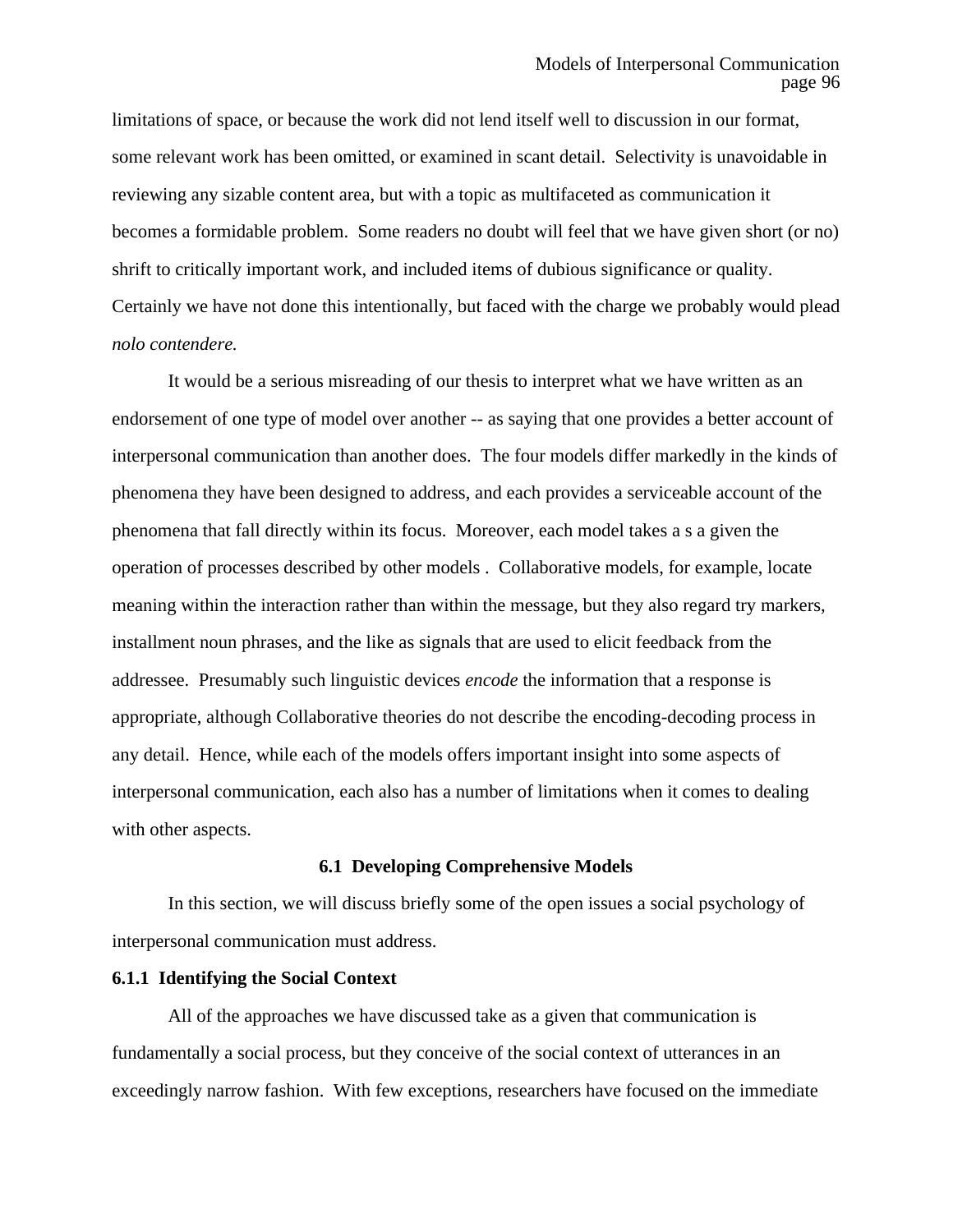conversational context, and ignored the wider social context in which the interaction is set (Sarangi & Slembrouck, 1992).

There is reason to believe that many elements of the broader social context affect both the form and content of messages. In his listing of contextual factors (see section 3.1.3), Lyons (1977) includes social roles, time and place of interaction, formality, style of speech, conversational topic and situational domain. Most of these facets of the social context have yet to be incorporated in communication models. To note just one factor, few investigators have examined how the formality of the situation or the relative status of interlocutors affects the communicative process, although there is reason to believe these factors can have striking consequences. We would expect workers to go to greater lengths assessing a supervisor's perspective than the supervisor would in assessing theirs. And, as Sarangi & Slembrouck (1992) point out, the extent to which the negotiation of meaning is "collaborative" can depend on the relative status of the communicators.

Not surprisingly, sociolinguistically-oriented models have gone considerably farther than the models we have reviewed in incorporating a variety of dimensions of the wider social context. For example, speech accommodation theory (Coupland, Coupland, Giles, & Henwood, 1988; Giles, Mulac, Bradac, & Johnson, 1987; Thakerar, Giles, & Cheshire, 1982) has attempted to delineate the social variables that determine the way interactants adjust their speech to match that of their partners. To date, the theory consists mainly of a listing of relevant variables, with little description of the dynamic process by which interactants accommodate. Regrettably, there has been relatively little cross-fertilization between sociolinguisticallyoriented models and models of the sort we have described.

## **6.1.2 Nonlinguistic Aspects of Meaning**

A comprehensive account of interpersonal communication must explain how nonverbal and verbal information work in concert to create meaning. Much of the research we have discussed either ignores nonverbal sources of information or focuses on nonverbal and paralinguistic cues as *signs* rather than symbols (see Section 1.2). For example, Clark and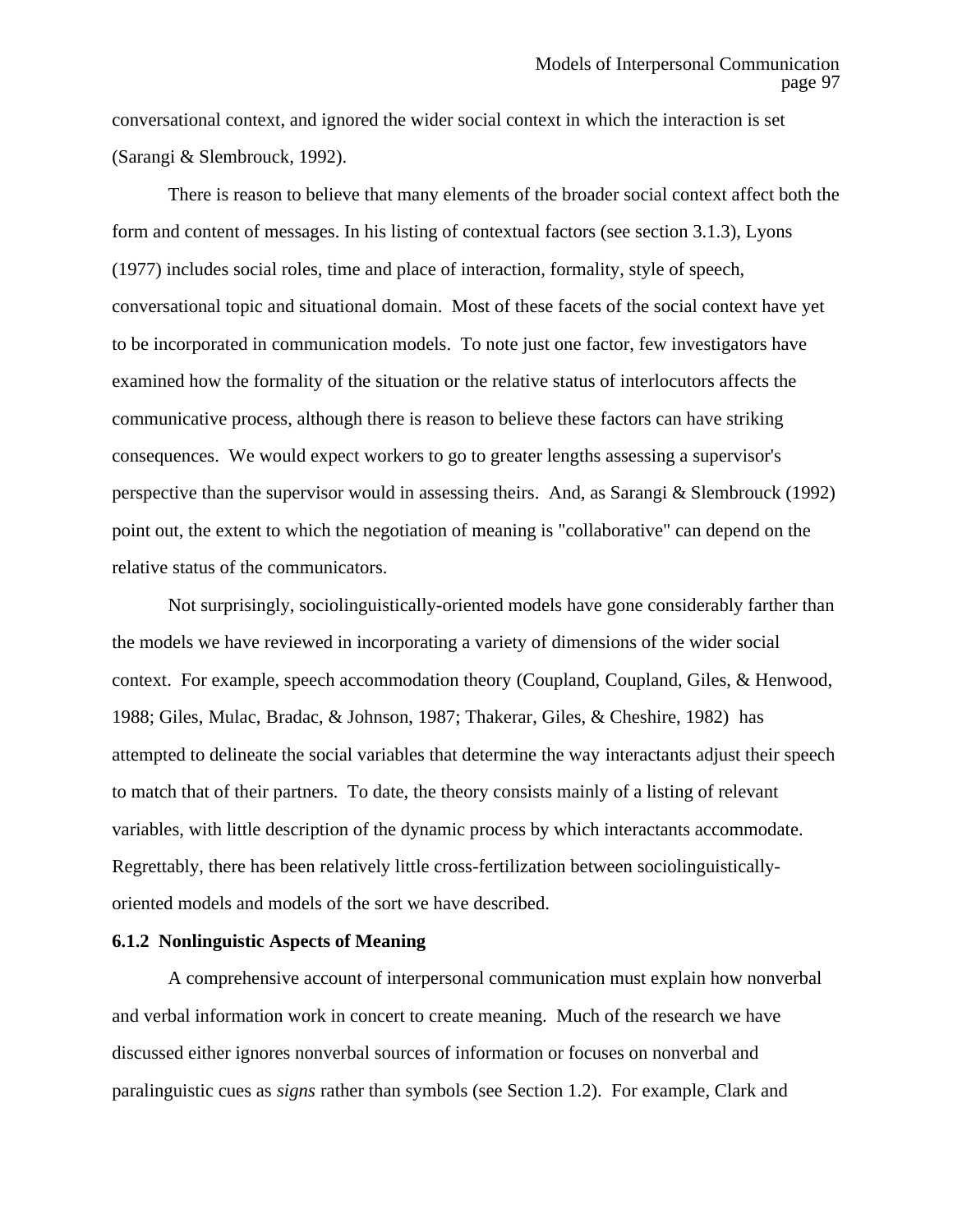Wilkes-Gibbs (1986) discuss addressees' use of head nods and the like to indicate comprehension.

By neglecting nonverbal and paralinguistic signs and symbols, researchers may overlook important components of the processes they examine. The taking of another's perspective, for example, can be revealed not only in the words the speakers utter, but also in their tone of voice and facial expression. A speaker relating bad news will convey an appreciation of the addressee's perspective by selecting appropriate lexical items, speaking in tone of voice associated with sadness (cf., Fairbanks  $\&$  Pronovost, 1939), and displaying an appropriately somber facial expression. Motor mimicry (e.g., displaying an expression that is appropriate to the partner's emotional state) is one means by which interactants convey their understanding of their partners' points of view (Bavelas, Black, Lemery, & Mullett, 1986; Bavelas , Black, Chovil, Lemery, & Mullett, 1988). It is reasonable to suppose that the absence of appropriate nonverbal cues may lead an addressee to infer that an utterance is in some way defective -- e.g., that it's not what it appears to be. Judgments of subjects trying to determine which of two versions of the same narrative was the spontaneous one were reliably correlated with the rate at which the speaker displayed particular kinds of gestures and speech dysfluencies (Chawla & Krauss, 1994) . Interestingly, although subjects were considerably more accurate than chance, they were unable to articulate the clues they used to make their judgments.

# **6.2.3 Communication and Thought**

Models of message production depict the process by which messages are generated and have an effect on addressees. With few exceptions (Zajonc,1960; Higgins, 1981), such models give little consideration to the cognitive consequences of message production for the speaker. There is, however, abundant evidence that creating a message can affect the way the creator perceives, remembers and thinks about the message's contents. Beginning with the classic experiment by Carmichael and his colleagues in the 1930's, a substantial body of evidence has accumulated indicating that labeling a stimulus affects its representation in memory (Carmichael, Hogan, & Walter, 1932; Daniel, 1972; Thomas & DeCapito, 1966) . Labeling is one of the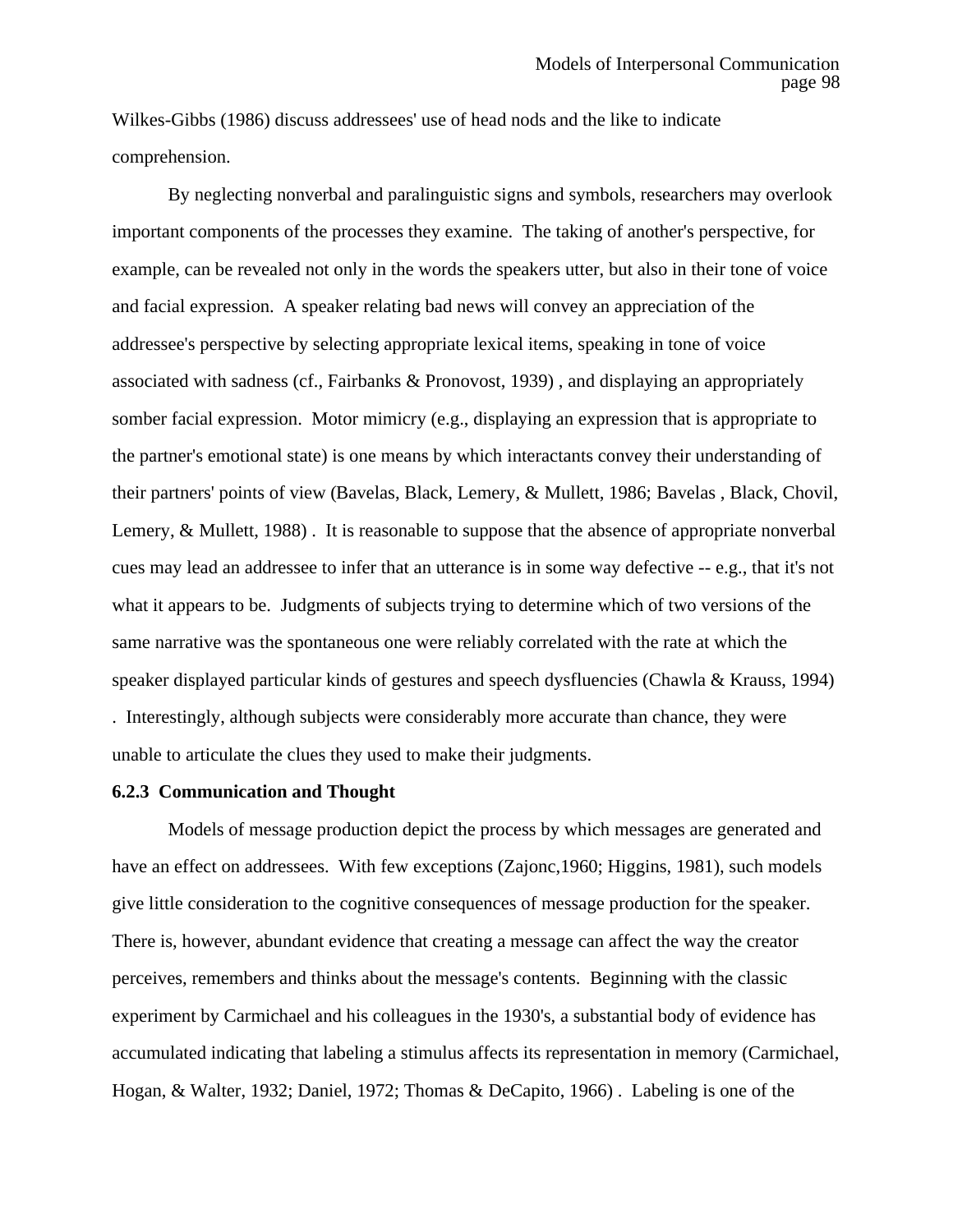means by which communicators coordinate perspectives, and Wilkes-Gibbs and Kim (1993) found that incorporating a particular perspective into the verbal label for an ambiguous figure affects the speaker's subsequent memory for the figure. For example, subjects who referred to a figure as a "camel," rather than a "barn with a silo," later over-estimated the similarity of a camel-like figure to the original. Recent work by Schooler and his colleagues (Fallshore & Schooler, in press; Schooler & Engstler-Schooler, 1990; Schooler, Ohlsson, & Brooks, 1993) on "verbal overshadowing" suggests a possible cognitive mechanism for such effects. According to their *recoding interference hypothesis,* verbalizing a description can produce a memory representation that is biased in the direction of a particular perspective. Such representations can compete with other representations in memory (e.g., visual) and affect recognition. Interestingly, the effects of verbal overshadowing are not limited to visual stimuli. Similar effects have been found for taste preferences and for satisfaction with one's choices (Wilson, Lisle, Schooler, Hidges, Klaaren, & LaFleur, in press; Wilson & Schooler, 1991) .

Speakers' interpersonal attitudes and memory also can be affected when they formulate messages about others. In a series of studies, Higgins and his colleagues have shown that a speaker's attitudes toward, and memory of, another person can be affected when the speaker tailors messages to the perspective of an addressee (e.g., Higgins et al., 1981; Higgins & Rholes, 1978; McCann, et al., 1991; see Kraut & Higgins, 1984; Higgins 1992, McCann & Higgins, 1992 for a review of this work). In these studies, speakers read brief personality sketches of a fictitious target person, and then described him to an addressee who was said either to like or to dislike him. Speakers tended to bias their characterizations of the target's ambiguous traits in the direction of the addressee's attitude; he might be described as *persistent* to an addressee who liked him, but *stubborn* to one who didn't. Subjects' subsequent recollections of these traits tended to be distorted in the direction of their descriptions.

Krauss and Chiu (1993) have proposed a reformulation of the traditional Whorfian view, contending that language *use,* rather than linguistic structure, affects cognition. They hypothesize that particular linguistic forms can be associated with specific mental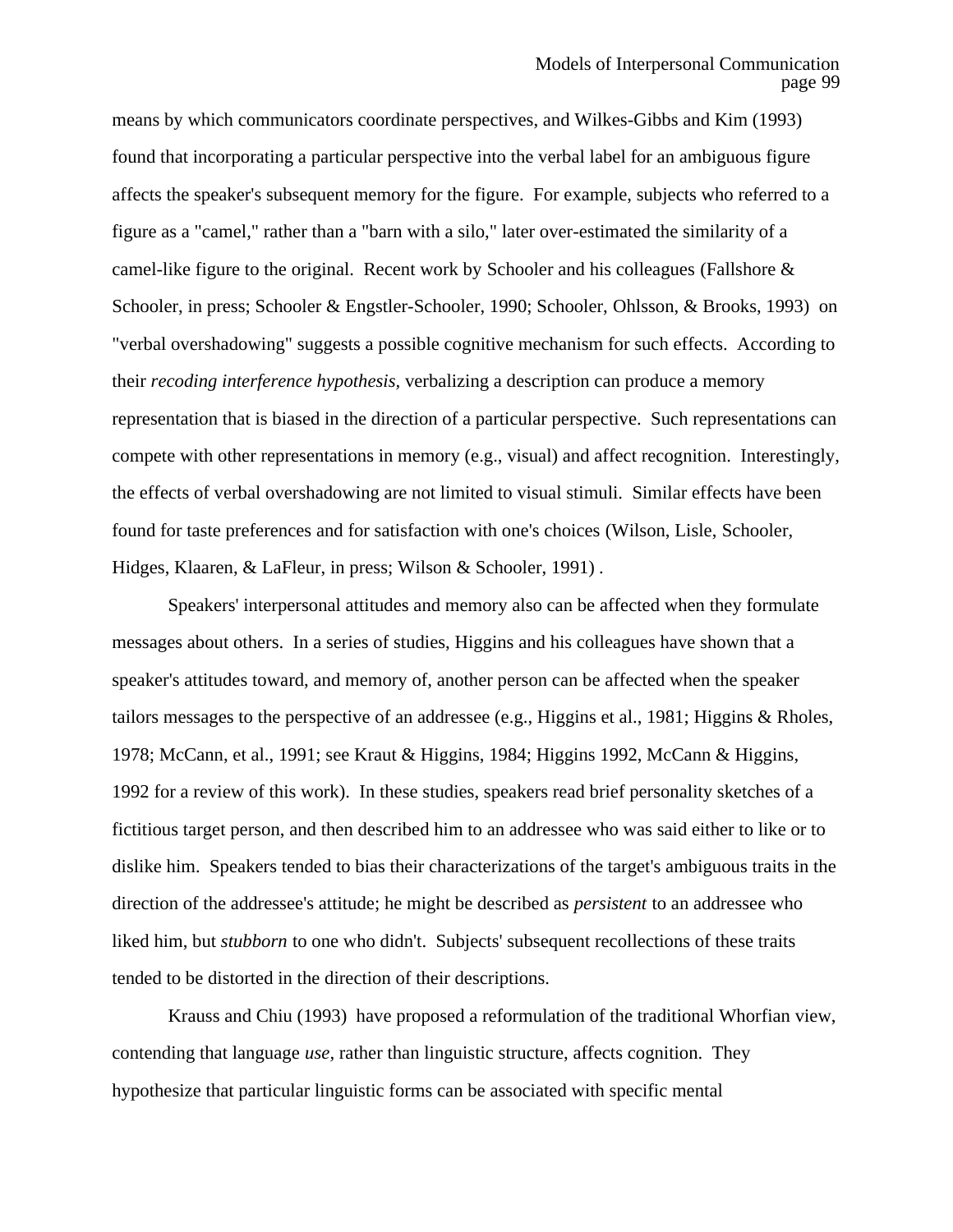representations, and that using a particular form communicatively can create a representation in the speaker's memory that may compete with other memorial representations. Considered solely from the point of view of successful reference, two alternative referring expressions may be equally effective. In a group of five males and one female, either "That *lady* over there" or "That *woman* over there" would enable the addressee to identify the referent. However, if the meanings associated with *lady* and *woman* differed in some important way, attributes of those meanings could become part of the speaker's mental representation of the person referred to. A corollary of this position is that factors that influence usage (i.e., that determine the particular form a linguistic representation takes on a particular occasion of use) can come to influence the way a speaker thinks about the state of affairs under discussion. Since a large variety of factors can determine the particular form a linguistic expression takes, the potential implications of this point of view are quite far reaching. Recent years have seen a rekindling of interest in the effects of language on cognition (Hardin & Banaji, 1993; Hoffman, Lau, & Johnson, 1986; Hunt & Agnoli, 1991; Hunt & Banaji, 1987; Kay & Kempton, 1984; Semin & Fiedler, 1991) , but the topic may turn out to be better described as the effects of communication on cognition.

# **6.2.4 The Social Roots of Meaning**

Rommetveit (1983) contends that much recent work in communication, including research motivated by the Collaborative approach, constitutes little more than minor elaborations of an Encoding/Decoding model. Although his argument is not completely persuasive, there is at least one respect in which Rommetveit's point is well taken: All of the models we have discussed can accurately be characterized as *individualistic:* they attempt to account for communication in terms of the mental processes of individual speakers and hearers between whom meaningful utterances are exchanged. Even those models that stress the critical role interaction plays in clarifying speakers' intentions identify these intentions as attributes of individuals. Rommetveit's argues that such intentions are themselves socially constituted, and contends that "…no authentic social psychology of language can be developed by adding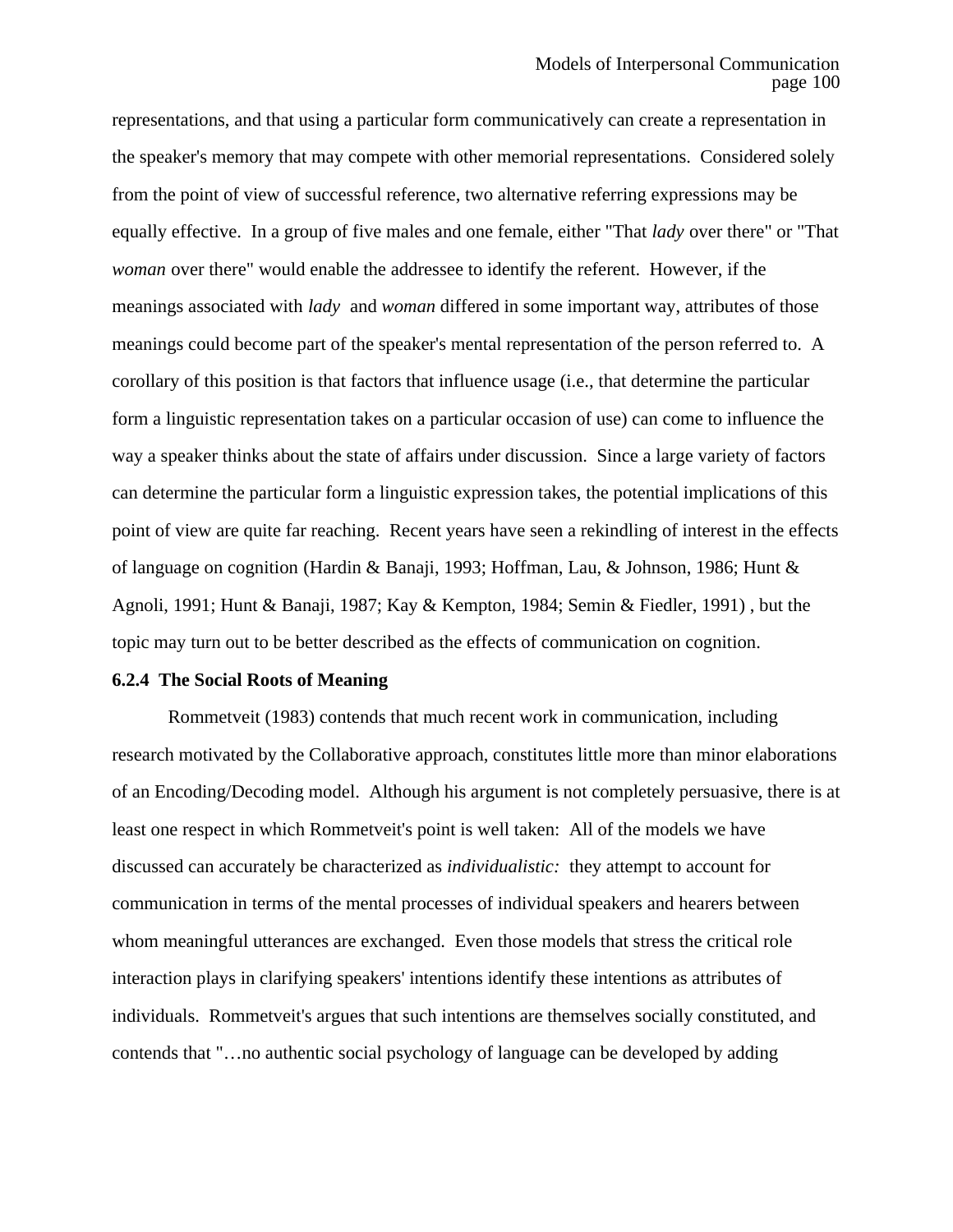auxiliary notions about social-interactional features of verbal communication onto such basic presuppositions" (1983, p. 94).

In contrast to this individualistic view, what we will call (for want of a better term) a *Fully Dialogic* view would start from the assumption that, quite apart from its expression, meaning is inherently social -- that it does not reside solely in the mind of individual speakers and hearers (Bakhtin, 1981; Markova & Foppa, 1990; Rommetveit, 1974; Volosinov, 1986; Wold, 1992). One source of this view is Vygotsky's socio-genetic approach to thought, which characterizes learning to think as a process of internalizing external dialogues with significant others (Vygotsky, 1962; Wertsch, 1985). These external dialogues take place in an intersubjective context (a state of *mutual* orientation toward the other) that appears to exist from birth (Braten, 1992; Trevarthen, 1992).

For individualistically-oriented models, our perceptions of the world are precursors to communication and exist independently of it. In the Fully Dialogic view, however, our perceptions of the world derive from the state of mutual orientation and the way we talk about the world. Volosinov<sup>31</sup> writes

It is not experience that organizes expression, but the other way around -- *expression organizes experience*. Expression is what first gives experience its form and specificity of direction... Indeed, from whichever aspect we consider it, expression-utterance is determined by the actual conditions of the given utterance -- above all, by its *immediate social situation*. (1976, p. 85, italics in original).

The distinction between this view and those discussed earlier may be seen in an example. Consider the ambiguous Tangram figure in Figure 5. A Perspective-taking view yields the prediction that a speaker would tend to describe the figure as a "barn with silo" when talking to a farmer, but as a "camel" when talking to a zoo keeper. In contrast, a Fully Dialogic model would predict that a speaker would be more likely to *perceive* the figure as a barn with silo or a camel, depending on whether the conversational partner was a farmer or zoo keeper. The difference between the two positions is not trivial. A Fully Dialogic view gives communication a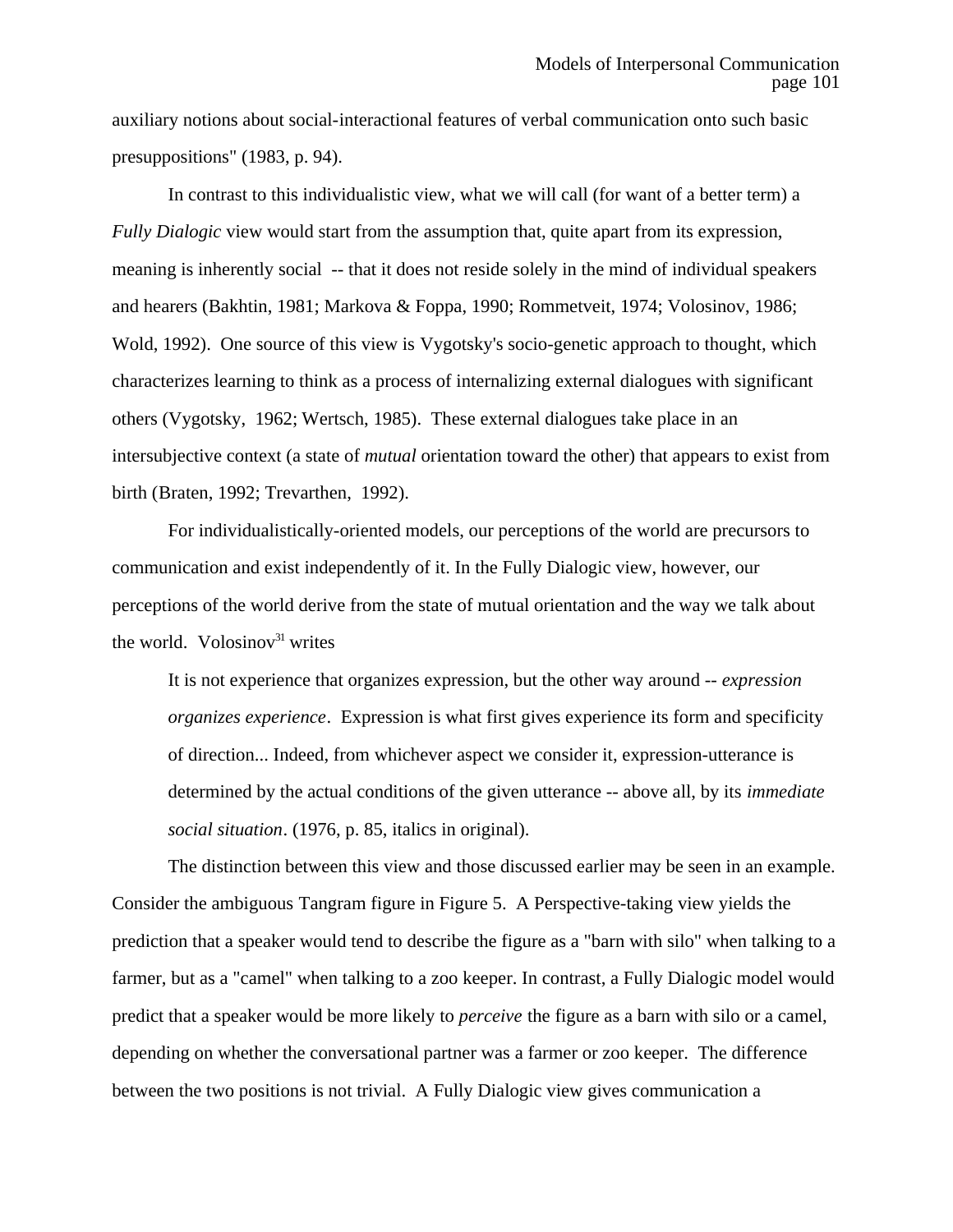preeminent role in the construction of mind. Intriguing as this notion is, and broad though its implications may be, it has proved difficult to formulate in an empirically testable way. We know of no research that has addressed it directly.

**\* \* \***

Recent years have seen a growing appreciation by social psychologists of the importance of understanding the role interpersonal communication plays in the phenomena they study. We anticipate that examining the role of communication will deepen our understanding of these phenomena, but we also believe that these explorations will contribute to our understanding of the mechanisms by which interpersonal communication is accomplished. And these insights, in turn, will be incorporated into theoretical models of the communication process. We are, therefore, relatively optimistic about the prospects for achieving a more comprehensive and systematic social psychological understanding of interpersonal communication.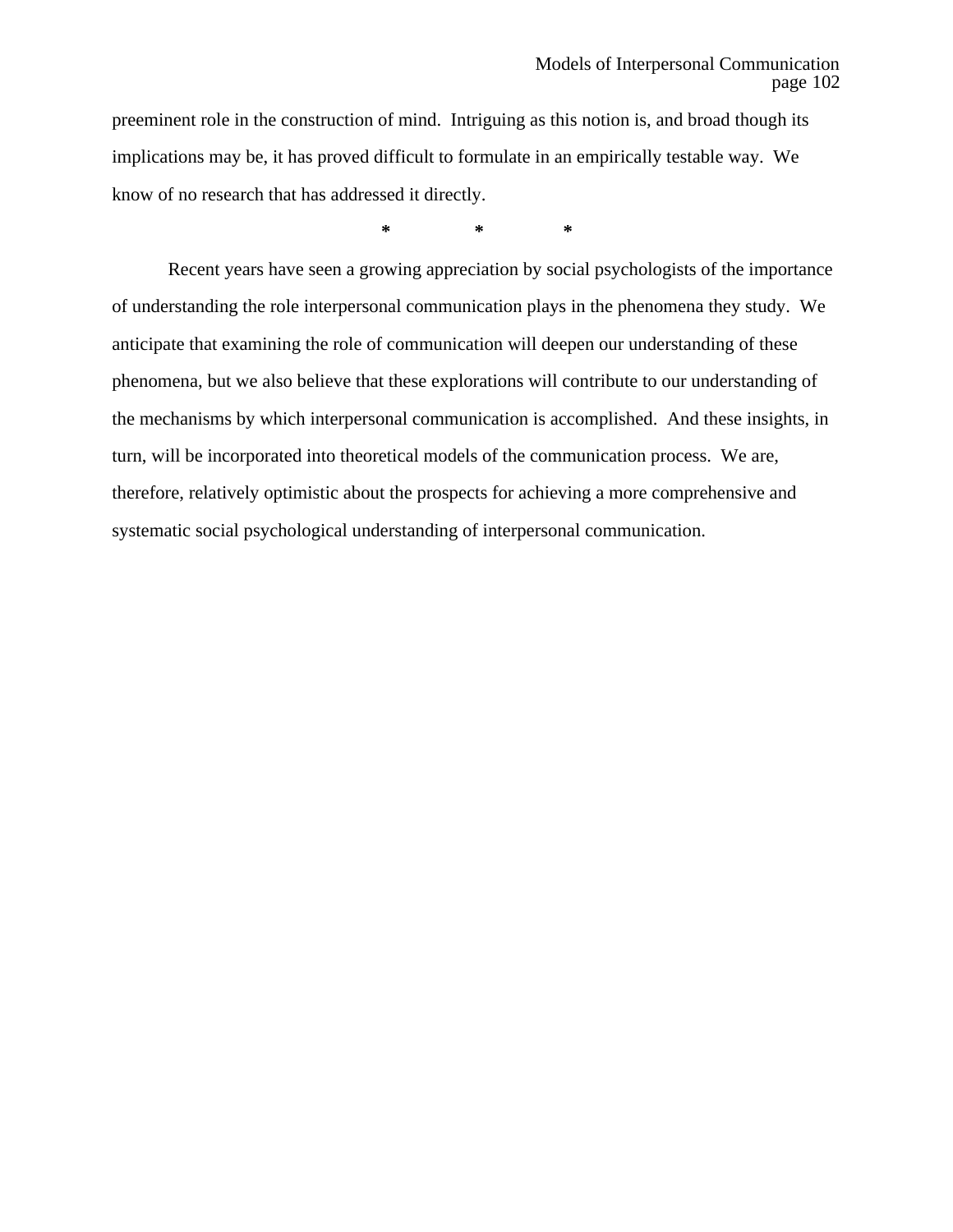#### **REFERENCES**

Allport, G. W. (1954). The nature of prejudice . Boston: Addison-Wesley.

- Andersen, S. M., Klatsky, R. L., & Murray, J. (1990). Traits and social stereotypes: Efficiency differences in social information processing. Journal of Personality and Social Psychology, 59, 192-201.
- Archer, D., & Akert, R. M. (1977). Words and everything else: Verbal and nonverbal cues in social interpretation. Journal of Personality and Social Psychology , 35 , 443-449.
- Asch, S. E. (1946) Forming impressions of personality. Journal of Abnormal and Social Psychology, 41, 258-290.
- Atkinson, J. M., & Heritage, J. (1984). Structures of social action: Studies in conversational analysis. Cambridge: Cambridge University Press.
- Attneave, F. (1959). Applications of information theory to psychology. New York: Holt.
- Auer, J. C. P. (1984). Referential problems in conversation. Journal of Pragmatics , 8 , 627-648.
- Austin, J. L. (1962). How to do things with words (2 ed.). Cambridge, MA: Harvard University Press.
- Bach, K., & Harnish, R. (1979). Linguistic communication and speech acts . Cambridge, MA: MIT Press.
- Bakhtin, M. M. (1981). Discourse in the novel. In M. Holquist (Eds.), The dialogic imagination Austin, TX: University of Texas Press.
- Bartlett, F. C. (1932). Remembering: A study in experimental and social psychology. Cambridge: Cambridge University Press.
- Bavelas, J. B., Black, A., Chovil, N., Lemery, C. R., & Mullet, J. (1988). Form and function in motor mimicry: Topographic evidence that the primary function is communicative. Human Communication Research, 14, 275-299.
- Bavelas, J. B., Black, A., Lemery, C. R., & Mullet, J. (1986). "I *show* how you feel": Motor mimicry as a communicative act. Journal of Personality and Social Psychology, 50, 322-329.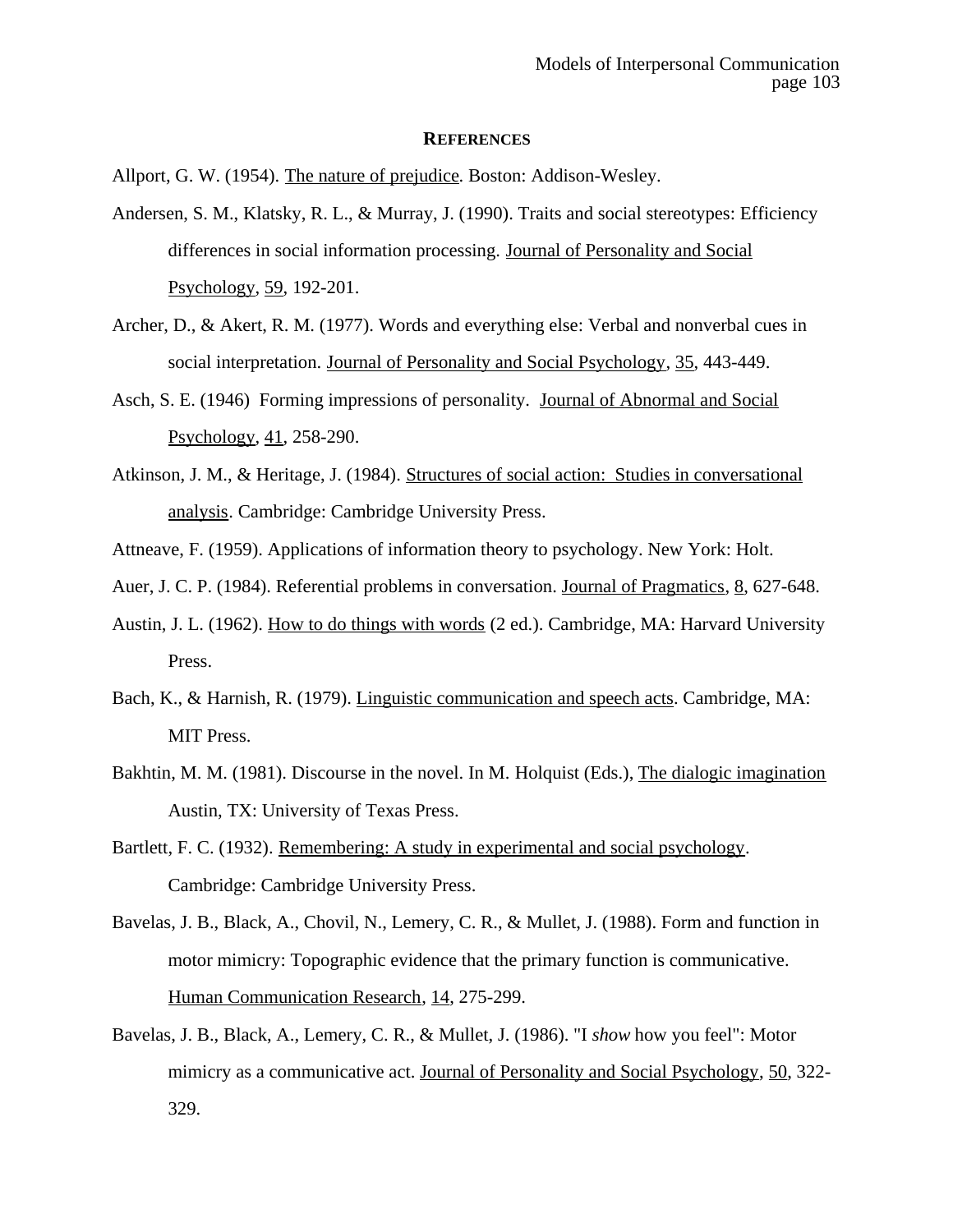Bavelas , J. B., Black, A., Chovil, N., Lemery, C. R., & Mullett, J. (1988). Form and function in motor mimicry: Topographic evidence that the primary function is communicative. Human Communication Research, 14, 275-299.

Bell, A. (1980). Language style as audience design. Language in Society, 13, 145-204.

Berg, J. (1991). The relevant relevance. Journal of Pragmatics, 16, 411-425.

- Bernstein, B. (1962). Social class, linguistic codes, and grammatical elements. Language and Speech, 5, 221-240.
- Bernstein, B. (1975). Classes, codes and control. London: Routledge & Kegan Paul.
- Bless, H., Bohner, G., Hild, T., & Schwarz, N. (1992). Asking difficult questions: Task complexity increases the impact of response alternatives. Eurpoean Journal of SocialPsychology, 22, 309-312..
- Bless, H., Strack, F., & Schwarz, N. (1993). The informativeness of research procedures: Bias and the logic of conversation. European Journal of Social Psychology , 23 , 149-165.
- Boomer, D. S. (1965). Hesitation and grammatical encoding. Language and Speech, 8, 148-158.
- Bransford, J. D., & Franks, J. J. (1971). The abstraction of linguistic ideas. Cognitive Psychology, 2, 331-350.
- Braten, S. (1992). The virtual other in infants' minds and social feelings. In A. H. Wold (Eds.), The dialogical alternative: Towards a theory of language and mind (pp. 77-97). Oslo: Scandinavian University Press.
- Brown, P. M., & Dell, G. S. (1987). Adapting production to comprehension: The explicit mention of instruments. Cognitive Psychology, 19, 441-472.
- Brown, P., & Levinson, S. C. (1987). Politeness: Some universals in language usage . Cambridge: Cambridge University Press.
- Brown, R. (1958). Words and things. New York: The Free Press.
- Brown, R. (1965). Social psychology. New York: The Free Press.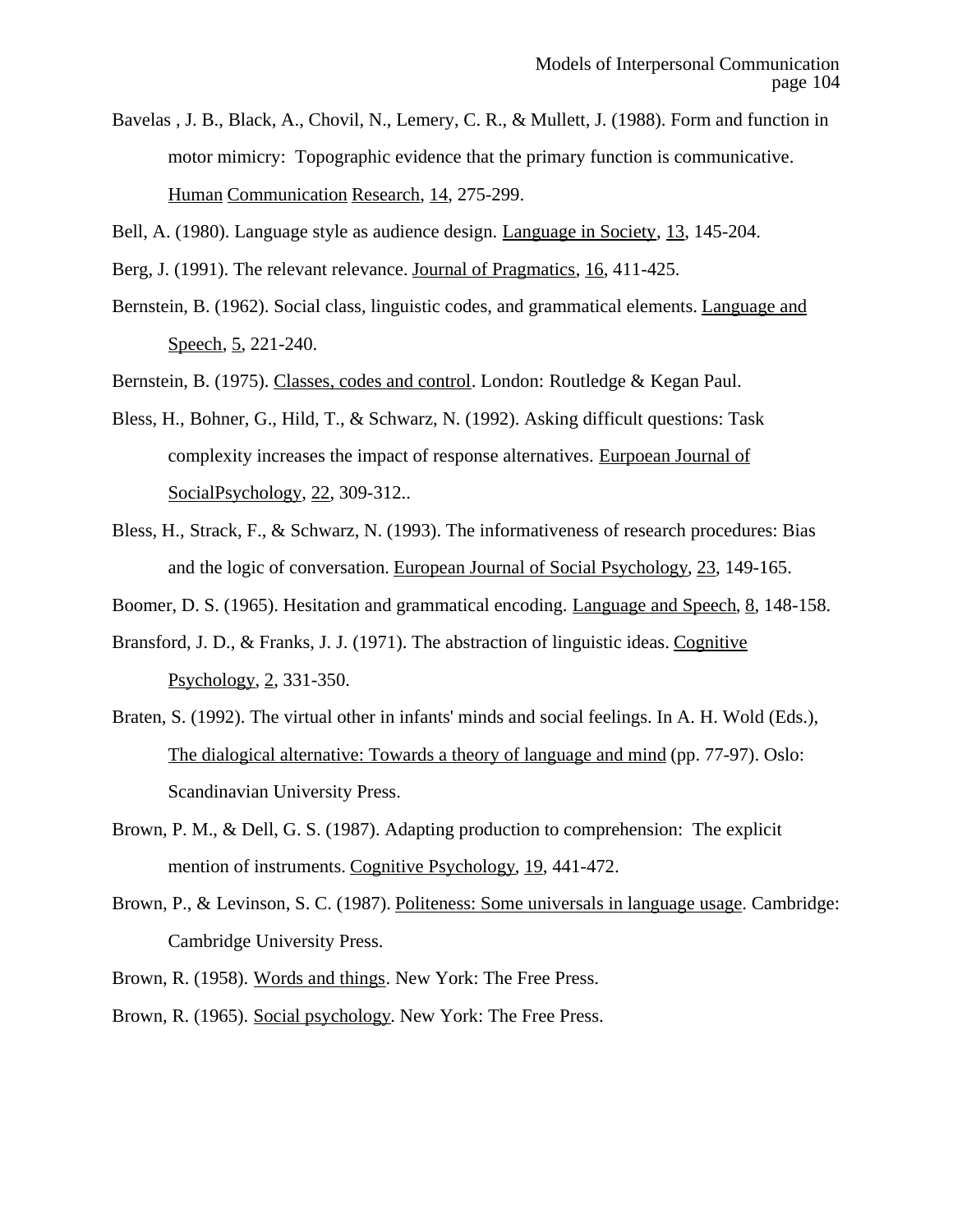- Brown, R. (1986). Linguistic relativity. In S. Hulse & B. Green (Eds.), One hundred years of psychological research in America: G. Stanley Hall and the Johns Hopkins tradition (pp. 241-276). Baltimore: Johns Hopkins University Press.
- Brown, R. (1986). Social psychology (2nd Ed.) . New York: The Free Press.
- Brown, R. W., & Lenneberg, E. H. (1954). A study in language and cognition. Journal of Abnormal and Social Psychology, 49, 454-462.
- Brown, R., & Fish, D. (1983). The psychological causality implicit in language. Cognition, 14, 237-273.
- Brown, R., & Van Kleeck, M. (1989). Enough said: Three principles of explanation. Journal of Personality and Social Psychology, 57, 590-604.
- Brunner, L. J. (1979). Smiles can be backchannels. Journal of Personality and Social Psychology.
- Burns, K. L., & Beier, E. G. (1973). Significance of vocal and visual channels in the decoding of emotional meaning. Journal of Communication, 23, 18-30.
- Butterworth, B. (1980). Evidence from pauses in speech. In B. Butterworth (Eds.), Speech and Talk London:: Academic Press.
- Butterworth, B. (1982). Speech errors: Old data in search of new theories. In A. Cutler (Eds.), *Slips of the tongue and language production* Berlin: Mouton.
- Caramazza, A., Grober, E., Garvey, C., & Yates, J. (1977). Comprehension of anaphoric pronouns. Journal of Verbal Learning and Verbal Behavior, 16, 601-609.
- Caramazza, A., Grober, E., Garvey, C., & Yates, J. (1977). Comprehension of anaphoric pronouns. Journal of Verbal Learning and Verbal Behavior, 16, 601-609.
- Carmichael, L., Hogan, H. P., & Walter, A. A. (1932). An experimental study of the effect of language on the reproduction of visually perceived form. Journal of Experimental Psychology,  $15$ , 73-86.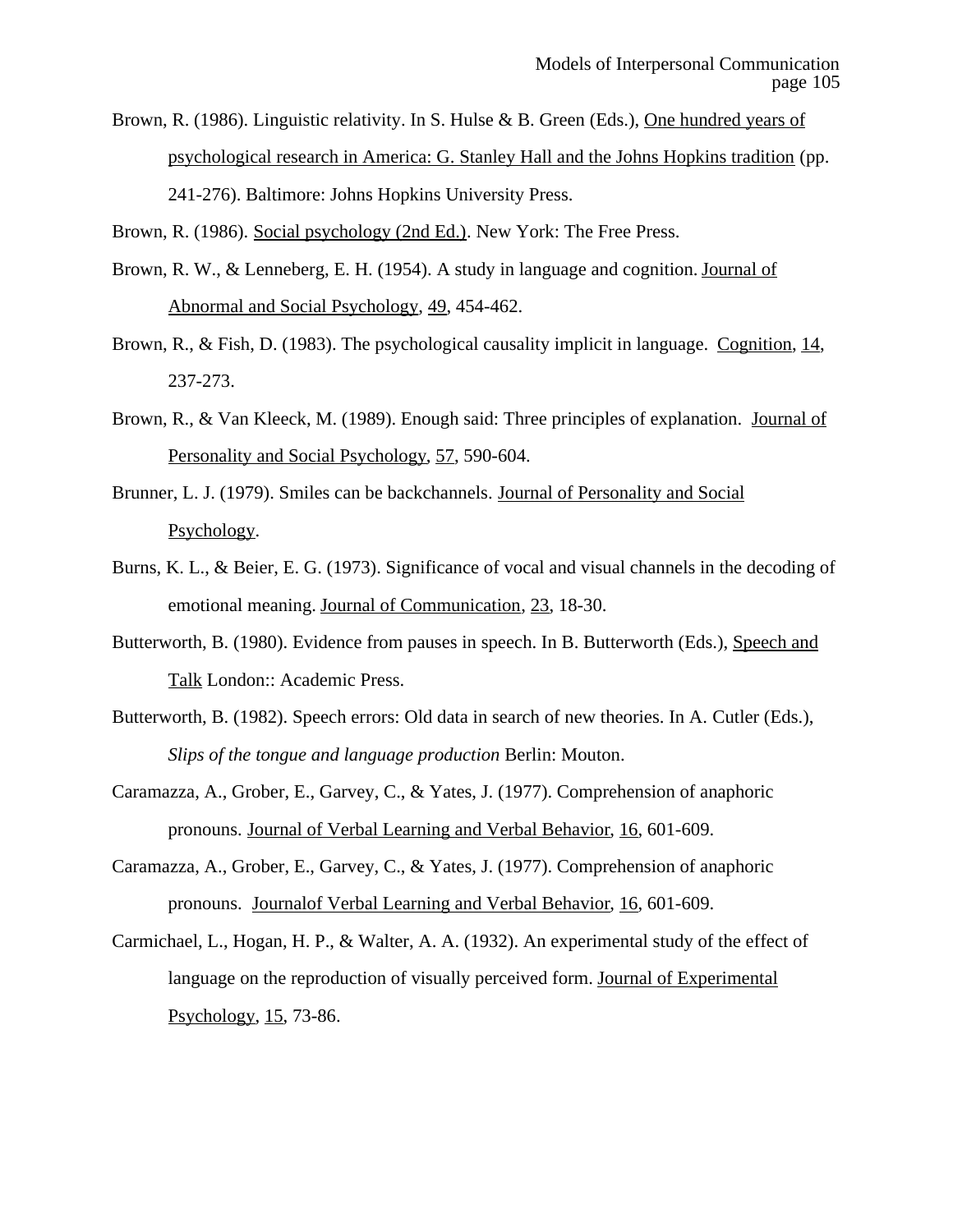- Castelfranchi, C., & Poggi, I. (1990). Blushing as discourse: Was Darwin wrong? In R. Crozier (Ed.), Shyness and embarrassment: A social psychological perspective (pp. 230-251). New York: Cambridge University Press.
- Chawla, P., & Krauss, R. M. (1994). Gesture and speech in spontaneous and rehearsed narratives. Journal of Experimental Social Psychology, 30, 580-601.
- Chen, Y. (1990). The functionality of back channel responses in face-to-face interaction . Unpublished Masters Thesis, Department of Psychology, Columbia University.
- Chomsky, N. (1968). Language and mind . New York: Harcourt Brace Jovanovich.
- Chomsky, N. (1992). Language and thought. Wakefield, R.I.: Moyer Bell.
- Clark, E. V., & Clark, H. H. (1979). When nouns surface as verbs. Language,  $55$ , 767-811.
- Clark, H. H. (1979). Responding to indirect speech acts. Cognitive Psychology , 11 , 430-477.
- Clark, H. H. (1985). Language use and language users. In G. Lindzey & E. Aronson (Eds.), Handbook of social psychology (pp. 179-231). New York: Random House.
- Clark, H. H. (1987). Four dimensions of language use. In J. Vershueren &. M. Bertuccelli-Papi (Eds.), The pragmatic perspective: Selected papers from the 1985 International Pragmatics Conference . Amsterdam: John Benjamins.
- Clark, H. H., & Brennan, S. E. (1991). Grounding in communication. In L. B. Resnick, J. M. Levine, & S. D. Teasley (Eds.), Perspectives on socially shared cognition Washington, DC: APA.
- Clark, H. H., & Carlson, T. B. (1982a). Hearers and speech acts. Language, 58, 332-373.
- Clark, H. H., & Carlson, T. B. (1982b). Speech acts and hearers' beliefs. In N. V. Smith (Ed.), Mutual knowledge (pp. 1-36). New York: Academic Press.
- Clark, H. H., & Gerrig, R. (1983). Understanding old words with new meanings. Journal of Verbal Learning and Verbal Behavior, 22, 591-608.
- Clark, H. H., & Haviland, S. (1977). Comprehension and the given-new contract. In R. O. Freedle (Ed.), Discourse production and comprehension . Hillsdale, NJ: Erlbaum.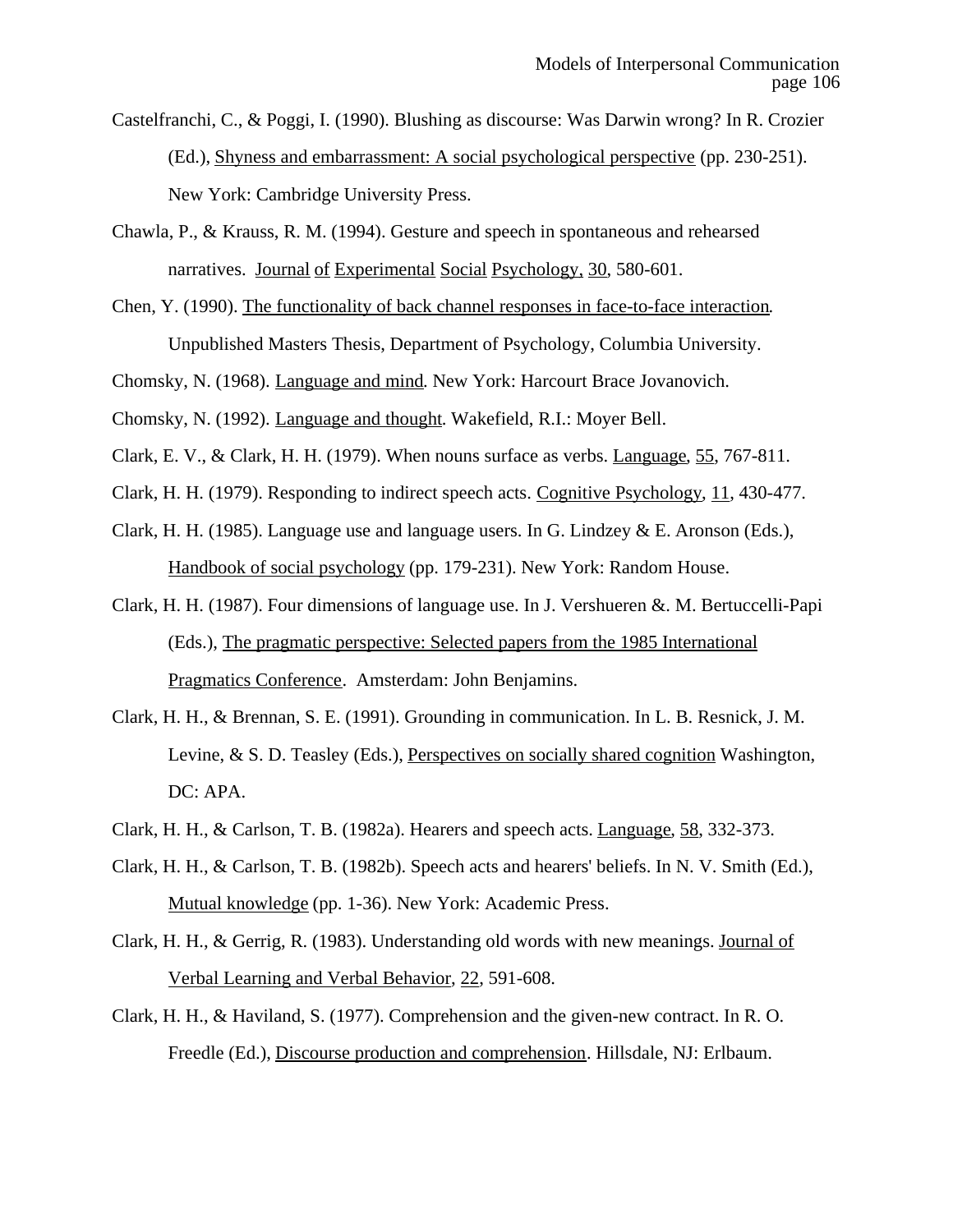- Clark, H. H., & Lucy, P. (1975). Understanding what is meant from what is said: A study in conversationally conveyed requests. Journal of Verbal Learning and Verbal Behavior , 14 , 56-72.
- Clark, H. H., & Marshall, C. E. (1981). Definite reference and mutual knowledge. In A. K. Joshi, B. L. Webber, & I. A. Sag (Eds.), Elements of discourse understanding (pp. 10-63). Cambridge: Cambridge University Press.
- Clark, H. H., & Murphy, G. L. (1982). Audience design in meaning and reference. In J.-F. Le Ny & W. Kintsch (Eds.), Language and comprehension New York: North-Holland.
- Clark, H. H., & Schaefer, E. F. (1987). Concealing one's meaning from overhearers. Journal of Memory and Language, 26, 209-225.
- Clark, H. H., & Schaefer, E. F. (1989). Contributing to discourse. Cognitive Science , 13 , 259- 294.
- Clark, H. H., & Schunk, D. H. (1980). Polite responses to polite requests. Cognition , 8 , 111-143.
- Clark, H. H., & Wilkes-Gibbs, D. (1986). Referring as a collaborative process. Cognition, 22, 1-39.
- Clark, H. H., Schreuder, R., & Buttrick, S. (1983). Common ground and the understanding of demonstrative reference. Journal of Verbal Learning and Verbal Behavior, 22, 245-258.

Clark, K., & Holquist, M. (1984). Mikhail Bakhtin. Cambridge, MA: Harvard University Press.

- Cohen, J. R., Crystal, T. H., House, A. S., & Neuberg, E. P. (1980). Weighty voices and shaky evidence: A critique. Journal of the Acoustical Society of America, 68, 1884-1885.
- Condon, W. S. (1980). The relation of interactional synchrony to cognitive and emotional processes. In M. R. Key (Ed.), The relation of verbal and nonverbal behavior (pp. 49-65). The Hague: Mouton.
- Cosmides, L. (1983). Invariances in the acoustic expression of emotion in speech. Journal of Experimental Psychology: Perception and Performance, 9, 864-881.
- Coupland, N., Coupland, J., Giles, H., & Henwood, K. (1988). Accommodating the elderly: Invoking and extending a theory. Language in Society, 17, 1-41.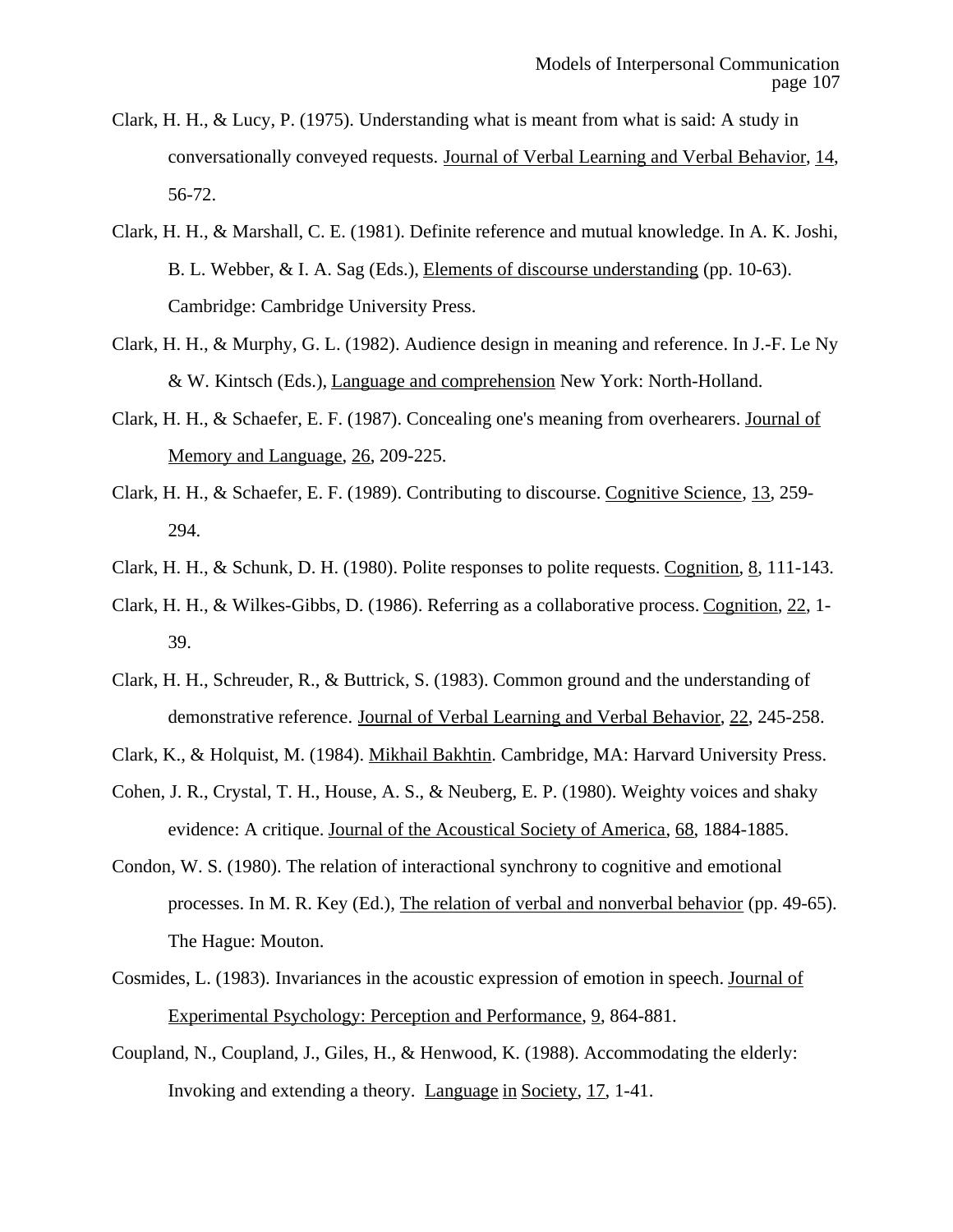- Cunningham, M. R. (1977). Personality and the structure of the nonverbal communication of emotion. Journal of Personality, 45, 564-584.
- Daniel, A. (1972). Nature of the effect of verbal labels on recognition memory for form. Journal of Experimental Psychology , 96 , 152-157.
- Danks, J. H. (1970). Encoding of novel figures for communication and memory. Cognitive Psychology,  $1, 179-191$ .

Darwin, C. R. (1872). The expression of emotions in man and animals . London: Albemarle.

- Dascal, M. (1989). On the roles of context and literal meaning in understanding. Cognitive Science, 13, 253-257.
- Dawes, R. M. (1989). Statistical criteria for establishing a truly false consensus effect. Journal of Experimental Social Psychology,  $25, 1-17$ .
- DePaulo, B. M. (1992). Nonverbal behavior and self-presentation. Psychological Bulletin, 111, 203-243.
- DePaulo, B. M., Kirkendol, S. E., & Tang, J. O. (1988). The motivational impairment effect in the communication of deception: Replications and extensions. Journal of Nonverbal Behavior, 12, 177-202.
- DePaulo, B. M., Rosenthal, R., Eisenstat, R. A., Rogers, A. L., & Finkelstein, S. (1978). Decoding discrepant nonverbal cues. Journal of Personality and Social Psychology, 36, 313-333.
- DePaulo, B. M., Rosenthal, R., Green, C. R., & Rosenkrantz, J. (1982). Diagnosing deceptive and mixed messages from verbal and nonverbal cues. Journal of Personality and Social Psychology,  $18$ , 433-446.
- Deutsch, M., & Krauss, R. M. (1965). Theories in social psychology . New York: Basic Books.
- Deutsch, W. (1976). Sprachliche Redundanz und Objectidentifikation . Marbug: Dissertationsdruck.
- Deutsch, W., & Pechmann, T. (1982). Social interaction and the development of definite descriptions. Cognition, 11, 159-184.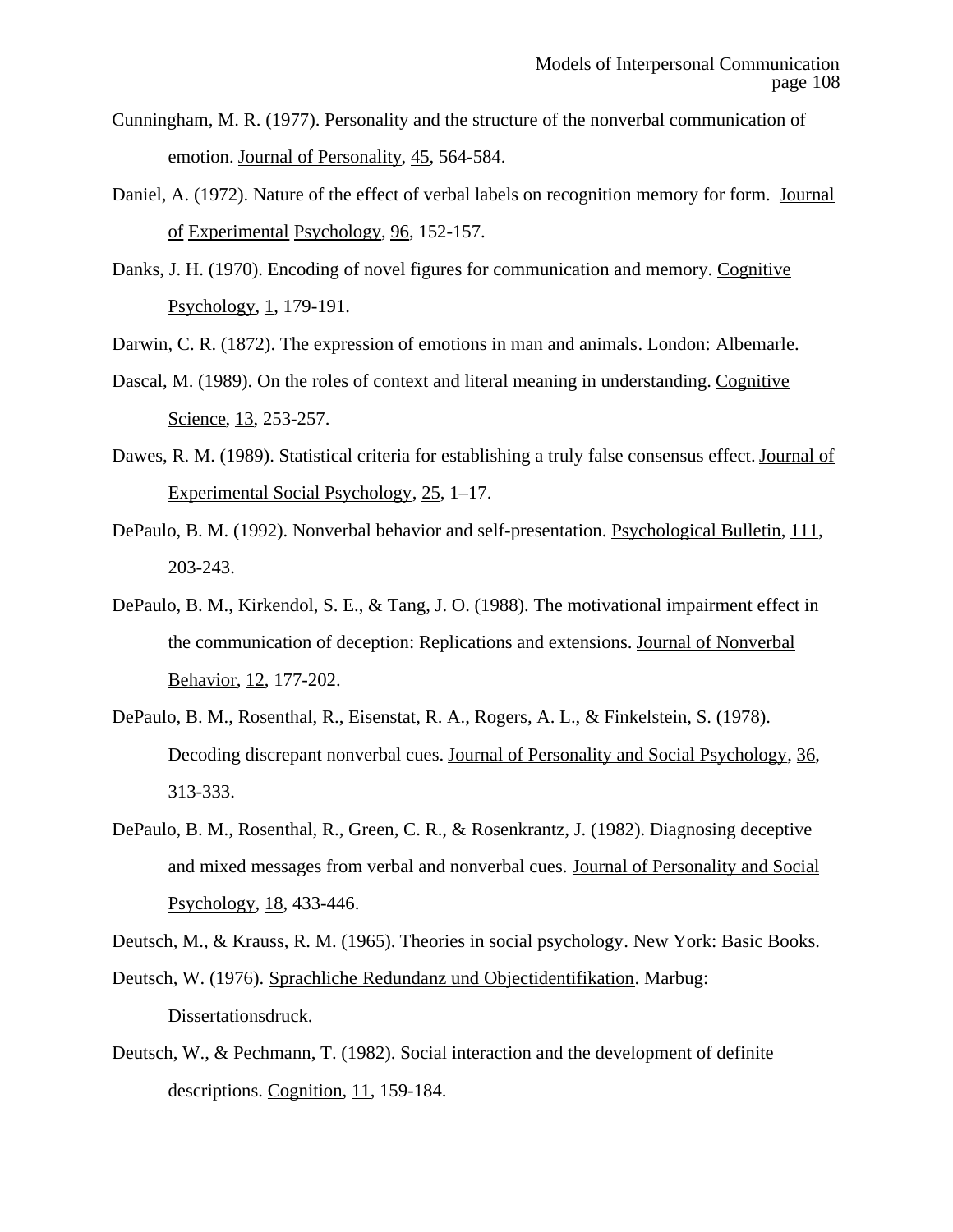- Dittman, A. T., & Llewellyn, L. G. (1967). The phonemic clause as a unit of speech decoding. Journal of Personality and Social Psychology, 6, 341-349.
- Downing, P. (1977). On the creation and use of English compound nouns. Language, 53, 810-842.
- Drew, P., & Heritage, J. (Eds.). (1992). Talk at work: Interaction in institutional settings. Cambridge: Cambridge University Press.
- Dulany, D. E., & Hilton, D. J. (1991). Conversational implicature, conscious representation, and the conjunction fallacy. Social Cognition, 9, 85-110.
- Duncan, S., & Fiske, D. (1977). Face-to-face interaction: Research, methods, and theory. Hillsdale, NJ: Erlbaum.
- Eagleton, T. (1983). Literary theory: An introduction . Minneapolis: University of Minnesota Press.
- Edelman, R., & Hampson, S. (1979). Changes in nonverbal behavior during embarrassment. British Journal of Social and Clinical Psychology, 18, 385-390.
- Edwards, D., & Potter, J. (1993). Language and causation: A discursive action model of description and attribution. Psychological Review, 100, 23-41.
- Ekman, P. (1972). Universals and cultural differences in facial expression of emotion. In J. K. Cole (Ed.), The Nebraska Symposium on Motivation Lincoln, NE: University of Nebraska Press.
- Ekman, P., & Friesen, W. V. (1969). Nonverbal leakage and clues to deception. Psychiatry, 32, 88-106.
- Ekman, P., & Friesen, W. V. (1971). Constants across cultures in the face and emotion. Journal of Personality and Social Psychology, 17, 124-129.
- Ekman, P., & Friesen, W. V. (1974). Detecting deception from body or face. Journal of Personality and Social Psychology, 29, 288-298.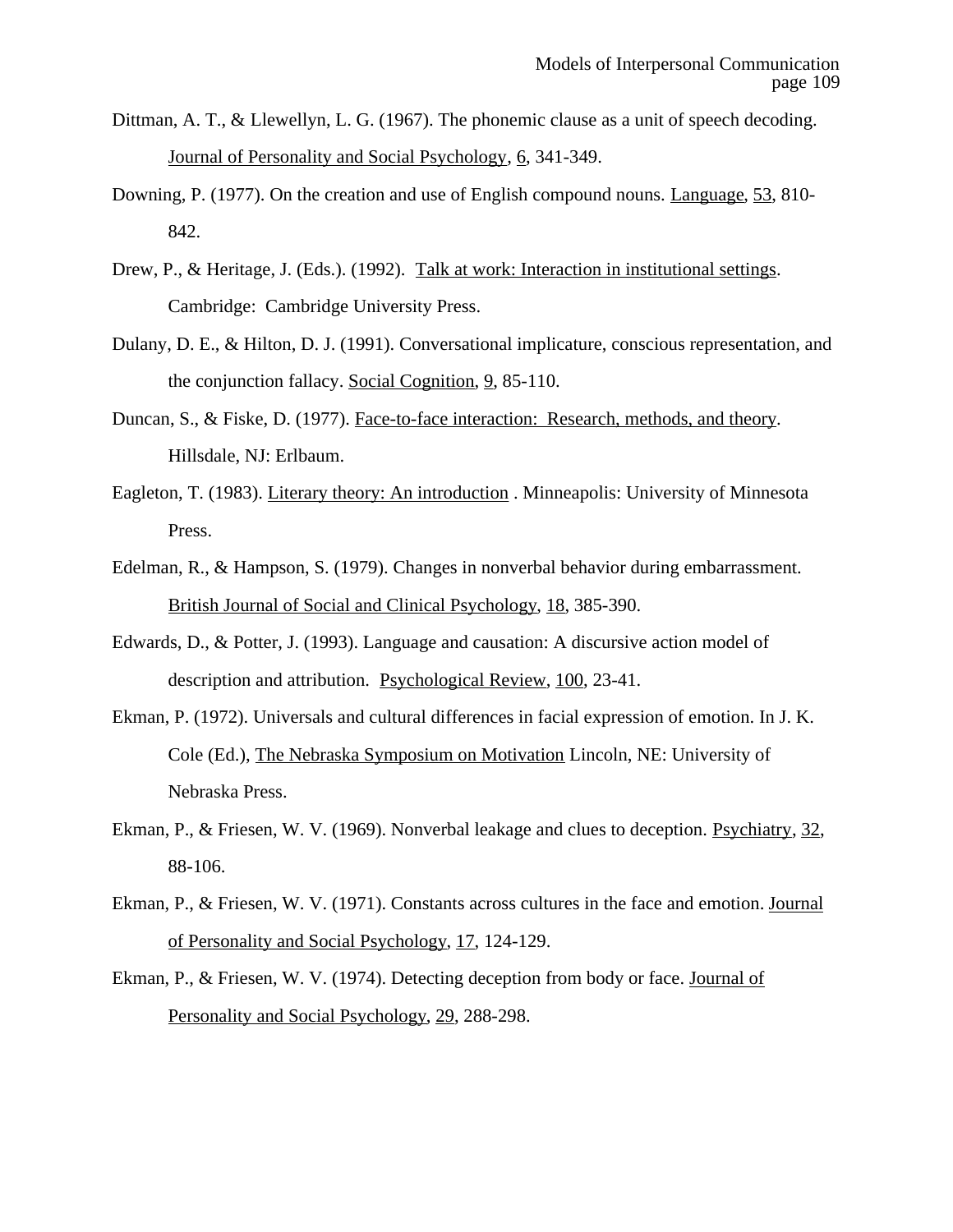- Ekman, P., Friesen, W. V., O'Sullivan, M., & Scherer, K. (1980). Relative importance of face, body and speech in judgments of personality and affect. Journal of Personality and Social Psychology, 38, 270-277.
- Ekman, P., Friesen, W. V., O'Sullivan, M., Diacoyanni-Tarlatziz, I., Krause, R., Pitcairn, T., Scherer, K., Chan, A.. Heider, K., LeCompte, W. A., Ricci-Bitti, P. E., & Tomota, M. (1987). Universals and cultural differences in the judgments of facial expressions of emotions. Journal of Personality and Social Psychology, 53, 712-717.
- Ellis, D. G. (1992). From language to communication . Hillsdale, NJ: Erlbaum.
- Ellis, D. G., & Hamilton, M. (1988). Syntactic and pragmatic code usage in interpersonal communication. Communication Monographs, 52, 264-279.
- Ellis, D. S. (1967) Speech and social status in America. Social Forces , 45 , 431-437.
- Fairbanks, G., & Pronovost, W. (1939). An experimental study of the pitch characteristics of the voice during the expression of emotion. Speech Monographs, 6, 87-104.
- Fairbanks, G., & Pronovost, W. (1939). An experimental study of the pitch characteristics of the voice during the expression of emotion. Speech Monographs, 6, 87-104.
- Fallshore, M., & Schooler, J. W. (in press). The verbal vulnerability of perceptual expertise. Journal of Experimental Psychology: Learning, Memory and Cognition.
- Feldman, R. S., & Rimé, B. (Ed.). (1991). Fundamentals of nonverbal behavior. New York: Cambridge University Press.
- Fleming, J. H. (1994). Multiple-audience problems, tactical communication, and social interaction: A relational-regulation perspective. In M. P. Zanna (Ed.), Advances in Experimental Social Psychology (pp. 215-292). San Diego, CA: Academic Press.
- Fleming, J. H., & Darley, J. M. (1991). Mixed messages: The multiple audience problem and strategic communication. Social Cognition, 9, 25-46.
- Fleming, J. H., Darley, J. M., Hilton, J. L., & Kojetin, B. A. (1990). Multiple audience problem: A strategic communication perspective on social perception. Journal of Personality and Social Psychology, 58, 593-609.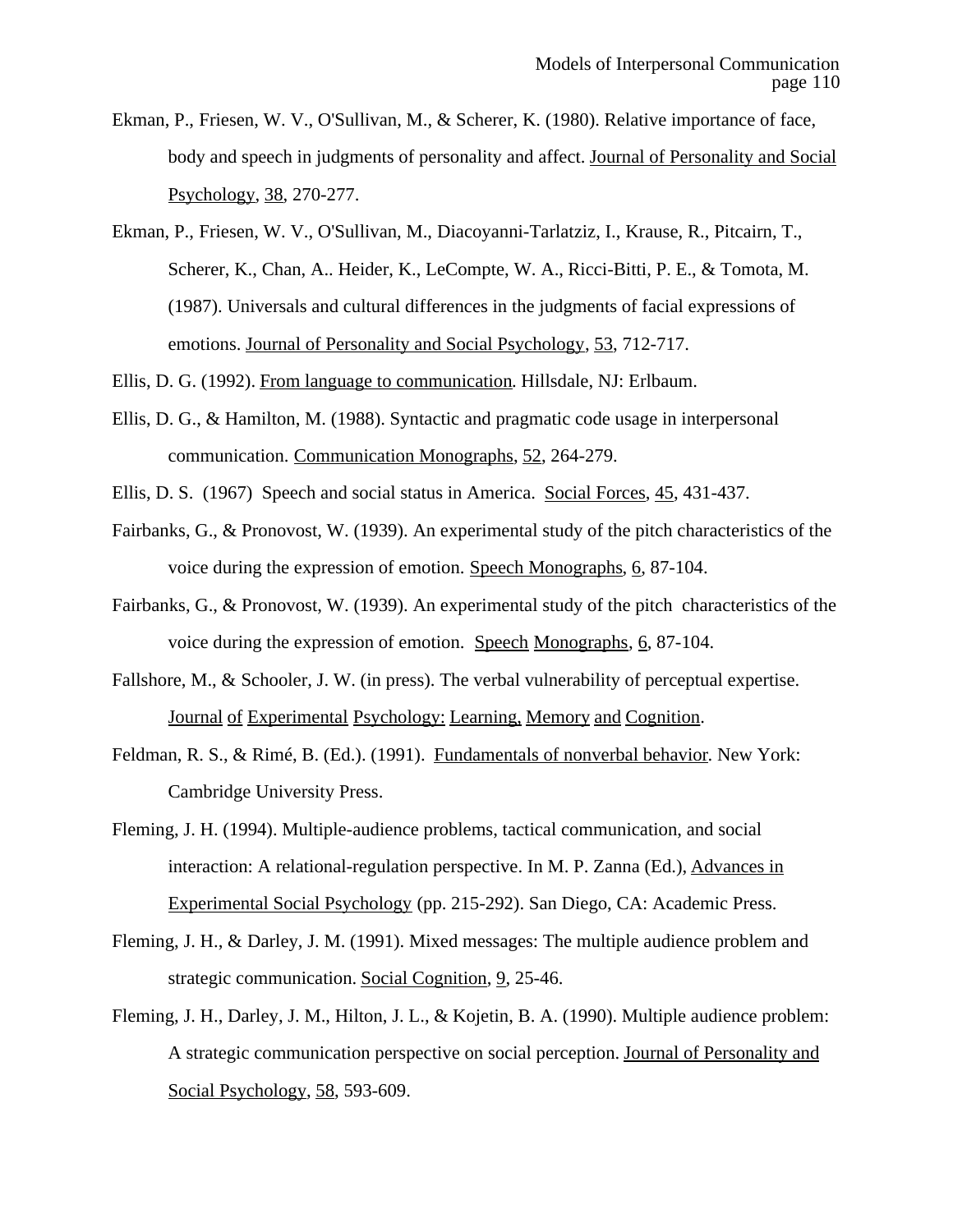- Fodor, J. A. (1983). The modularity of mind: An essay on faculty psychology. Cambridge, MA: The MIT Press.
- Fodor, J. A. (1987). Modules, frames, fridgeons, sleeping dogs, and the music of the spheres. In J. L. Garfield (Ed.), Modularity in knowledge representation and natural language understanding Cambridge, MA: The MIT Press.
- Fowler, C. A., & Housum, J. (1987). Talkers signalling of "new" and "old" words in speech and listeners' perception and use of the distinction. Journal of Memory and Language, 26, 489-505.
- Fox, B. (1987). Interactional reconstruction in real-time language processing. Cognitive Science , 11 , 365-387.
- Francik, E. P., & Clark, H. H. (1985). How to make requests that overcome obstacles to compliance. Journal of Memory and Language, 24, 560-568.
- Franco, F., & Arcuri, L. (1990). Effects of semantic valence on implicit causality of verbs. British Journal of Social Psychology, 29, 161-170.
- Fridlund, A. J. (1991). Sociality of solitary smiling: potentiation by an implicit audience. Journal of Personality and Social Psychology, 60, 229-240.
- Fridlund, A. J. (in press). Darwin's anti-Darwinism in *The expression of the emotions in man and animals*. International Review of Emotion.
- Frijda, N. H. (1961). Codability and recognition: An experiment with facial expressions. Acta Psychologica, 18, 360-367.
- Fromkin, V. (1973). Speech errors as linguistic evidence . The Hague: Mouton.
- Fussell, S. R. (1990). The effects of intended audience on message production and comprehension: Reference in a common ground framework. Unpublished Doctoral Dissertation, Department of Psychology, Columbia University.
- Fussell, S. R. (1992). Accuracy and bias in judgments of others' attitudes. Paper presented at the annual meeting of the Psychonomic Society, St. Louis, MO, November 1992.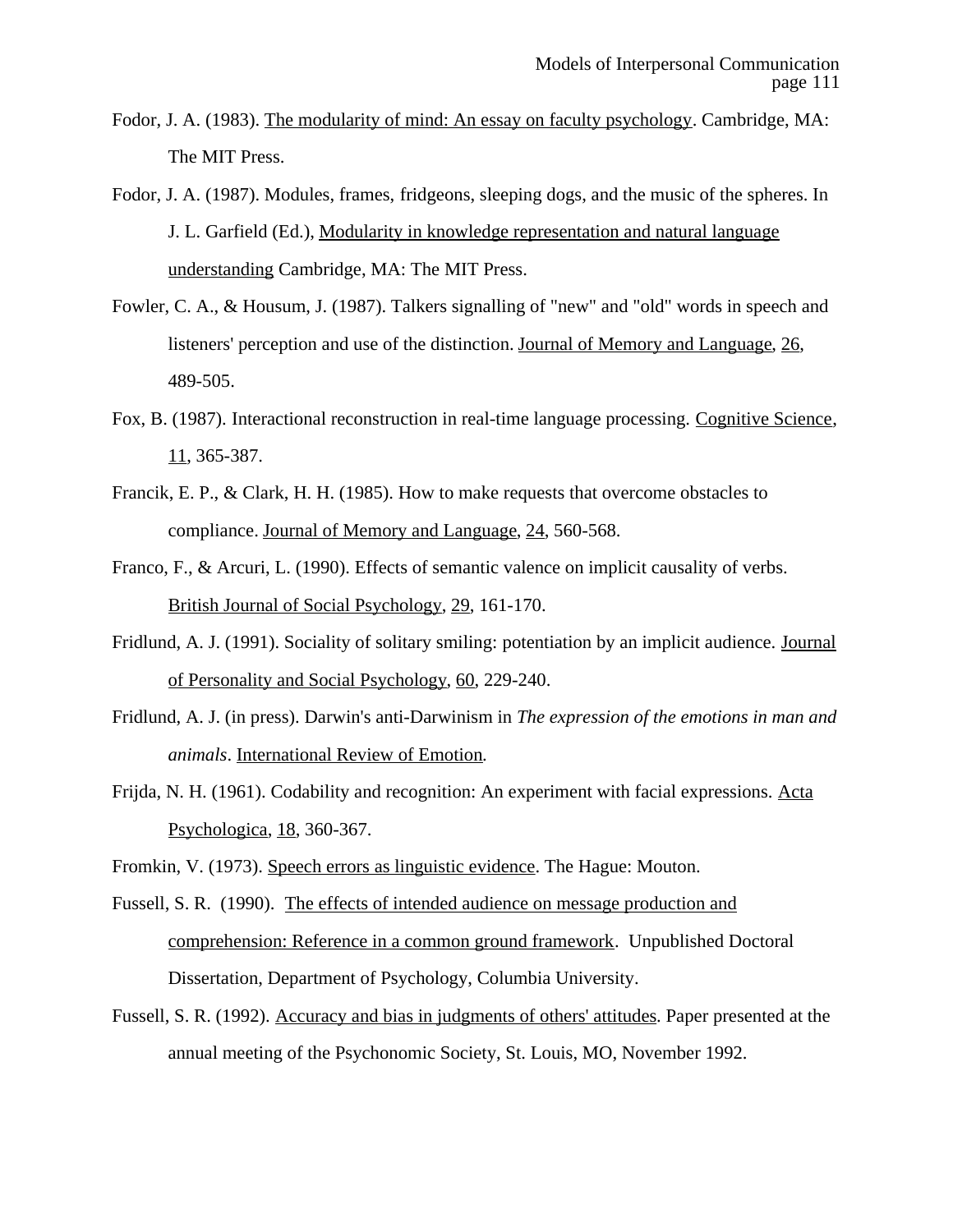- Fussell, S. R., & Glucksberg, S. (1994). Metaphors for personality. Unpublished manuscript, Mississippi State University.
- Fussell, S. R., & Krauss, R. M. (1989a). The effects of intended audience on message production and comprehension: Reference in a common ground framework. Journal of Experimental Social Psychology, 25, 203-219.
- Fussell, S. R., & Krauss, R. M. (1989b). Understanding friends and strangers: The effects of audience design on message comprehension. European Journal of Social Psychology , 19 , 509-526.
- Fussell, S. R., & Krauss, R. M. (1991). Accuracy and bias in estimates of others' knowledge. European Journal of Social Psychology, 21, 445-454.
- Fussell, S. R., & Krauss, R. M. (1992). Coordination of knowledge in communication: Effects of speakers' assumptions about what others know. Journal of Personality and Social Psychology, 62, 378-391.
- Garfinkel, H. (1967). Studies in ethnomethodology. Prentice-Hall.
- Garrett, M. F. (1980). Levels of processing in sentence production. In B. Butterworth (Ed.), Language production (Vol. 1): Speech and talk (pp. 177-220). London: Academic Press.
- Garrod, S., & Anderson, A. (1987). Saying what you mean in dialogue: A study in conceptual and semantic co-ordination. Cognition, 27, 181-218.
- Garvey, C., & Caramazza, A. (1974). Implicit causality in verbs. Linguistic Inquiry , 4,459-474.
- Garvey, C., & Caramazza, A. (1974). Implicit causality in verbs. Linguistic Inquiry, 4, 459-474.
- Gatewood, J. B., & Rosenwein, R. (1985). Socially versus nonsocially encoded color names. Unpublished Manuscript, Lehigh University.
- Gerrig, R., & Gibbs, R. (1988). Beyond the lexicon: Creativity in language production. Metaphor and Symbolic Activity, 3, 1-19.
- Gibbs, R. W. (1982). A critical examination of the contribution of literal meaning to understanding nonliteral discourse. Text, 2, 9-27.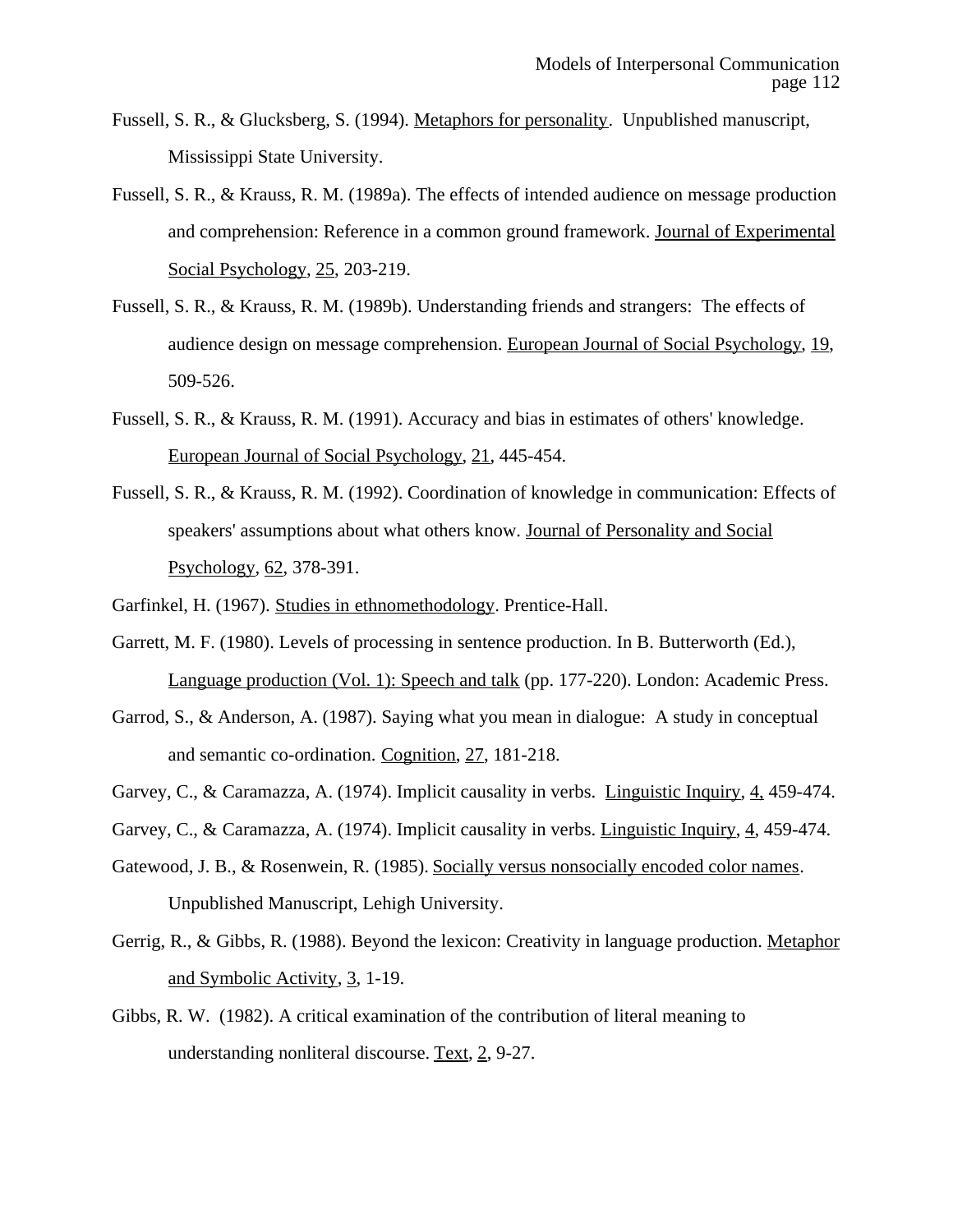Gibbs, R. W. (1983). Do people always process the literal meanings of indirect requests? Journal of Experimental Psychology: Learning, Memory and Cognition , 9 , 524-533.

Gibbs, R. W. (1984). Literal meaning and psychological theory. Cognitive Science, 8, 275-304.

- Gibbs, R. W. (1986). What makes some indirect speech acts conventional? Journal of Memory and Language, 25, 181-196.
- Giles, H., Mulac, A., Bradac, J. J., & Johnson, P. (1987). Speech accommodation theory: The first decade and beyond. In M. L. McLaughlin (Eds.), Communications Yearbook 10 Beverly Hills, CA: Sage.
- Gilovich, T., & Regan, D. (1986). The actor and the experiencer: Divergent patterns of causal attribution. Social Cognition, 4, 342-352.
- Ginossar, A., & Trope, Y. (1987). Problem solving and judgment under uncertainty. Journal of Personality and Social Psychology, 52, 464-474.
- Glucksberg, S. (1989). Metaphors in conversation: How are they understood? Why are they used? Metaphor and Symbolic Activity, 4, 125-143.
- Glucksberg, S., & Cohen, J. A. (1968). Speaker processes in referential communication: Message choice as a function of message adequacy. In 76th Annual Meeting of the American Psychological Association, .
- Glucksberg, S., Krauss, R. M., & Higgins, E. T. (1975). The development of referential communication skills. In F. E. Horowitz (Ed.), **Review of Child Development Research** (pp. 305-345). Chicago: University of Chicago Press.
- Glucksberg, S., Krauss, R. M., & Weisberg, R. (1966). Referential communication in nursery school children: Method and some preliminary findings. Journal of Experimental Child  $Psychology, 333-342.$
- Goffman, E. (1967) On face-work: An analysis of ritual elements in social interaction. In E. Goffman (Ed.), Interaction Ritual. New York: Anchor Books.
- Gradol, D., & Swann, J. (1983). Speaking fundamental frequency: Some physical and social correlates. Language and Speech, 26, 351-366.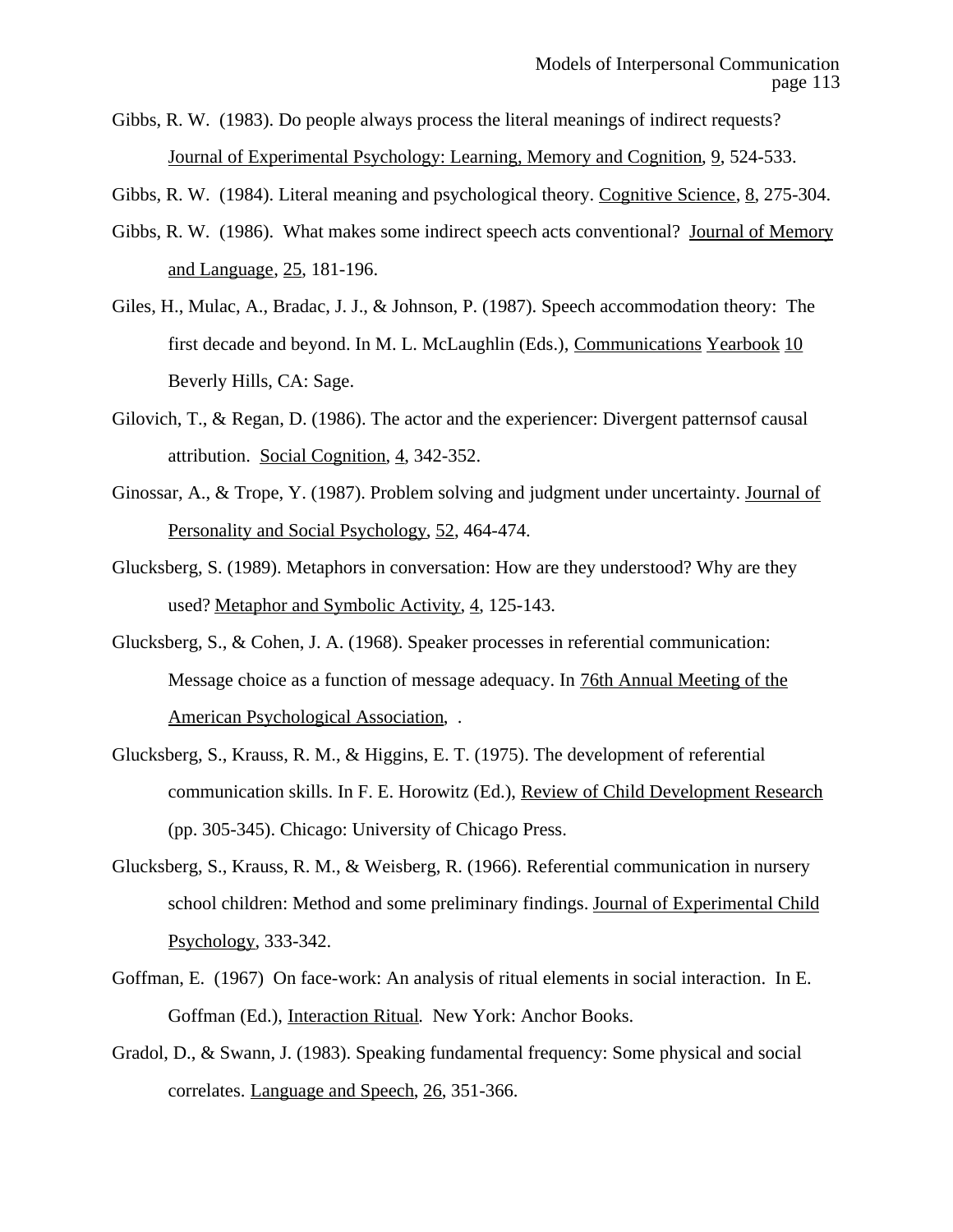- Graham, J. A. &. H., S. (1975). The effects of elimination of hand gestures and of verbal codability on speech performance. European Journal of Social Psychology , 5 , 189-195.
- Graumann, C. F. (1989). Perspective setting and taking in verbal interaction. In R. Dietrich & C. F. Graumann (Eds.), Language processing in social context Amsterdam: North-Holland.
- Graumann, C. F. (1990). Perspectival structure and dynamics in dialogues. In I. Markova & K. Foppa (Eds.), The dynamics of dialogue (pp. 105-126). New York: Springer-Verlag.
- Gregory, S. W. (1986). Social psychological implications of voice frequency correlations: Analyzing conversational partner adaptation by computer. Social Psychology Quarterly, 49, 237-246.
- Gregory, S. W. (1990). Analysis of covariation in fundamental frequency reveals covariation in interview partners' speech. Journal of Nonverbal Behavior, 14, 237-252.
- Grice, H. P. (1957). Meaning. Philosophical Review, 64, 377-388.
- Grice, H. P. (1969). Utterer's meaning and intentions. Philosophical Review, 78, 147-177.
- Grice, H. P. (1975). Logic and conversation. In P. Cole & J. L. Morgan (Eds.), Syntax and semantics: Speech acts New York: Academic Press.
- Hamilton, D. L., & Sherman, S. J. (1989). Illusory correlations: Implications for stereotype theory and research. In D. Bar-Tal, C. F. Graumann, A. W. Kruglanski, & W. Stroebe (Eds.), Stereotyping and prejudice: Changing conceptions New York: Springer-Verlag.
- Hamilton, D. L., Gibbons, P. A., Stroessner, S. J., & Sherman, J. W. (1992). Language, intergroup relations, and stereotypes. In G. R. Semin & K. Fiedler (Eds.), Language, interaction, and social cognition (pp. 103-128). Newbury Park, CA: Sage.
- Hardin, C., & Banaji, C. (1991). The influence of language on thought. Social Cognition, 11, 277-308.
- Haviland, S. E., & Clark, H. H. (1974). What's new? Acquiring new information as a process in comprehension. Journal of Verbal Learning and Verbal Behavior, 13, 512-521.
- Herrmann, T. (1983). Speech and situation: A psychological conception of situated speaking. New York: Springer-Verlag.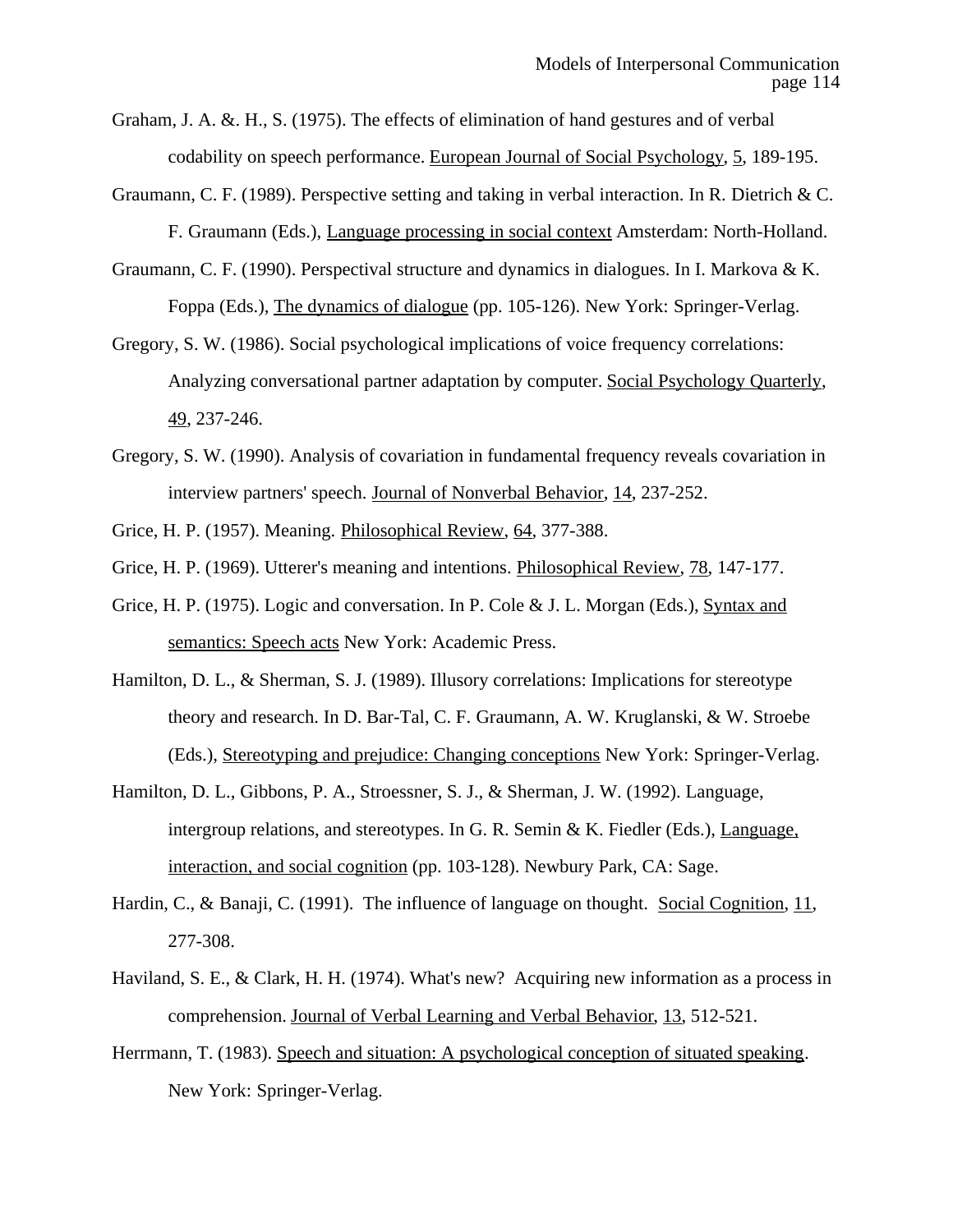Herrmann, T. (1988). Partnerbezogene Objectlokalisation -- ein neues spachpsychologisches Forschungsthema . Bericht Nr. 25, Arbeiten der Forschergruppe "Sprechen und Sprachverstehen im sozialen Kontext", Heidelberg/Mannheim.

Herrmann, T., & Deutsch, W. (1976). Psychologie der Objektbenennung. Bern: Huber.

- Hick, W. E. (1952). On the rate of gain of information. Quarterly Journal of Experimental Psychology,  $4$ , 11-26.
- Higgins, E., T. (1981). The 'communication game': Implications for social cognition and communication. In E. T. Higgins, C. P. Herman, & M. P. Zanna (Eds.), Social cognition: The Ontario symposium. Hillsdale, N.J: Erlbaum.
- Higgins, E. T. (1992). Achieving 'shared reality' in the communication game: A social action that creates meaning. Journal of Language and Social Psychology , 11 , 107-125.
- Higgins, E. T., & McCann, C. D. (1984). Social encoding and subsequent attitudes, impressions and memory: Conext driven and motivational aspects of processing. Journal of Personality and Social Psychology, 47, 27-39.
- Higgins, E. T., McCann, C. D., & Fondacaro, R. (1982). The "communication game": Goal directed encoding and cognitive consequences. Social Cognition, 1, 21-37.
- Higgins, E. T., & Rholes, W. J. (1978). "Saying is believing": Effects of message modification on memory and liking for the person described. Journal of Experimental Social Psychology,  $14, 363-378$ .
- Hilton, D. J. (1990). Conversational processes and causal explanation. Psychological Bulletin, 107 , 65-81.
- Hilton, D. J. (in press). The social context of reasoning: Implications of conversational inference for rational judgment. Psychological Bulletin.
- Hilton, D. J., & Jaspars, J. M. F. (1987). The explanation of occurrences and non-occurrences: A test of the inductive logic model of causal attribution. British Journal of Social Psychology, 26, 189-201.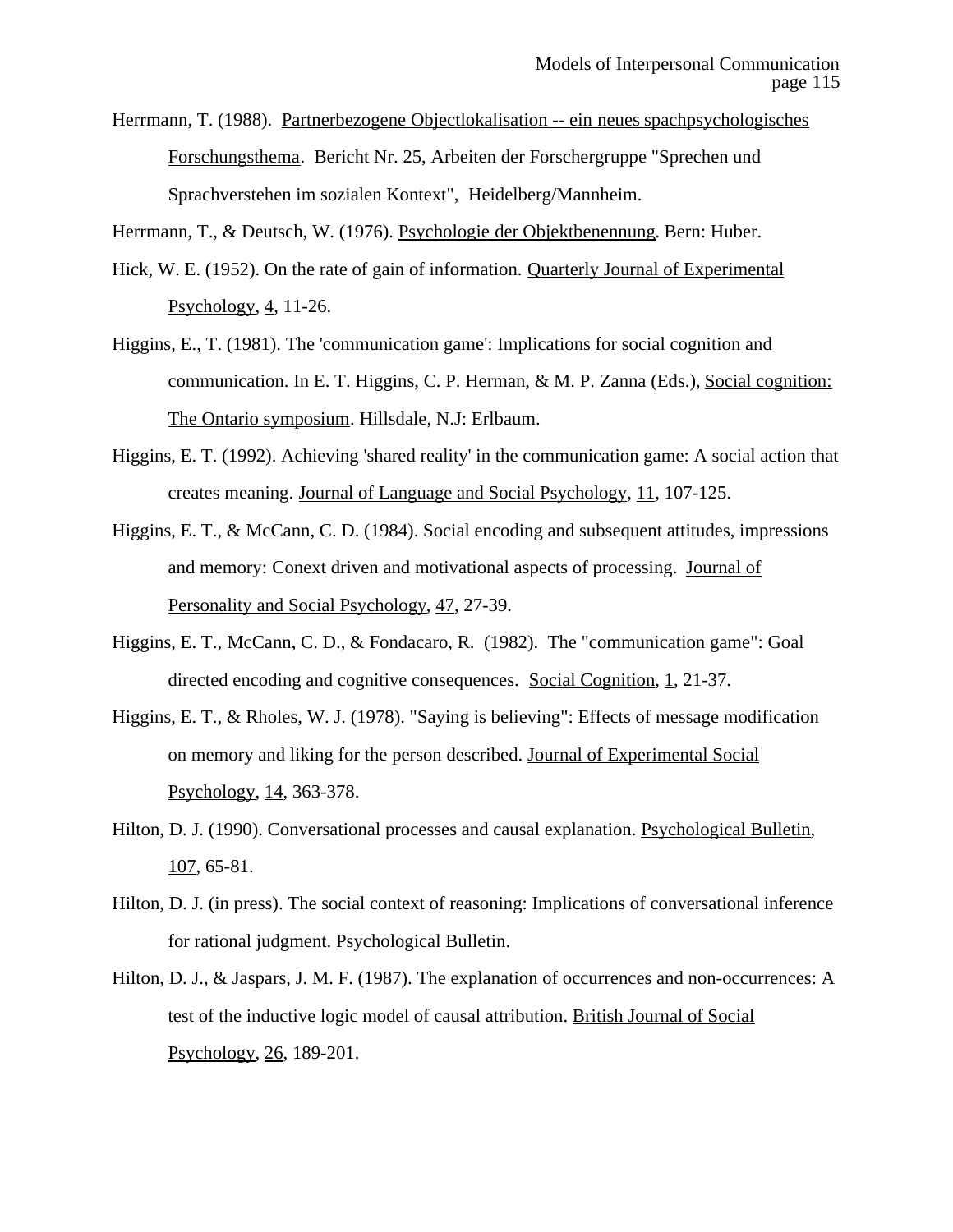- Hinde, R. A. (Ed.). (1972). Nonverbal communication. New York: Cambridge University Press.
- Hoffman, C., & Tchir, M. A. (1990). Interpersonal verbs and dispositional adjectives: The psychology of causality embodied in language. Journal of Personality and Social Psychology, 58, 765-778.
- Hoffman, C., Lau, I., & Johnson, D. R. (1986). The linguistic relativity of person cognition: An English-Chinese comparison. Journal of Personality and Social Psychology , 51 , 1097- 1105.
- Holtgraves, T. (1986). Language structure in social interaction: Perceptions of direct and indirect speech acts and interactants who use them. Journal of Personality and Social Psychology ,  $51, 305-314.$
- Holtgraves, T., & Yang, J.-N. (1990). Politeness as universal: cross-cultural perceptions of request strategies and inferences based on their use. Journal of Personality and Social Psychology, 59, 719-729.
- Holtgraves, T., & Yang, J.-N. (1992). Interpersonal underpinnings of request strategies: general principles and differences due to culture and gender. Journal of Personality and Social Psychology, 62, 246-256.
- Hunnicut, S. (1985). Intelligibility versus redundancy--Conditions of dependency. Language and Speech, 28, 45-56.
- Hunt, E., & Agnoli, F. (1991). The Whorfian hypothesis: A cognitive psychology perspective. sychological Review, 98, 377-389.
- Hunt, E., & Banaji, M. (1987). The Whorfian hypothesis revisited: A cognitive science view of linguistic and cultural effects on thought. In J. W. Berry, S. H. Irvine, & E. B. Hunt (Eds.), Indigenous cognition: Functioning in cultural context NATO ASI Series. Boston: Marinus Nijhoff Publishers.
- Hupet, M., & Chantraine, Y. (1992). Changes in repeated references: Collaboration or repetition effects? Journal of psycholinguistic research, 21, 485-496.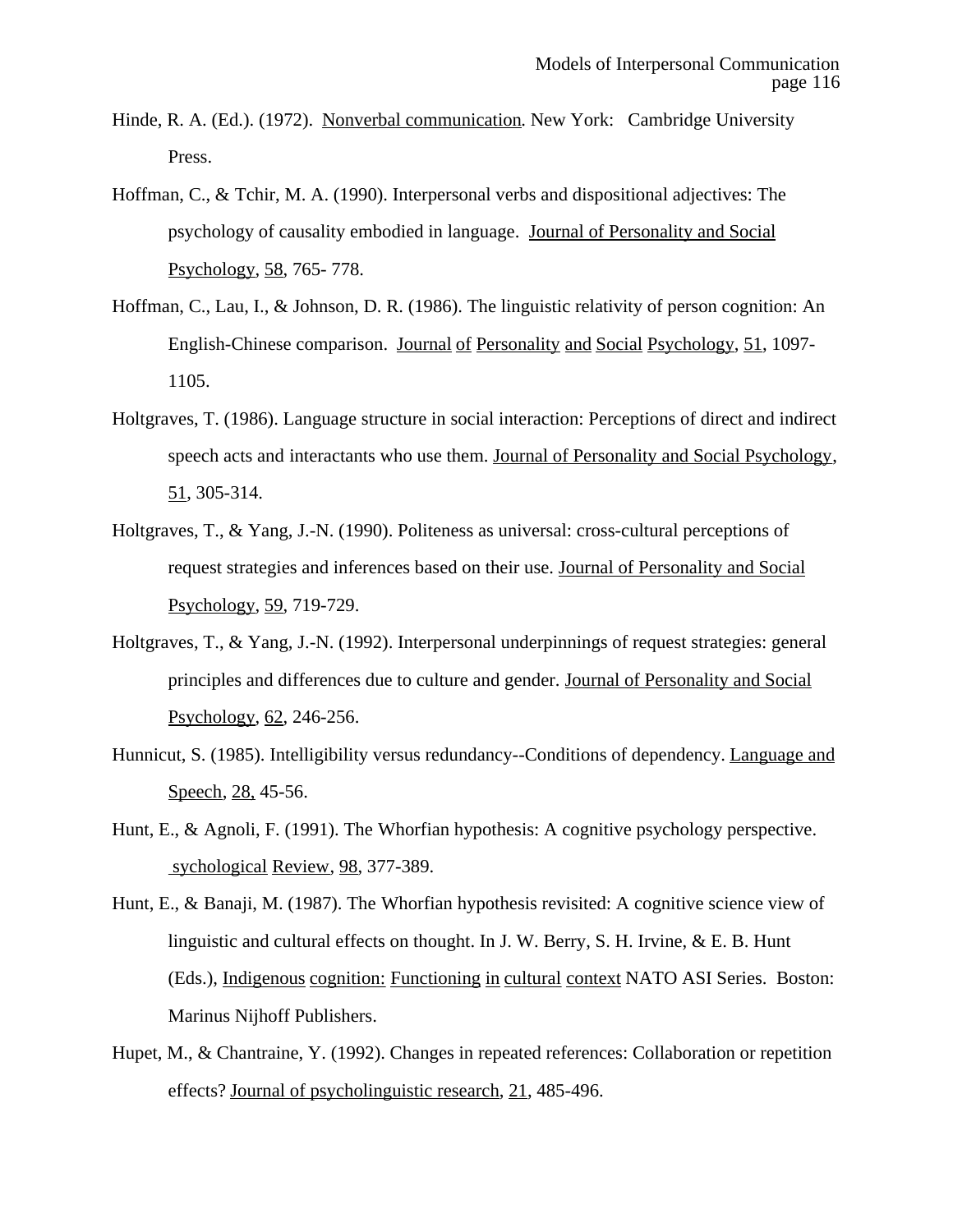- Hupet, M., Chantraine, Y., & Neff, F. (1993). References in conversation between young and old normal adults. Psychology and Aging, 8, 339-346.
- Hupet, M., Seron, X., & Chantraine, Y. (1991). The effects of the codability and discriminability of the referents on the collaborative referring procedure. British Journal of Psychology ,  $82,449-462.$
- Innes, J. M. (1976). The structure and communicative effectiveness of "inner" and "external" speech. British Journal of Social and Clinical Psychology, 15, 97-99.
- Isaacs, E. A., & Clark, H. H. (1987). References in conversation between experts and novices. Journal of Experimental Psychology: General, 116(26-37).
- Izard, C. (1977). Human emotions . New York: Plenum.
- Jaspars, J. M. F. (1983). The process of attribution in common-sense. In M. R. C. Hewstone (Ed.), Attribution theory: Social and functional extensions Oxford: Basil Blackwell.
- Jefferson, G. (1975). Side sequences. In D. N. Sudnow (Ed.), Studies in Social Interaction (pp. 294-338). New York: Free Press.
- Jones, E. E. (1990). Interpersonal perception. New York: Freeman.
- Jones, E. E., & Harris, V. A. (1967). The attribution of attitudes. Journal of Experimental Social Psychology,  $3, 1-24$ .
- Kahneman, D., & Tversky, A. (1973). On the psychology of prediction. Psychological Review, 80 , 237-251.
- Kaplan, E. (1952) An experimental study on inner speech as contrasted with external speech. Unpublished master's thesis, Clark University, 1952. Reported in H. Werner & B. Kaplan Symbol Formation (Ch. 17). New York: Wiley, 1963.
- Kasof, J., & Lee, J. Y. (1993). Implicit causality as implicit salience. Journal of Personality and Social Psychology , 65 **,** 877-891.
- Katz, J. J. (1981). Literal meaning and logical theory. The Journal of Philosophy, 78, 203-233.
- Kay, P., & Kempton, W. (1984). What is the Sapir-Whorf hypothesis? American Anthropologist, 86, 65-79.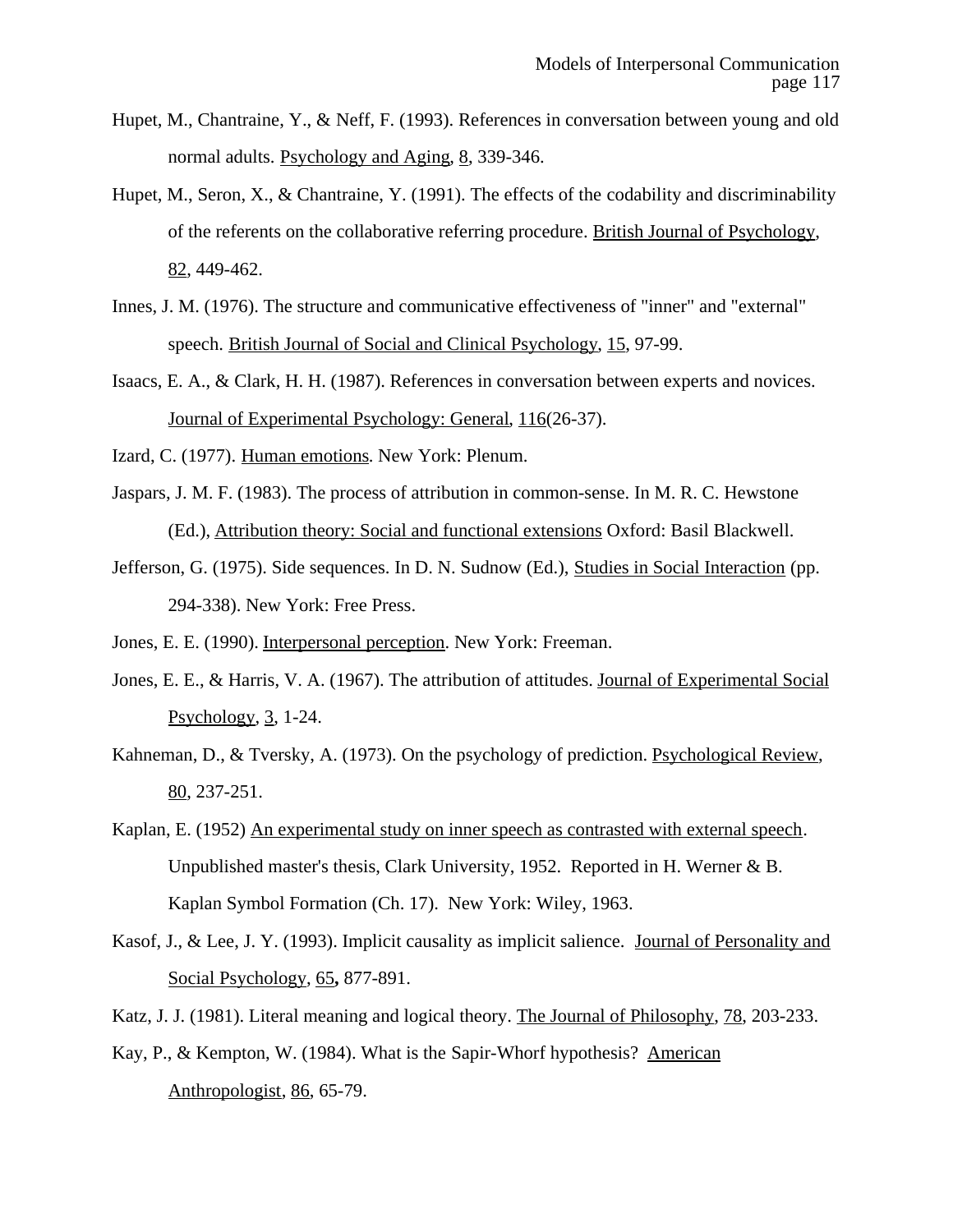Kelley, H. H. (1973). The process of causal attribution. American Psychologist, 107-128.

- Kendon, A. (1967). Some functions of gaze direction in social interaction. Acta Psychologica, 32, 1-25.
- Keysar, B. (1989). On the functional equivalence of literal and metaphorical interpretations in discourse. Journal of Memory and Language, 28, 375-385.
- Keysar, B. (1994). The illusory transparency of intention: Linguistic perspective taking in text. Cognitive Psychology, 26, 165-208.
- Kimble, C. E., & Seidel, S. D. (1991). Vocal signs of confidence. Journal of Nonverbal Behavior, 15, 99-105.
- Kingsbury, D. (1968) Manipulating the amount of information obtained from a person giving directions. Unpublished Honors Thesis, Department of Social Relations, Harvard University.
- Kogan, N., & Jordan, T. (1989). Social communication within and between elderly and middleaged cohorts. In M. A. Luszcz & T. Nettelbeck (Eds.), Psychological development: Perspectives across the life-span. Amsterdam: Elsevier Science Publishers.
- Krauss, R. M. (1981). Impression formation, impression management, and nonverbal behaviors. In E. P. Herman, M. Zanna, & E. T. Higgins (Eds.), The Ontario Symposium, Vol. 1: Social cognition. Hillsdale, NJ: Erlbaum.
- Krauss, R. M. (1988). What's in a conversation? (review of J. M. Atkinson & J. Heritage (Eds.), "Structures of Social Action: Studies in Conversation Analysis"). Contemporary Psychology, 33, 114-116.
- Krauss, R. M., & Bricker, P. D. (1966). Effects of transmission delay and access delay on the efficiency of verbal communication. Journal of the Acoustical Society of America, 41, 286-292.
- Krauss, R. M., & Fussell, S. R. (1988). Other-relatedness in language processing: Discussion and comments. Journal of Language and Social Psychology, 7, 263-279.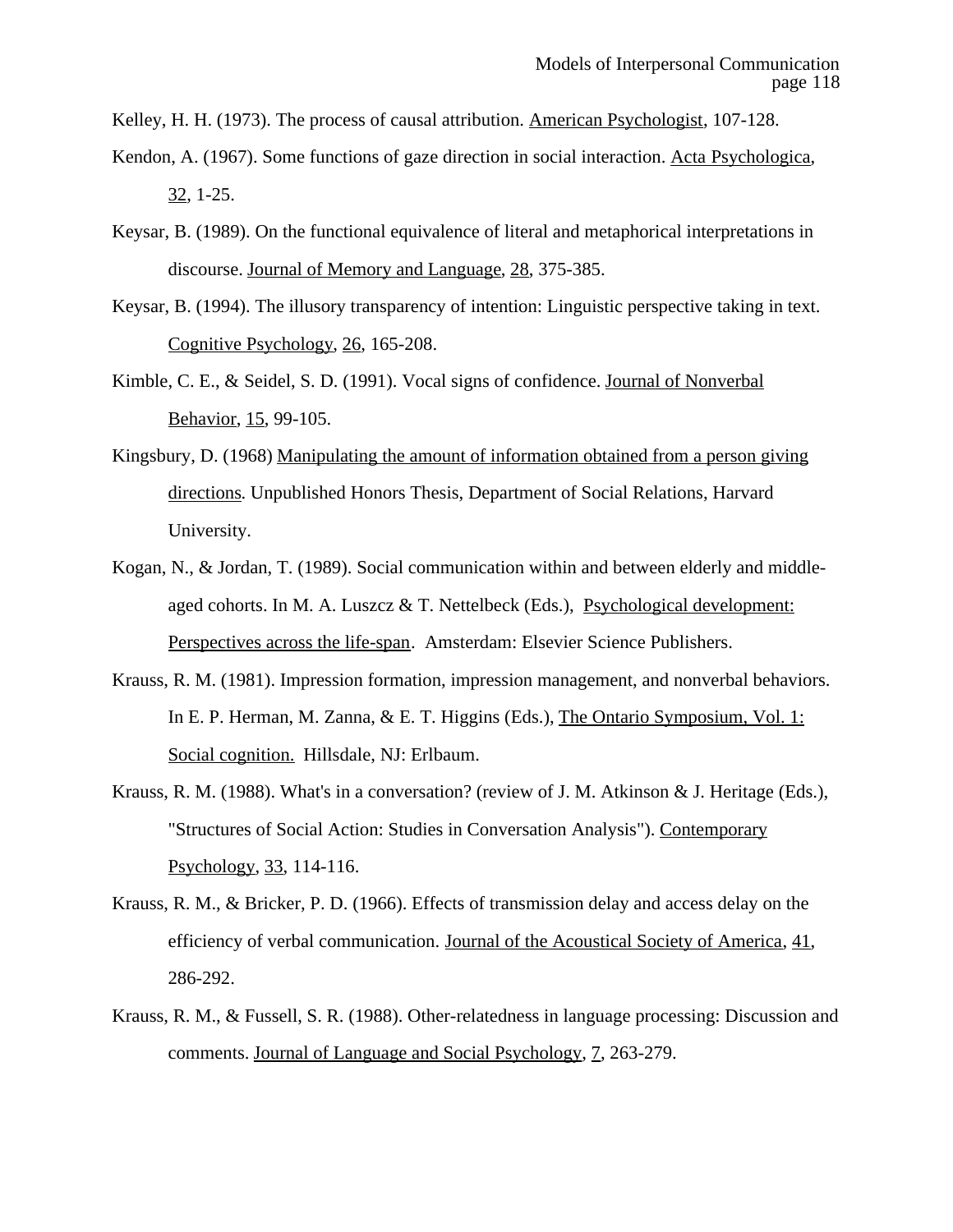- Krauss, R. M., & Fussell, S. R. (1991). Perspective-taking in communication: Representations of others' knowledge in reference. Social Cognition, 9, 2-24.
- Krauss, R. M., & Weinheimer, S. (1964). Changes in the length of reference phrases as a function of social interaction : A preliminary study. Psychonomic Science, 1, 113-114.
- Krauss, R. M., & Weinheimer, S. (1966). Concurrent feedback, confirmation and the encoding of referents in verbal communication. Journal of Personality and Social Psychology, 4, 343-346.
- Krauss, R. M., & Weinheimer, S. (1967). Effects of referent similarity and communication mode on verbal encoding. Journal of Verbal Learning and Verbal Behavior, 6, 359-363.
- Krauss, R. M., Apple, W., Morency, N., Wenzel, C., & Winton, W. (1981). Verbal, vocal, and visible factors in judgments of another's affect. Journal of Personality and Social Psychology,  $40$ , 312-320.
- Krauss, R. M., Garlock, C. M., Bricker, P. D., & McMahon, L. E. (1977). The role of audible and visible back channel responses in interpersonal communication. Journal of Personality and Social Psychology, 35, 523-529.
- Krauss, R.M., Vivekananthan, P. S., & Weinheimer, S., (1968). "Inner speech" and "external speech": Characteristics and communication effectiveness of socially and nonsocially encoded messages. Journal of Personality and Social Psychology, 9, 295-300.
- Krauss, R. M. & Chiu, C.-Y. (1993). Language and cognition: A post-Whorfian view. In Paper presented in the symposium Language, Cognition and Communication at the meeting of the Society for Experimental Social Psychology, Santa Barbara, CA.:
- Kraut, R. E. (1978). Verbal and nonverbal cues in the perception of lying. Journal of Personality and Social Psychology, 36, 380-391.
- Kraut, R. E. (1979). Social and emotional messages of smiling: An ethological approach. Journal of Personality and Social Psychology, 37, 1539-1553.
- Kraut, R. E., & Higgins, E. T. (1984). Communication and social cognition. In R. S. Wyer & T. K. Srull (Eds.), Handbook of social cognition (Vol. 3). Hillsdale, NJ: Elbaum.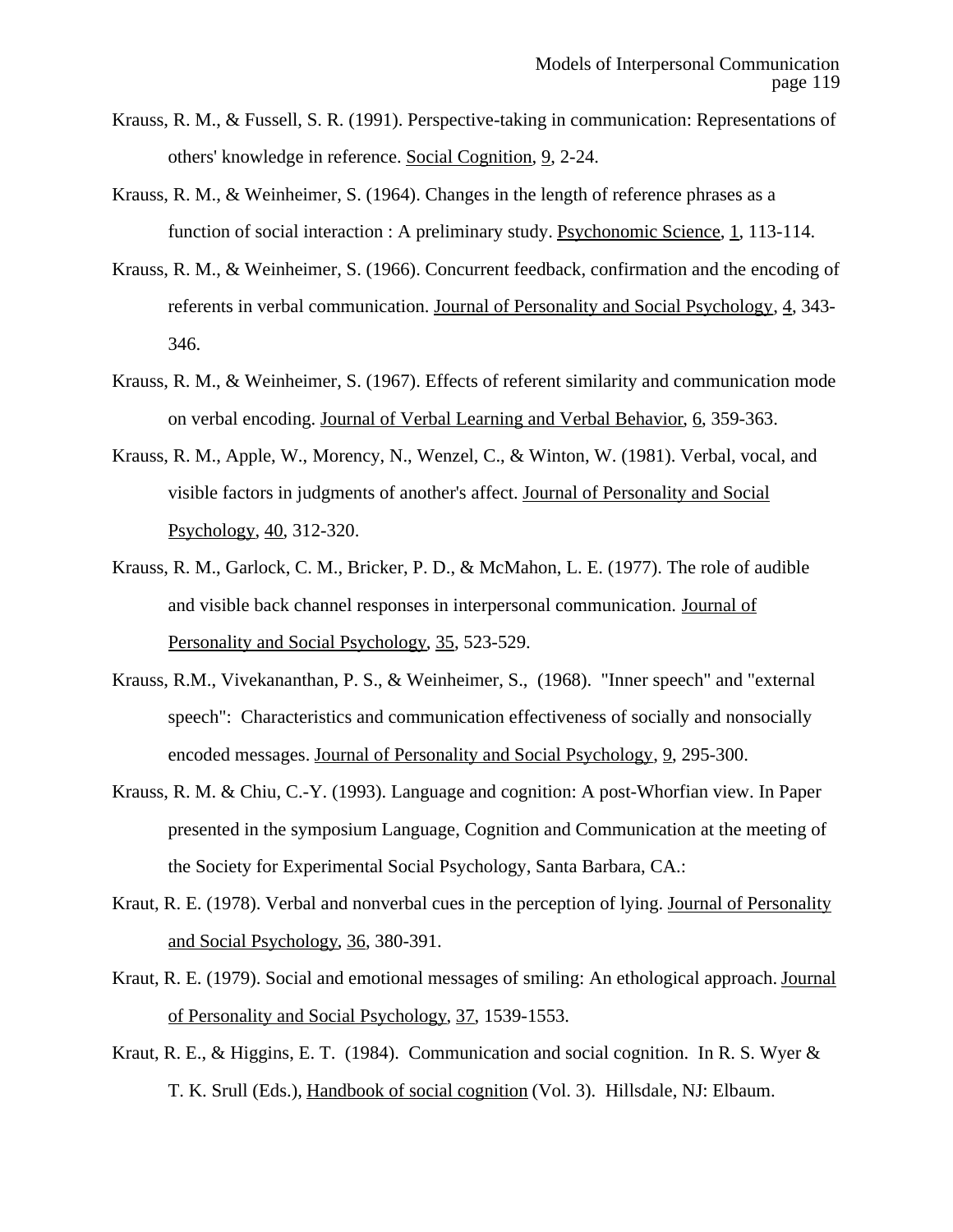- Kraut, R. E., & Lewis, S. H. (1982). Feedback and the coordination of conversation. In H. Sypher & J. Applegate (Eds.), Cognition and communication Hillsdale, NJ: Erlbaum.
- Kreuz, R. J., & Roberts, R. M. (1993). When collaboration fails: Consequences of pragmatic errors in conversation. Journal of Pragmatics, 19, 239-252.
- Krosnick, J. A., Li, F., & Lehman, D. R. (1990). Conversational conventions, order of information acquisition, and the effects of base rate and individuating information on social judgment. Journal of Personality and Social Psychology, 59, 1140-1152.
- Lachman, R. (1960). The model in theory construction. Psychological Review, 67, 113-129
- LaFrance, M., & Hahn, G. (1991). Interpersonal verbs and implicit causal context: The role of verb type, verb valence, and gender. Paper read at the 4th International Conference on Language and Social Psychology, Santa Barbara, CA:
- Lakoff, R. (1973). The logic of politeness; or, minding your p's and q's. In Papers from the 9th Annual Meeting, Chicago Linguistics Society (pp. 292-305).
- Lakoff, R. T. (1977). Politeness, pragmatics, and performatives. In Proceedings of the Texas conference on performatives, presupposition, and implicatures (pp. 79-106). Washington, DC: Center for Applied Linguistics.
- Lantz, D., & Stefflre, V. (1964). Language and cognition revisited. Journal of Abnormal and Social Psychology, 69, 472-481.
- Lanzetta, J. T., & Kleck, R. E. (1970). Encoding and decoding of nonverbal affect in humans. Journal of Personality and Social Psychology, 12-19.
- Lass, N. J., & Davis, M. (1976). An investigation of speaker height and weight identification. Journal of the Acoustical Society of America, 60, 700-704.
- Lass, N. J., & Harvey, L. A. (1976). An investigation of speaker photograph identification. Journal of the Acoustical Society of America, 59, 1232-1236.
- Lass, N. J., Hughes, K. R., Bowyer, M. D., Waters, L. T., & Bourne, V. T. (1976). Speaker sex identification from voiced, whispered and filtered isolated vowels. Journal of the Acoustical Society of America, 59, 675-678.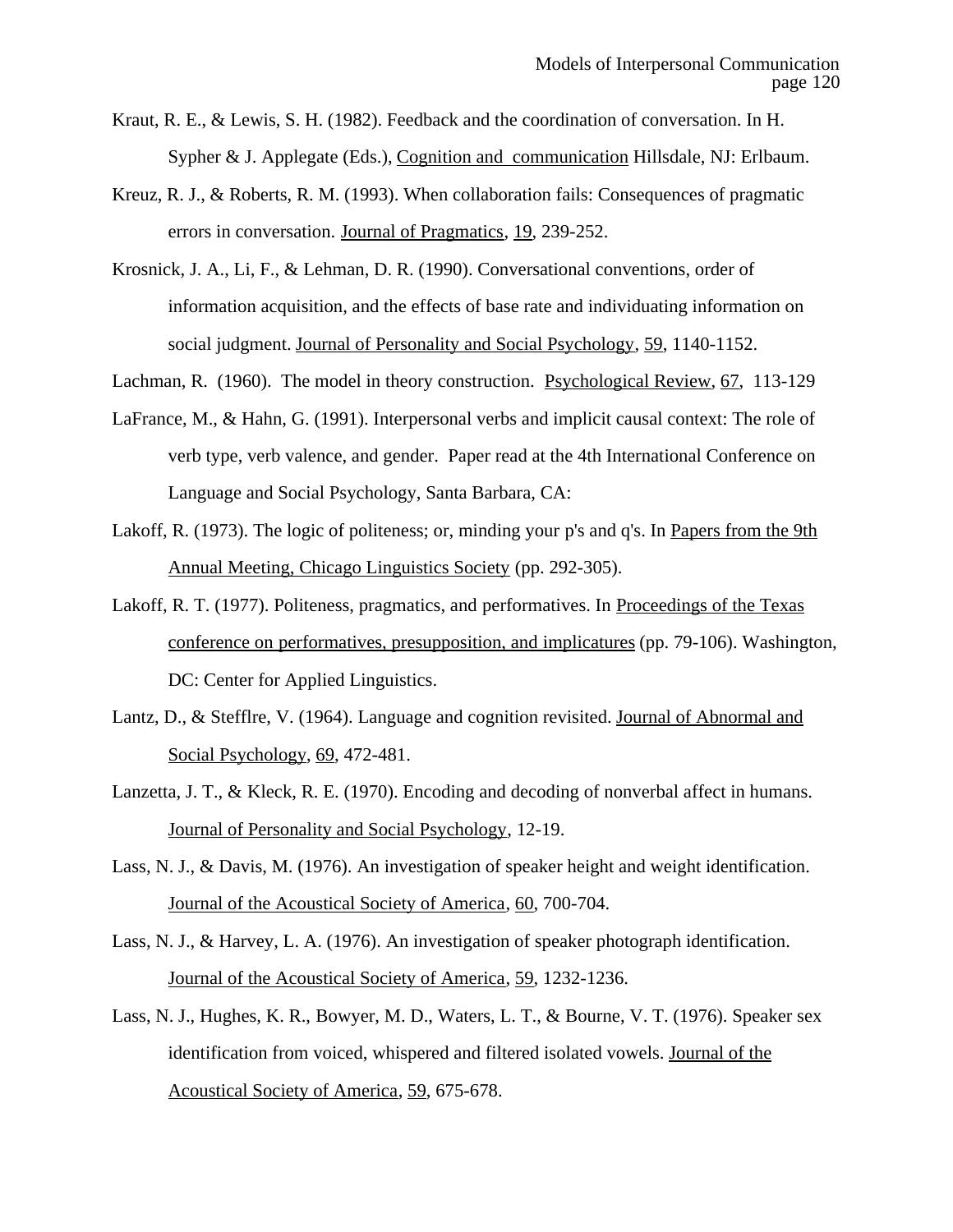- Leary, M. R., & Meadows, S. (1991). Predictors, elicitors and concommitants of social blushing. Journal of Personality and Social Psychology, 60, 254-262.
- Levelt, W. J. M. (1983). Monitoring and self-repair in speech. Cognition, 14, 41-104.
- Levelt, W. J. M. (1989). Speaking: From intention to articulation . Cambridge, MA: The MIT Press.
- Levinson, S. C. (1983). Pragmatics. Cambridge: Cambridge University Press.
- Lewin, K. (1951). Field theory in social science: Selected theoretical papers . New York: Harper & Brothers.
- Lewis, D. K. (1969). Convention: A philosophical study. Cambridge, MA: Harvard University Press.
- Lieberman, P. (1967). Intonation, perception, and language . Cambridge, MA, MIT Press.
- Lieberman, P. L. (1963). Some effects of semantic and grammatical context on the production and perception of speech. Language and Speech, 26, 172-187.
- Linde, C., & Labov, W. (1975). Spatial networks as a site for the study of language and thought. Language, 51, 924-939.
- Lodge, D. (1990). After Bakhtin: Essays on fiction and criticism. London: Routledge.
- Loftus, E. F. (1979). Eyewitness testimony . Cambridge, MA: Harvard University Press.
- Luckmann, T. (1990). Social communication, dialogue and conversation. In I. Markova & K. Foppa (Eds.), The dynamics of dialogue (pp. 25-61). New York: Springer-Verlag.
- Luckmann, T. (1993). On the communicative adjustment of perspectives, dialogue, and communicative genres. In A. H. Wold (Ed.), Language, thought, and communication: A volume honoring Ragnar Rommetveit Cambridge: Cambridge University Press.
- Lyons, J. (1977). Semantics, Vol. 2. Cambridge: Cambridge University Press.
- Maass, A., & Arcuri, L. (1992). The role of language in the persistence of stereotypes. In G. R. Semin & K. Fiedler (Eds.), Language, interaction, and social cognition (pp. 129-143). Newbury Park, CA: Sage.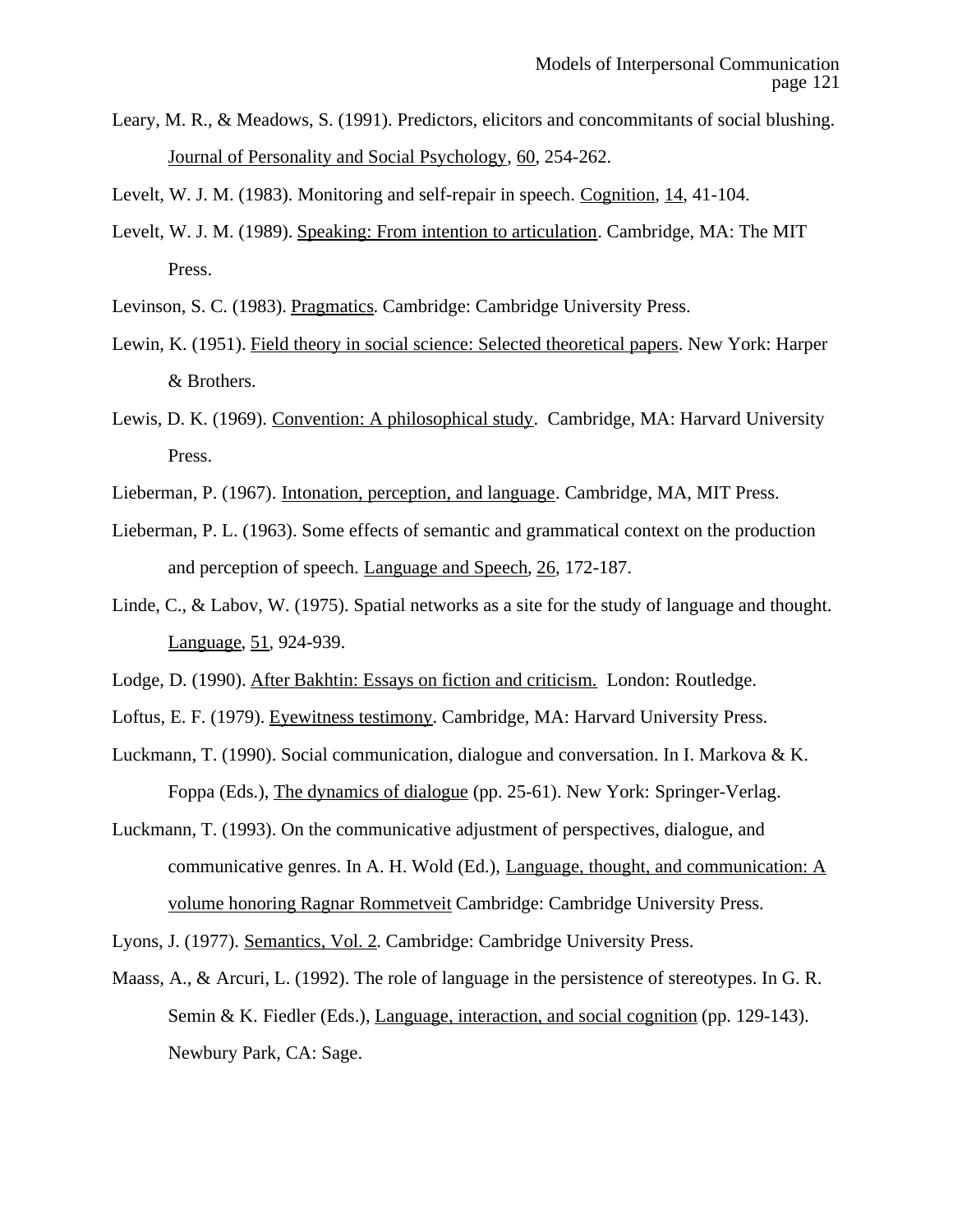- Maass, A., Salvi, D., Accuri, L., & Semin, G. (1989). Language use in intergroup contexts: The linguistic intergroup bias. Journal of Personality and Social Psychology , 57 , 981-993.
- MacKay, D. M. (1983). The wider scope of information theory. In F. Machlup & U. Mansfield (Eds.), The study of information: Interdisciplinary messages (pp. 485-492). New York: John Wiley & Sons.
- Mangold, R., & Pobel, R. (1989). Informativeness and instrumentality in referential communication. In C. F. Graumann & T. Herrmann (Eds.), Speakers: The role of the listener Clevedon/Philadelphia: Multilingual Matters.
- Markova, I. (1990). Introduction. In I. Markova & K. Foppa (Eds.), The dynamics of dialogue (pp. 1-22). New York: Springer-Verlag.
- Markova, I., & Foppa, K. (Eds.). (1990). The dynamics of dialogue. New York: Springer-Verlag.
- Markus, H., & Zajonc, R. B. (1985). The cognitive perspective in social psychology. In G. Lindzey & E. Aronson (Eds.), The handbook of social psychology (3rd ed.) (pp. 137- 230). New York: Random House.
- Marslen-Wilson, W., & Tyler, L. (1981). Central processes in speech understanding. Philosophical Transactions of the Royal Society of London, 317-332.
- McArthur, L. A. (1972). The how and what of why: Some determinants and consequences of causal attributions. Journal of Personality and Social Psychology , 22 , 171-193.
- McCann, C. D., & Higgins, E. T. (1992). Personal and contextual factors in communication: A review of the "communication game". In G. R. Semin & K. Fiedler (Eds.), Language, interaction, and social cognition (pp. 144-172). Newbury Park, CA: Sage.
- McCann, C. D., Higgins, E. T., & Fondacaro, R. A. (1991). Primacy and recency in communication and self-persuasion: How successive audiences and multiple encodings influence subsequent evaluative judgments. Social Cognition, 9, 47-66.
- McDowall, J. J. (1978). Interactional synchrony: A reappraisal. Journal of Personality and Social Psychology, 36, 963-975.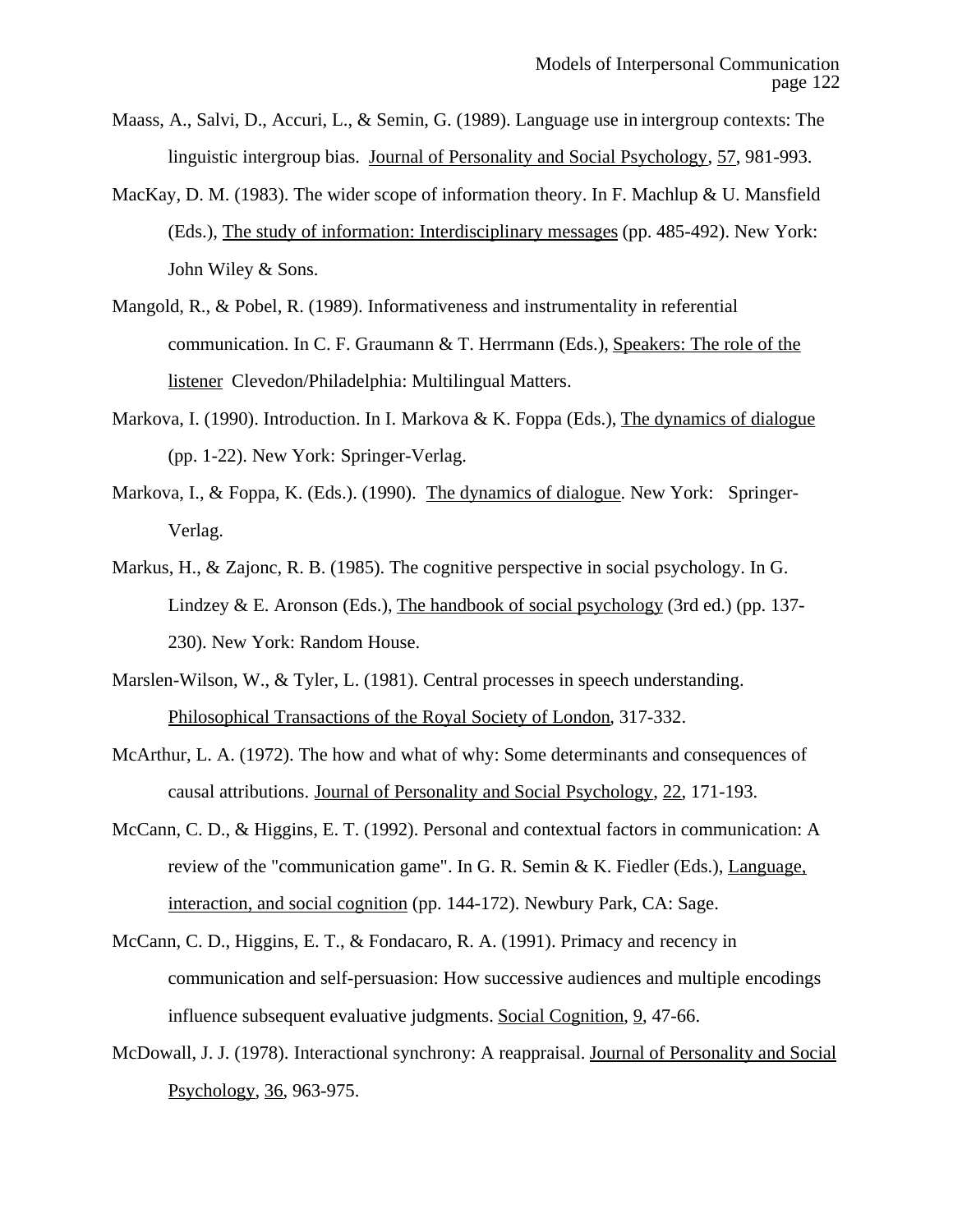- McKoon, G., Greene, S. B., & Ratcliff, R. (1993). Discourse models, pronoun resolution, and the implicit causality of verbs. Journal of Experimental Psychology: Learning, Memory, and Cggnition, 19, 1040-1052.
- Mead, G. H. (1934). Mind, self and society . Chicago: University of Chicago Press.
- Mehrabian, A., & Wiener, M. (1967). Decoding of inconsistent communications. Journal of Personality and Social Psychology, 6, 109-114.
- Mercer, N. M. (1976). Frequency and availability in the encoding of spontaneous speech. Language and Speech, 19, 129-143.
- Michener, H. A., DeLamater, J. D., & Schwartz, S. H. (1990). Social psychology. Orlando, FL: Harcourt, Brace, Jovonavich.
- Miller, G. A., & Johnson-Laird, P. N. (1976). Language and perception . Cambridge, MA: Harvard University Press.
- Montepare, J. M., Goldstein, S. B., & Clausen, A. (1987). The identification of emotions from gait information. Journal of Nonverbal Behavior, 11, 33-42.
- Morency, N., & Krauss, R. M. (1982). Components of nonverbal encoding and decoding skills in children. In R. E. Feldman (Ed.), The development of nonverbal behavior New York: Springer.
- Natale, M. (1975). Convergence of mean vocal intensity in dyadic communication as a function of social desirability. Journal of Personality and Social Psychology , 32 , 790-804.
- Neisser, U. (1967). Cognitive psychology . Englewood Cliffs, NJ: Prentice-Hall.
- Nickerson, R. S., Baddeley, A., & Freeman, B. (1987). Are people's estimates of what other people know influenced by what they themselves know? Acta Psychologica, 64, 245-259.
- Nisbett, R. E., & Kunda, Z. (1985). Perception of social distributions. Journal of Personality and Social Psychology, 48, 297-311.
- Nisbett, R. E., & Wilson, T. D. (1977). Telling more than we can know: Verbal reports on mental processes. Psychological Review, 84, 231-259.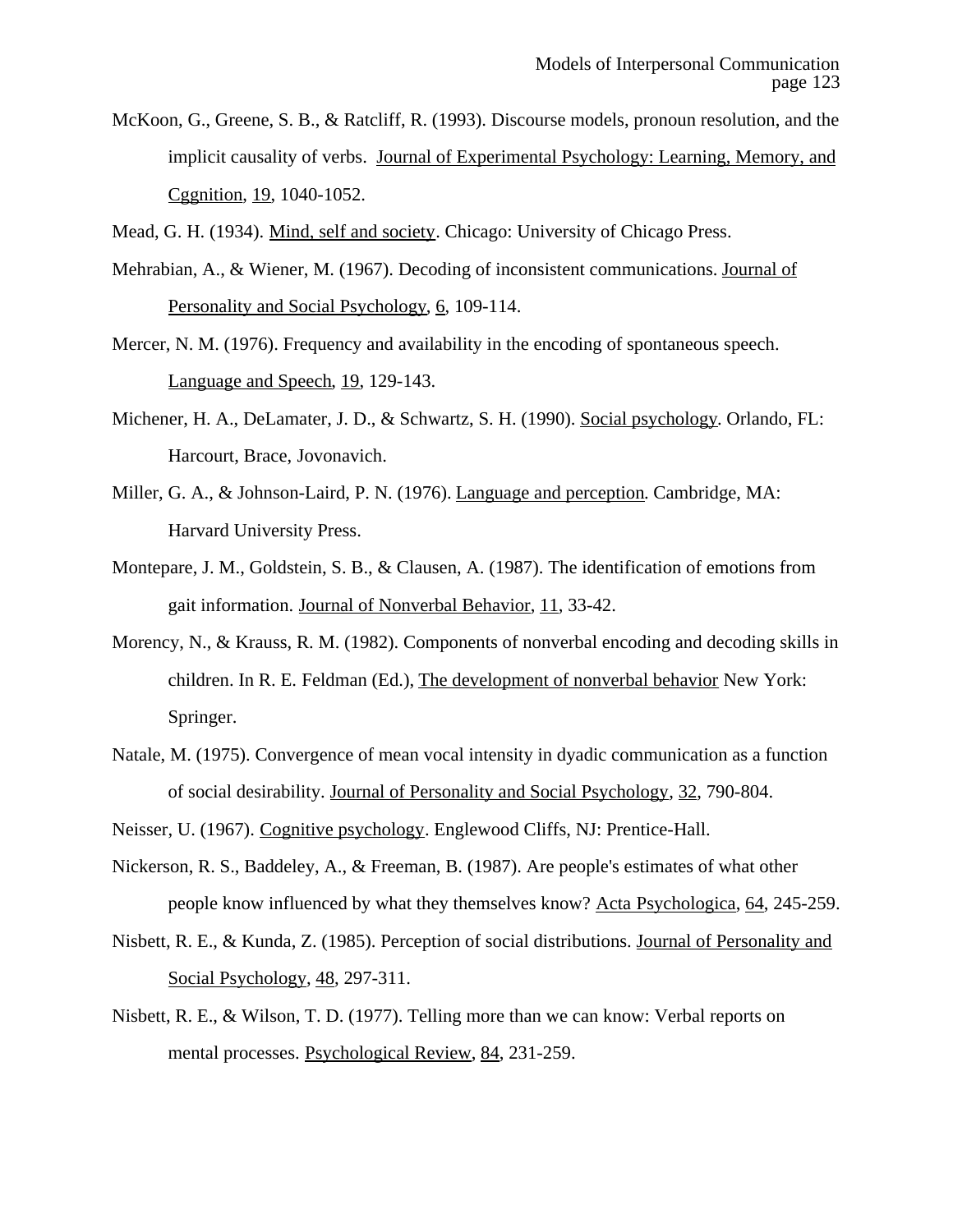- Nisbett, R. E., Zukier, H., & Lemley, R. H. (1981). The dilution effect. Cognitive Psychology, 13 , 248-277.
- Nunberg, G. (1979). The non-uniqueness of semantic solutions: Polysemy. Linguistics and Philosophy, 3, 143-184.
- Olson, D. (1970). Language and thought: Aspects of a cognitive theory of semantics. Psychological Review, 77, 257-273.
- Ortony, A. (1975). Why metaphors are necessary and not just nice. Educational Theory, 25, 45-53.
- Osgood, C. (1971). Where do sentences come from? In D. Steinberg & L. Jacobovitz (Eds.), Semantics: An interdisciplinary reader . Cambridge: Cambridge University Press.
- Patterson, M. L. (1976). An arousal model of interpersonal intimacy. Psychological Review, 83, 235-245.
- Piaget, J. (1952). The child's conception of number. London: Routledge & Kegan Paul.
- Piaget, J., & Inhelder, B. (1956). The child's conception of space. New York: Norton.
- Pinker, S. (1984). Language learnability and language development. Cambridge, MA: Harvard University Press.
- Pinker, S. (1994). The language instinct. New York: Morrow.
- Politzer, G., & Noveck, I. (1991). Are conjunction rule violations the result of conversational rule violations? Journal of Psycholinguistic Research, 20, 83-102.
- Putnam, L. E., Winton, W., & Krauss, R. M. (1982). Effects of nonverbal affective dissimulation on phasic autonomic and facial responses. Psychophysiology, 19, 580-581.
- Rimé, B. (1982). The elimination of visible behaviour from social interactions: Effects on verbal, nonverbal and interpersonal variables. European Journal of Social Psychology, 12, 133-129.
- Rimér, S. (1994). At home with E. Annie Proulx: At midlife, a novelist is born. New York Times (June 23, 1994), C1, C10.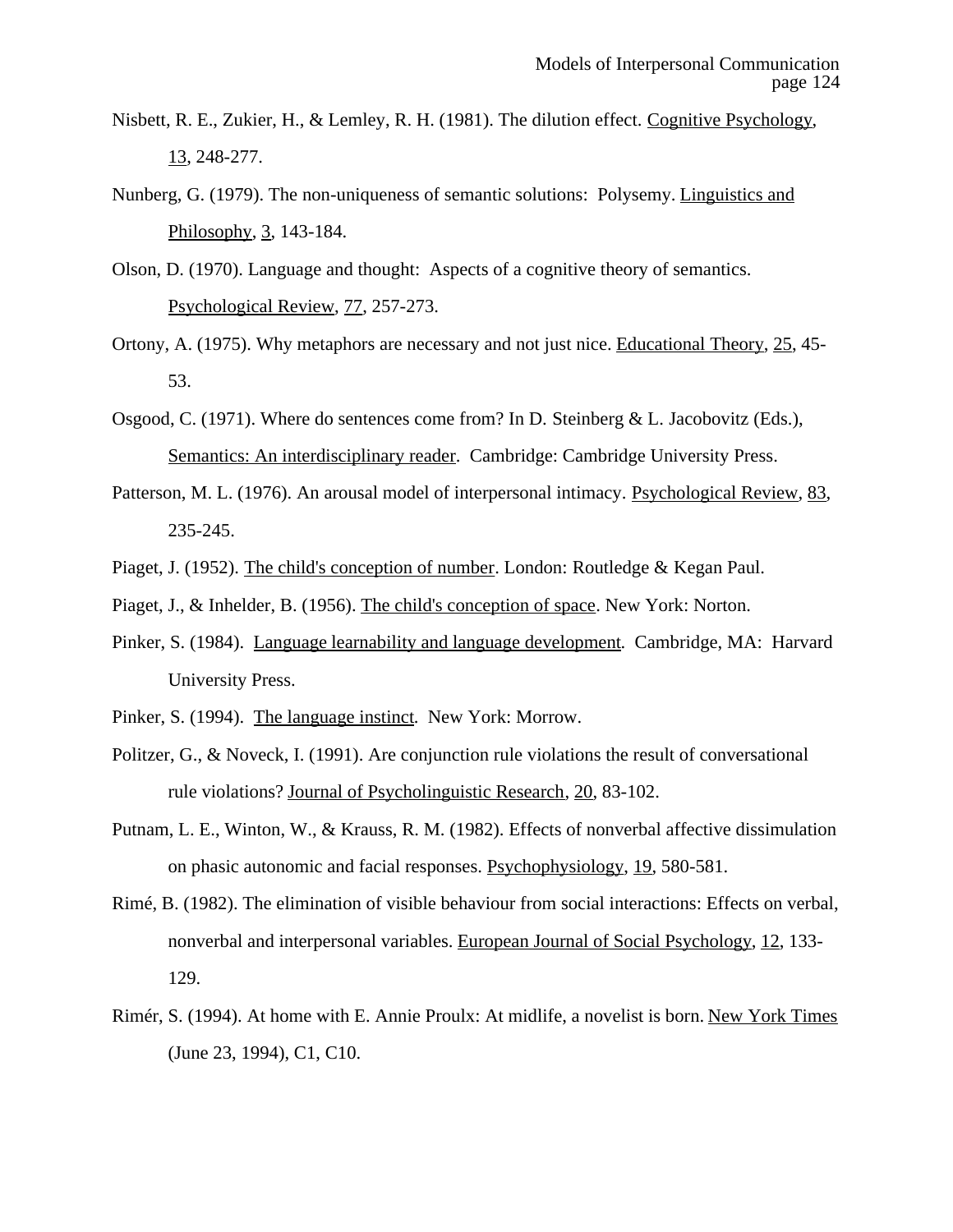- Riseborough, M. G. (1981). Physiographic gestures as decoding facilitators: Three experiments exploring a neglected facet of communication. Journal of Nonverbal Behavior , 5 , 172- 183.
- Roberts, R. M., & Kreuz, R. J. (1994). Why do people use figurative language? Psychological Science, 5, 159-163.
- Rogers, P. L., Scherer, K. R., & Rosenthal, R. (1971). Content filtering human speech: A simple electronic system. Behavioral Research Methods and Instrumentation, 3, 16-18.
- Rommetveit, R. (1974). On message structure: A framework for the study of language and communication . New York: Wiley.
- Rommetveit, R. (1983). Prospective social psychological contributions to a truly interdisciplinary understanding of ordinary language. Journal of Language and Social Psychology,  $2$ , 89-104.
- Rosch, E. (1977). Style variables in referential language: A study of social class difference and its effect on dyadic communication. In R. O. Freedle (Ed.), Discourse production and comprehension Norwood, NJ: Ablex.
- Rosch, E., Mervis, C. B., Gray, W., Johnson, D., & Boyes-Braem, P. (1976). Basic objects in natural categories. Cognitive Psychology, 8, 382-439.
- Rosenthal, R., & DePaulo, B. (1979). Sex differences in accomodation in nonverbal communication. In R. Rosenthal (Eds.), Skill in nonverbal communication (pp. 68-103). Cambridge, MA: Oegeschlager, Gunn & Hain.
- Rothbart, M., & Lewis, S. (1994). Cognitive processes and intergroup relations: A historical perspective. In, D. Hamilton & S. Sherman (Eds.), Social cognition: Impact on social psychology (pp. 347-382). Tampa, FLA: Academic Press:
- Schachter, S., Christenfeld, N., Ravina, B., & Bilous, F. (1991). Speech disfluency and the structure of knowledge. Journal of Personality and Social Psychology\, 60, 362-367.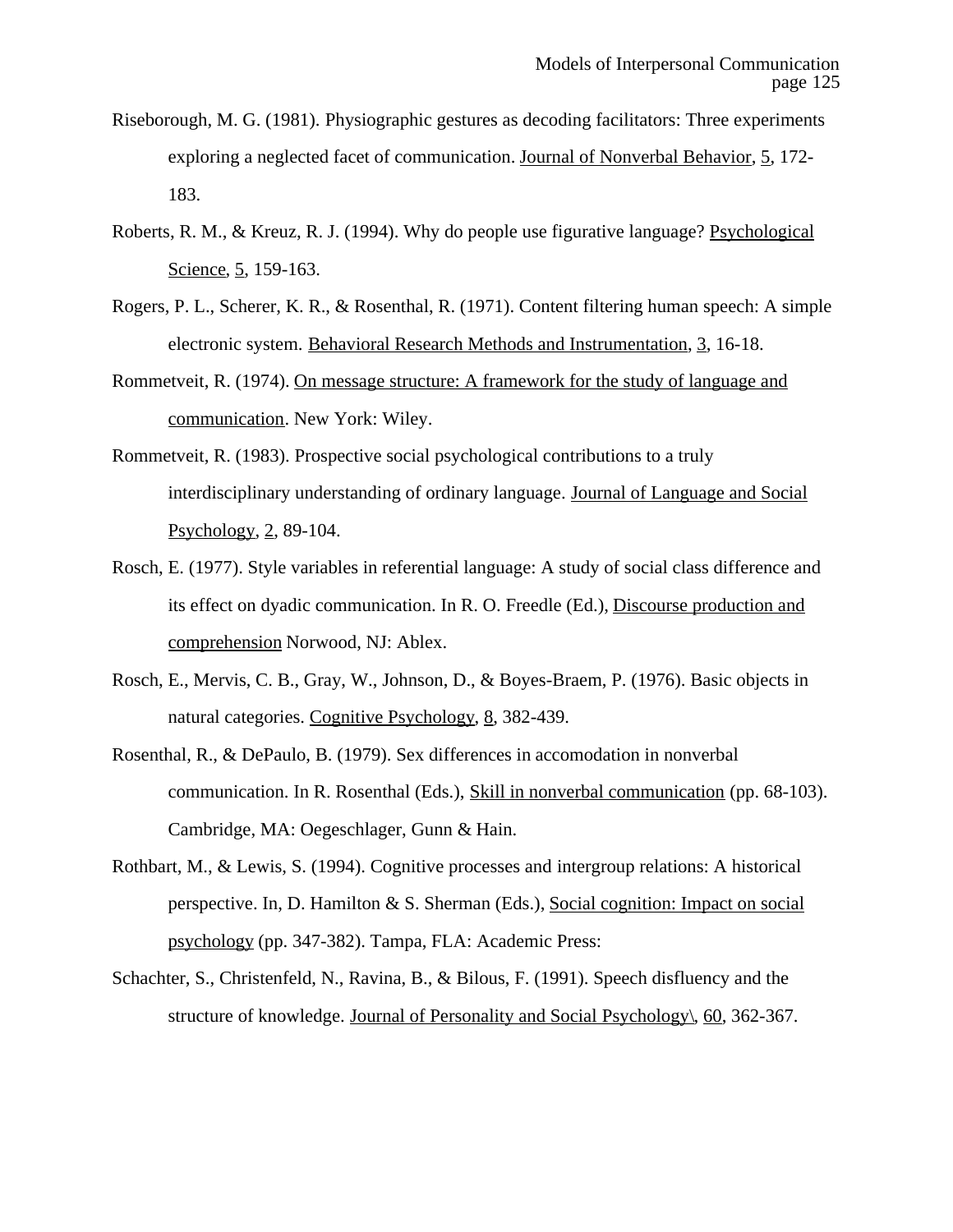- Sacks, H., & Schegloff, E. (1979). Two preferences in the organization of reference to persons in conversation and their interaction. In G. Psathas (Ed.), Everyday language: Studies in ethnomethodology (pp. 15-21). New York: Irvington.
- Sacks, H., Schegloff, E. A., & Jefferson, G. (1974). A simplest systematics for the organization of turn-taking for conversation. Language, 50, 696-735.
- Sarangi, S. K., & Slembrouck, S. (1992). Non-cooperation in communication: a reassessment of Gricean pragmatics. Journal of Pragmatics, 17, 117-154.
- Schank, R. C., & Abelson, R. P. (1977). Scripts, plans, goals and understanding. Hillsdale, NJ: Erlbaum.
- Schegloff, E. A. (1972). Notes on a conversational practice: Formulating place. In D. Sudnow (Ed.), Studies in social interaction New York: Free Press.
- Schegloff, E. A. (1982). Discourse as an interactional achievement: Some uses of 'uh huh' and other things that come between sentences. In D. Tannen (Ed.), Analyzing discourse: Text and talk (pp. 71-93). Washington, D. C.: Georgetown University Press.
- Schegloff, E. A. (1991). Conversational analysis and socially shared cognition. In L. B. Resnick, J. M. Levine, & S. D. Teasley (Eds.), Perspectives on socially shared cognition Washington, DC: APA.
- Schegloff, E. A., Jefferson, G., & Sacks, H. (1977). The preference for self-correction in the organization of repair in conversation. Language, 53, 361-382.
- Scherer, K. R. (1986). Vocal affect expression: A review and a model for future research. Psychological Bulletin, 99, 143-165.
- Scherer, K. R., & Giles, H. (Ed.). (1979). Social markers in speech. Cambridge: Cambridge University Press.
- Scherer, K. R., Koivumaki, J., & Rosenthal, R. (1972). Minimal cues in the vocal communication of affect: Judging emotion from content-masked speech. Journal of Psycholinguistic Research, 1, 269-285.

Schiffer, S. (1972). Meaning. Oxford: Clarendon Press.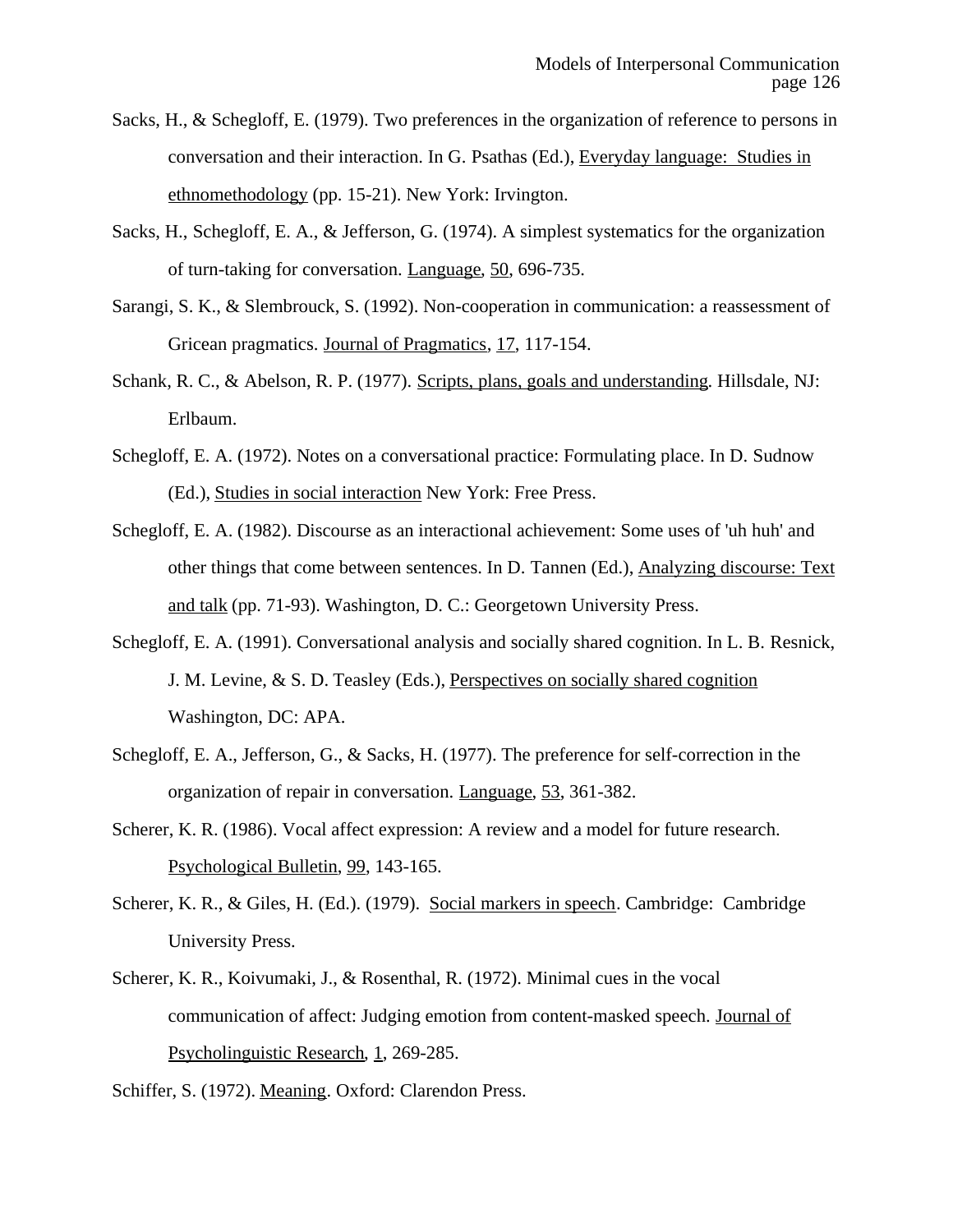- Schober, M. F. (1992). Egocentric perspectives in conversational descriptions of a complex display. Paper presented at the 33rd Annual Meeting of The Psychonomic Society, St. Louis, MO, November 13-15, 1992.
- Schober, M. F. (1993). Spatial perspective-taking in conversation. Cognition, 47, 1-24.
- Schober, M. F. (1994). Frames of reference in conversational location descriptions . Unpublished manuscript, New School for Social Research.
- Schober, M. F., & Clark, H. H. (1989). Understanding by addressees and overhearers. Cognitive Psychology, 21, 211-232.
- Schooler, J. W., & Engstler-Schooler, T. Y. (1990). Verbal overshadowing of visual memories: Some things are better left unsaid. Cognitive Psychology, 22, 36-71.
- Schooler, J. W., & Engstler-Schooler, T. Y. (1990). Verbal overshadowing of visual memories: Some things are better left unsaid. Cognitive Psychology, 22, 36-71.
- Schooler, J. W., Ohlsson, S., & Brooks, K. (1993). Thoughts beyond words: When language overshadows insight. Journal of Experimental Psychology: General, 122, 166-183.
- Schooler, J. W., Ohlsson, S., & Brooks, K. (in press). Thoughts beyond words: When language overshadows insight. Journal of Experimental Psychology: General .
- Schwarz, N. (1994). Judgment in a social context: Biases, shortcomings, and the logic of conversation. In M. P. Zanna (Ed.), Advances in Experimental Social Psychology (pp. 123-162). San Diego, CA: Academic Press.
- Schwarz, N., & Hippler, H. J. (1987). What response scales may tell your respondents: Informative functions of response alternatives. In H. J. Hippler, N. Schwarz, & S. Sudman (Eds.), Social information processing and survey methodology (pp. 163-178). New York: Springer Verlag.
- Schwarz, N., Strack, F., Hilton, D. J., & Naderer, G. (1991a). Base rates, representativeness and the logic of conversation. Social Cognition,  $9, 67-84$ .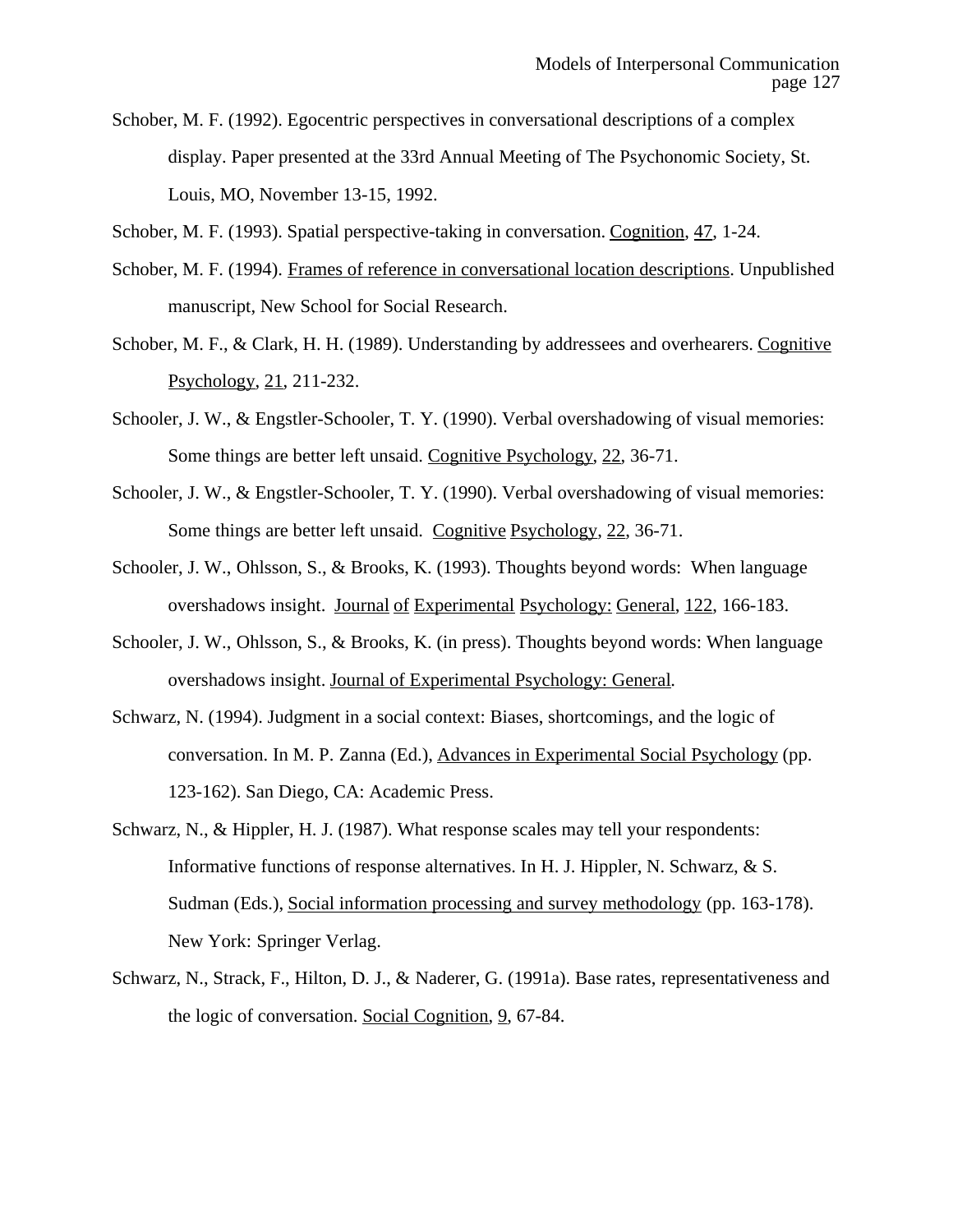- Schwarz, N., Strack, F., Hilton, D. J., & Naderer, G. (1991b). Judgmental biases and the logic of conversation: The contextual relevance of irrelevant information. Social Cognition, 9, 67-84.
- Schwarz, N., Strack, F., Muller, G., & Chassein, B. (1988). The range of response alternatives may determine the meaning of the question: Further evidence on informative functions of response alternatives. Social Cognition, 6, 107-117.
- Searle, J. R. (1969). Speech acts: An essay in the philosophy of language. Cambridge: Cambridge University Press.
- Searle, J. R. (1978). Literal meaning. Erkenntnis, 13, 207-224.
- Searle, J. R. (1979). Expression and meaning: Studies in the theory of speech acts . Cambridge: Cambridge University Press.
- Sears, D. O., Peplau, L. A., & Taylor, S. E. (1991). Social psychology (7th ed.). Englewood Cliffs, NJ: Prentice-Hall.
- Semin, G. R., & Fiedler, K. (1989). Relocating attributional phenomena with a languagecognition interface: The case of actors' and observers' perspectives. European Journal of Social Psychology, 19, 491-508.
- Semin, G. R., & Fiedler, K. (1991). The linguistic category model, its bases, applications and range. In W. Stroebe & M. Hewstone (Eds.), European Review of Social Psychology, Vol. 2 London: John Wiley & Sons.
- Semin, G. R., & Fiedler, K. (1992). The inferential properties of interpersonal verbs. In G. R. Semin & K. Fiedler (Eds.), Language, interaction, and social cognition (pp. 58-78). Newbury Park, CA: Sage.
- Semin, G. R., & Marsman, G. (in press). On the "multiple inference inviting" properties of interpersonal verbs: Dispositional inference and implicit causality. *Journal of Personality and Social Pychology.*.
- Shannon, C. E., & Weaver, W. (1949). The mathematical theory of communication . Champaign-Urbana: University of Illinois Press.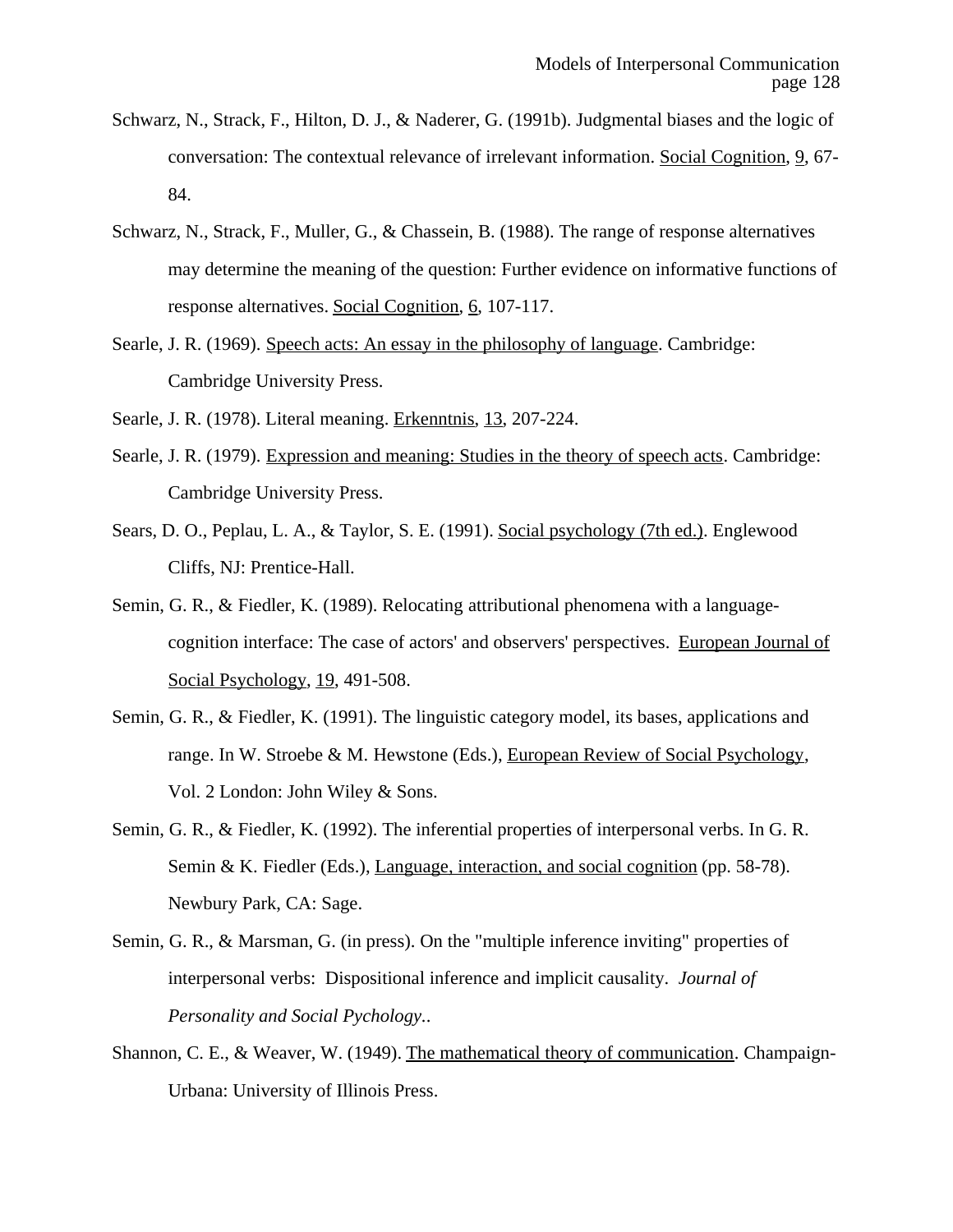- Slugoski, B. R., & Turnbull, W. (1988). Cruel to be kind and kind to be cruel: Sarcasm, banter and social relations. Journal of Language and Social Psychology, 7, 101-121.
- Smith, N. V. (Ed.), (1982). Mutual knowledge. New York: Academic Press.
- Smith, V. L., & Clark, H. H. (1992). On the course of answering questions. Journal of Memory and Language, 31,
- Sperber, D., & Wilson, D. (1986). Relevance: Communication and cognition . Cambridge, MA: Harvard University Press.
- Sridhar, S. N. (1988). Cognition and sentence production: A cross-linguistic study . New York: Springer.
- Stellmann, P., & Brennan, S. E. (1993, Nov.). Flexible perspective-setting in conversation. Paper presented at the annual meeting of the Psychonomic Society, Washington DC.
- Strack, F., & Schwarz, N. (1993). Communicative influences in standardized question situations: The case of implicit collaboration. In K. Fiedler & G. Semin (Eds.), Language and social cognition. Cambridge: Cambridge University Press.
- Strack, F., Martin, L. L., & Stepper, S. (1988). Inhibiting and facilitating conditions of the human smile: A nonobtrusive test of the facial feedback hypothesis. Journal of Personality and Social Psychology, 54, 768-777.
- Strack, F., Schwarz, N., & Wäkne, M. (1991). Semantic and pragmatic aspects of context effects in social and psychological research. Social Cognition, 9, 111-125.
- Streeter, L. A., Krauss, R. M., Geller, V. J., Olson, C. T., & Apple, W. (1977). Pitch changes during attempted deception. Journal of Personality and Social Psychology, 35, 345-350.
- Streeter, L. A., Macdonald, N., H,, Apple, W., Krauss, R. M., & Galotti, K. M. (1983). Acoustic and perceptual indicators of emotional stress. Journal of the Acoustical Society of America, 73, 1354-1360.
- Tannen, D., & Saville-Troike, M. (Eds.). (1985). Perspectives on silence. Norwood, NJ: Ablex.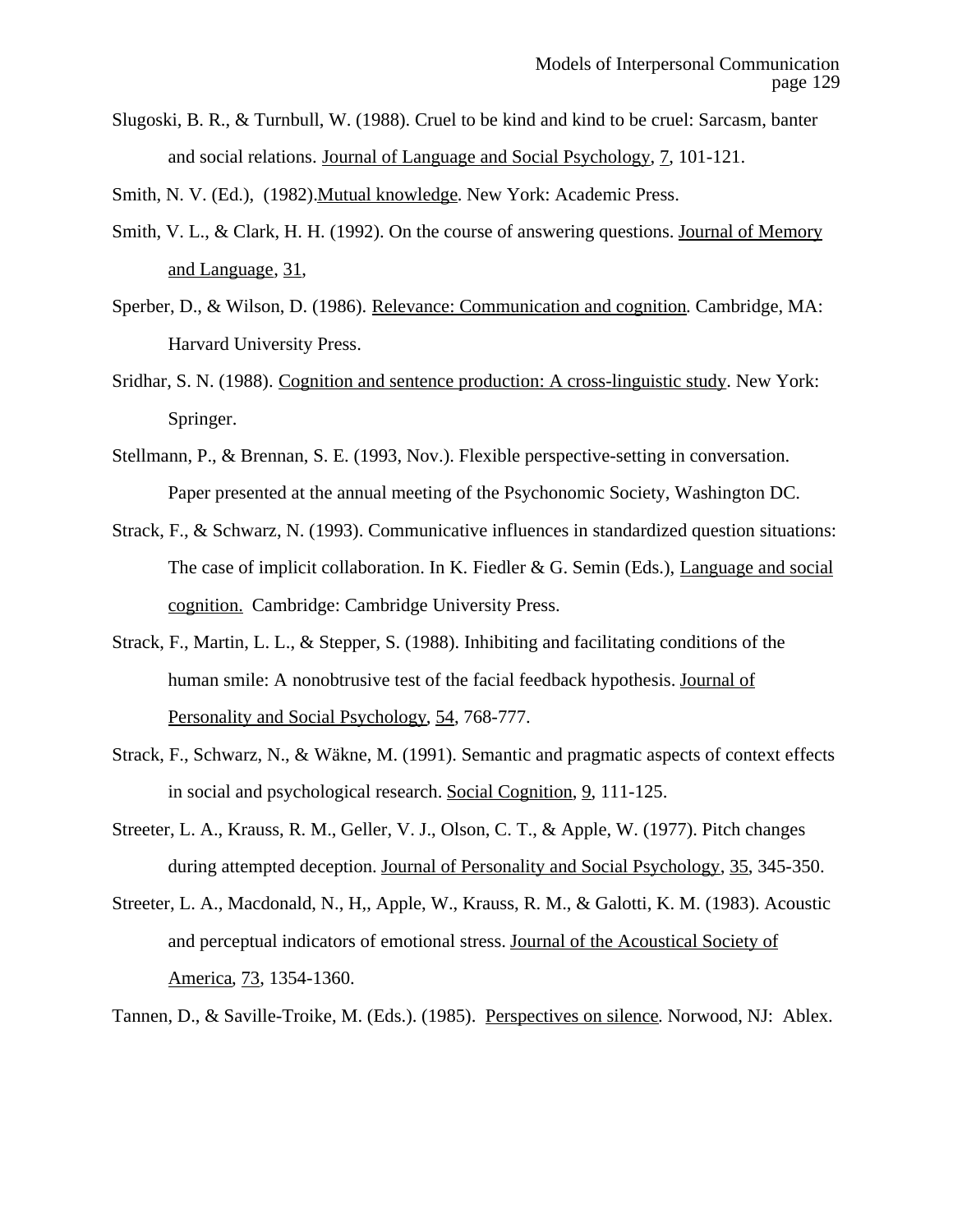- Thakerar, J. N., Giles, H., & Cheshire, J. (1982). Psychological and linguistic parameters of speech accommodation theory. In C. Fraser & K. R. Scherer (Eds.), Advances in the social psychology of language Cambridge, Eng: Cambridge University Press.
- Thomas, D. R., & DeCapito, A. (1966). Role of stimulus labeling in stimulus generalization. Journal of Experimental Psychology, 71, 913-915.
- Tinbergen, N. (1952). Deprived activities: Their causation, biological significance, origin, and emancipation during evolution. Quarterly Review of Biology, 27, 1-32.
- Traxler, M. J., & Gernsbacher, M. A. (1992). Improving written communication through minimal feedback. Language and Cognitive Processes, 7, 1-22.
- Traxler, M. J., & Gernsbacher, M. A. (1993). Improving written communication through perspective-taking. Language and Cognitive Processes , 8 , 311-334.
- Todorov, T. (1984). Mikhail Bakhtin: The dialogical principle . Minneapolis, Minn.: University of Minnesota Press.
- Trevarthen, C. (1992). An infant's motives for speaking and thinking in the culture. In A. H. Wold (Eds.), The dialogical alternative: Towards a theory of language and mind (pp. 99- 137). Oslo: Scandinavian University Press.
- Tversky, A., & Kahneman, D. (1983). Extensional versus intuitive reasoning: The conjunction fallacy in probability judgment. Psychological Review, 90, 293-315.
- Van Kleeck, M., Hilger, L., & Brown, R. (1988). Pitting verbal schema against information variables in attribution. Social Cognition, 6, 89-106.
- Smith, V. L., & Clark, H. H. (1992). On the course of answering questions. Journal of Memory and Language, 31,
- Volosinov, V. N. (1986). Marxism and the philosophy of language (L. Matejka & I. R. Titunik, Trans.). Cambridge, MA: Harvard University Press.
- Vygotsky, L. S. (1962). Thought and language . (E. Hanfmann & G. Vakar, Trans.). Cambridge, MA: MIT Press.
- Walls, G. L. (1963). The vertebrate eye and its adaptive radiation. New York: Hafner.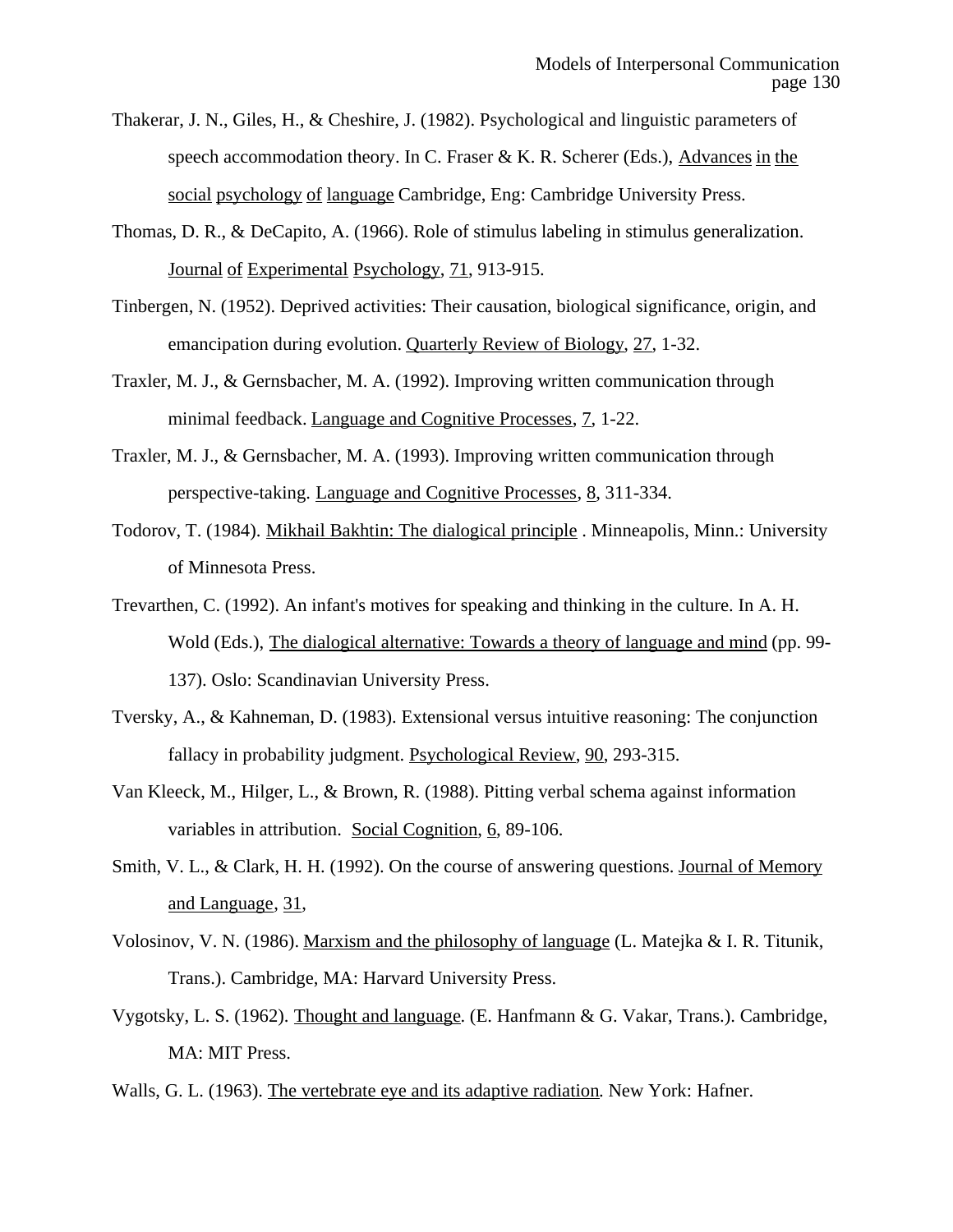Watzlawick, P., Bavelas, J., & Jackson, D. (1967). Pragmatics of human communication: A study of interactional patterns, pathologies, and paradoxes . New York: Norton.

Wertsch, J. V. (1985). *Vygotsky and the social formation of mind*. Cambridge, MA: Harvard.

- Wiener, M., Devoe, S., Robinow, S., & Geller, J. (1972). Nonverbal behavior and nonverbal communication. Psychological Review, 79, 185-214.
- Wiener, N. (1948). Cybernetics. New York: John Wiley & Sons.
- Wilkes-Gibbs, D. (1992). Meaning as a collaborative product. Paper presented at the symposium, The Social Construction of Meaning. Fourth Annual Convention of the American Psychological Society, June 20-22, 1992, San Diego, CA.
- Wilkes-Gibbs, D., & Clark, H. H. (1992). Coordinating beliefs in conversation. Journal of Memory and Language, 31, 183-194.
- Wilkes-Gibbs, D., & Kim, P. H. (1991). Discourse influences on memory for visual forms. Paper presented at the 1991 meeting of the Psychonomic Society, San Francisco, CA.
- Williams, C. E., & Stevens, K. N. (1969). On determining the emotional state of pilots during flight: An exploratory study. Aerospace Medicine, 40, 1369-1372.
- Williams, C. E., & Stevens, K. N. (1972). Emotions and speech: Some acoustical correlates. Journal of the Acoustical Society of America, 52, 233-248.
- Wilson, T. D., & Schooler, J. W. (1991). Thinking too much: Introspection can reduce the quality of preferences and decisions. Journal of Personality and Social Psychology, 60, 181-192.
- Wilson, T. D., Lisle, D. J., Schooler, J. W., Hidges, S. D., Klaaren, K. J., & LaFleur, S. J. (in press). Introspecting about reasons can reduce post-choice satisfaction. Personality and Social Psychology Bulletin.
- Wold, A. H. (Ed.) (1992). The dialogical alternative: Towards a theory of language and mind. Oslo: Scandinavian University Press.
- Woodall, W., & Folger, J. (1981). Encoding specificity and nonverbal cue context: An expansion of episodic memory research. Communication Monographs , 49 , 39-53.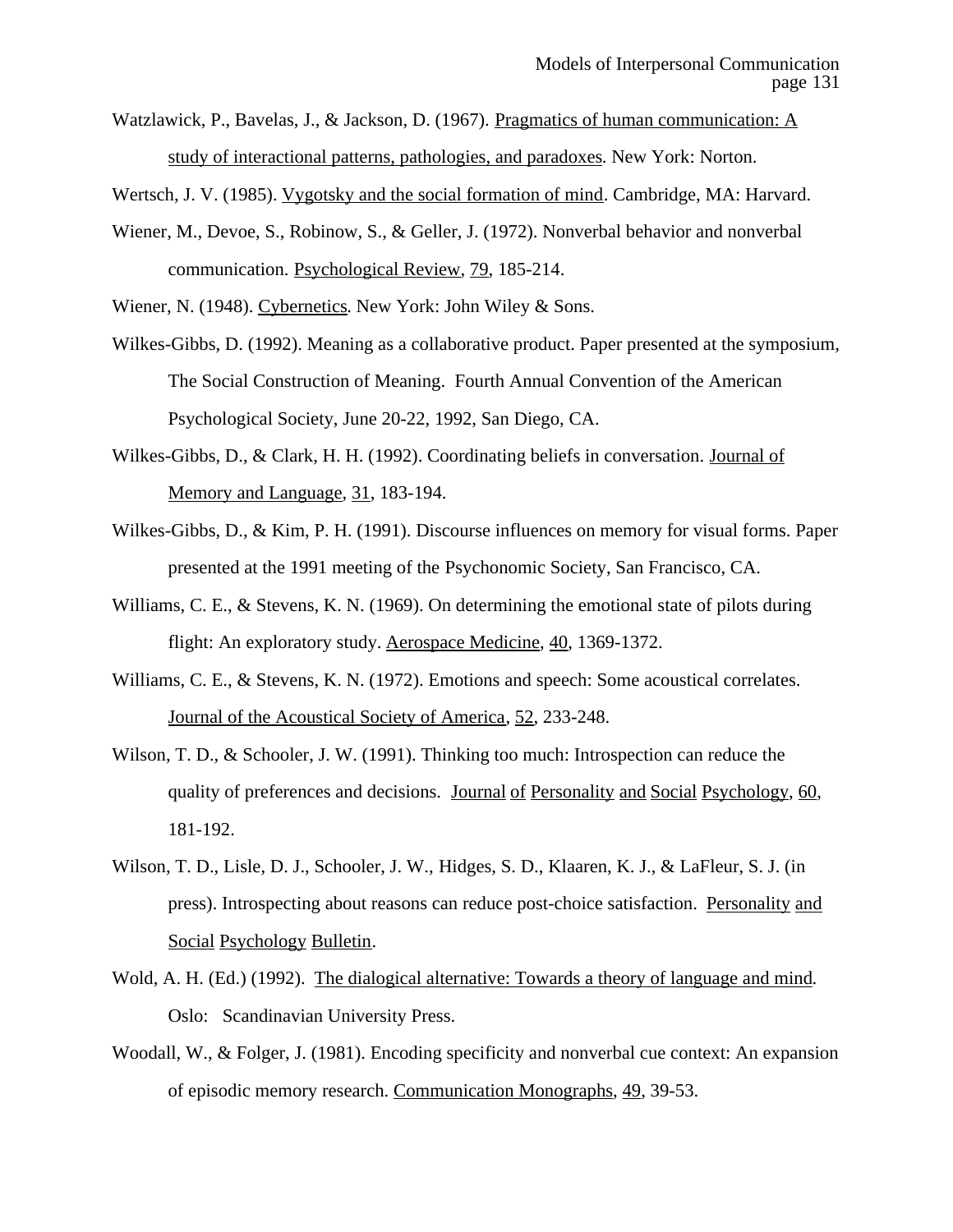- Wright, E. F., & Wells, G. L. (1988). Is the attitude-attribution paradigm suitable for investigating the dispositional bias? Personality and Social Psychology Bulletin, 14, 183-190.
- Yaniv, I., & Foster, D. P. (1991). Graininess of judgment: An accuracy-informativeness tradeoff.
- Yngve, V. H. (1970). On getting a word in edgewise. In Papers from the sixth regional meeting of the Chicago Linguistics Society. Chicago: Chicago Linguistics Society.
- Young, P. (1987). The nature of information . New York: Praeger.
- Zajonc, R. B. (1960). The process of cognitive tuning and communication. Journal of Abnormal and Social Psychology, 61, 159-167.
- Zuckerman, M., DePaulo, B. M., & Rosenthal, R. (1981). Verbal and nonverbal communication of deception. In L. Berkowitz (Ed.), Advances in experimental social psychology . Vol. 14. (pp. 1-59). New York: Academic Press.
- Zuckerman, M., Hall, J. A., DeFrank, R. S., & Rosenthal, R. (1976). Encoding and decoding of spontaneous and posed facial expressions. Journal of Personality and Social Psychology, 34 , 966-977.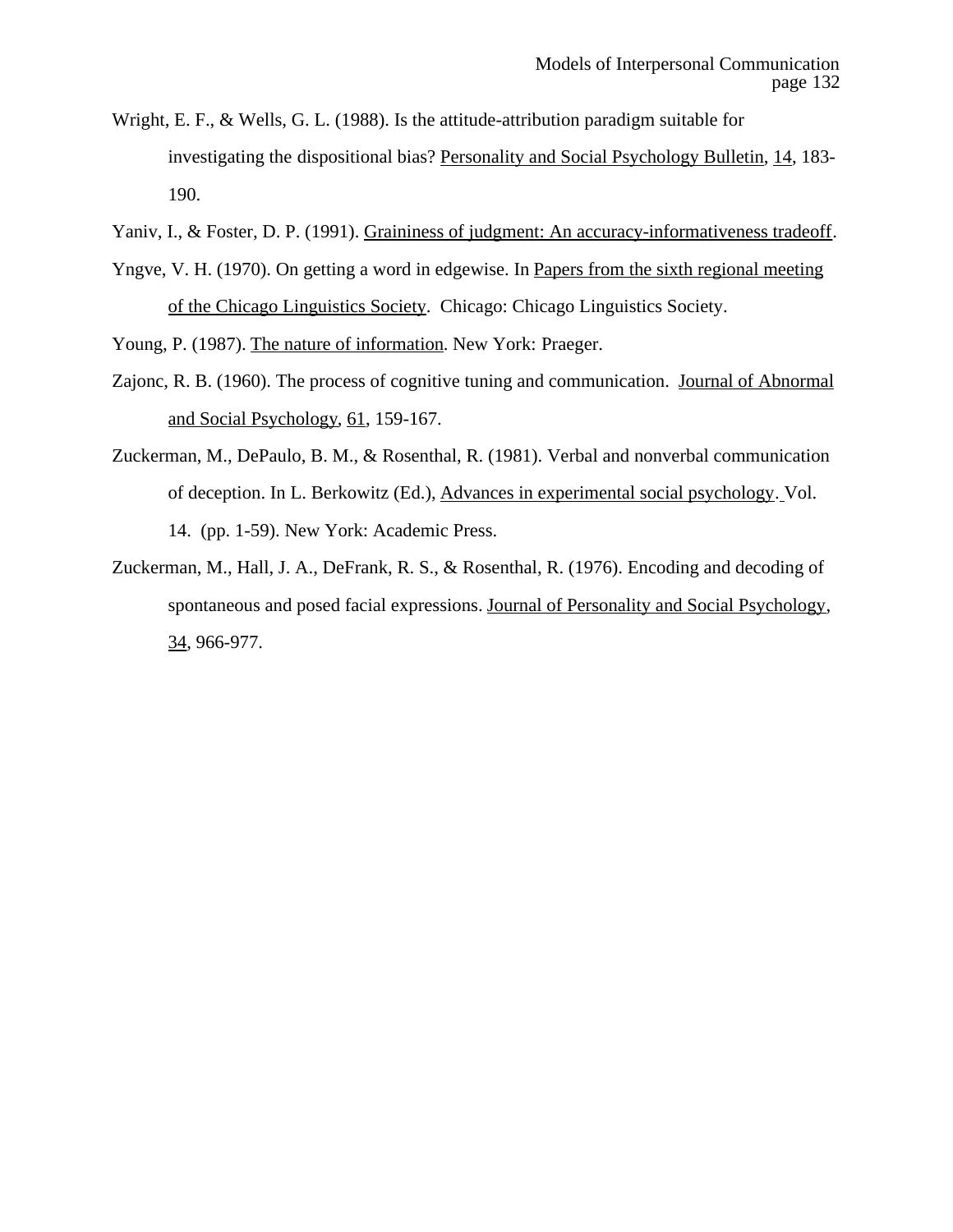## **FOOTNOTES**

† We are grateful to C-Y Chiu, Curtis Hardin, E. Tory Higgins, Julian Hochberg, Roger Kreuz, Arie Kruglanski, Lois Putnam, Josef Schrock, and Michael Schober for comments, suggestions and thoughtful discussions of the issues raised in this chapter. Of course, the authors alone are responsible for its contents, and for any errors of either omission or commission. During the period this chapter was written, Krauss's work received support from National Science Foundation grant SBR-93-10586.

<sup>1</sup> In what is the classic definition, Allport defined social psychology as:

*...an attempt to understand and explain how the thought, feeling, and behavior of individuals are influenced by the actual, imagined or implied presence of others* (Allport, 1954, p. 3, italics in original).

Some more recent definitions have defined social psychology in terms of its subject matter -- social behavior. ("…the scientific study of social behavior," Sears, Peplau, & Taylor, 1991, p. 2); "…the systematic study of the nature and causes of human social behavior," Michener, DeLamater, & Schwartz, 1990, p. 5). Given the difficulty of defining social behavior with any precision, these definitions do not seem to improve on Allport's. Brown (1986), probably wisely, refrains from offering a definition.

<sup>2</sup> These and other conversational principles will be discussed in Section 3.

<sup>3</sup> See Section 3.2.3 for a discussion of work on the role of perceived intentions in research.

<sup>4</sup> The "more-or-less" is a hedge, intended to signal that the matter is not quite so simple. All but a very few words bear an arbitrary relation to their meaning, but for nonverbal symbols the relation of symbol to thing signified is often non-arbitrary to some degree. The connection may be historic (the cross is a symbol of Christianity because of its association with the crucifixion), iconic (the X used on highway signs to signify a railroad crossing resembles a crossing), or what for want of a better term might be called "abstractly representational" (the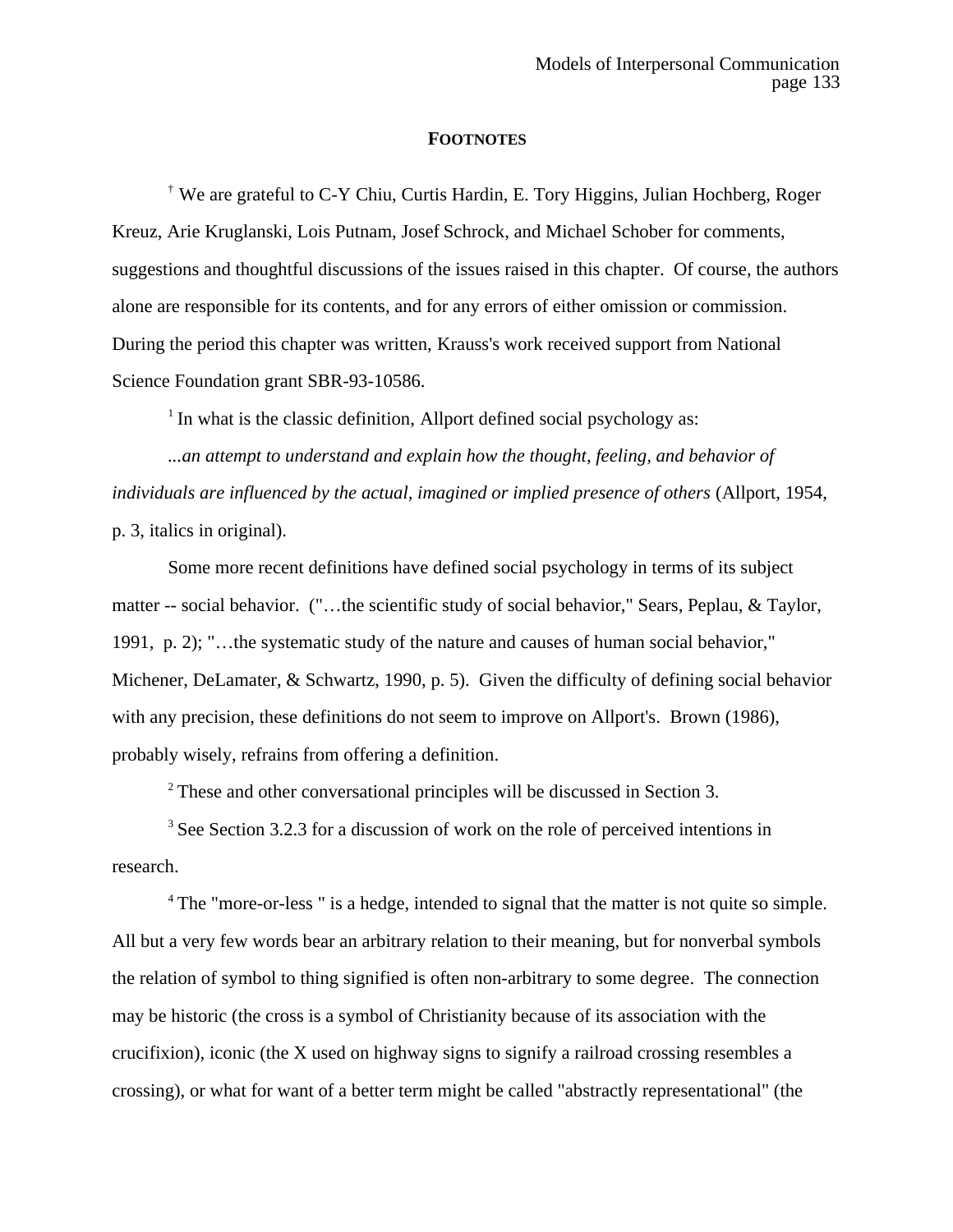number of stars and stripes in the American flag stand for certain historical facts about the nation). The point is that, whatever its origin, the *meaning-in-use* of the symbol becomes detached from its original connection with what it signifies, and comes to stand for the thing itself in an immediate way. People do not see a cross and say to themselves "Because of the cross's role in the story of the crucifixion it is associated with Christianity. Therefore it is used to mean or represent Christianity." Rather, the cross has come to signify Christianity in the same way that a hexagonal sign signifies "Stop!", and *kick the bucket* means "die." The historical reasons for the associations are largely irrelevant to the communicative function.

<sup>5</sup> Of course, the intended meaning of a symbolic display may not be clear. The American flag is a symbol, but often it is displayed under circumstances that lead one to wonder what message the display is intended to convey — perhaps that the displayer is a loyal citizen, diffusely patriotic, or just the kind of person who displays the flag. In the terms of speech act theory (Austin, 1962; Bach & Harnish 1979), the illocutionary force of the act is indeterminate. Of course, the same can be said of certain utterances.

<sup>6</sup> This is not to say that facial expressions are typically duplicitous. On many (perhaps most) occasions, what one wants others to believe one is experiencing is what one really is experiencing, and the expressive behavior will be an accurate reflection of the person's internal experience.

 $<sup>7</sup>$  Again, the situation is not quite so simple. Although pitch and loudness are affected by</sup> a speaker's emotional state, variations in pitch and loudness also can serve syntactic functions. Particular prosodic contours are associated with sentence types (e.g., a rising contour with interrogative sentence, etc.), and stressing particular words can affect the implicit presuppositions that underlie the sentence's understood meaning (compare *"I'll* be there tomorrow" vs. "I'll be there *tomorrow").*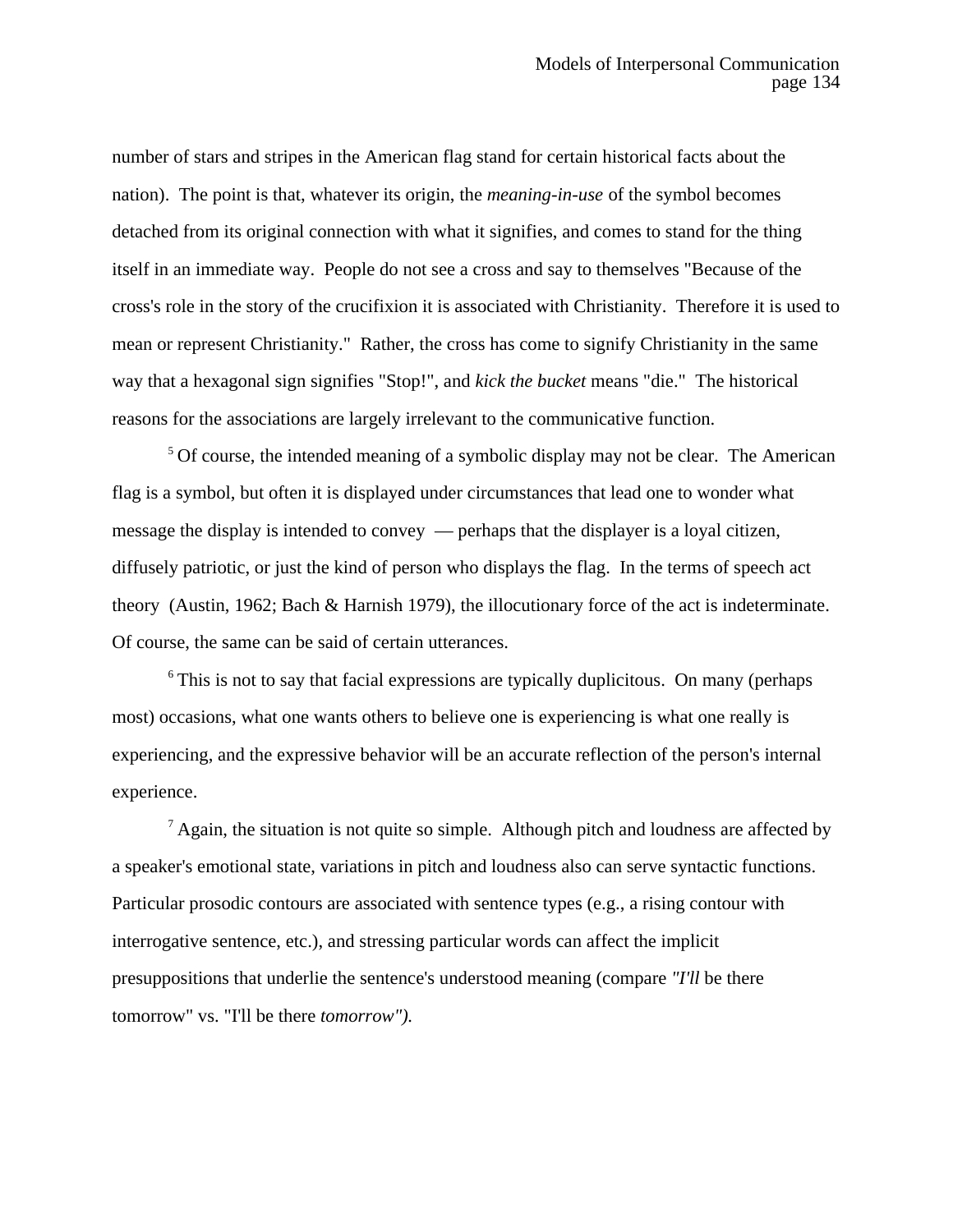<sup>8</sup> The term *code* is used by linguists, sociolinguists, and others concerned with language in a variety of rather different ways (cf., Bernstein, 1962; Bernstein, 1975; Ellis, 1992; Ellis & Hamilton, 1988). We will use the term to refer to the general notion of a mapping system.

<sup>9</sup> We will use the terms "speaker" and "listener," "addressee," or "hearer" to refer to the initiator and recipient of a message in any communication modality (spoken, written, etc.).

<sup>10</sup> Of course there are areas of psychology in which the quantitative indices that the information theory provides are of great utility (Attneave, 1959; Hick, 1952; MacKay, 1983; Young, 1987). The point here is that, despite the initial enthusiasm, its application in the study of interpersonal communication in general and language in particular has been disappointing.

<sup>11</sup>In their Linguistic Category Model, Semin and Fiedler (1992) draw a somewhat different set of distinctions. They differentiate two kinds of IA verbs: *descriptive action verbs* (DAVs) and *interpretive action verbs* (IAVs). DAVs (e.g., *shove, caress)* refer to concrete, singular behavioral episodes. IAVs (e.g., *deceive, compliment)* also refer to singular episodes, but in a less concrete fashion (one can *deceive* in a great many ways). Semin and Fiedler also distinguish between *state action verbs* (SAVs), which refer to a state caused by a specifiable action of an agent (e.g., *surprise, bore),* and *state verbs* (SVs), referring to states that ordinarily cannot be identified with a specifiable action (e.g., *admire, despise).* SAVs and SVs correspond to S-E verbs and E-S verbs, respectively*.*

 $12$ The issue of what constitutes a communicative intention in psychological terms is unclear, and beyond the scope of this chapter. For present purposes, we will assume that an intended message is one that the speaker meant to convey. We will leave as an open question the level of consciousness at which such intentions or plans occur.

<sup>13</sup>Defining relevance has proved to be problematic, and a number of different formulations have been offered (e.g., Berg, 1991; Sperber & Wilson, 1986). Here, we will use a rough definition of relevance in terms of the relationship of an utterance to previous utterances (e.g., is it on the same topic, does it address the question?) However, Berg argues that it is not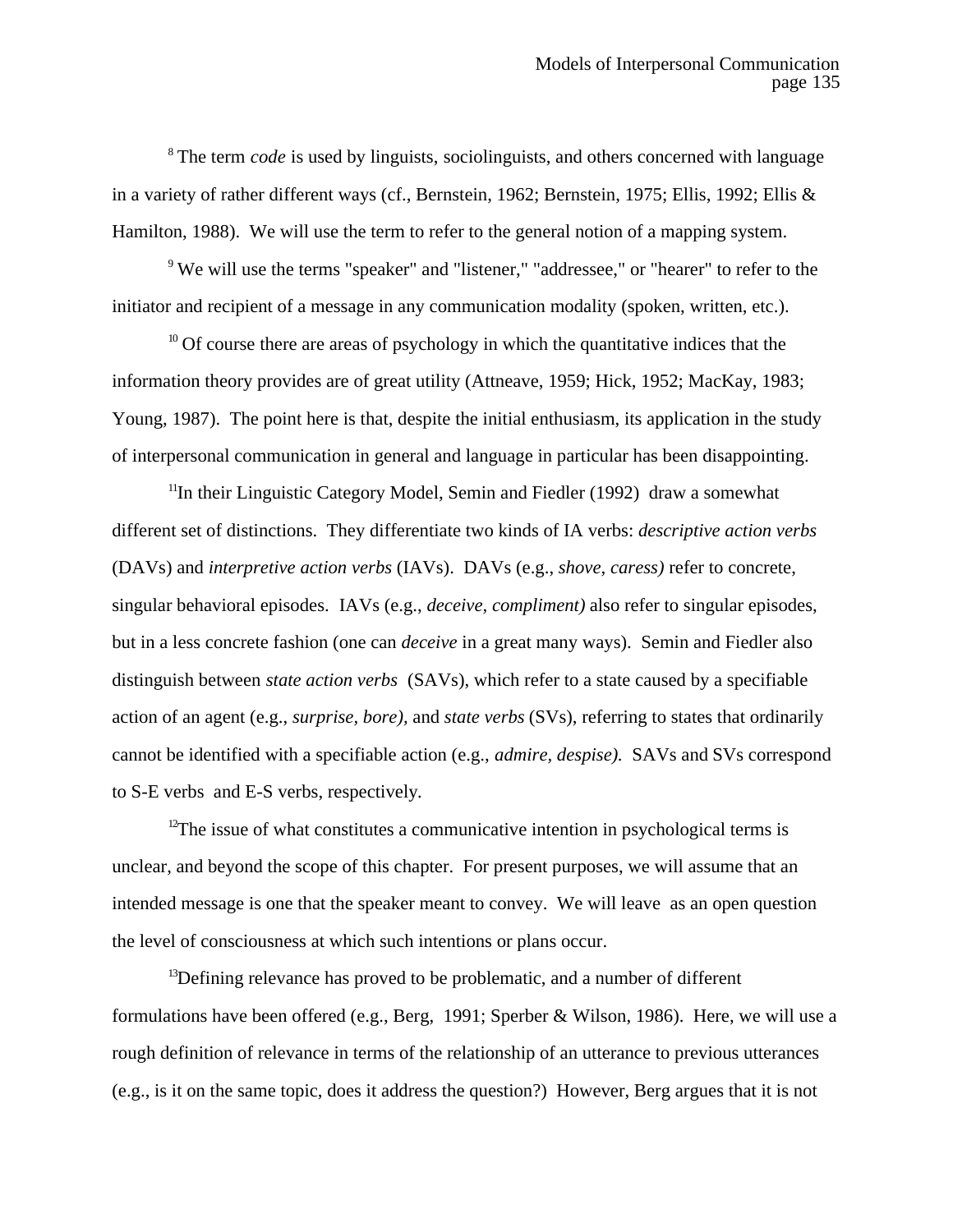the relationship between *utterances* that defines relevance but rather the extent to which successive utterances address participants' goals.

<sup>14</sup>One strength of the Gricean perspective is that it allows for infinite flexibility and creativity in language use. As Levinson (1983, p. 112) observes,

One general point that ... exploitations of the maxims raises is that there is a fundamental way in which a full account of the communicative power of language can never be reduced to a set of conventions for the use of language. The reason is that wherever some convention or expectation about the use of language arises, there will also therewith arise the possibility of the non-conventional *exploitation* of that convention or expectation. It follows that a purely conventional or rule-based account of natural language usage can never be complete, and that what can be communicated always exceeds the communicative power provided by the conventions of the language and its use.

<sup>15</sup> The locutionary and illocutionary force of an utterance correspond roughly to Grice's sentence meaning and utterance meaning.

<sup>16</sup> Listeners' ability to distinguish between different sentence forms of the same indirect request is sometimes presented as evidence that literal sentence meaning is processed prior to indirect meaning, as the three-stage model argues. However, as Holtgraves (1994, footnote 3) correctly notes, such politeness judgments do not rule out the possibility that literal meaning is determined simultaneously (or even after) indirect meaning. It is also possible, as Holtgraves points out, that different forms of indirect requests are more or less idiomatically polite and may be judged without computing their literal meaning.

<sup>17</sup>Since excellent recent reviews of this work are available (Hilton, in press; Schwarz, 1994), we will not describe it in great detail here.

<sup>18</sup> It might be helpful if researchers distinguished between two states of affairs: *shared knowledge* or *common ground*— knowledge that each participant possesses, but may or may not realize that the others possess (hence, people come to discover their common ground through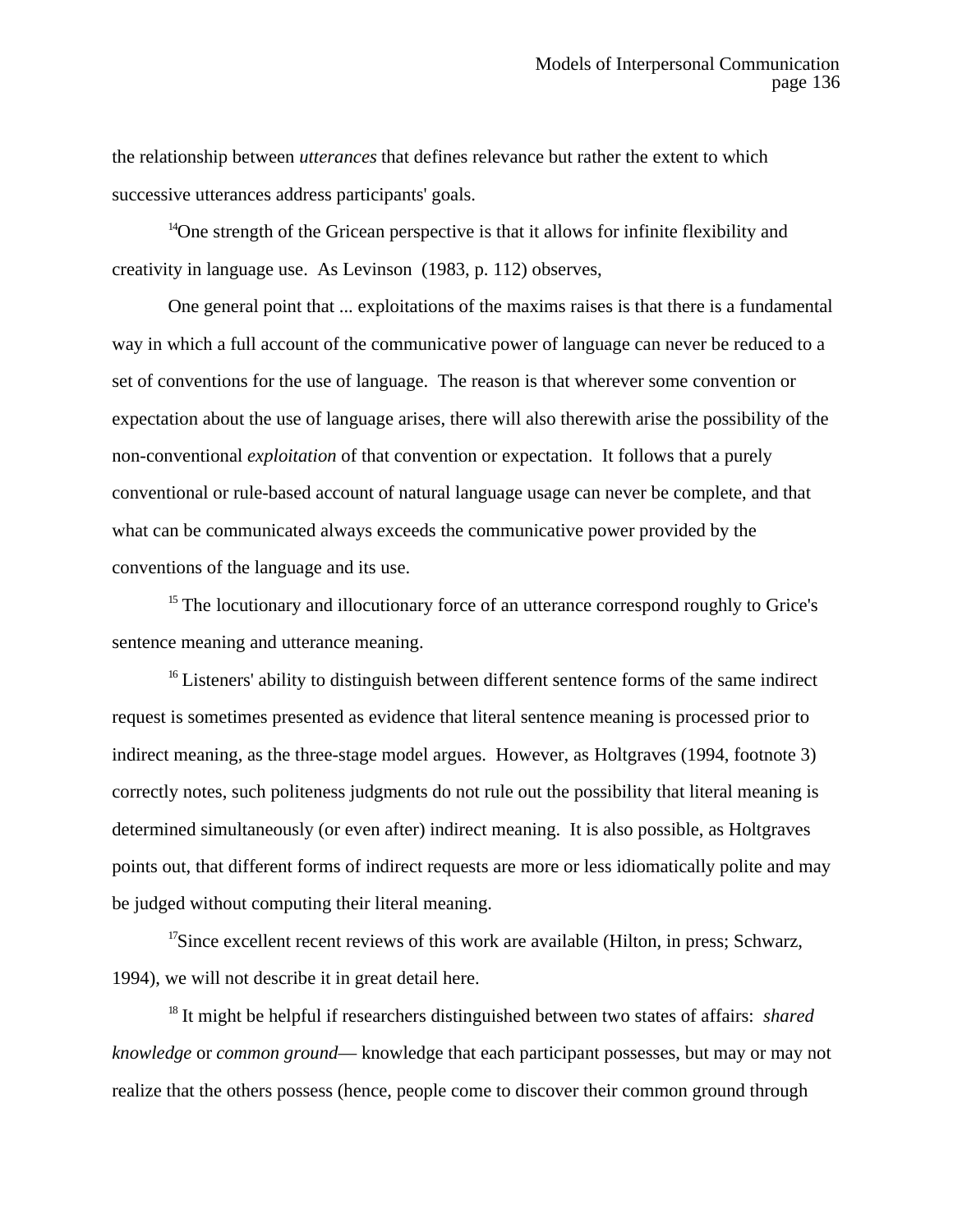discussion), and *mutual knowledge* — the special case of situations that meet the stronger mutually reflexive criterion specified by Clark and Marshall.

<sup>19</sup> Schober (1993) distinguishes between *spatial* perspective taking, which concerns assessing another's physical point of view with regard to an object or location, and *conceptual* perspective taking, which has to do with assessing knowledge, beliefs, etc. However, the two are not completely independent. Effective use of such locative statements as "right in front of you" to identify an object's position rests equally on an assessment of the object's position relative to the addressee *and* an assessment of the addressee's ability to apprehend the referent visually.

 $20$  Kogan also reports that middle-aged adults used longer messages for other middle-aged adults than for elderly adults, which is surprising since most studies have found figurativeness and length to be negatively correlated.

<sup>21</sup> Interestingly, when the subject described the target for a second person after a week's delay, these effects were not found. McCann et al. argue that the initial descriptions altered the speaker's own view of the target over the course of the week, an interpretation that is consistent with their previous work in this area. The finding suggests, as Graumann (1990) observes, that perspective-setting (stating one's own view) may be as important as perspective-taking, especially where attitudes are concerned.

 $2<sup>22</sup>$  Virtually all studies of solo speakers' messages across a series of trials have found that message length rarely decreases across trials and sometimes actually increases, unlike communicators in conversational contexts (Fussell, 1990, Experiment 2; Schober, 1992, 1993).

 $2<sup>23</sup>$  Unfortunately, in the Traxler and Gernsbacher experiments, the set of distracters was not known by the writers. Hence, it is possible that their results reflect writers' growing appreciation of the reader's *task* rather than an increasingly accurate view of the addressee *per se*.

 $24$  These studies still beg the question of how subjects make their assessments. We have proposed a number of mechanisms -- reasoning from knowledge of one's acquaintances (Dawes, 1989), from subjective familiarity, or from ease of recall. In addition, it is not completely clear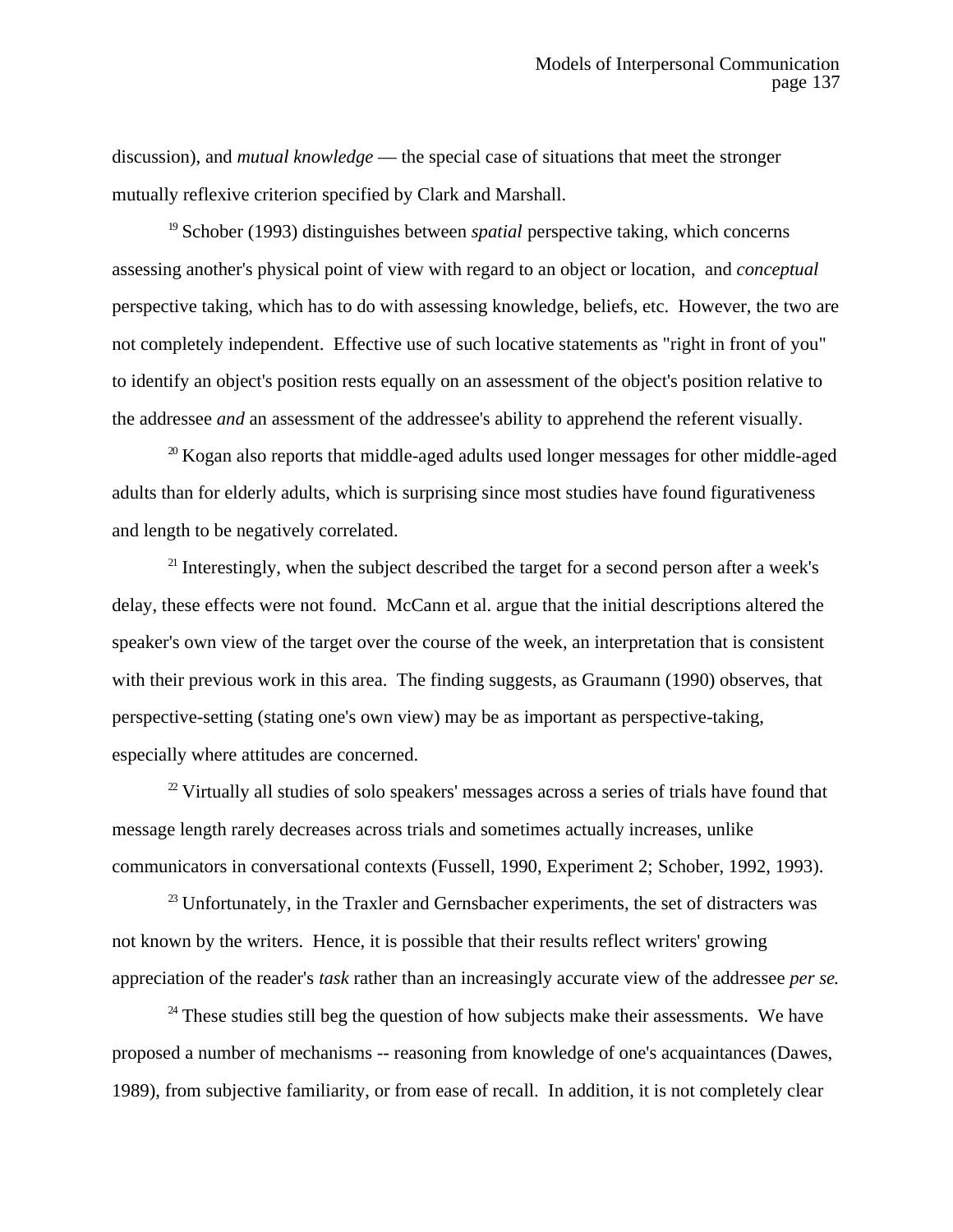what subjects' percentage ratings in these situations represent. Response scales are typically in intervals of ten percent or so. As Yaniv & Foster (1991) point out, judgments of likelihood vary in specificity. A person's estimated time of arrival might characterized as "late afternoon," "fivish" or "5:12 pm." Yaniv & Foster label this variation "graininess" of judgment. The same graininess applies to judgments about others' perspectives. For instance, someone might judge the probability a non-New Yorker would be able to recognize the Guggenheim museum as "better than 50%," "60-70%," or "62.5%". Little is known about the precision with which communicators make such judgments, but it is likely that graininess will vary depending upon such factors as the topic domain, the ability to correct erroneous first attempts at message formulation, the precision required by the task, etc. As Yaniv and Foster note, there is a tradeoff involved in specificity of judgments: the more precise one is, the more informative one's judgment; however, the more likely one also is to be wrong.

<sup>25</sup>Pinker (1994, p. 19)) calls language "...a biological adaptation to communicate information," but neither he nor other biologically-oriented language theorists give much consideration to the way language was shaped by the circumstances in which it evolved. It is a commonplace of evolutionary theory that biological systems evolve to function in a specific set of circumstances, or ecological niche. Such considerations account for (among other things) the way the visual systems of eagle and frog differ (Walls, 1963). If language evolved primarily to serve communicative needs in face-to-face interaction, it would not be surprising that its features were adapted for communication in that particular setting. However, the main thrust of contemporary linguistic theory, with its emphasis on idealized competence models of production and comprehension, seems oblivious to the implications of this possibility.

<sup>26</sup> Two collections of articles (Atkinson & Heritage, 1984; Drew & Heritage, 1992) provide a good introduction to research in the CA tradition.

 $27$  It is part of the conversational analyst's methodological canon that analyses must be based on naturally–occurring corpora drawn from everyday interaction. They eschew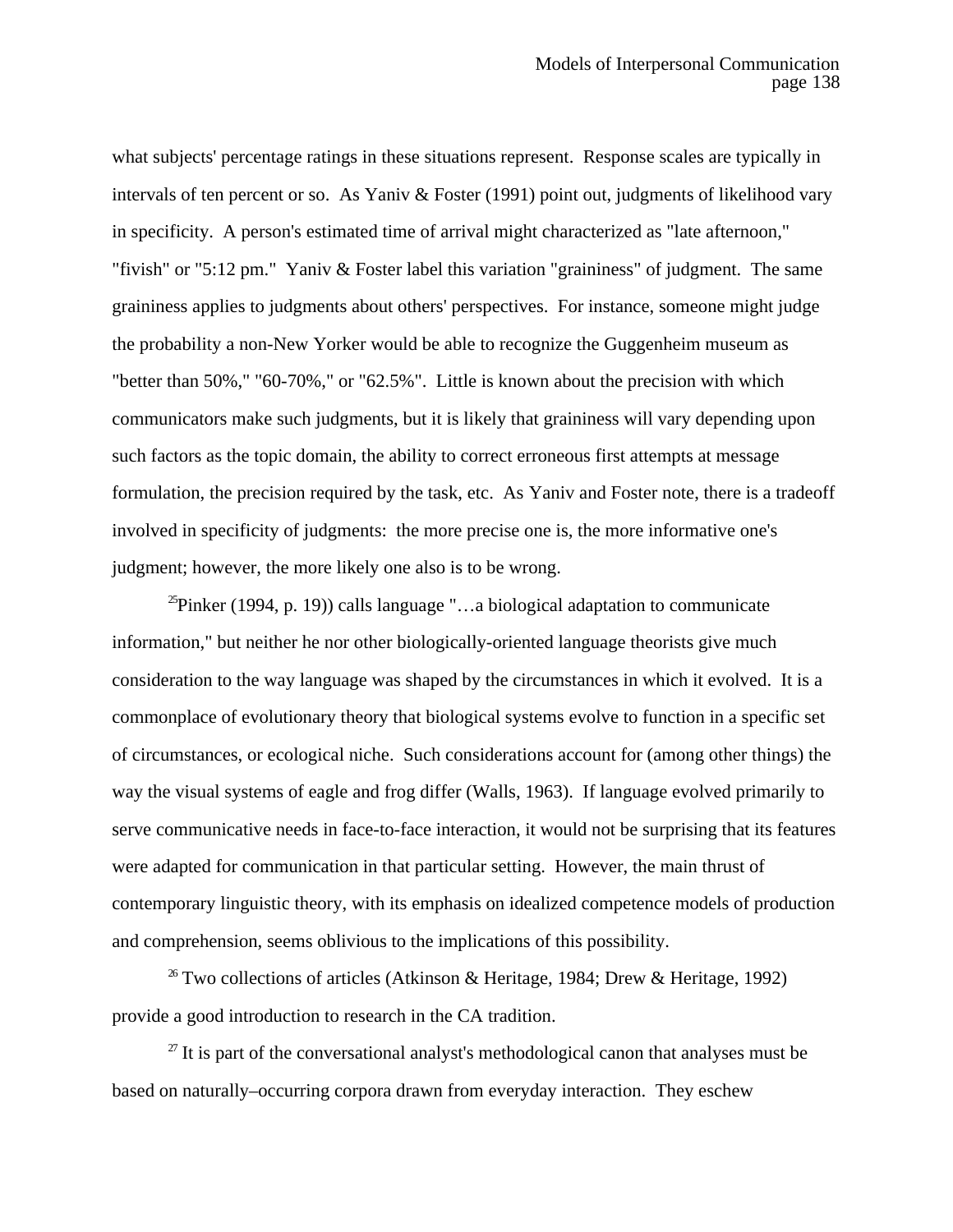hypothetical examples, responses to an interviewer's questions, interactions whose primary purpose is to provide data, and, perhaps especially, experiments. They also tend to be indifferent about issues of control, representativeness, and selection bias. This may account for the lack of contact between social psychology and conversational analysis, despite their interest in similar phenomena (cf., Krauss, 1988)..

 $28$  Eavesdroppers in such public places as restaurants and elevators may understand a good deal more than others think. It also may be the case that communicators pay less attention to some categories of potential eavesdroppers than others. The novelist E. Annie Proulx describes her own experience:

"…I can sit in a diner or a cruddy little restaurant halfway across the country, and there will be people in the booth next to me, and because I'm a woman of a certain age, they'll say anything as if no one were there. People will say absolutely outrageous, incredible things. I once overheard people talking about killing someone" (Rimer, 1994, p. C10).

It's not clear whether speakers don't bother to conceal what they are saying from older eavesdroppers because they do not notice them (as Proulx hypothesizes) or because they believe the common ground is insufficient for comprehension.

 $29$  Since the subjects were similar in terms of memory span and other cognitive and linguistic skills, Hupet et al. argue that this tendency to create new descriptions rather than use the prior common ground might be due to elderly subjects being distracted by other thoughts etc. However, a number of plausible alternative explanations suggest themselves. Elderly subjects may have thought that the experimenter intended for them to create new descriptions, or they may have felt more freedom to modify the description to suit their own conceptions of the stimuli. In addition, student populations probably are more homogeneous than the one from which the elderly were drawn, and, as a result, students may have been better able than the elderly to assess the addressee's perspectives.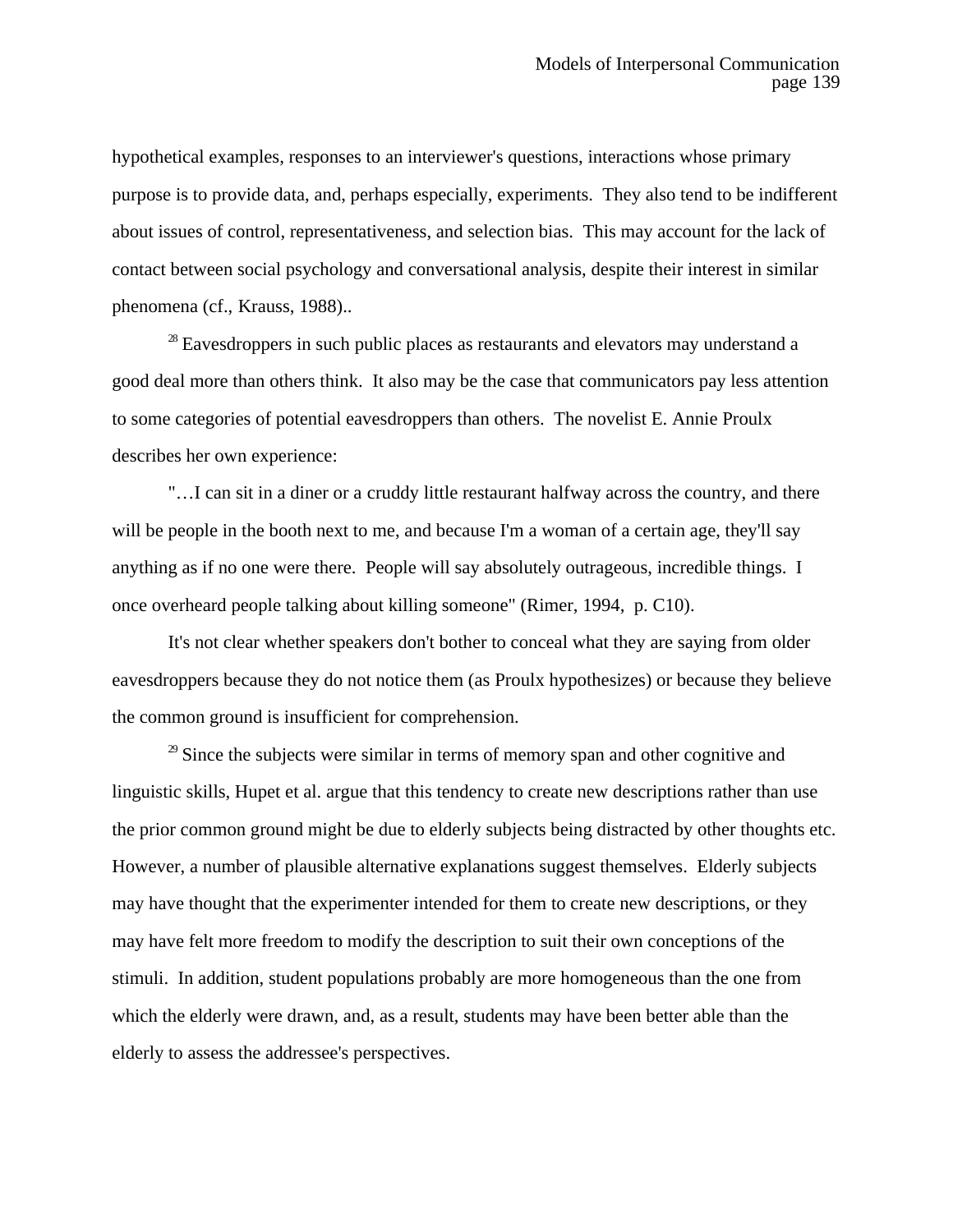$30$ The distinction is analogous to that discussed in Section 1.2 between blushing and saying "I'm embarrassed." In some sense both "messages" are the same, but the means by which they are conveyed are quite different

<sup>31</sup> Many believe that the works on literary theory published under Volosinov's name actually were written by Mikhail Bakhtin. However the name was not a *nom de plume;* V.N. Volosinov, a Russian writer and intellectual, was a member of Bakhtin's circle. Regardless of whether Volosinov wrote the works that bear his name, there is little doubt that the ideas they express bear the stamp of Bakhtin's thinking, and reflect themes that can be found in both his earlier and later writings. For a biography of Bakhtin and a detailed treatment of his theorizing, see Clark & Holquist (1984); for a brief sketch, see Lodge (1990, pp. 1-10).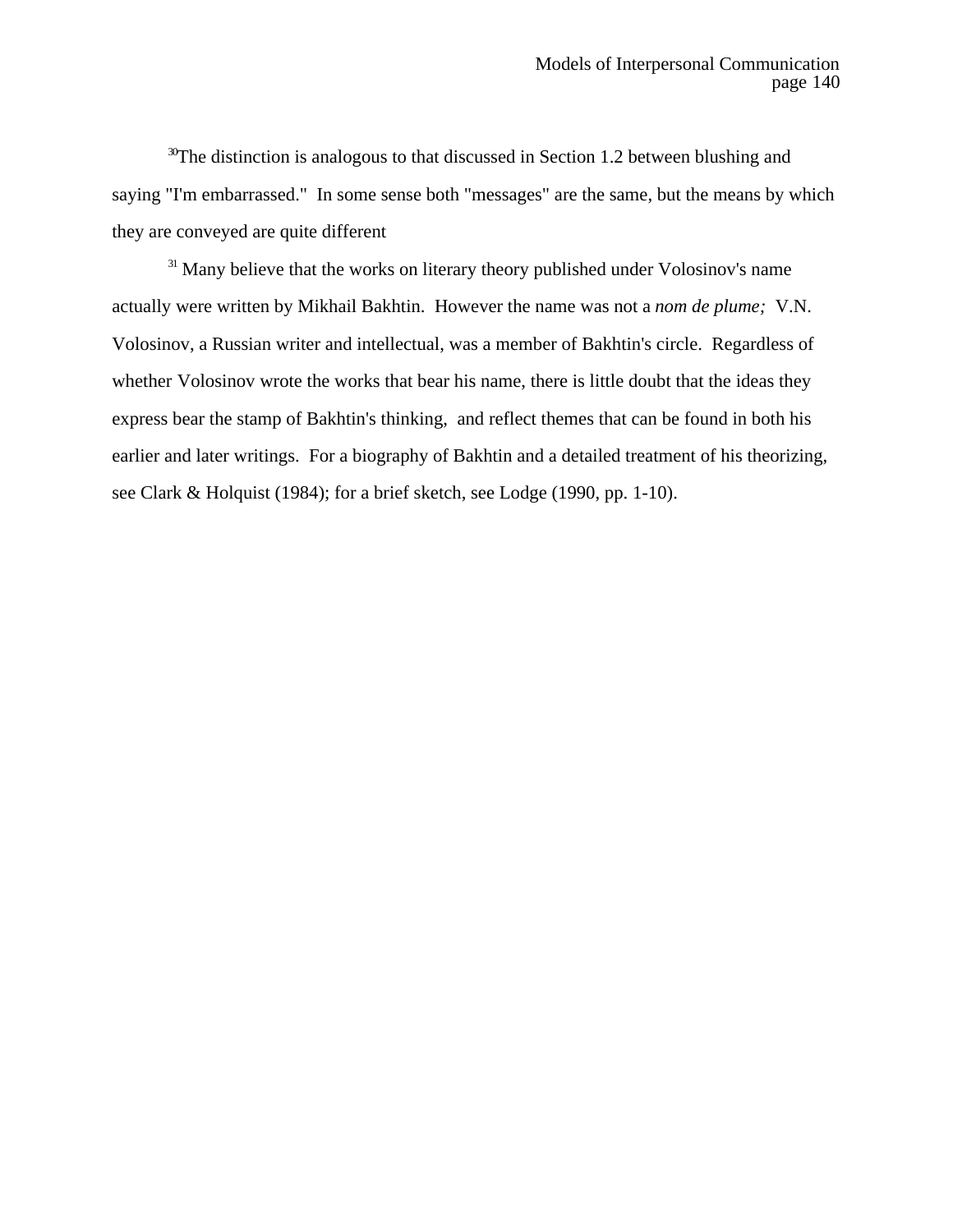Table 1: Grice's Cooperative Principle and its associated Conversational Maxims.

## **The Cooperative Principle:**

Make your conversational contributions such as is required, at the stage at which it occurs, by the accepted purpose or direction of the talk exchange in which you are engaged.

## **Maxims of Conversation**

- 1. *Quantity*
	- i. Make your contribution as informative as is required (for the current purposes of the exchange).
	- ii. Do not make your contribution more informative than is required.
- 2. *Quality*
	- i. Do not say what you believe to be false.
	- ii. Do not say that for which you lack adequate evidence.
- 3. *Relation*
	- i. Be relevant.
- 4. *Manner*
	- i. Avoid obscurity of expression.
	- ii. Avoid ambiguity.
	- iii. Be brief (avoid unnecessary prolixity).
	- iv. Be orderly.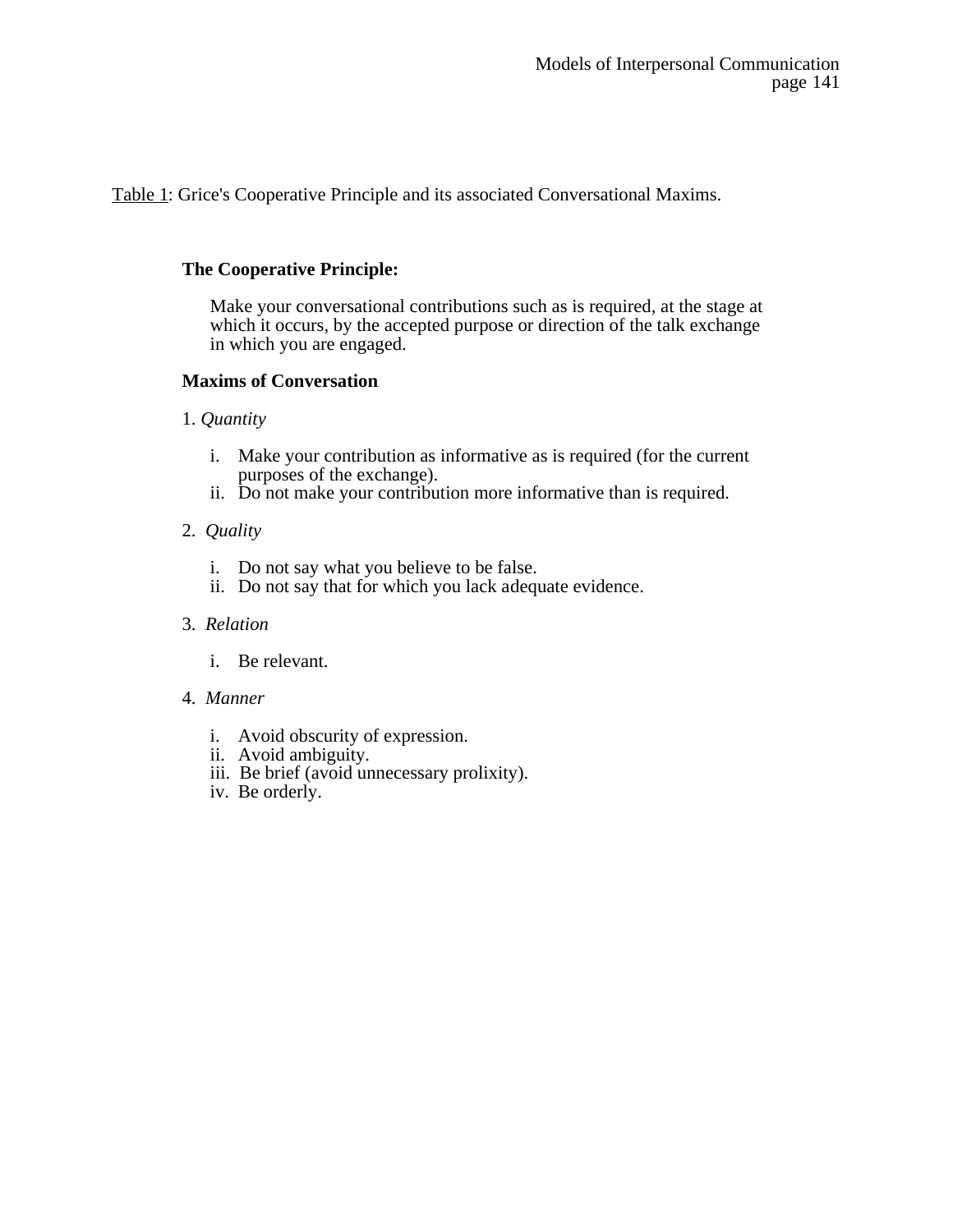Table 2. Sample of utterances that can be used with the illocutionary force of a request to "shut" the door." (Adapted from Levinson, 1983, p. 264.)

- 1. Close the door.
- 2. Can you close the door?
- 3. Would you close the door?
- 4. It might help to close the door.
- 5. Would you mind awfully if I asked you to close the door?
- 6. Did you forget the door?
- 7. How about a bit less breeze?
- 8. It's getting cold in here.
- 9. I really don't want the cats to get out of the house.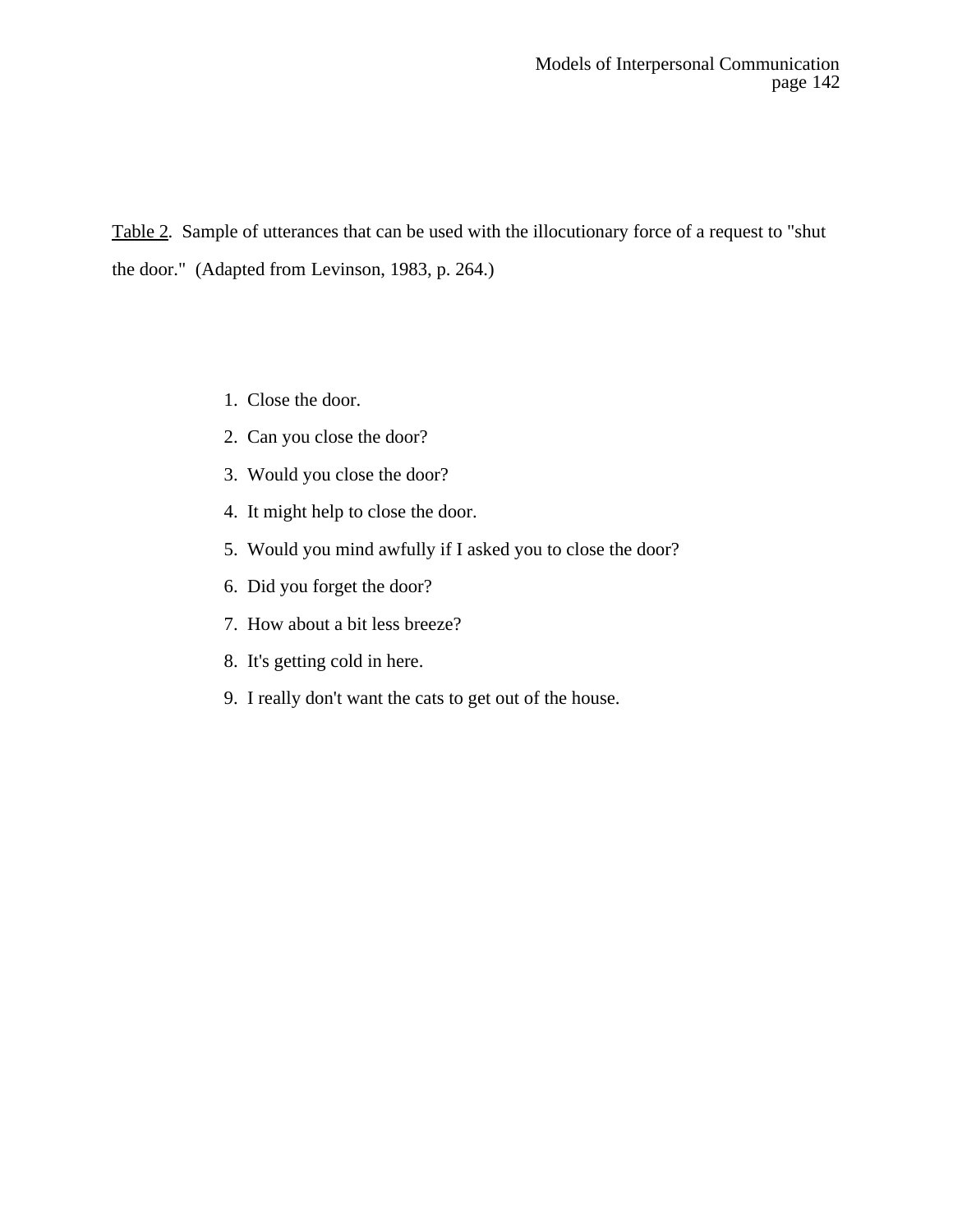



Schematic illustration of the Encoding/Decoding model.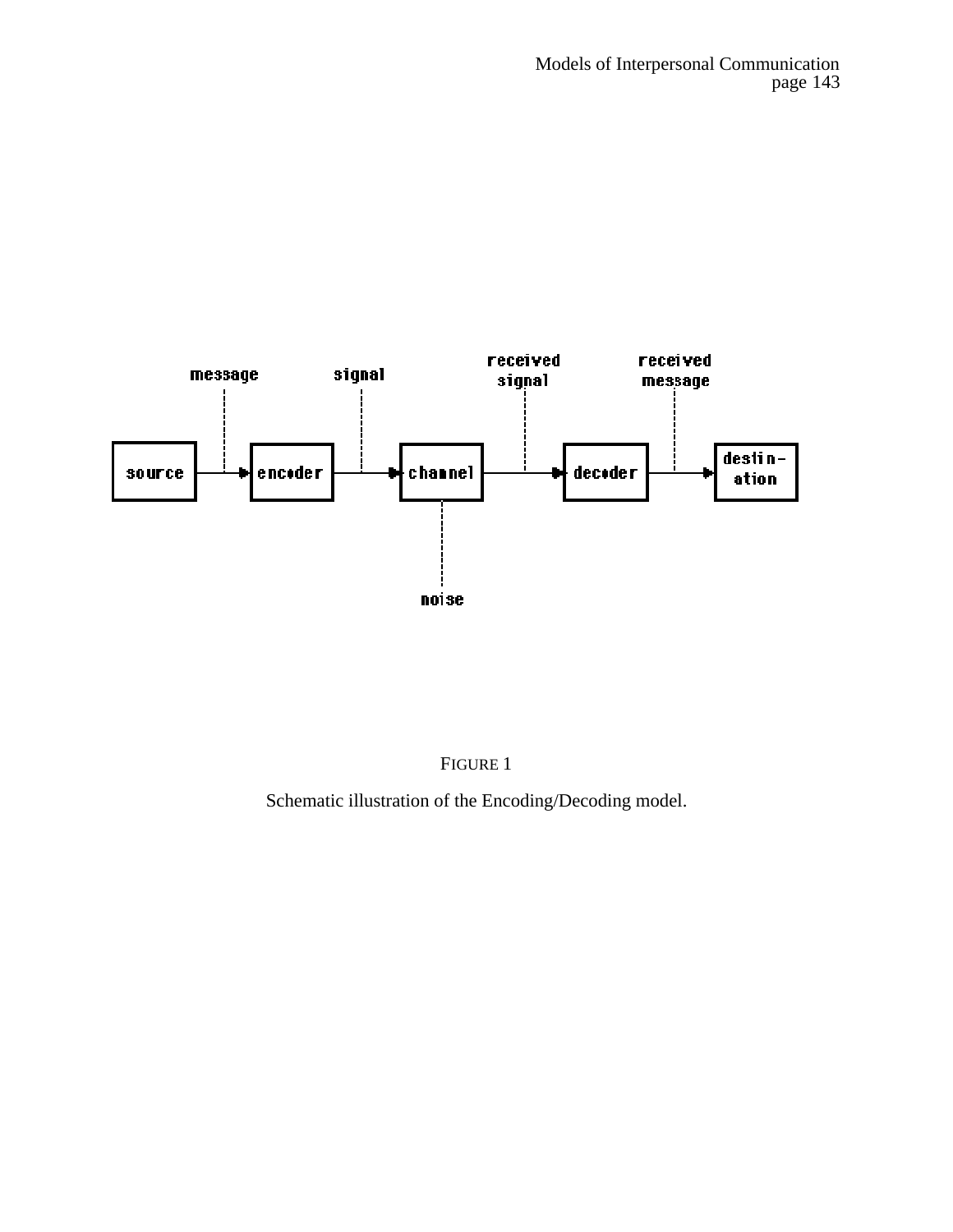

Examples of three types of stimuli used in referential communication studies.